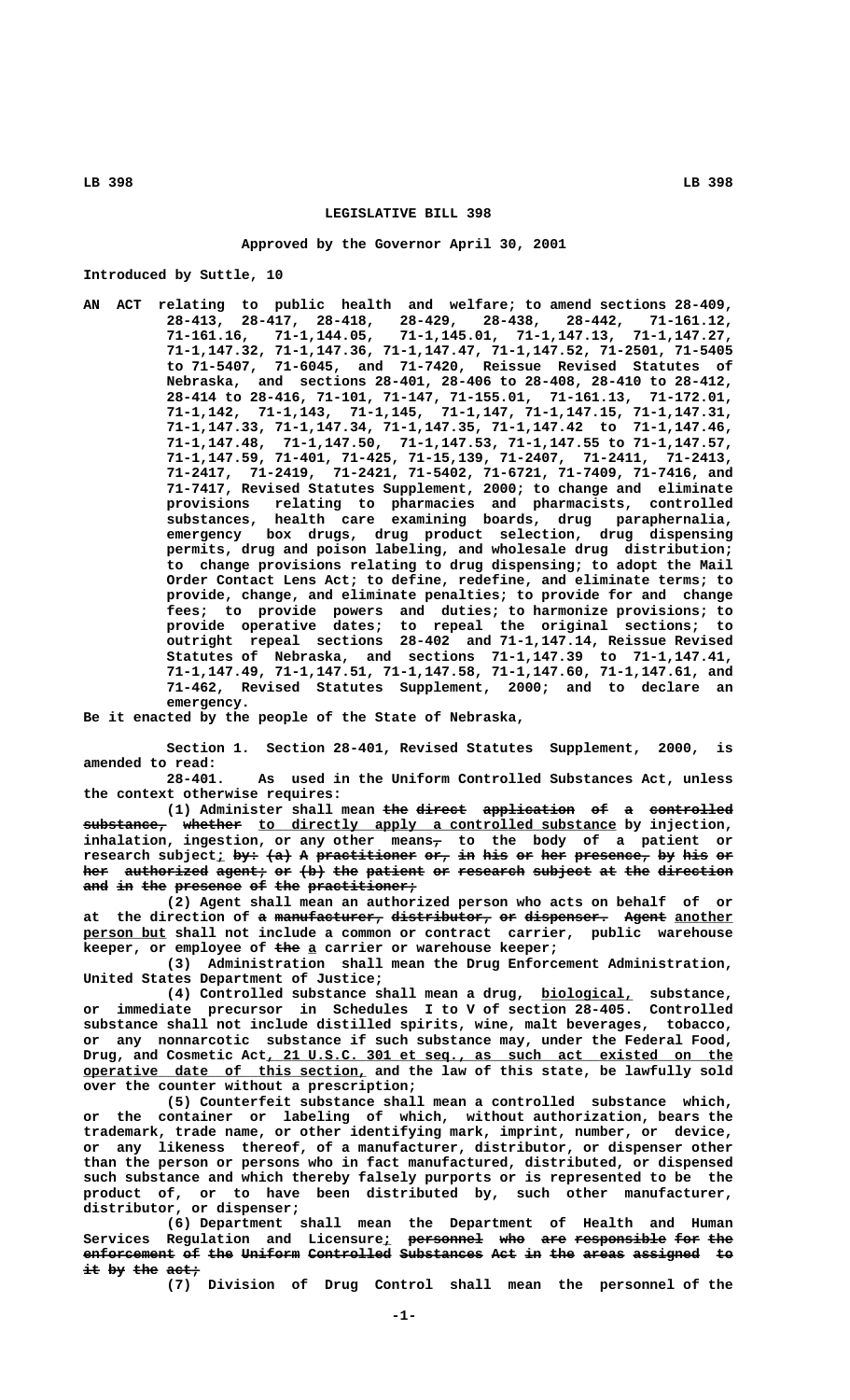**Nebraska State Patrol who are assigned to enforce the Uniform Controlled Substances Act;**

**(8) Dispense shall mean to deliver a controlled substance to an ultimate user or a research subject pursuant to the lawful order or ——— —————— ————— ——**  ${\tt present}$  prescription of a physician, physician assistant, dentist, veterinarian, or  $\epsilon$  other medical a medical order issued by a practitioner <del>licensed under the laws</del> **of this state** authorized to prescribe, drugs, including the packaging, labeling, or compounding necessary to prepare the **controlled** substance for such delivery; - Dispenser shall mean the apothecary, pharmacist, or other practitioner, duly licensed, who dispenses a controlled substance to an **ultimate user or a research subject;** 

**(9) Distribute shall mean to deliver other than by administering or** dispensing a controlled substance<sub>*l*</sub> <del>.</del> <del>Distributor shall</del> mean a person who so distributes a controlled substance;

(10) Prescribe shall mean <del>the act of a physician, physician</del> **assistant, surgeon, dentist, veterinarian, or other medical practitioner —————————— ———————— ———————— ————————————— —— ————— ——————— ———————————** licensed under the laws of this state in issuing an order, prescription, or **direction to a pharmacist or pharmacy to dispense a drug as required by the ————————— —— — —————————— —— ———————— —— ———————— — ———— —— ———————— —— —— laws of this state to issue a medical order;** 

**(11) Drug shall mean (a) articles recognized in the official United States Pharmacopoeia, official Homeopathic Pharmacopoeia of the United States, official National Formulary, or any supplement to any of them, (b) substances intended for use in the diagnosis, cure, mitigation, treatment, or prevention of disease in human beings or animals, and (c) substances intended for use as a component of any article specified in subdivision (a) or (b) of this subdivision, but shall not include devices or their components, parts, or accessories;**

**(12) Deliver or delivery shall mean the actual, constructive, or attempted transfer from one person to another of a controlled substance, whether or not there is an agency relationship;**

**(13) Marijuana shall mean all parts of the plant of the genus cannabis, whether growing or not, the seeds thereof, and every compound, manufacture, salt, derivative, mixture, or preparation of such plant or its seeds, but shall not include the mature stalks of such plant, hashish, tetrahydrocannabinols extracted or isolated from the plant, fiber produced from such stalks, oil or cake made from the seeds of such plant, any other compound, manufacture, salt, derivative, mixture, or preparation of such mature stalks, or the sterilized seed of such plant which is incapable of germination. When the weight of marijuana is referred to in the Uniform Controlled Substances Act, it shall mean its weight at or about the time it is seized or otherwise comes into the possession of law enforcement authorities, whether cured or uncured at that time;**

**(14) Manufacture shall mean the production, preparation, propagation, compounding, or processing of a controlled substance, either directly or indirectly by extraction from substances of natural origin, independently by means of chemical synthesis, or by a combination of extraction and chemical synthesis, and shall include any packaging or repackaging of the substance or labeling or relabeling of its container, except that manufacture shall not include the preparation or compounding of a controlled substance by an individual for his or her own use or the preparation, compounding, packaging, or labeling of a controlled substance: (a) By a practitioner as an incident to his or her prescribing, administering, or dispensing of a controlled substance in the course of his or her professional practice; or (b) by a practitioner, or by his or her authorized agent under his or her supervision, for the purpose of, or as an incident to, research, teaching, or chemical analysis and not for sale;**

**(15) Narcotic drug shall mean any of the following, whether produced directly or indirectly by extraction from substances of vegetable origin, independently by means of chemical synthesis, or by a combination of extraction and chemical synthesis: (a) Opium, opium poppy and poppy straw, coca leaves, and opiates; (b) a compound, manufacture, salt, derivative, or preparation of opium, coca leaves, or opiates; or (c) a substance and any compound, manufacture, salt, derivative, or preparation thereof which is chemically equivalent to or identical with any of the substances referred to in subdivisions (a) and (b) of this subdivision, except that the words narcotic drug as used in the Uniform Controlled Substances Act shall not include decocainized coca leaves or extracts of coca leaves, which extracts do not contain cocaine or ecgonine, or isoquinoline alkaloids of opium;**

**(16) Opiate shall mean any substance having an addiction-forming or addiction-sustaining liability similar to morphine or being capable of conversion into a drug having such addiction-forming or addiction-sustaining liability. Opiate shall not include the dextrorotatory isomer of 3-methoxy-n**

 **LB 398 LB 398**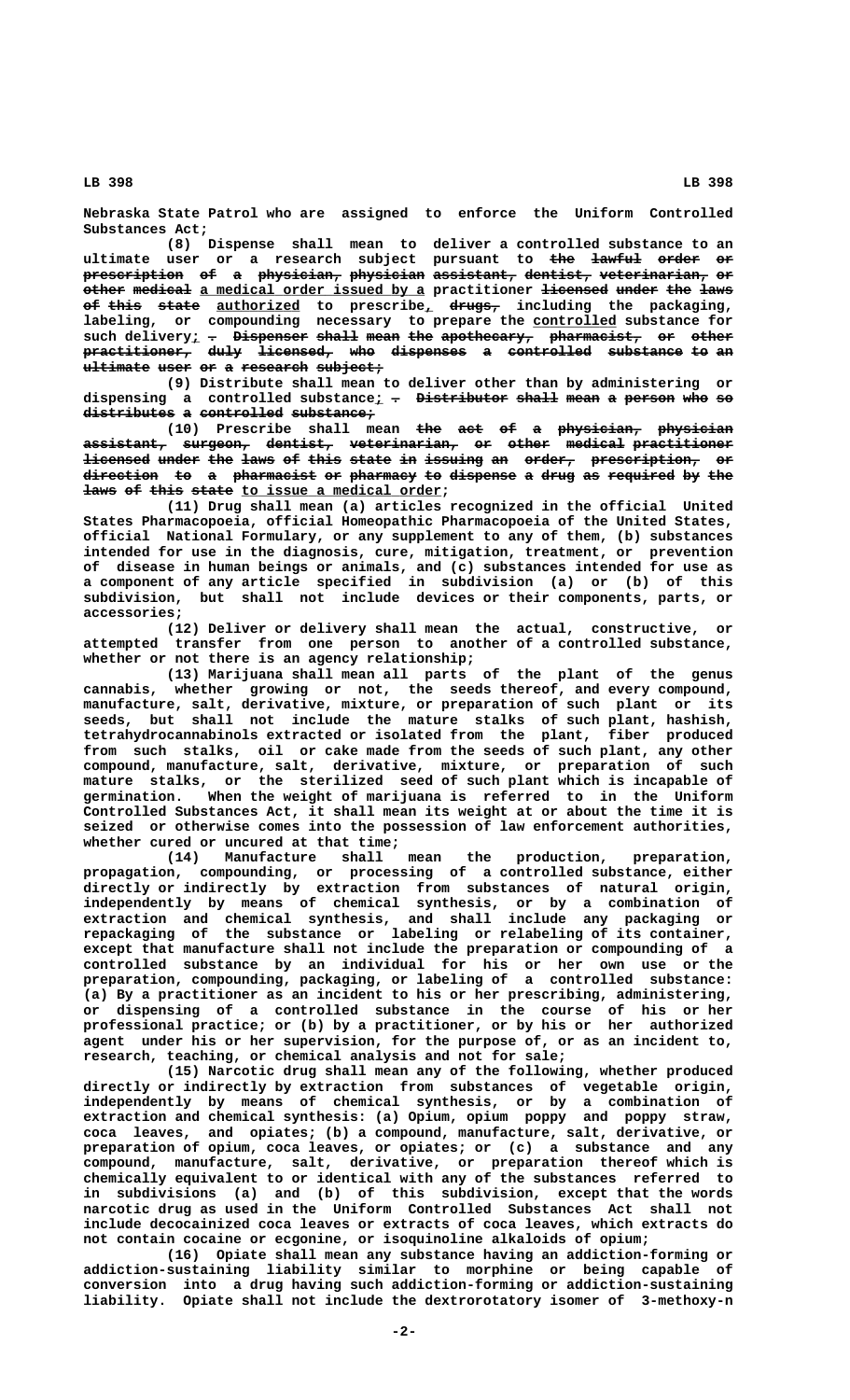**methylmorphinan and its salts. Opiate shall include its racemic and levorotatory forms;**

**(17) Opium poppy shall mean the plant of the species Papaver somniferum L., except the seeds thereof;**

**(18) Poppy straw shall mean all parts, except the seeds, of the opium poppy after mowing;**

**(19) Person shall mean any corporation, association, partnership, limited liability company, or one or more individuals;**

**(20) Practitioner shall mean a physician, physician assistant, \_\_\_\_\_\_\_\_\_\_\_\_\_\_\_\_\_\_\_\_\_\_\_\_\_\_\_\_\_\_\_\_\_\_\_\_\_\_\_\_ dentist, veterinarian, pharmacist, podiatrist, optometrist, certified nurse \_\_\_\_\_\_\_\_\_\_\_\_\_\_\_\_\_\_\_\_\_\_\_\_\_\_\_\_\_\_\_\_\_\_\_\_\_\_\_\_\_\_\_\_\_\_\_\_\_\_\_\_\_\_\_\_\_\_\_\_\_\_\_\_\_\_\_\_\_\_\_\_\_\_\_\_\_\_ midwife, advanced practice registered nurse, certified registered nurse \_\_\_\_\_\_\_\_\_\_\_\_ —— \_\_\_\_\_\_\_\_\_\_\_\_ anesthetist, scientific investigator, pharmacy, or hospital, or any other \_\_\_\_\_\_ person licensed, registered, or otherwise permitted to distribute, dispense, prescribe, conduct research with respect to, or administer a controlled** substance in the course of professional practice or research in this state, or **other person licensed, registered, or otherwise permitted to distribute, ————— —————— ————————— ——————————— —— ————————— ————————— —— —————————— dispense, conduct research with respect to, or administer a controlled ————————— ——————— ———————— ———— ——————— ——— —— —————————— — ————————— substance in the course of professional practice or research in this state ————————— —— ——— —————— —— ———————————— ———————— —— ———————— —— ———— ————** including an emergency medical service as defined in section 71-5175;

**(21) Production shall include the manufacture, planting,**

**cultivation, or harvesting of a controlled substance; (22) Immediate precursor shall mean a substance which is the principal compound commonly used or produced primarily for use and which is an immediate chemical intermediary used or likely to be used in the manufacture of a controlled substance, the control of which is necessary to prevent, curtail, or limit such manufacture;**

**(23) State shall mean the State of Nebraska;**

**(24) Ultimate user shall mean a person who lawfully possesses a controlled substance for his or her own use, for the use of a member of his or her household, or for administration to an animal owned by him or her or by a member of his or her household;**

**(25)** Physician shall mean a person authorized by law to practice medicine in this state and any other person authorized by law to treat sick and injured human beings in this state;

**(26) Dentist shall mean a person authorized by law to practice** dentistry in this state;

 $(27)$  Veterinarian shall mean a person authorized by law to practice **veterinary medicine in this state; —————————— ———————— —— ———— ——————**

**(28)** Hospital shall mean an institution for the care and treatment of sick and injured human beings and approved by the department have the same  **\_\_\_\_\_\_\_\_\_\_\_\_\_\_\_\_\_\_\_\_\_\_\_\_\_\_\_\_ meaning as in section 71-419;**

 $\overline{29}$  Podiatrist shall mean a person authorized by law to practice podiatry and who has graduated from an accredited school of podiatry in or  **since 1935; ————— —————**

 $(30)$  Apothecary shall mean a licensed pharmacist as defined by the laws of this state and, when the context so requires, the owner of the store **or other place of business where drugs are compounded or dispensed by a —— ————— ————— —— ———————— ————— ————— ——— —————————— —— ————————— ——**  licensed pharmacist, but nothing in this subdivision shall be construed as conferring on a person who is not registered nor licensed as a pharmacist any  $a$ uthority, right, or privilege that is not granted to him or her by the **pharmacy laws of this state; ———————— ———— —— ———— ——————**

**(31) Nothing in the Uniform Controlled Substances Act shall be ———— ——————— —— ——— ——————— —————————— —————————— ——— ————— —** construed as authority for a practitioner to perform an act for which he or she is not authorized by the laws of this state;

 **———— \_\_\_\_ (32) (26) Cooperating individual shall mean any person, other than a commissioned law enforcement officer, who acts on behalf of, at the request of, or as agent for a law enforcement agency for the purpose of gathering or obtaining evidence of offenses punishable under the Uniform Controlled Substances Act;**

 **———— \_\_\_\_ (33) (27) Hashish or concentrated cannabis shall mean: (a) The separated resin, whether crude or purified, obtained from a plant of the genus cannabis; or (b) any material, preparation, mixture, compound, or other substance which contains ten percent or more by weight of tetrahydrocannabinols;**

 **———— \_\_\_\_ (34) (28) Exceptionally hazardous drug shall mean (a) a narcotic drug, (b) thiophene analog of phencyclidine, (c) phencyclidine, (d) amobarbital, (e) secobarbital, or (f) pentobarbital;**

 **———— \_\_\_\_ (35) (29) Imitation controlled substance shall mean a substance which is not a controlled substance but which, by way of express or implied representations and consideration of other relevant factors including those specified in section 28-445, would lead a reasonable person to believe the substance is a controlled substance. A placebo or registered investigational**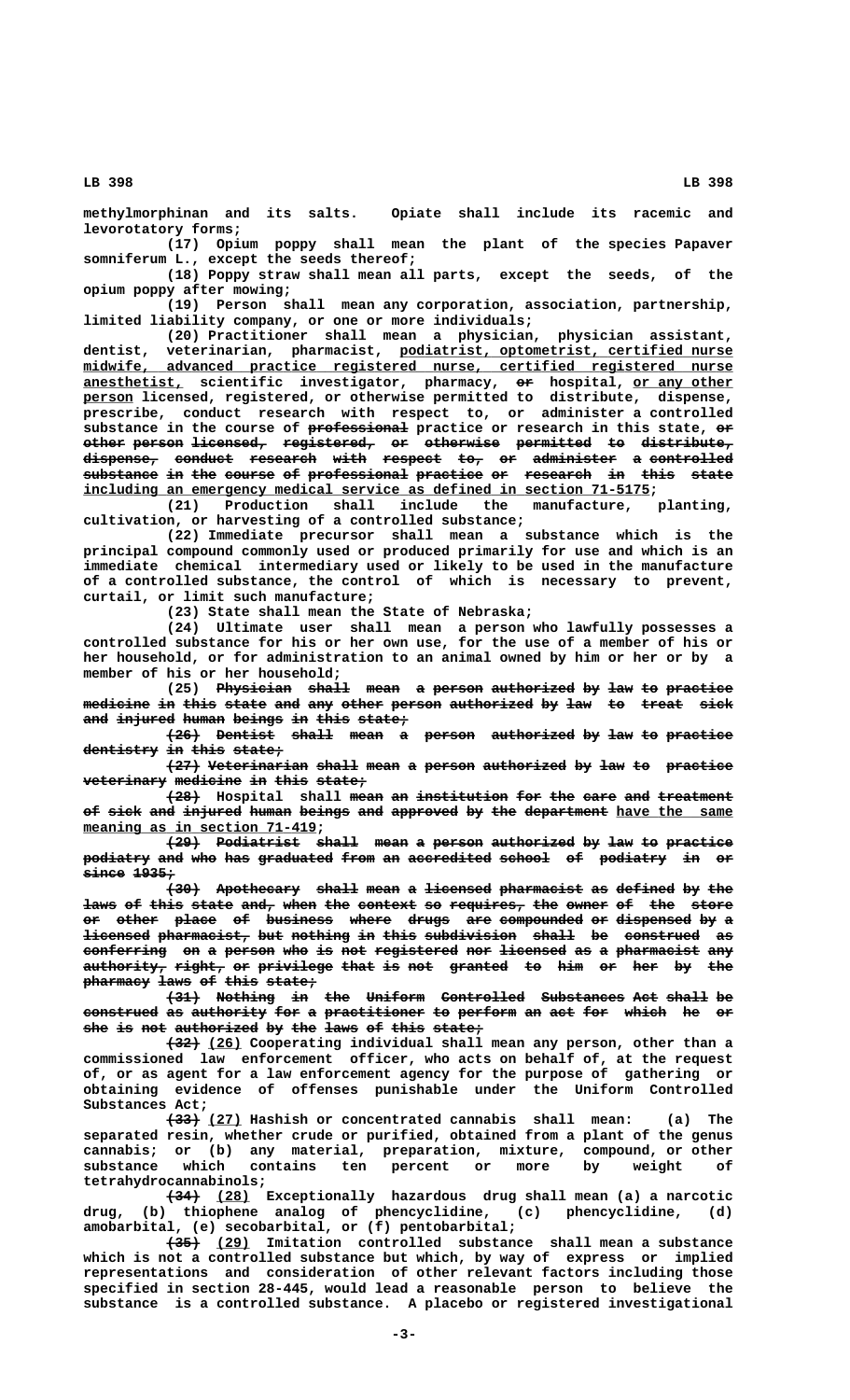**drug manufactured, distributed, possessed, or delivered in the ordinary course of practice or research by a health care professional shall not be deemed to be an imitation controlled substance;**

 **———— \_\_\_\_\_\_\_ (36) (30)(a) Controlled substance analogue shall mean a substance ——— \_\_\_ (a) (i) the chemical structure of which is substantially similar to the chemical structure of a Schedule I or Schedule II controlled substance as ——— \_\_\_\_ provided in section 28-405 or (b) (ii) which has a stimulant, depressant, analgesic, or hallucinogenic effect on the central nervous system that is substantially similar to or greater than the stimulant, depressant, analgesic, or hallucinogenic effect on the central nervous system of a Schedule I or Schedule II controlled substance as provided in section 28-405. A controlled substance analogue shall, to the extent intended for human consumption, be treated as a controlled substance under Schedule I of section 28-405 for purposes of the Uniform Controlled Substances Act; and \_\_\_\_\_**

 **\_\_\_ — (b) . Controlled substance analogue shall not include (i) a controlled substance, (ii) any substance generally recognized as safe and effective within the meaning of the Federal Food, Drug, and Cosmetic Act, 21** U.S.C. 301 et seq., as such act existed on the operative date of this section, **(iii) any substance for which there is an approved new drug application, or (iv) with respect to a particular person, any substance if an exemption is in effect for investigational use for that person, under section 505 of the Federal Food, Drug, and Cosmetic Act, 21 U.S.C. 355, as such section existed \_\_\_\_\_\_\_\_\_\_\_\_\_\_\_\_\_\_\_\_\_\_\_ \_\_\_\_\_\_\_\_\_\_\_\_\_\_\_\_\_\_\_\_\_\_\_\_\_\_\_\_\_\_\_\_\_\_\_\_\_\_ on the operative date of this section, to the extent conduct with respect to such substance is pursuant to such exemption;**

> **———— \_\_\_\_ (37) (31) Anabolic steroid shall mean any drug or hormonal** substance, chemically and pharmacologically related to testosterone<sub>7</sub> (other than estrogens, progestins, and corticosteroids)<sub>L</sub> that promotes muscle growth **and includes any controlled substance in Schedule III(d) of section 28-405. Anabolic steroid shall not include any anabolic steroid which is expressly intended for administration through implants to cattle or other nonhuman species and has been approved by the Secretary of Health and Human Services for such administration, but if any person prescribes, dispenses, or distributes such a steroid for human use, such person shall be considered to have prescribed, dispensed, or distributed an anabolic steroid within the ——— meaning of this subdivision; and**

> **(38) Physician assistant shall mean an individual licensed in accordance with sections 71-1,107.15 to 71-1,107.30 —————————— ———— ———————— ——————————— —— ———————————**

> **\_\_\_\_\_\_\_\_\_\_\_\_\_\_\_\_\_\_\_\_\_\_\_\_\_\_\_\_\_\_\_\_\_\_\_\_\_\_\_\_\_\_\_\_\_\_\_\_\_\_\_\_\_\_\_\_\_\_\_\_\_\_\_\_\_\_\_\_ (32) Chart order shall mean an order for a controlled substance** issued by a practitioner for a patient who is in the hospital where the chart  **\_\_\_\_\_\_\_\_\_\_\_\_\_\_\_\_\_\_\_\_\_\_\_\_\_\_\_\_\_\_\_\_\_\_\_\_\_\_\_\_\_\_\_\_\_\_\_\_\_\_\_\_\_\_\_\_\_\_\_\_\_\_\_\_\_\_\_\_\_\_\_\_\_\_\_\_\_\_ is stored or for a patient receiving detoxification treatment or maintenance**  $t$ reatment pursuant to section 28-412.  **prescription; \_\_\_\_\_\_\_\_\_\_\_\_\_**

> **\_\_\_\_\_\_\_\_\_\_\_\_\_\_\_\_\_\_\_\_\_\_\_\_\_\_\_\_\_\_\_\_\_\_\_\_\_\_\_\_\_\_\_\_\_\_\_\_\_\_\_\_\_\_\_\_\_\_\_\_\_\_\_\_\_\_\_\_ (33) Medical order shall mean a prescription, a chart order, or an \_\_\_\_\_\_\_\_\_\_\_\_\_\_\_\_\_\_\_\_\_\_\_\_\_\_\_\_\_\_\_\_\_\_\_\_\_\_\_\_\_\_\_\_\_\_\_\_\_\_\_\_\_\_\_ order for pharmaceutical care issued by a practitioner;**

 **\_\_\_\_\_\_\_\_\_\_\_\_\_\_\_\_\_\_\_\_\_\_\_\_\_\_\_\_\_\_\_\_\_\_\_\_\_\_\_\_\_\_\_\_\_\_\_\_\_\_\_\_\_\_\_\_\_\_\_\_\_\_\_\_\_\_\_\_ (34) Prescription shall mean an order for a controlled substance \_\_\_\_\_\_\_\_\_\_\_\_\_\_\_\_\_\_\_\_\_\_\_\_\_\_\_\_\_\_\_\_\_\_\_\_\_\_\_\_\_\_\_\_\_\_\_\_\_\_\_\_\_\_\_\_\_\_\_\_\_\_\_\_\_\_\_\_\_\_\_\_ issued by a practitioner. Prescription shall not include a chart order;**

 **\_\_\_\_\_\_\_\_\_\_\_\_\_\_\_\_\_\_\_\_\_\_\_\_\_\_\_\_\_\_\_\_\_\_\_\_\_\_\_\_\_\_\_\_\_\_\_\_\_\_\_\_\_\_\_\_\_\_\_\_\_\_\_\_\_\_\_\_ (35) Registrant shall mean any person who has a controlled \_\_\_\_\_\_\_\_\_\_\_\_\_\_\_\_\_\_\_\_\_\_\_\_\_\_\_\_\_\_\_\_\_\_\_\_\_\_\_\_\_\_\_\_\_\_\_\_\_\_\_\_\_\_\_\_\_\_\_\_\_\_\_\_\_\_ substances registration issued by the state or the administration;**

 **\_\_\_\_\_\_\_\_\_\_\_\_\_\_\_\_\_\_\_\_\_\_\_\_\_\_\_\_\_\_\_\_\_\_\_\_\_\_\_\_\_\_\_\_\_\_\_\_\_\_\_\_\_\_\_\_\_\_\_\_\_\_\_\_\_\_\_\_ (36) Reverse distributor shall mean a person whose primary function \_\_\_\_\_\_\_\_\_\_\_\_\_\_\_\_\_\_\_\_\_\_\_\_\_\_\_\_\_\_\_\_\_\_\_\_\_\_\_\_\_\_\_\_\_\_\_\_\_\_\_\_\_\_\_\_\_\_\_\_\_\_\_\_\_\_\_\_\_\_\_\_\_\_\_\_\_\_ is to act as an agent for a pharmacy, wholesaler, manufacturer, or other** entity by receiving, inventorying, and managing the disposition of outdated, expired, or otherwise nonsaleable controlled substances; and

 **\_\_\_\_\_\_\_\_\_\_\_\_\_\_\_\_\_\_\_\_\_\_\_\_\_\_\_\_\_\_\_\_\_\_\_\_\_\_\_\_\_\_\_\_\_\_\_\_\_\_\_\_\_\_\_\_\_\_\_\_\_\_\_\_\_\_\_\_ (37) Signature shall mean the name, word, or mark of a person \_\_\_\_\_\_\_\_\_\_\_\_\_\_\_\_\_\_\_\_\_\_\_\_\_\_\_\_\_\_\_\_\_\_\_\_\_\_\_\_\_\_\_\_\_\_\_\_\_\_\_\_\_\_\_\_\_\_\_\_\_\_\_\_\_\_\_\_\_\_\_\_\_\_\_\_\_\_ written in his or her own hand with the intent to authenticate a writing or \_\_\_\_\_\_\_\_\_\_\_\_\_\_\_\_\_\_\_\_\_\_\_\_\_\_\_\_\_\_\_\_\_\_\_\_\_\_\_\_\_\_\_\_\_\_\_\_\_\_\_\_\_\_\_\_\_\_\_\_\_\_\_\_\_\_\_\_\_\_\_\_\_\_\_\_\_\_ other form of communication or a digital signature which complies with section 86-1701. \_\_\_\_\_\_\_**

**Sec. 2. Section 28-438, Reissue Revised Statutes of Nebraska, is amended to read:**

 **——————— ——————— \_\_\_\_\_\_\_\_\_\_\_\_\_\_\_\_\_\_\_\_\_\_\_\_\_\_\_\_\_\_\_\_\_\_\_\_\_\_\_\_\_\_ 28-438. This article section, sections 28-401 to 28-445, and \_\_\_\_\_\_\_\_\_\_\_\_\_\_\_\_\_\_\_\_\_\_\_\_\_\_\_\_\_\_\_\_\_\_\_\_\_\_\_\_\_\_\_\_ section 3 of this act shall be known and may be cited as the Uniform Controlled Substances Act.**

 **\_\_\_\_\_\_\_\_\_\_\_\_\_\_\_\_\_\_\_\_\_\_\_\_\_\_\_\_\_\_\_\_\_\_\_\_\_\_\_\_\_\_\_\_\_\_\_\_\_\_\_\_\_\_\_\_\_ Sec. 3. Nothing in the Uniform Controlled Substances Act shall be \_\_\_\_\_\_\_\_\_\_\_\_\_\_\_\_\_\_\_\_\_\_\_\_\_\_\_\_\_\_\_\_\_\_\_\_\_\_\_\_\_\_\_\_\_\_\_\_\_\_\_\_\_\_\_\_\_\_\_\_\_\_\_\_\_\_\_\_\_\_\_\_\_\_\_\_\_\_ construed as authority for a practitioner to perform an act for which he or \_\_\_\_\_\_\_\_\_\_\_\_\_\_\_\_\_\_\_\_\_\_\_\_\_\_\_\_\_\_\_\_\_\_\_\_\_\_\_\_\_\_\_\_\_\_\_\_ she is not authorized by the laws of this state.**

**Sec. 4. Section 28-406, Revised Statutes Supplement, 2000, is amended to read:**

**28-406. (1) The department shall issue registrations and reregistrations to manufacture, distribute, prescribe, and or dispense ——— \_\_ controlled substances within this state on a biennial basis.**

**(2) The various fees to be paid by applicants for registrations and reregistrations, as required under the Uniform Controlled Substances Act, shall be as follows:**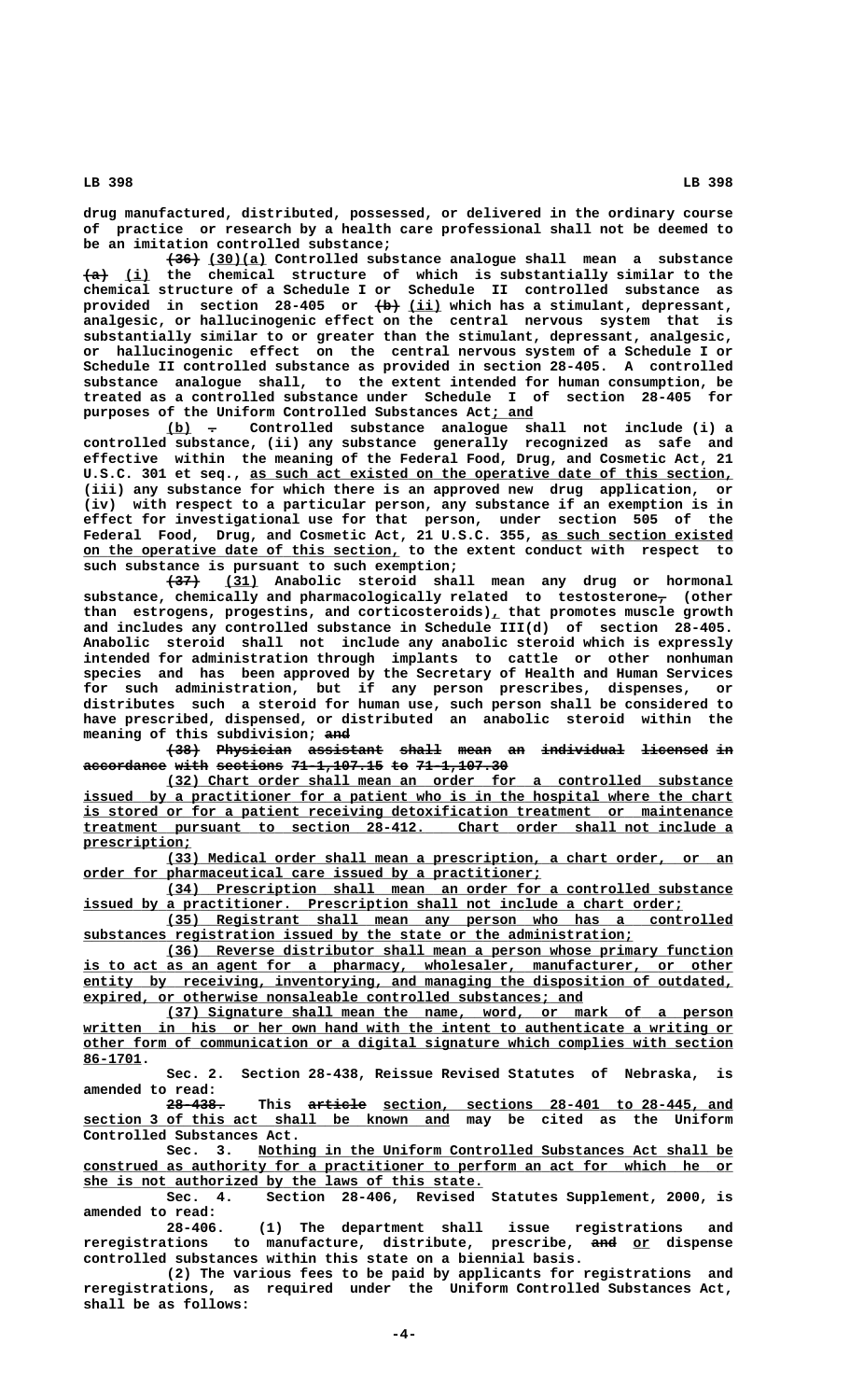**(a) Registration or reregistration to manufacture controlled substances, not less than one hundred dollars and not more than three hundred dollars;**

**(b) Registration or reregistration to distribute controlled substances, not less than one hundred dollars and not more than three hundred dollars;**

**(c) Registration or reregistration to prescribe, administer, or dispense controlled substances, not less than twenty dollars and not more than one hundred fifty dollars;**

**(d) Registration or reregistration to engage in research on the use and effects of controlled substances, not less than fifty dollars and not more than two hundred dollars;**

**(e) Registration or reregistration to engage in laboratory and analytical analysis of controlled substances, not less than fifty dollars and not more than two hundred dollars; and**

**(f) Registration or reregistration to provide detoxification treatment or maintenance treatment, not less than twenty dollars and not more than one hundred fifty dollars.**

**(3) All registrations and reregistrations shall expire on August 31 of each odd-numbered year. Registration shall be automatically denied without a hearing for nonpayment of fees. Any registration or reregistration not renewed by payment of renewal fees by October 1 of odd-numbered years shall be automatically denied and canceled on October 2 of odd-numbered years without a hearing.**

**(4) The department is authorized to adopt and promulgate rules and \_\_\_\_\_\_\_\_\_\_\_\_\_\_ regulations necessary to implement this section.**

**Sec. 5. Section 28-407, Revised Statutes Supplement, 2000, is amended to read:**

 **————— \_\_\_\_\_\_\_\_\_\_\_\_\_\_\_\_\_\_\_\_\_\_\_\_\_\_\_\_\_\_\_\_\_\_\_\_\_\_\_\_\_\_\_\_\_\_\_\_\_ 28-407. (1) Every Except as otherwise provided in this section, \_\_\_\_\_ every person who manufactures, prescribes, distributes, administers, or dispenses any controlled substance within this state or who proposes to engage in the manufacture, prescribing, administering, distribution, or dispensing of any controlled substance within this state shall obtain a registration issued by the department, except that on and after January 1, 2000, health care providers credentialed by the department and facilities licensed by the department shall not be required to obtain a separate Nebraska controlled substances registration upon providing proof of a Federal Controlled Substances Registration to the department. Federal Controlled Substances Registration numbers obtained under this section shall not be public information but may be shared by the department for investigative and regulatory purposes if necessary and only under appropriate circumstances to ensure against any unauthorized access to such information.**

> **(2) The following persons shall not be required to register and may lawfully possess controlled substances under the provisions of the Uniform Controlled Substances Act:**

> **(a) An agent, or an employee thereof, of any practitioner, registered manufacturer, distributor, or dispenser of any controlled substance if such agent is acting in the usual course of his or her business or employment;**

> **(b) A common or contract carrier or warehouse keeper, or an employee thereof, whose possession of any controlled substance is in the usual course of his or her business or employment; and**

> **(c) An ultimate user or a person in possession of any controlled** substance pursuant to a  $\frac{1}{4}$  medical order of issued by a practitioner  **\_\_\_\_\_\_\_\_\_\_\_\_\_\_\_\_\_\_\_\_\_\_\_ authorized to prescribe.**

> **(3) A separate registration shall be required at each principal place of business of professional practice where the applicant manufactures, distributes, or dispenses controlled substances, except that no registration shall be required in connection with the placement of an emergency box within an institution pursuant to the provisions of the Emergency Box Drug Act.**

> **(4) The department is authorized to inspect the establishment of a registrant or applicant for registration in accordance with the rules and regulations promulgated.**

> **Sec. 6. Section 28-408, Revised Statutes Supplement, 2000, is amended to read:**

> **28-408. (1) The department shall register an applicant to manufacture or distribute controlled substances included in Schedules I to V of section 28-405 unless the department determines that the issuance of such registration is inconsistent with the public interest. In determining the public interest the department shall consider the following factors:**

> **(a) Maintenance of effective controls against diversion of particular controlled substances and any Schedule I or II substance compounded**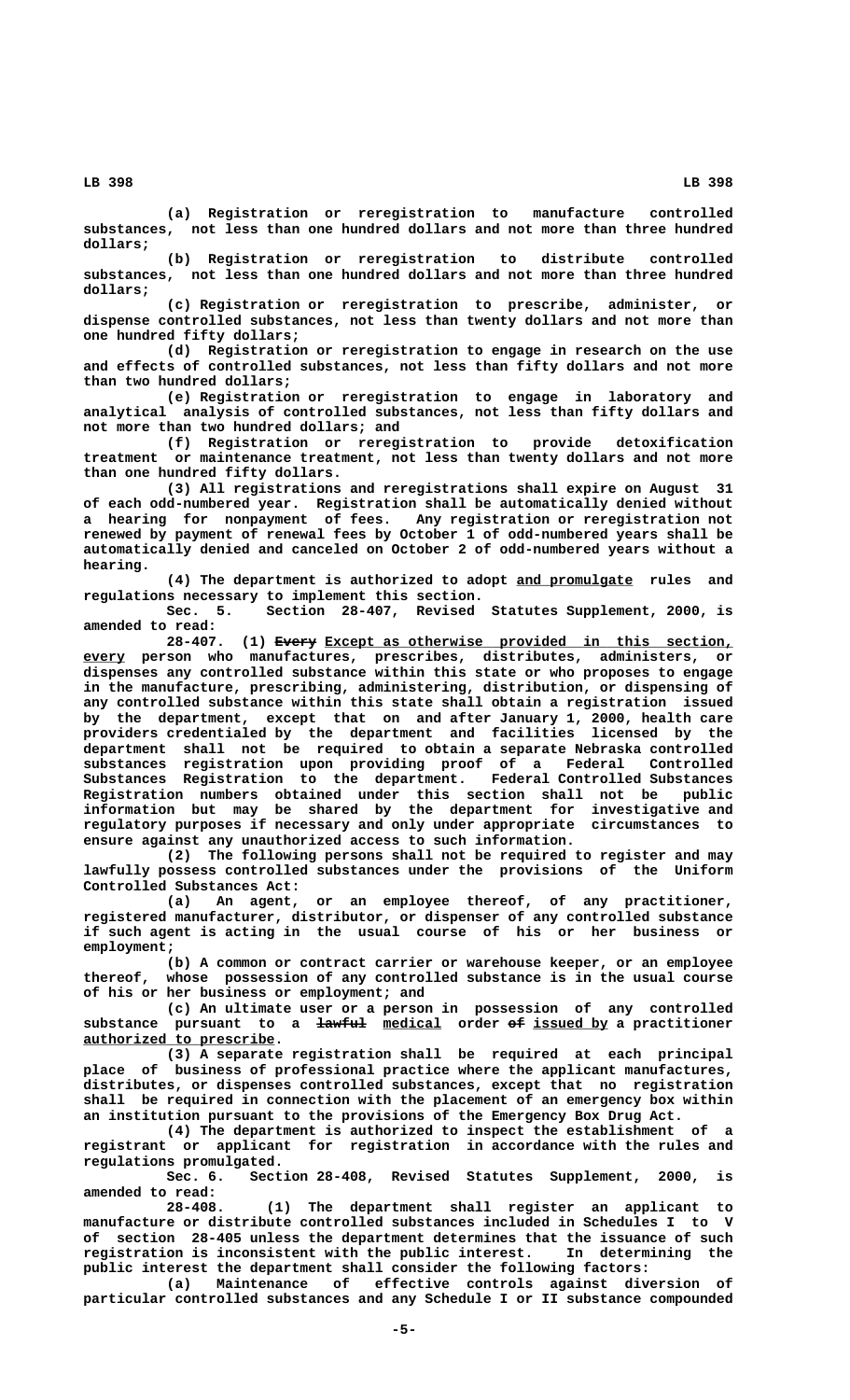**therefrom into other than legitimate medical, scientific, or industrial channels;**

**(b) Compliance with applicable state and local law;**

**(c) Whether the applicant has been convicted of a felony under any law of the United States or of any state or has been convicted of a violation —————————— \_\_\_\_\_\_\_\_\_ relating to any substances substance defined in the Uniform Controlled Substances Act as a controlled substance under any law of the United States or any state, except that such fact in itself shall not be an automatic bar to registration;**

**(d) Past experience in the manufacture or distribution of controlled substances, and the existence in the applicant's establishment of effective controls against diversion; and**

**(e) Such other factors as may be relevant to and consistent with the public health and safety.**

**(2) Registration granted under subsection (1) of this section shall not entitle a registrant to manufacture and or distribute controlled ——— \_\_ substances in Schedule I or II of section 28-405 other than those specified in the registration.**

**(3) Except as otherwise provided in this section and section 28-409, practitioners shall be registered to prescribe, administer, or dispense substances in Schedules II to V of section 28-405 if they are authorized to prescribe, administer, or dispense under the laws of this state. A registration application by a practitioner who wishes to conduct research with Schedule I substances shall be referred to the department for approval or disapproval. Registration to prescribe, administer, or dispense substances in Schedules II to V of section 28-405 or registration for the purpose of bona fide research with Schedule I substances by a practitioner may be denied only on a ground specified in subsection (1) of section 28-409 or if there are reasonable grounds to believe that the applicant will abuse or unlawfully transfer such substances or fail to safeguard adequately his or her supply of such substances against diversion from legitimate medical or scientific use.**

(4) Compliance by manufacturers and distributors with the provisions  $\epsilon$  the Federal Controlled Dangerous Substances Act, 21 U.S.C. 801 et seq., as  **\_\_\_\_\_\_\_\_\_\_\_\_\_\_\_\_\_\_\_\_\_\_\_\_\_\_\_\_\_\_\_\_\_\_\_\_\_\_\_\_\_\_\_\_\_\_\_\_\_\_\_\_\_\_\_\_\_\_\_\_\_\_\_\_\_ such act existed on the operative date of this section, respecting registration, excluding fees, shall be deemed compliance with this section.**

**Sec. 7. Section 28-409, Reissue Revised Statutes of Nebraska, is amended to read:**

**28-409. (1) A registration pursuant to section 28-408 to prescribe, administer, manufacture, distribute, or dispense a controlled substance may be \_\_\_\_\_\_\_ denied, suspended, revoked, or renewal refused by the department upon a \_\_\_\_\_\_\_\_\_\_\_\_ finding that the applicant or registrant:**

> **(a) Has falsified any application filed pursuant to the Uniform Controlled Substances Act or required by the act;**

> **(b) Has been convicted of a felony subsequent to being granted a registration pursuant to section 28-408 under any law of the United States or** of any state or has been convicted of a violation relating to any substances  **\_\_\_\_\_\_\_\_\_ substance defined in the act as a controlled substance subsequent to being granted a registration pursuant to section 28-408 under any law of the United States or of any state;**

**(c) Has had his or her federal registration suspended or revoked by competent federal authority and is no longer authorized by federal law to \_\_\_\_\_\_\_\_\_\_\_\_ engage in the prescribing, manufacturing, distribution, or dispensing of controlled substances;**

> **(d) Is guilty of any of the acts or offenses listed in section 71-147 for which disciplinary measures may be taken against his or her license, certificate, or registration to practice and which have a rational connection with his or her fitness to prescribe, administer, or dispense a controlled substance. The department may automatically revoke or suspend the registration of a practitioner who has had his or her license, certificate, or registration to practice revoked or suspended and is no longer authorized to prescribe, administer, or dispense under the laws of this state or who has had his or her license, certificate, or registration to practice limited or restricted and is no longer authorized to prescribe, administer, or dispense controlled substances under the laws of this state;**

> **(e) Is habitually intoxicated or is dependent upon or actively addicted to alcohol or any controlled substance or narcotic drug; or**

> **(f) Has violated the Uniform Controlled Substances Act or any rules \_\_\_\_\_\_\_\_\_\_\_\_\_\_\_ or regulations adopted and promulgated pursuant to the act.**

> **(2) The department may limit revocation or suspension of a registration to the particular controlled substance with respect to which grounds for revocation or suspension exist.**

 **\_\_\_\_\_\_\_\_\_\_ (3) A person whose registration or renewal has been denied, revoked,**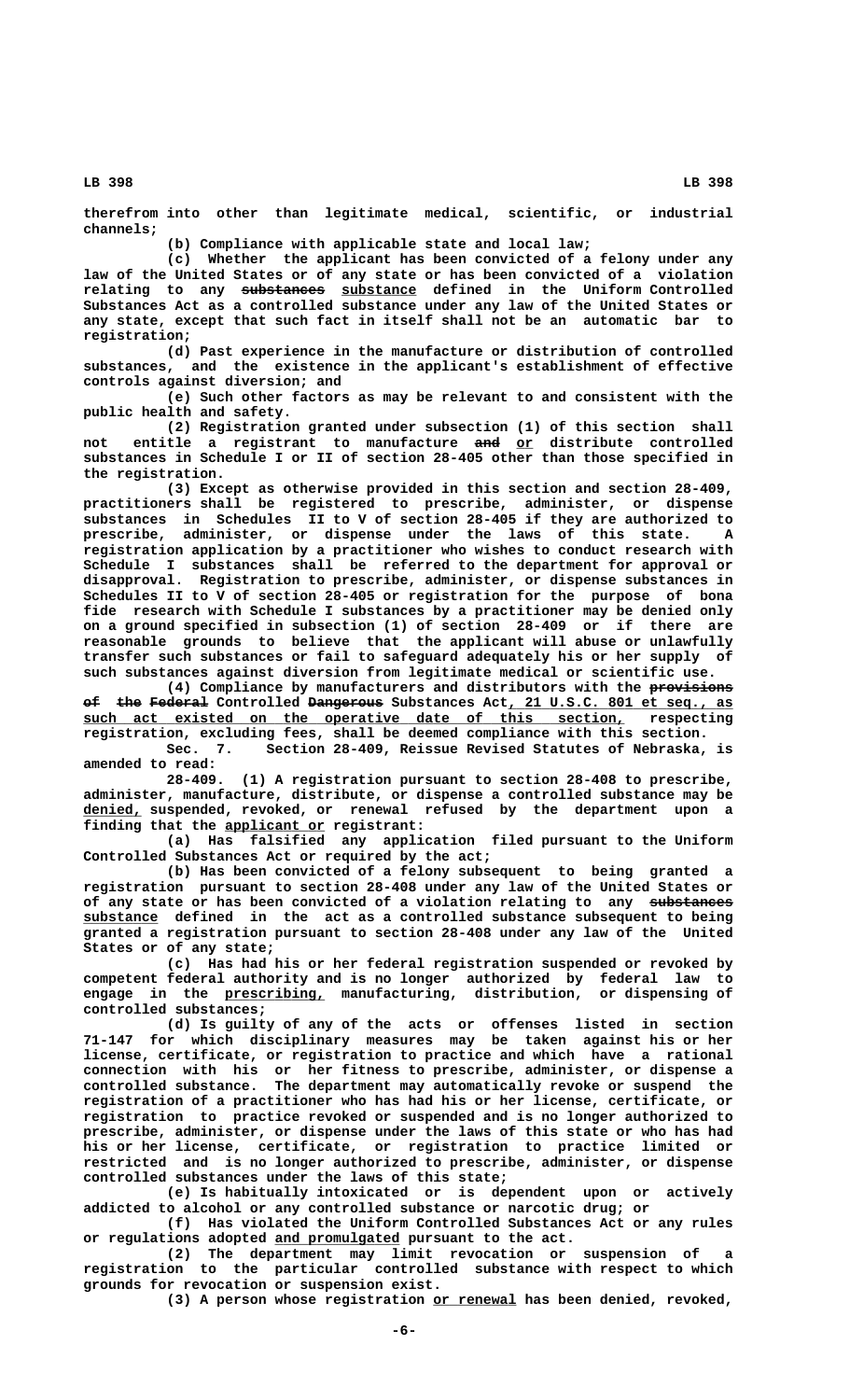**or suspended shall be afforded an opportunity for a hearing in accordance with the Administrative Procedure Act. Such proceedings shall be independent of, and not in lieu of, criminal prosecutions or other proceedings under the provisions** of the Uniform Controlled Substances Act or any law of the state, **except that such proceedings may be consolidated with proceedings under**

**section 71-155 or sections 71-161.12 to 71-161.18. Proceedings to refuse renewal of registration shall not abate the existing registration which shall remain in effect pending the outcome of the administrative hearing, except in cases when the department finds that there is an imminent danger to the public health or safety. (4) The department may suspend any registration simultaneously with**

**the institution of proceedings under this section or when renewal of registration is refused in cases when the department finds that there is an imminent danger to the public health or safety. Such suspension shall continue in effect until the conclusion of such proceedings, including judicial review thereof, unless sooner withdrawn by the department or dissolved by a court of competent jurisdiction.**

**(5) In the event the department suspends or revokes a registration granted under section 28-408, all controlled substances owned or possessed by the registrant pursuant to such registration at the time of suspension or the effective date of the revocation order, as the case may be, may in the discretion of the department be placed under seal. No disposition may be made of substances under seal until the time for taking an appeal has elapsed or until all appeals have been concluded unless a court, upon application therefor, orders the sale of perishable substances and the deposit of the proceeds of the sale with the court. Upon a revocation order becoming final, all such controlled substances may be forfeited to the state.**

**(6) The administration shall be promptly notified of all orders limiting, suspending, or revoking registration.**

Section 28-410, Revised Statutes Supplement, 2000, is **amended to read:**

 **\_\_\_ 28-410. (1) Each registrant manufacturing, distributing, or dispensing controlled substances in Schedule I, II, III, IV, or V of section 28-405 shall keep and maintain a complete and accurate record of all stocks of** Such records shall be maintained for  $f{seven}$  *five* years.

**(2)** During the month of April or May in odd-numbered years, each  **\_\_\_\_\_\_\_\_ \_\_\_\_ registrant manufacturing, distributing, storing, or dispensing such controlled substances shall prepare an inventory of each controlled substance in his or** her possession. Records and inventories shall contain such information as **shall be required by rules and regulations promulgated by the department. ————— —— ———————— —— ————— ——— ——————————— ——————————— —— ——— ——————————— \_\_\_\_\_\_\_\_\_\_\_\_\_\_\_\_\_\_\_\_\_\_\_\_\_\_\_\_\_\_\_\_\_\_\_\_\_\_\_\_\_\_\_\_\_\_\_\_\_\_\_\_\_\_\_\_\_\_\_\_\_\_\_\_\_\_\_\_\_\_\_\_\_\_\_\_\_\_ Such inventory shall (a) be taken within two years after the previous biennial** inventory date, (b) contain such information as shall be required by the Board  **\_\_\_\_\_\_\_\_\_\_\_\_\_\_\_\_\_\_\_\_\_\_\_\_\_\_\_\_\_\_\_\_\_\_\_\_\_\_\_\_\_\_\_\_\_\_\_\_\_\_\_\_\_\_\_\_\_\_\_\_\_\_\_\_\_\_\_\_\_\_\_\_\_\_\_\_\_\_ of Pharmacy, (c) be copied and such copy forwarded to the department within \_\_\_\_\_\_\_\_\_\_\_\_\_\_\_\_\_\_\_\_\_\_\_\_\_\_\_\_\_\_\_\_\_\_\_\_\_\_\_\_\_\_\_\_\_\_\_\_\_\_\_\_\_\_\_\_\_\_\_\_\_\_\_\_\_\_\_\_\_\_\_\_\_\_\_\_\_\_ thirty days after completion, (d) be maintained at the location listed on the \_\_\_\_\_\_\_\_\_\_\_\_\_\_\_\_\_\_\_\_\_\_\_\_\_\_\_\_\_\_\_\_\_\_\_\_\_\_\_\_\_\_\_\_\_\_\_\_\_\_\_\_\_\_\_\_\_\_\_\_\_\_\_\_\_\_\_\_\_\_\_\_\_\_\_\_\_\_ registration for a period of five years, (e) contain the name, address, and \_\_\_\_\_\_\_\_\_\_\_\_\_\_\_\_\_\_\_\_\_\_\_\_\_\_\_\_\_\_\_\_\_\_\_\_\_\_\_\_\_\_\_\_\_\_\_\_\_\_\_\_\_\_\_\_\_\_\_\_\_\_\_\_\_\_\_\_\_\_\_\_\_\_\_\_\_\_ Drug Enforcement Administration number of the registrant, the date and time of \_\_\_\_\_\_\_\_\_\_\_\_\_\_\_\_\_\_\_\_\_\_\_\_\_\_\_\_\_\_\_\_\_\_\_\_\_\_\_\_\_\_\_\_\_\_\_\_\_\_\_\_\_\_\_\_\_\_\_\_\_\_\_\_\_\_\_\_\_\_\_\_\_\_\_\_\_\_ day the inventory was completed, and the signature of the person responsible** for taking the inventory, (f) list the exact count or measure of all  **\_\_\_\_\_\_\_\_\_\_\_\_\_\_\_\_\_\_\_\_\_\_\_\_\_\_\_\_\_\_\_\_\_\_\_\_\_\_\_\_\_\_\_\_\_\_\_\_\_\_\_\_\_\_\_\_\_\_\_\_\_\_\_\_\_\_\_\_\_\_\_\_\_\_\_\_\_\_ controlled substances listed in Schedule I or II of section 28-405, (g) list \_\_\_\_\_\_\_\_\_\_\_\_\_\_\_\_\_\_\_\_\_\_\_\_\_\_\_\_\_\_\_\_\_\_\_\_\_\_\_\_\_\_\_\_\_\_\_\_\_\_\_\_\_\_\_\_\_\_\_\_\_\_\_\_\_\_\_\_\_\_\_\_\_\_\_\_\_\_ an estimated count or measure of all controlled substances listed in Schedule \_\_\_\_\_\_\_\_\_\_\_\_\_\_\_\_\_\_\_\_\_\_\_\_\_\_\_\_\_\_\_\_\_\_\_\_\_\_\_\_\_\_\_\_\_\_\_\_\_\_\_\_\_\_\_\_\_\_\_\_\_\_\_\_\_\_\_\_\_\_\_\_\_\_\_\_\_\_ III, IV, or V of section 28-405 unless the container holds more than one \_\_\_\_\_\_\_\_\_\_\_\_\_\_\_\_\_\_\_\_\_\_\_\_\_\_\_\_\_\_\_\_\_\_\_\_\_\_\_\_\_\_\_\_\_\_\_\_\_\_\_\_\_\_\_\_\_\_\_\_\_\_\_\_\_\_\_\_\_\_\_\_\_\_\_\_\_\_ thousand tablets, capsules, or milliliters, in which case the inventory shall \_\_\_\_\_\_\_\_\_\_\_\_\_\_\_\_\_\_\_\_\_\_\_\_\_\_\_\_\_\_\_\_\_\_\_\_\_\_\_\_\_\_\_\_\_\_\_\_\_\_\_\_\_\_\_\_\_\_\_\_\_\_\_\_\_\_\_\_\_\_\_\_\_\_\_\_\_\_ list an exact count, and (h) be maintained in permanent, read-only format**  $separating$  the inventory for controlled substances listed in Schedule I or II  **\_\_\_\_\_\_\_\_\_\_\_\_\_\_\_\_\_\_\_\_\_\_\_\_\_\_\_\_\_\_\_\_\_\_\_\_\_\_\_\_\_\_\_\_\_\_\_\_\_\_\_\_\_\_\_\_\_\_\_\_\_\_\_\_\_\_\_\_\_\_\_\_\_\_\_\_\_\_ of section 28-405 from the inventory for controlled substances listed in \_\_\_\_\_\_\_\_\_\_\_\_\_\_\_\_\_\_\_\_\_\_\_\_\_\_\_\_\_\_\_\_\_\_\_\_\_\_\_\_\_\_\_\_\_\_\_\_\_\_\_\_\_\_\_\_\_\_\_\_\_\_\_\_\_\_\_\_\_\_\_\_\_\_\_\_\_\_ Schedule III, IV, or V of section 28-405. A registrant whose inventory fails \_\_\_\_\_\_\_\_\_\_\_\_\_\_\_\_\_\_\_\_\_\_\_\_\_\_\_\_\_\_\_\_\_\_\_\_\_\_\_\_\_\_\_\_\_\_\_\_\_\_\_\_\_\_\_\_\_\_\_\_\_\_\_\_\_\_\_\_\_\_\_\_\_ to comply with this subsection shall be guilty of a Class IV misdemeanor.**

 **\_\_\_ (3) All registration and reregistration fees shall be remitted to** the department and credited to the Pharmacy Nebraska Pharmaceutical Fund for **the express purpose of the enforcement responsibilities of the department in accordance with the provisions of the Uniform Controlled Substances Act. This** section shall not apply to practitioners who  $\frac{1}{4}$  and  $\frac{1}{4}$  prescribe<sub>7</sub> or administer, as a part of their practice, or occasionally dispense as a part of their professional practice, controlled substances listed in Schedule II, III,  **— IV, or V of section 28-405, unless such practitioner regularly engages in dispensing any such drug or drugs to his or her patients.\_**

 **\_\_\_\_\_\_\_\_\_\_\_\_\_\_\_\_\_\_\_\_\_\_\_\_\_\_\_\_\_\_\_\_\_\_\_\_\_\_\_\_\_\_\_\_\_\_\_\_\_\_\_\_\_\_\_\_\_\_\_\_\_\_\_\_\_\_\_\_ (4) Controlled substances shall be stored in accordance with the following: \_\_\_\_\_\_\_\_\_\_**

 **\_\_\_\_\_\_\_\_\_\_\_\_\_\_\_\_\_\_\_\_\_\_\_\_\_\_\_\_\_\_\_\_\_\_\_\_\_\_\_\_\_\_\_\_\_\_\_\_\_\_\_\_\_\_\_\_\_\_\_\_\_\_\_\_\_\_\_\_ (a) All controlled substances listed in Schedule I of section 28-405** must be stored in a locked cabinet; and

 **\_\_\_\_\_\_\_\_\_\_\_\_\_\_\_\_\_\_\_\_\_\_\_\_\_\_\_\_\_\_\_\_\_\_\_\_\_\_\_\_\_\_\_\_\_\_\_\_\_\_\_\_\_\_\_\_\_\_\_\_\_\_\_\_\_\_\_\_ (b) All controlled substances listed in Schedule II, III, IV, or V**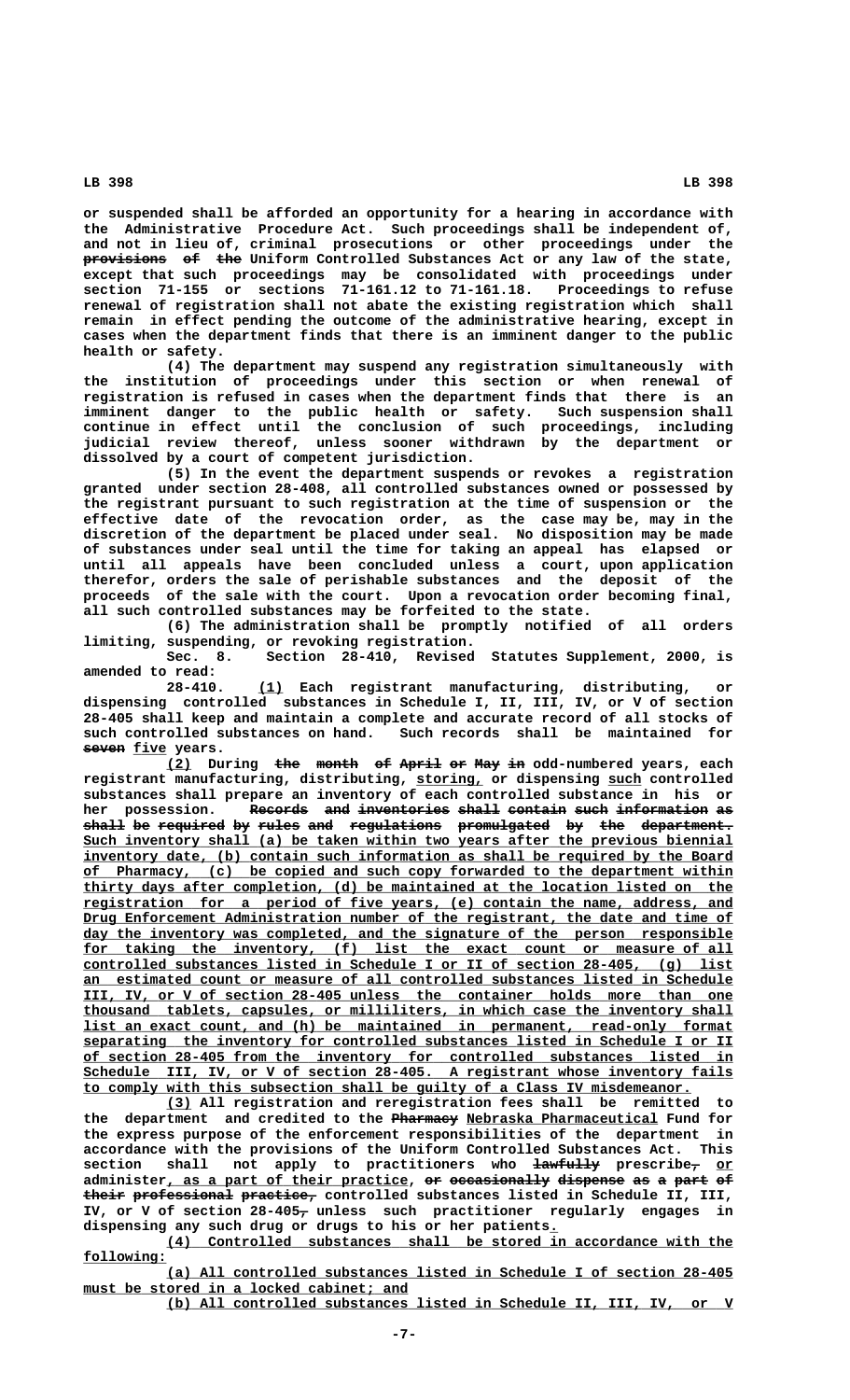**\_\_\_\_\_\_\_\_\_\_\_\_\_\_\_\_\_\_\_\_\_\_\_\_\_\_\_\_\_\_\_\_\_\_\_\_\_\_\_\_\_\_\_\_\_\_\_\_\_\_\_\_\_\_\_\_\_\_\_\_\_\_\_\_\_\_\_\_\_\_\_\_\_\_\_\_\_\_ of section 28-405 must be stored in a locked cabinet or distributed throughout \_\_\_\_\_\_\_\_\_\_\_\_\_\_\_\_\_\_\_\_\_\_\_\_\_\_\_\_\_\_\_\_\_\_\_\_\_\_\_\_\_\_\_\_\_\_\_\_\_\_\_\_\_\_\_\_\_\_\_\_\_\_\_\_\_\_\_\_\_\_\_\_\_\_\_\_\_\_ the inventory of noncontrolled substances in a manner which will obstruct theft or diversion of the controlled substances. for which they are charged \_\_\_\_\_\_\_\_\_\_\_\_\_\_\_\_\_\_\_\_\_\_\_\_\_\_\_\_\_\_\_\_\_\_\_\_\_\_\_\_\_\_\_\_\_\_\_\_ ——— ————— ———— ——— ——————**  $i$  either separately or together with charges for other professional services.

**Sec. 9. Section 28-411, Revised Statutes Supplement, 2000, is amended to read:**

28-411. (1) Every physician, dentist, podiatrist, veterinarian, or  $\bullet$  **person** practitioner who is authorized to administer or professionally **use controlled substances shall keep a record of such controlled substances received by him or her and a record of all such controlled substances** administered or professionally used by him or her, other than by medical order  **\_\_\_\_\_\_\_\_\_\_\_\_\_\_\_\_\_\_\_\_\_\_\_\_\_\_\_\_\_\_\_\_\_\_\_\_\_\_\_\_\_\_\_\_\_\_\_\_\_\_\_\_\_\_\_\_\_\_\_\_\_\_\_\_\_\_\_\_\_\_\_\_\_\_\_\_\_\_ issued by a practitioner authorized to prescribe, in accordance with subsection (4) of this section. otherwise than by prescription. \_\_\_\_\_\_\_\_\_\_\_\_\_\_\_\_\_\_\_\_\_\_\_\_\_\_\_\_\_\_\_ ————————— ———— —— —————————————**

**(2) Manufacturers, and wholesalers, distributors, and reverse \_\_\_\_\_\_\_\_\_\_\_\_ distributors shall keep records of all controlled substances compounded, mixed, cultivated, grown, or by any other process produced or prepared and of all controlled substances received and disposed of by them, in accordance with subsection (4) of this section.**

> (3) Apothecaries Pharmacies shall keep records of all controlled **substances received and disposed of by them, in accordance with subsection (4) of this section.**

> (4) The form of records shall be prescribed by the Department of Health and Human Services Regulation and Licensure. The record of controlled **substances received shall in every case show (a) the date of receipt, (b) the**  $name_{L}$  and address, and Drug Enforcement Administration number of the person from whom received receiving the controlled substances, (c) the name, address,  **\_\_\_\_\_\_\_\_\_\_\_\_\_\_\_\_\_\_\_\_\_\_\_\_\_\_\_\_\_\_\_\_\_\_\_\_\_\_\_\_\_\_\_\_\_\_\_\_\_\_\_\_\_\_\_\_\_\_\_\_\_\_\_\_\_\_\_\_\_\_\_\_\_\_\_\_\_\_ and Drug Enforcement Administration number of the person from whom received, \_\_\_ (d) the kind and quantity of controlled substances received, (d) (e) the kind ——— \_\_\_ and quantity of controlled substances produced or removed from process of** manufacture, and  $\leftarrow \text{(f)}$  the date of such production or removal from process **of manufacture. The record shall in every case show the proportion of morphine, cocaine, or ecgonine contained in or producible from crude opium or coca leaves received or produced. The record of all controlled substances sold, administered, dispensed, or otherwise disposed of shall show the date of selling, administering, or dispensing, the name and address of the person to whom or for whose use or the owner and species of animal for which the controlled substances were sold, administered, or dispensed, and the kind and \_\_\_\_\_\_\_\_\_\_\_\_\_\_\_\_\_\_\_\_\_\_\_\_\_\_\_\_\_\_\_\_\_\_\_\_\_ quantity of controlled substances. For any lost, destroyed, or stolen** controlled substances, the record shall list the kind and quantity of such  **\_\_\_\_\_\_\_\_\_\_\_\_\_\_\_\_\_\_\_\_\_\_\_\_\_\_\_\_\_\_\_\_\_\_\_\_\_\_\_\_\_\_\_\_\_\_\_\_\_\_\_\_\_\_\_\_\_\_\_\_\_\_\_\_\_\_\_\_\_\_\_\_\_\_\_\_\_\_ controlled substances and the discovery date of such loss, destruction, or** theft. Every such record shall be kept for a period of seven five years from the date of the transaction recorded<u>.</u> <del>and shall contain</del> <del>a detailed list of</del> **controlled substances lost, destroyed, or stolen, if any, the kind and —————————— —————————— ————— —————————— —— ——————— —— ———— ——— ———— ———**  $\overline{\textbf{quantity}}$  of such controlled substances, and the date of the discovery of such  $\frac{1}{1}$ **destruction, or theft.**

> **Sec. 10. Section 28-412, Revised Statutes Supplement, 2000, is amended to read:**

> **28-412. (1) It is unlawful to prescribe any narcotic drug listed in section 28-405 for the purpose of detoxification treatment or maintenance treatment except as provided in this section.**

> **(2) A narcotic drug may be administered or dispensed to a narcotic-dependent person for detoxification treatment or maintenance** treatment as prescribed by a practitioner who is registered to provide **detoxification treatment or maintenance treatment pursuant to section 28-406.**

> **(3) A narcotic drug may be administered or dispensed to a narcotic-dependent person when necessary to relieve acute withdrawal symptoms pending the referral of such person for detoxification treatment or —— —————————— maintenance treatment as prescribed by a physician who is not registered to provide detoxification treatment or maintenance treatment under section 28-406. Not more than one day's supply of narcotic drugs shall be administered or dispensed for such person's use at one time. Such treatment shall not be continued for more than three successive calendar days and may not be renewed or extended.**

> **——————————— — (4) A narcotic drug may be prescribed, administered, or dispensed in a hospital to maintain or detoxify a person as an incidental adjunct to medical or surgical treatment conditions other than dependence.**

> **(5) Any person who violates this section is guilty of a Class IV felony.**

**(6) For purposes of this section:**

(a) Detoxification treatment means the **prescribing,** administering, **or dispensing of a narcotic drug in decreasing doses to a person for a specified period of time to alleviate adverse physiological or psychological**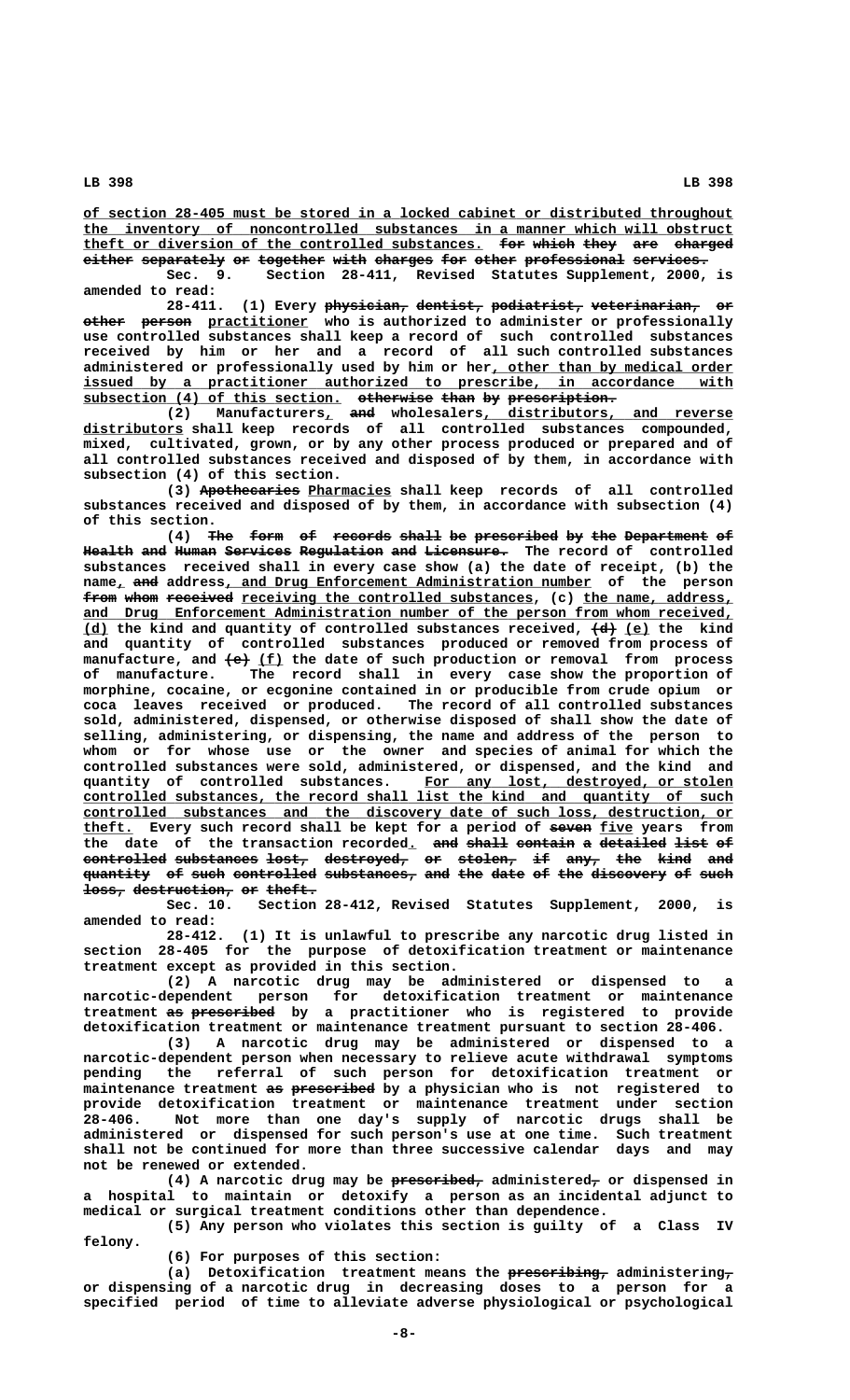**effects incident to withdrawal from the continuous or sustained use of a narcotic drug and to bring such person to a narcotic drug-free state within such period of time. Detoxification treatment includes short-term detoxification treatment and long-term detoxification treatment;**

**(b) Long-term detoxification treatment means detoxification treatment for a period of more than thirty days but not more than one hundred eighty days;**

(c) Maintenance treatment means the **prescribing,** administering, or **dispensing of a narcotic drug in the treatment of a narcotic-dependent person for a period of more than twenty-one days; and**

**(d) Short-term detoxification treatment means detoxification treatment for a period of not more than thirty days.**

**Sec. 11. Section 28-413, Reissue Revised Statutes of Nebraska, is amended to read:**

**28-413. Controlled substances in Schedules I and II of section 28-405 shall be distributed by a registrant to another registrant only pursuant to an order form. Compliance with the provisions of the Federal ———————** Controlled <del>Dangerous</del> Substances Act, 21 U.S.C. 801 et seq., as such act existed on the operative date of this section, respecting order forms shall be **deemed compliance with this section.**

**Sec. 12. Section 28-414, Revised Statutes Supplement, 2000, is amended to read:**

**28-414. (1)(a) Except as otherwise provided in this subsection or section 28-412 or when administered directly by a practitioner to an ultimate user, a controlled substance listed in Schedule II of section 28-405 shall not be dispensed without the written prescription bearing the signature of a \_\_\_\_\_\_\_\_\_\_\_\_\_\_\_\_\_\_\_\_\_\_\_\_\_\_\_\_\_\_\_\_\_\_\_\_\_\_\_\_\_\_\_\_\_\_\_\_\_\_\_\_\_\_\_\_\_\_\_\_\_\_\_\_ practitioner authorized to prescribe. No medical order for a controlled \_\_\_\_\_\_\_\_\_\_\_\_\_\_\_\_\_\_\_\_\_\_\_\_\_\_\_\_\_\_\_\_\_\_\_\_\_\_\_\_\_\_\_\_\_\_\_\_\_\_\_\_\_\_\_\_\_\_\_\_\_\_\_\_\_\_\_\_\_\_\_\_\_\_\_\_\_\_ substance listed in Schedule II of section 28-405 shall be filled more than \_\_\_\_\_\_\_\_\_\_\_\_\_\_\_\_\_\_\_\_\_\_\_\_\_\_\_\_\_\_\_\_\_\_\_\_\_\_\_\_\_\_ six months from the date of issuance. A prescription for a controlled substance listed in Schedule II of section 28-405 shall not be refilled.**

**(b) In emergency situations as defined by rule and regulation of the department, a controlled substance listed in Schedule II of section 28-405 may be dispensed pursuant to an authorized transmitted copy of a written, signed prescription bearing the word "emergency" or pursuant to an oral prescription reduced to writing in accordance with subdivision (3)(b) of this section and filed by a pharmacist.**

**(c) In nonemergency situations:**

**(i) A controlled substance listed in Schedule II of section 28-405 may be dispensed pursuant to an authorized transmitted copy of a written, signed prescription if the original written, signed prescription is presented to the pharmacist for review before the controlled substance is dispensed, except as provided in subdivision (1)(c)(ii) or (1)(c)(iii) of this section;**

**(ii) A narcotic drug listed in Schedule II of section 28-405 may be dispensed pursuant to an authorized transmitted copy of a written, signed prescription (A) to be compounded for direct parenteral administration to a patient for the purpose of home infusion therapy or (B) for administration to a patient in a hospice licensed under the Health Care Facility Licensure Act** or certified under Title XVIII of the federal Social Security Act, as amended  $such$  title existed on the operative date of this section, and bearing the **words "hospice patient";**

**(iii) A controlled substance listed in Schedule II of section 28-405 may be dispensed pursuant to an authorized transmitted copy of a written, signed prescription for administration to a resident of a long-term care facility; and**

**(iv) For purposes of subdivisions (1)(c)(ii) and (1)(c)(iii) of this section, an authorized transmitted copy of a written, signed prescription shall serve as the original written prescription and shall be maintained in accordance with subdivision (3)(a) of this section.**

**(d)(i) A prescription for a controlled substance listed in Schedule II of section 28-405 may be partially filled if the pharmacist does not supply the full quantity prescribed and he or she makes a notation of the quantity supplied on the face of the prescription. The remaining portion of the prescription may be filled within seventy-two hours of the first partial filling. The pharmacist shall notify the prescribing practitioner if the remaining portion of the prescription is not or cannot be filled within such period. No further quantity may be supplied after such period without a new \_\_\_\_\_\_\_\_\_\_\_\_\_\_\_ written, signed prescription.**

**(ii) A prescription for a controlled substance listed in Schedule II of section 28-405 written for a patient in a long-term care facility or for a patient with a medical diagnosis documenting a terminal illness may be partially filled. Such prescription shall bear the words "terminally ill" or "long-term care facility patient" on its face. If there is any question**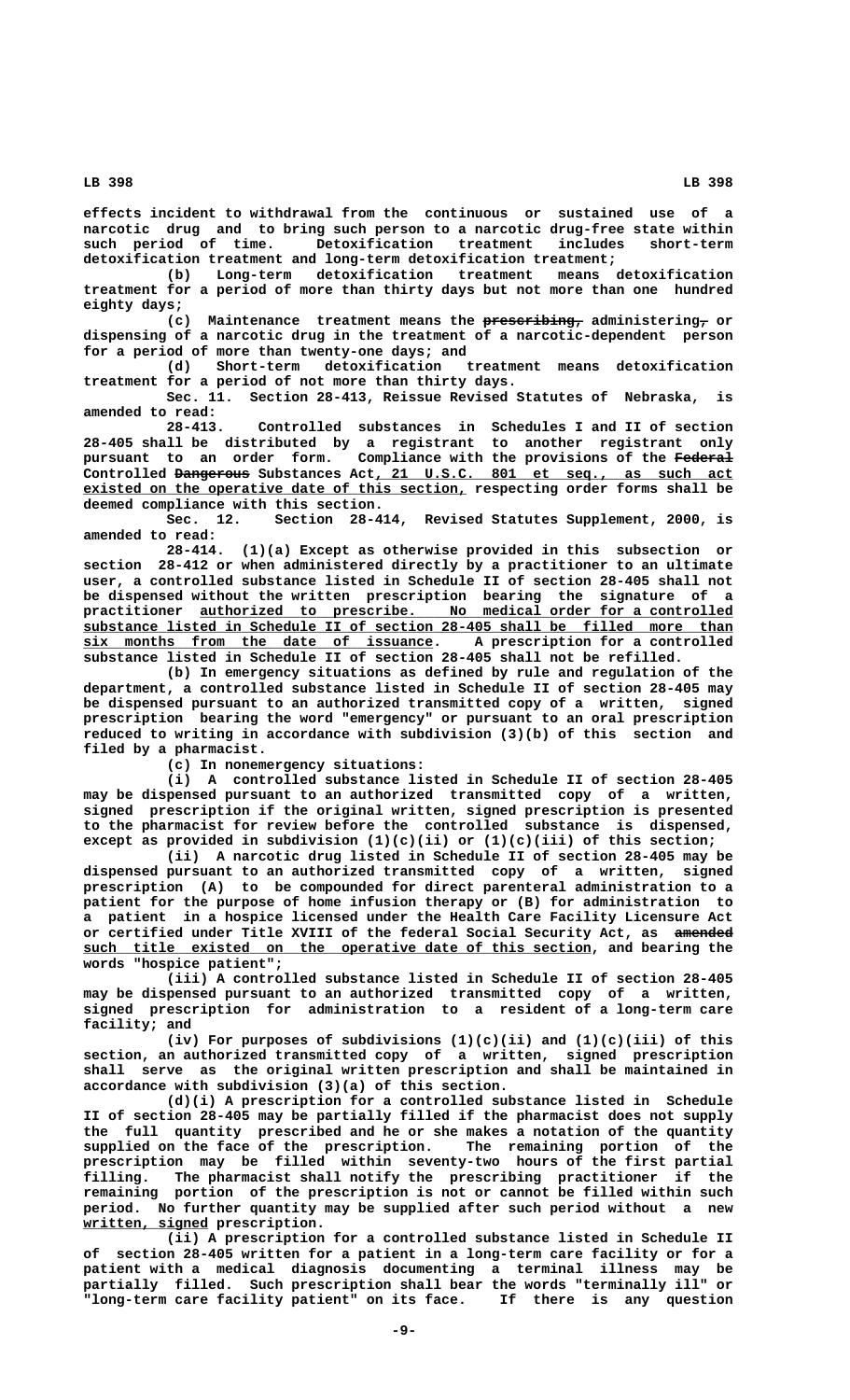**whether a patient may be classified as having a terminal illness, the pharmacist shall contact the prescribing practitioner prior to partially filling the prescription. Both the pharmacist and the prescribing practitioner have a corresponding responsibility to assure that the controlled substance is for a terminally ill patient. For each partial filling, the dispensing pharmacist shall record on the back of the prescription or on another appropriate record, uniformly maintained and readily retrievable, the date of the partial filling, quantity dispensed, remaining quantity authorized to be dispensed, and the identification of the dispensing pharmacist. The** total quantity of controlled substances listed in Schedule II which are is **dispensed in all partial fillings shall not exceed the total quantity prescribed. A prescription for a Schedule II controlled substance for a patient in a long-term care facility or a patient with a medical diagnosis documenting a terminal illness is valid for sixty days from the date of issuance or until discontinuance of the prescription, whichever occurs first.**

**(2)(a) Except as otherwise provided in this subsection or when administered directly by a practitioner to an ultimate user, a controlled substance listed in Schedule III, IV, or V of section 28-405 shall not be ———————————— \_\_\_\_\_\_\_\_\_\_\_\_\_\_ dispensed without a written or oral prescription medical order. Such prescription** medical order is valid for six months after the date of issuance. Practitioner authorization Authorization from a practitioner authorized to  **\_\_\_\_\_\_\_\_\_ ———— \_ \_\_\_\_\_\_\_\_\_\_\_\_\_\_\_\_\_\_\_\_\_\_\_\_\_\_ prescribe is required to refill such a prescription for a controlled substance \_\_\_\_\_\_\_\_\_\_\_\_\_\_\_\_\_\_\_\_\_\_\_\_\_\_\_\_\_\_\_\_\_\_\_\_\_\_\_\_\_\_\_\_\_\_\_\_\_\_\_ listed in Schedule III, IV, or V of section 28-405. Such prescriptions shall not be refilled more than five times within six months after the date of issuance. Original prescription information for any controlled substance listed in Schedule III, IV, or V of section 28-405 may be transferred between** pharmacies for purposes of refill dispensing pursuant to subsection  $\leftarrow$  5) of  **———— \_\_\_\_\_\_\_\_\_\_\_\_\_\_ this section 36 of this act.**

**(b) A controlled substance listed in Schedule III, IV, or V of section 28-405 may be dispensed pursuant to an authorized transmitted copy of a written, signed prescription. The authorized transmitted copy of a written, signed prescription shall serve as the original written prescription for purposes of this subsection and shall be maintained in accordance with the provisions of subdivision (3)(c) of this section.**

**(c) A prescription for a controlled substance listed in Schedule III, IV, or V of section 28-405 may be partially filled if (i) each partial filling is recorded in the same manner as a refilling, (ii) the total quantity dispensed in all partial fillings does not exceed the total quantity prescribed, and (iii) each partial filling is dispensed within six months after the prescription was issued.**

(3)(a) Prescriptions for all controlled substances listed **Schedule II of section 28-405 shall be kept in a separate file by the dispensing practitioner and shall be maintained for a minimum of five years. The practitioner shall make all such files readily available to the department and law enforcement for inspection without a search warrant.**

**(b) All prescriptions for controlled substances listed in Schedule II of section 28-405 shall contain the name and address of the patient, the name and address of the prescribing practitioner, the Drug Enforcement Administration number of the prescribing practitioner, the date of issuance, and the prescribing practitioner's signature. The practitioner filling such prescription shall write the date of filling and his or her own signature on the face of the prescription. If the prescription is for an animal, it shall also state the name and address of the owner of the animal and the species of the animal.**

**(c) Prescriptions for all controlled substances listed in Schedule III, IV, or V of section 28-405 shall be filed separately from other prescriptions in a single file by the dispensing practitioner and shall be maintained for a minimum of five years. The practitioner shall make all such files readily available to the department and law enforcement for inspection without a search warrant.**

**(d) All prescriptions for controlled substances listed in Schedule III, IV, or V of section 28-405 shall contain the name and address of the patient, the name and address of the prescribing practitioner, the Drug Enforcement Administration number of the prescribing practitioner, the date of \_\_\_\_\_\_\_\_\_\_\_\_\_\_\_\_\_\_\_\_\_\_\_\_\_\_\_\_ issuance, and for written prescriptions, the prescribing practitioner's signature. If the prescription is for an animal, it shall also state the owner's name and address and species of the animal.**

> (e) A registrant who is the owner of  $\frac{1}{2}$  a controlled substance may  **transfer: \_\_\_\_\_\_\_\_\_**

> <u>(i) Any</u> controlled substance listed in Schedule I or II of section<br>28-405 <del>may transfer such controlled substance</del> to another registrant as **28-405 may transfer such controlled substance to another registrant as ——— ———————— ———— —————————— ———————— provided by law or by rule and regulation of the department; and \_\_\_\_\_**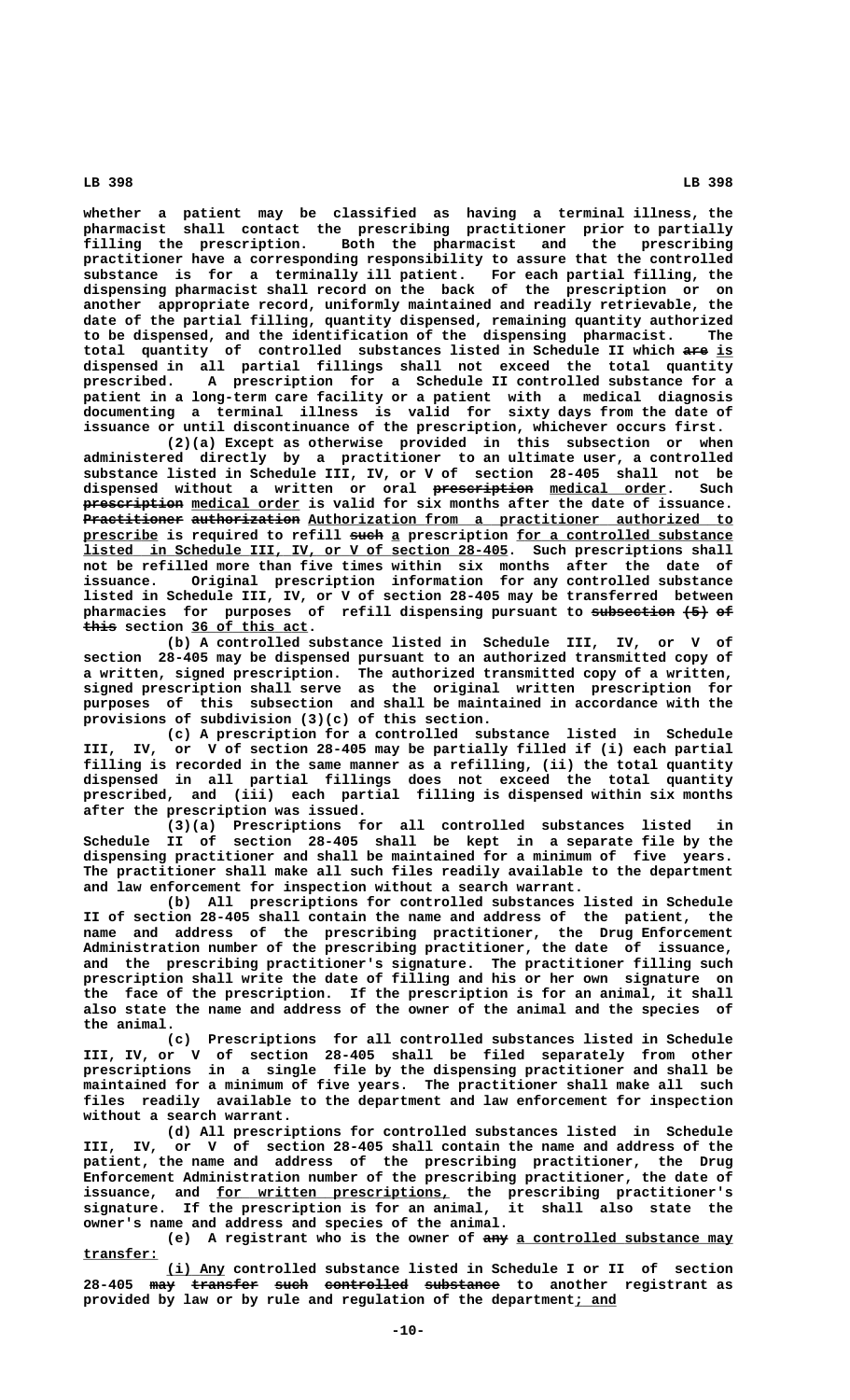**\_\_\_\_\_\_\_\_\_\_\_\_\_\_\_\_\_\_\_\_\_\_\_\_\_\_\_\_\_\_\_\_\_\_\_\_\_\_\_\_\_\_\_\_\_\_\_\_\_\_\_\_\_\_\_\_\_\_\_\_\_\_\_\_\_\_\_\_ (ii) Any controlled substance listed in Schedule III, IV, or V of \_\_\_\_\_\_\_\_\_\_\_\_\_\_\_\_\_\_\_\_\_\_\_\_\_\_\_\_\_\_\_\_\_\_\_\_\_\_\_\_\_\_\_\_\_\_\_\_\_\_\_\_\_\_\_\_\_\_\_\_\_\_\_\_\_\_\_\_\_\_\_\_\_\_\_\_\_\_ section 28-405 to another registrant if such owner complies with subsection \_\_\_\_\_\_\_\_\_\_\_\_\_\_\_\_\_\_\_\_\_ (4) of section 28-411.**

 **\_\_\_\_\_\_\_\_\_\_\_\_\_\_\_\_\_\_\_\_\_\_\_\_\_\_\_\_\_\_\_\_\_\_\_\_\_\_\_\_\_\_\_\_\_\_\_\_\_\_\_\_\_\_\_\_\_\_\_\_\_\_\_\_\_ (f)(i) The owner of any stock of controlled substances may cause**  $\frac{1}{2}$  such controlled substances to be destroyed pursuant to this subdivision when  **\_\_\_\_\_\_\_\_\_\_\_\_\_\_\_\_\_\_\_\_\_\_\_\_\_\_\_\_\_\_\_\_\_\_\_\_\_\_\_\_\_\_\_\_\_\_\_\_\_\_\_\_\_\_\_\_\_\_\_\_\_\_\_\_\_\_\_\_\_\_\_\_\_\_\_\_\_\_ the need for such substances ceases. Complete records of controlled \_\_\_\_\_\_\_\_\_\_\_\_\_\_\_\_\_\_\_\_\_\_\_\_\_\_\_\_\_\_\_\_\_\_\_\_\_\_\_\_\_\_\_\_\_\_\_\_\_\_\_\_\_\_\_\_\_\_\_\_\_\_\_\_\_\_\_\_\_\_\_\_\_\_\_\_\_\_ substances destruction pursuant to this subdivision shall be maintained by the \_\_\_\_\_\_\_\_\_\_\_\_\_\_\_\_\_\_\_\_\_\_\_\_\_\_\_\_\_\_\_\_\_\_\_\_\_\_\_\_\_\_\_\_\_\_\_\_\_\_\_\_\_\_\_ registrant for five years from the date of destruction.**

 **\_\_\_\_\_\_\_\_\_\_\_\_\_\_\_\_\_\_\_\_\_\_\_\_\_\_\_\_\_\_\_\_\_\_\_\_ (ii) When the owner is a registrant:**

 **\_\_\_\_\_\_\_\_\_\_\_\_\_\_\_\_\_\_\_\_\_\_\_\_\_\_\_\_\_\_\_\_\_\_\_\_\_\_\_\_\_\_\_\_\_\_\_\_\_\_\_\_\_\_\_\_\_\_\_\_\_\_\_\_\_\_\_\_ (A) Controlled substances listed in Schedule II, III, IV, or V of \_\_\_\_\_\_\_\_\_\_\_\_\_\_\_\_\_\_\_\_\_\_\_\_\_\_\_\_\_\_\_\_\_\_\_\_\_\_\_\_\_\_\_\_\_\_\_\_\_\_\_\_\_\_\_\_\_\_\_\_\_\_\_\_\_\_\_\_\_\_\_\_\_\_\_\_\_\_ section 28-405 may be destroyed upon prior written approval of the Board of \_\_\_\_\_\_\_\_\_\_\_\_\_\_\_\_\_\_\_\_\_\_\_\_\_\_\_\_\_\_\_\_\_\_\_\_\_\_\_\_\_\_\_\_\_\_\_\_\_\_\_\_\_\_\_\_\_\_\_\_\_\_\_\_\_\_\_\_\_\_\_\_\_\_\_\_\_\_ Pharmacy if witnessed by two responsible parties employed by or acting on \_\_\_\_\_\_\_\_\_\_\_\_\_\_\_\_\_\_\_\_\_\_\_\_\_\_\_\_\_\_\_\_\_\_\_\_\_\_\_\_\_\_\_\_\_\_\_\_\_\_\_\_\_\_\_\_\_\_\_\_\_\_\_\_\_\_\_\_\_\_\_\_\_\_\_\_\_\_ behalf of the registrant, one of whom must be a member of the healing arts. \_\_\_\_\_\_\_\_\_\_\_\_\_\_\_\_\_\_\_\_\_\_\_\_\_\_\_\_\_\_\_\_\_\_\_\_\_\_\_\_\_\_\_\_\_\_\_\_\_\_\_\_\_\_\_\_\_\_\_\_\_\_\_\_\_\_\_\_\_\_\_\_\_\_\_\_\_\_ Upon destruction, any forms required by the administration to document such \_\_\_\_\_\_\_\_\_\_\_\_\_\_\_\_\_\_\_\_\_\_\_\_\_\_\_\_\_\_\_\_\_\_ destruction shall be completed; or**

> **\_\_\_\_\_\_\_\_\_\_\_\_\_\_\_\_\_\_\_\_\_\_\_\_\_\_\_\_\_\_\_\_\_\_\_\_\_\_\_\_\_\_\_\_\_\_\_\_\_\_\_\_\_\_\_\_\_\_\_\_\_\_\_\_\_\_\_\_ (B) Liquid controlled substances in opened containers which \_\_\_\_\_\_\_\_\_\_\_\_\_\_\_\_\_\_\_\_\_\_\_\_\_\_\_\_\_\_\_\_\_\_\_\_\_\_\_\_\_\_\_\_\_\_\_\_\_\_\_\_\_\_\_\_\_\_\_\_\_\_\_\_\_\_\_\_\_\_\_\_\_\_\_\_\_\_ originally contained fifty milliliters or less or compounded liquid controlled** substances within the facility where they were compounded may be destroyed if  **\_\_\_\_\_\_\_\_\_\_\_\_\_\_\_\_\_\_\_\_\_\_\_\_\_\_\_\_\_\_\_\_\_\_\_\_\_\_\_\_\_\_\_\_\_\_\_\_\_\_\_\_\_\_\_\_\_\_\_\_\_\_\_\_\_\_\_\_\_\_\_\_\_\_\_\_\_\_ witnessed by two members of the healing arts and recorded in accordance with \_\_\_\_\_\_\_\_\_\_\_\_\_\_\_\_\_\_\_\_\_\_\_\_\_\_\_\_\_\_\_\_\_ subsection (4) of section 28-411.**

 **\_\_\_\_\_\_\_\_\_\_\_\_\_\_\_\_\_\_\_\_\_\_\_\_\_\_\_\_\_\_\_\_\_\_\_\_\_\_\_\_\_\_\_\_\_\_\_\_\_\_\_\_\_\_\_\_\_\_\_\_\_\_\_\_\_\_\_\_ (iii) When the owner is a patient, such owner may transfer the \_\_\_\_\_\_\_\_\_\_\_\_\_\_\_\_\_\_\_\_\_\_\_\_\_\_\_\_\_\_\_\_\_\_\_\_\_\_\_\_\_\_\_\_\_\_\_\_\_\_\_\_\_\_\_\_\_\_\_\_\_\_\_\_\_\_\_\_\_\_\_\_\_\_\_\_\_\_ controlled substances to a pharmacy for immediate destruction by two \_\_\_\_\_\_\_\_\_\_\_\_\_\_\_\_\_\_\_\_\_\_\_\_\_\_\_\_\_\_\_\_\_\_\_\_\_\_\_\_\_\_\_\_\_\_\_\_\_\_\_\_\_\_\_\_\_\_\_\_\_\_\_\_\_\_\_\_\_\_\_\_\_\_\_\_\_\_ responsible parties acting on behalf of the pharmacy, one of whom must be a \_\_\_\_\_\_\_\_\_\_\_\_\_\_\_\_\_\_\_\_\_\_\_\_\_\_\_ member of the healing arts.**

 **\_\_\_\_\_\_\_\_\_\_\_\_\_\_\_\_\_\_\_\_\_\_\_\_\_\_\_\_\_\_\_\_\_\_\_\_\_\_\_\_\_\_\_\_\_\_\_\_\_\_\_\_\_\_\_\_\_\_\_\_\_\_\_\_\_\_\_\_ (iv) When the owner is a resident of a long-term care facility or \_\_\_\_\_\_\_\_\_\_\_\_\_\_\_\_\_\_\_\_\_\_\_\_\_\_\_\_\_\_\_\_\_\_\_\_\_\_\_\_\_\_\_\_\_\_\_\_\_\_\_\_\_\_\_\_\_\_\_\_\_\_\_\_\_\_\_\_\_\_\_\_\_\_\_\_\_\_ hospital, the long-term care facility or hospital shall assure that controlled \_\_\_\_\_\_\_\_\_\_\_\_\_\_\_\_\_\_\_\_\_\_\_\_\_\_\_\_\_\_\_\_\_\_\_\_ substances are destroyed as follows:**

 **\_\_\_\_\_\_\_\_\_\_\_\_\_\_\_\_\_\_\_\_\_\_\_\_\_\_\_\_\_\_\_\_\_\_\_\_\_\_\_\_\_\_\_\_\_\_\_\_\_\_\_\_\_\_\_\_\_\_\_\_\_\_\_\_\_\_\_\_ (A) If the controlled substance is listed in Schedule II or III of \_\_\_\_\_\_\_\_\_\_\_\_\_\_\_\_\_\_\_\_\_\_\_\_\_\_\_\_\_\_\_\_\_\_\_\_\_\_\_\_\_\_\_\_\_\_\_\_\_\_\_\_\_\_\_\_\_\_\_\_\_\_\_\_\_\_\_\_\_\_\_\_\_\_\_\_\_\_ section 28-405, the destruction shall be witnessed by an employee pharmacist \_\_\_\_\_\_\_\_\_\_\_\_\_\_\_\_\_\_\_\_\_\_\_\_\_\_\_\_\_\_\_\_\_\_\_\_\_\_\_\_\_\_\_\_\_\_\_\_\_\_\_\_\_\_\_\_\_\_\_\_\_\_\_ or a consultant pharmacist and a member of the healing arts; or**

 **\_\_\_\_\_\_\_\_\_\_\_\_\_\_\_\_\_\_\_\_\_\_\_\_\_\_\_\_\_\_\_\_\_\_\_\_\_\_\_\_\_\_\_\_\_\_\_\_\_\_\_\_\_\_\_\_\_\_\_\_\_\_\_\_\_\_\_\_ (B) If the controlled substance is listed in Schedule IV or V of \_\_\_\_\_\_\_\_\_\_\_\_\_\_\_\_\_\_\_\_\_\_\_\_\_\_\_\_\_\_\_\_\_\_\_\_\_\_\_\_\_\_\_\_\_\_\_\_\_\_\_\_\_\_\_\_\_\_\_\_\_\_\_\_\_\_\_\_\_\_\_\_\_\_\_\_\_\_ section 28-405, the destruction shall be witnessed by an employee pharmacist \_\_\_\_\_\_\_\_\_\_\_\_\_\_\_\_\_\_\_\_\_\_\_\_\_\_\_\_\_\_\_\_\_\_\_\_\_\_\_\_\_\_\_\_\_\_\_\_\_\_\_\_\_\_\_\_\_ or a consultant pharmacist and another responsible adult.**

 **\_\_\_ (g) Before dispensing any controlled substance listed in Schedule \_ II, III, IV, or V of section 28-405, the dispensing practitioner shall affix a label to the container in which the controlled substance is dispensed. Such label shall bear the name and address of the pharmacy or dispensing practitioner, the name of the patient, the date of filling, the consecutive number of the prescription under which it is recorded in the practitioner's prescription files, the name of the prescribing practitioner, and the directions for use of the controlled substance. Unless the prescribing practitioner writes "do not label" or words of similar import on the original written prescription or so designates in an oral prescription, such label shall also bear the name of the controlled substance.**

 **\_ (4) For purposes of this section:**

 **\_\_\_\_\_\_\_\_\_\_\_\_\_\_\_\_\_\_\_\_\_\_\_\_\_\_\_\_\_\_\_\_\_\_\_\_\_\_\_\_\_\_\_\_\_\_\_\_\_\_\_\_\_\_\_\_\_\_\_\_\_\_\_\_\_\_\_\_ (a) Authorized transmitted copy means a paper copy of a written, \_\_\_\_\_\_\_\_\_\_\_\_\_\_\_\_\_\_\_\_\_\_\_\_\_\_\_\_\_\_\_\_\_\_\_\_\_\_\_\_\_\_\_\_\_\_\_\_\_\_\_\_\_\_\_\_\_\_\_\_\_\_\_\_\_\_\_\_\_\_\_\_\_\_\_\_\_\_ signed medical order issued by a practitioner authorized to prescribe which is \_\_\_\_\_\_\_\_\_\_\_\_\_\_\_\_\_\_\_\_\_\_\_\_\_\_\_\_\_\_\_\_\_\_\_\_\_\_\_\_\_\_\_\_\_\_\_\_\_\_\_\_\_\_\_\_\_\_\_\_\_\_\_\_\_\_\_\_\_\_\_\_\_\_\_\_\_\_ produced by an electronic or electromagnetic transmission or other means as \_\_\_\_\_\_\_\_\_\_\_\_\_\_\_\_\_\_\_\_\_\_\_\_\_\_\_\_\_\_\_\_\_\_\_\_\_\_\_\_\_\_\_\_\_\_\_\_\_\_\_\_\_\_\_\_\_\_\_\_\_\_\_\_\_\_\_\_\_\_\_\_\_\_\_\_\_\_ authorized by rule and regulation of the department upon recommendation of the \_\_\_\_\_\_\_\_\_\_\_\_\_\_\_\_\_\_\_\_\_\_ Board of Pharmacy; and**

 **\_\_\_\_\_\_\_\_\_\_\_\_\_\_\_\_\_\_\_\_\_\_\_\_\_\_\_\_\_\_\_\_\_\_\_\_\_\_\_\_\_\_\_\_\_\_\_\_\_\_\_\_\_\_\_\_\_\_\_\_\_\_\_\_\_\_\_\_ (b) Long-term care facility has the same meaning as long-term care \_\_\_\_\_\_\_\_\_\_\_\_\_\_\_\_\_\_\_\_\_\_\_\_\_\_\_\_\_\_\_\_\_\_\_\_\_\_\_\_\_\_\_\_\_\_\_\_\_\_\_\_\_\_\_\_\_\_\_\_\_\_\_\_\_\_\_\_\_\_\_\_\_\_\_\_\_\_ hospital in section 71-422 and includes an intermediate care facility for the** mentally retarded as defined in section 71-421.  $\tau$  authorized transmitted copy  $\frac{1}{n}$  a paper copy of a written, signed prescription produced by an electronic or electromagnetic transmission or other means as authorized by rule and regulation of the department upon recommendation of the Board of Pharmacy.

**(5) Original prescription information for any controlled substances ——— ———————— ———————————— ——————————— ——— ——— —————————— ——————————**  $\tt{1}$  in Schedule <del>III,</del> IV, or V of section 28-405 and other prescription **drugs or devices not listed in section 28-405 may be transferred between ————— —— ——————— ——— —————— —— ——————— —————— ——— —— ——————————— ———————**  $\frac{1}{2}$  pharmacies for the purpose of refill dispensing on a one-time basis. **Pharmacies electronically accessing a real-time, on-line data base may** transfer up to the maximum refills permitted by law and as authorized by the **prescribing practitioner on the face of the prescription. ——————————— ———————————— —— ——— ———— —— ——— —————————————**

**Sec. 13. Section 28-415, Revised Statutes Supplement, 2000, is amended to read:**

 **\_\_\_\_\_\_\_\_\_\_\_\_\_\_\_\_\_\_\_\_\_\_\_\_\_\_ 28-415. (1) A manufacturer, distributor, or packager who sells or dispenses a narcotic drug or a wholesaler who sells or dispenses a narcotic drug in a package prepared by him or her shall securely affix a label to each package in which such drug is contained showing in legible English the name and address of the vendor and the quantity, kind, and form of narcotic drug contained therein. No person, except a pharmacy for the purpose of filling a**  $\frac{1}{2}$   $\frac{1}{2}$   $\frac{1}{2}$   $\frac{1}{2}$   $\frac{1}{2}$   $\frac{1}{2}$   $\frac{1}{2}$   $\frac{1}{2}$   $\frac{1}{2}$   $\frac{1}{2}$   $\frac{1}{2}$   $\frac{1}{2}$   $\frac{1}{2}$   $\frac{1}{2}$   $\frac{1}{2}$   $\frac{1}{2}$   $\frac{1}{2}$   $\frac{1}{2}$   $\frac{1}{2}$   $\frac{1}{2}$   $\frac{1}{2}$   $\frac{1}{2}$   $\$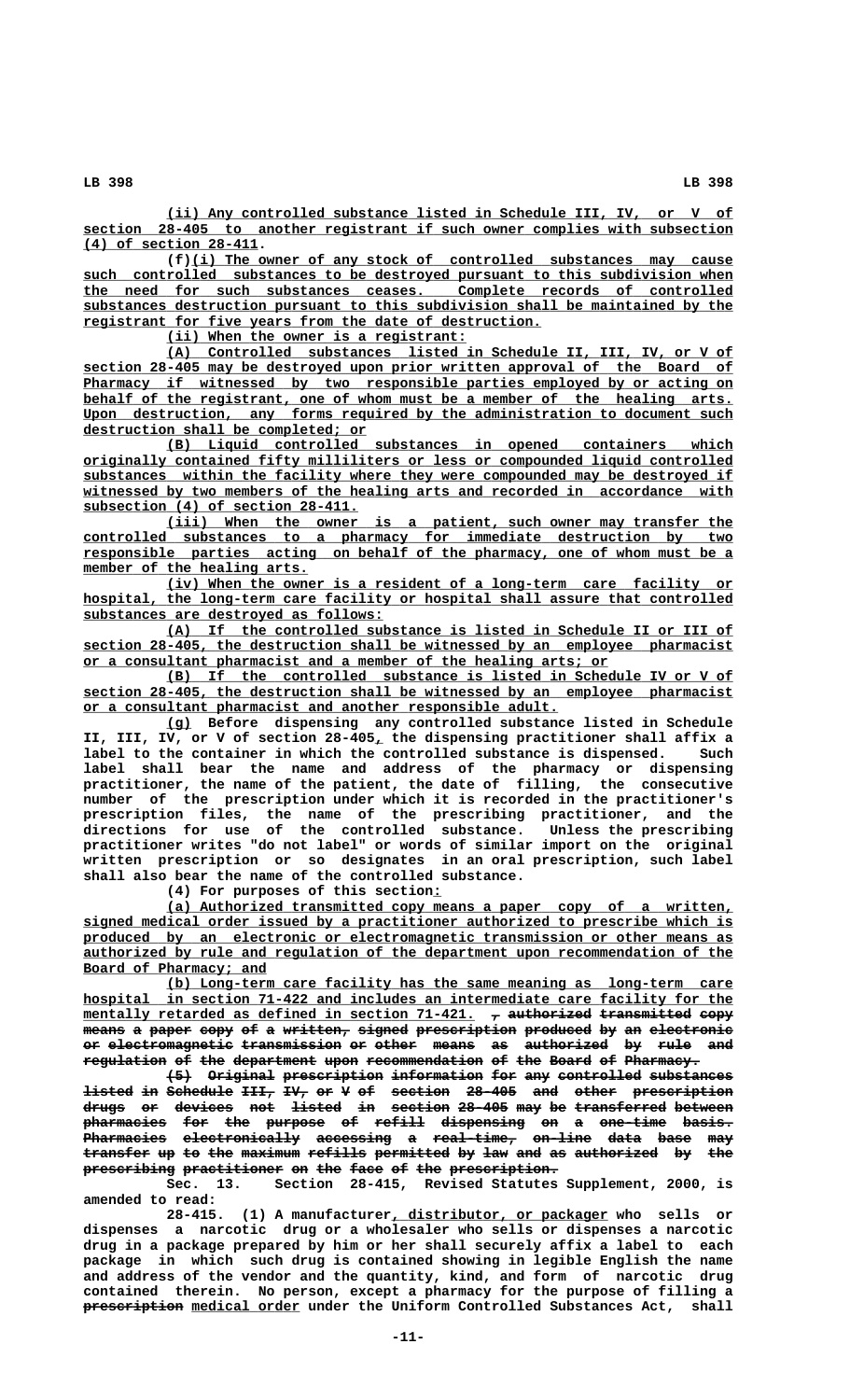**alter, deface, or remove any label so affixed.**

**(2) A pharmacy that sells or dispenses any narcotic drug on a prescription issued by a practitioner shall affix a label to the container in** which such drug is sold or dispensed pursuant to subdivision  $\left(3\right)\left(4\right)$  (3) (g) of **section 28-414. No person shall alter, deface, or remove any label so affixed.**

**Sec. 14. Section 28-416, Revised Statutes Supplement, 2000, is amended to read:**

**28-416. (1) Except as authorized by the Uniform Controlled Substances Act, it shall be unlawful for any person knowingly or intentionally: (a) To manufacture, distribute, deliver, dispense, or possess with intent to manufacture, distribute, deliver, or dispense a controlled substance; or (b) to create, distribute, or possess with intent to distribute a counterfeit controlled substance.**

**(2) Except as provided in subsections (4), (5), (7), (8), (9), and (10) of this section, any person who violates subsection (1) of this section with respect to: (a) A controlled substance classified in Schedule I, II, or III of section 28-405 which is an exceptionally hazardous drug shall be guilty of a Class II felony; (b) any other controlled substance classified in Schedule I, II, or III of section 28-405 shall be guilty of a Class III felony; or (c) a controlled substance classified in Schedule IV or V of section 28-405 shall be guilty of a Class IIIA felony.**

**(3) A person knowingly or intentionally possessing a controlled substance, except marijuana, unless such substance was obtained directly or pursuant to a valid prescription or medical order from issued by a ————— ———————————— —— \_\_\_\_\_\_\_ ———— \_\_\_\_\_\_\_\_\_\_ \_\_\_\_\_\_\_\_\_\_\_\_\_\_\_\_\_\_\_\_\_\_\_ practitioner authorized to prescribe while acting in the course of his or her professional practice, or except as otherwise authorized by the act, shall be guilty of a Class IV felony.**

**(4)(a) Except as authorized by the Uniform Controlled Substances Act, any person eighteen years of age or older who knowingly or intentionally manufactures, distributes, delivers, dispenses, or possesses with intent to manufacture, distribute, deliver, or dispense a controlled substance or a counterfeit controlled substance (i) to a person under the age of eighteen years, (ii) in, on, or within one thousand feet of the real property comprising a public or private elementary, vocational, or secondary school, a community college, a public or private college, junior college, or university, or a playground, or (iii) within one hundred feet of a public or private youth center, public swimming pool, or video arcade facility shall be punished by the next higher penalty classification than the penalty prescribed in subsection (2), (7), (8), (9), or (10) of this section, depending upon the controlled substance involved, for the first violation and for a second or subsequent violation shall be punished by the next higher penalty classification than that prescribed for a first violation of this subsection, but in no event shall such person be punished by a penalty greater than a Class IB felony.**

**(b) For purposes of this subsection:**

**(i) Playground shall mean any outdoor facility, including any parking lot appurtenant to the facility, intended for recreation, open to the public, and with any portion containing three or more apparatus intended for the recreation of children, including sliding boards, swingsets, and teeterboards;**

**(ii) Video arcade facility shall mean any facility legally accessible to persons under eighteen years of age, intended primarily for the use of pinball and video machines for amusement, and containing a minimum of ten pinball or video machines; and**

**(iii) Youth center shall mean any recreational facility or gymnasium, including any parking lot appurtenant to the facility or gymnasium, intended primarily for use by persons under eighteen years of age which regularly provides athletic, civic, or cultural activities.**

**(5)(a) Except as authorized by the Uniform Controlled Substances Act, it shall be unlawful for any person eighteen years of age or older to knowingly and intentionally employ, hire, use, cause, persuade, coax, induce, entice, seduce, or coerce any person under the age of eighteen years to manufacture, transport, distribute, carry, deliver, dispense, prepare for delivery, offer for delivery, or possess with intent to do the same a controlled substance or a counterfeit controlled substance.**

**(b) Except as authorized by the Uniform Controlled Substances Act, it shall be unlawful for any person eighteen years of age or older to knowingly and intentionally employ, hire, use, cause, persuade, coax, induce, entice, seduce, or coerce any person under the age of eighteen years to aid and abet any person in the manufacture, transportation, distribution, carrying, delivery, dispensing, preparation for delivery, offering for**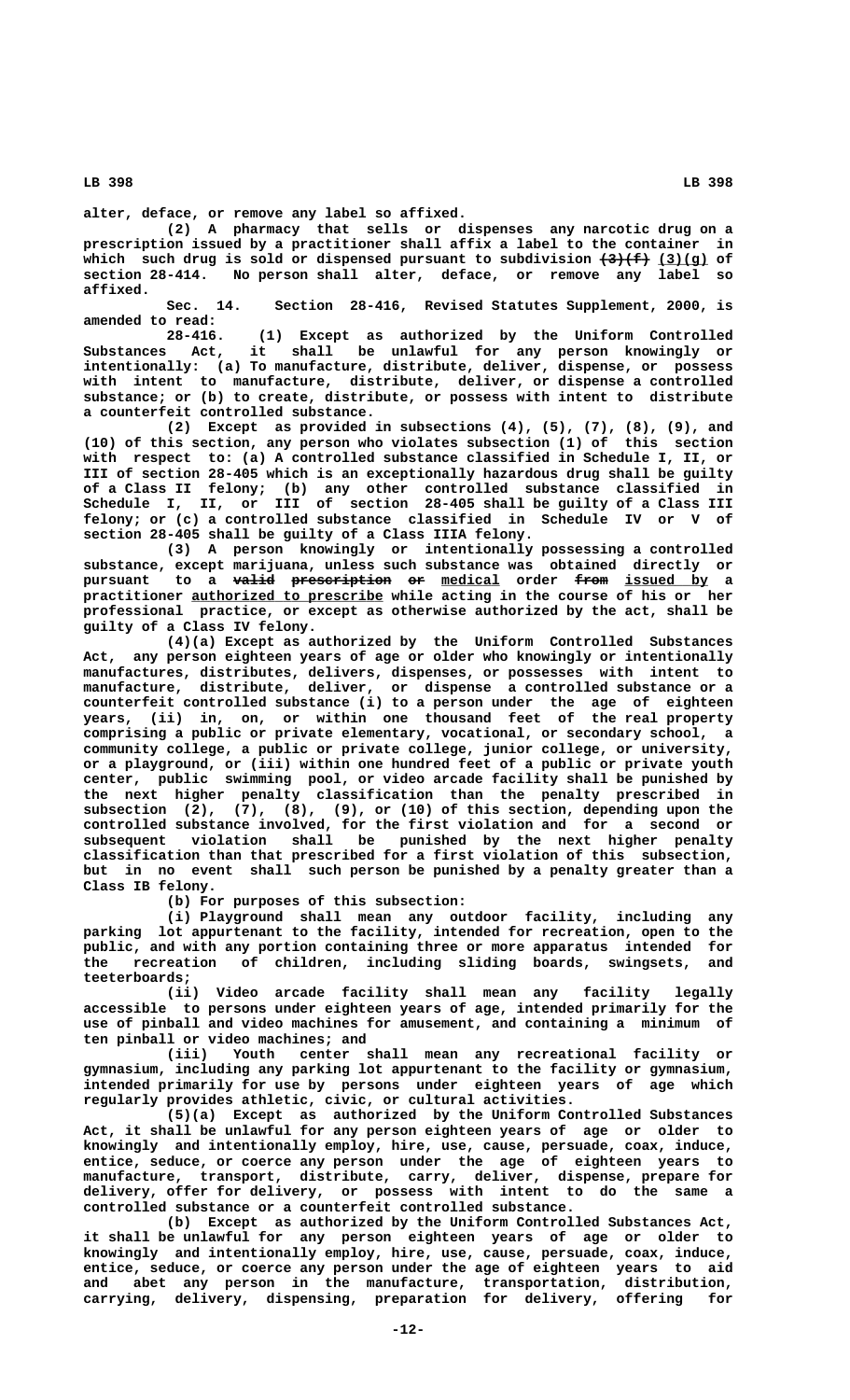**delivery, or possession with intent to do the same of a controlled substance or a counterfeit controlled substance.**

**(c) Any person who violates subdivision (a) or (b) of this subsection shall be punished by the next higher penalty classification than the penalty prescribed in subsection (2), (7), (8), (9), or (10) of this section, depending upon the controlled substance involved, for the first violation and for a second or subsequent violation shall be punished by the next higher penalty classification than that prescribed for a first violation of this subsection, but in no event shall such person be punished by a penalty greater than a Class IB felony.**

**(6) It shall not be a defense to prosecution for violation of subsection (4) or (5) of this section that the defendant did not know the age of the person through whom the defendant violated such subsection.**

**(7) Any person who violates subsection (1) of this section with respect to cocaine or any mixture or substance containing a detectable amount of cocaine in a quantity of:**

**(a) One hundred forty grams or more shall be guilty of a Class IB felony;**

**(b) At least twenty-eight grams but less than one hundred forty grams shall be guilty of a Class IC felony; or**

**(c) At least ten grams but less than twenty-eight grams shall be guilty of a Class ID felony.**

**(8) Any person who violates subsection (1) of this section with respect to base cocaine (crack) or any mixture or substance containing a detectable amount of base cocaine in a quantity of:**

**(a) One hundred forty grams or more shall be guilty of a Class IB felony;**

**(b) At least twenty-eight grams but less than one hundred forty grams shall be guilty of a Class IC felony; or**

**(c) At least ten grams but less than twenty-eight grams shall be guilty of a Class ID felony.**

**(9) Any person who violates subsection (1) of this section with respect to heroin or any mixture or substance containing a detectable amount of heroin in a quantity of:**

> **(a) Five hundred grams or more shall be guilty of a Class IB felony; (b) One hundred grams or more but less than five hundred grams shall**

**be guilty of a Class IC felony; or**

**(c) Twenty-eight grams or more but less than one hundred grams shall be guilty of a Class ID felony.**

**(10) Any person who violates subsection (1) of this section with respect to amphetamine, its salts, optical isomers, and salts of its isomers, or with respect to methamphetamine, its salts, optical isomers, and salts of its isomers, in a quantity of:**

**(a) Sixteen ounces or more shall be guilty of a Class IC felony;**

**(b) Seven ounces or more but less than sixteen ounces shall be guilty of a Class ID felony; or**

**(c) Three and one-half ounces or more but less than seven ounces shall be guilty of a Class II felony.**

**(11) Any person knowingly or intentionally possessing marijuana weighing more than one ounce but not more than one pound shall be guilty of a Class IIIA misdemeanor.**

**(12) Any person knowingly or intentionally possessing marijuana weighing more than one pound shall be guilty of a Class IV felony.**

**(13) Any person knowingly or intentionally possessing marijuana weighing one ounce or less shall:**

**(a) For the first offense, be guilty of an infraction, receive a citation, be fined one hundred dollars, and be assigned to attend a course as prescribed in section 29-433 if the judge determines that attending such course is in the best interest of the individual defendant;**

**(b) For the second offense, be guilty of a Class IV misdemeanor, receive a citation, and be fined two hundred dollars and may be imprisoned not to exceed five days; and**

**(c) For the third and all subsequent offenses, be guilty of a Class IIIA misdemeanor, receive a citation, be fined three hundred dollars, and be imprisoned not to exceed seven days.**

**(14) Any person convicted of violating this section, if placed on probation, shall, as a condition of probation, satisfactorily attend and complete appropriate treatment and counseling on drug abuse conducted by one of the community mental health facilities as provided by Chapter 71, article 50, or other licensed drug treatment facility.**

**(15) Any person convicted of violating subsection (1), (2), or (3) of this section shall only become eligible for parole upon the satisfactory**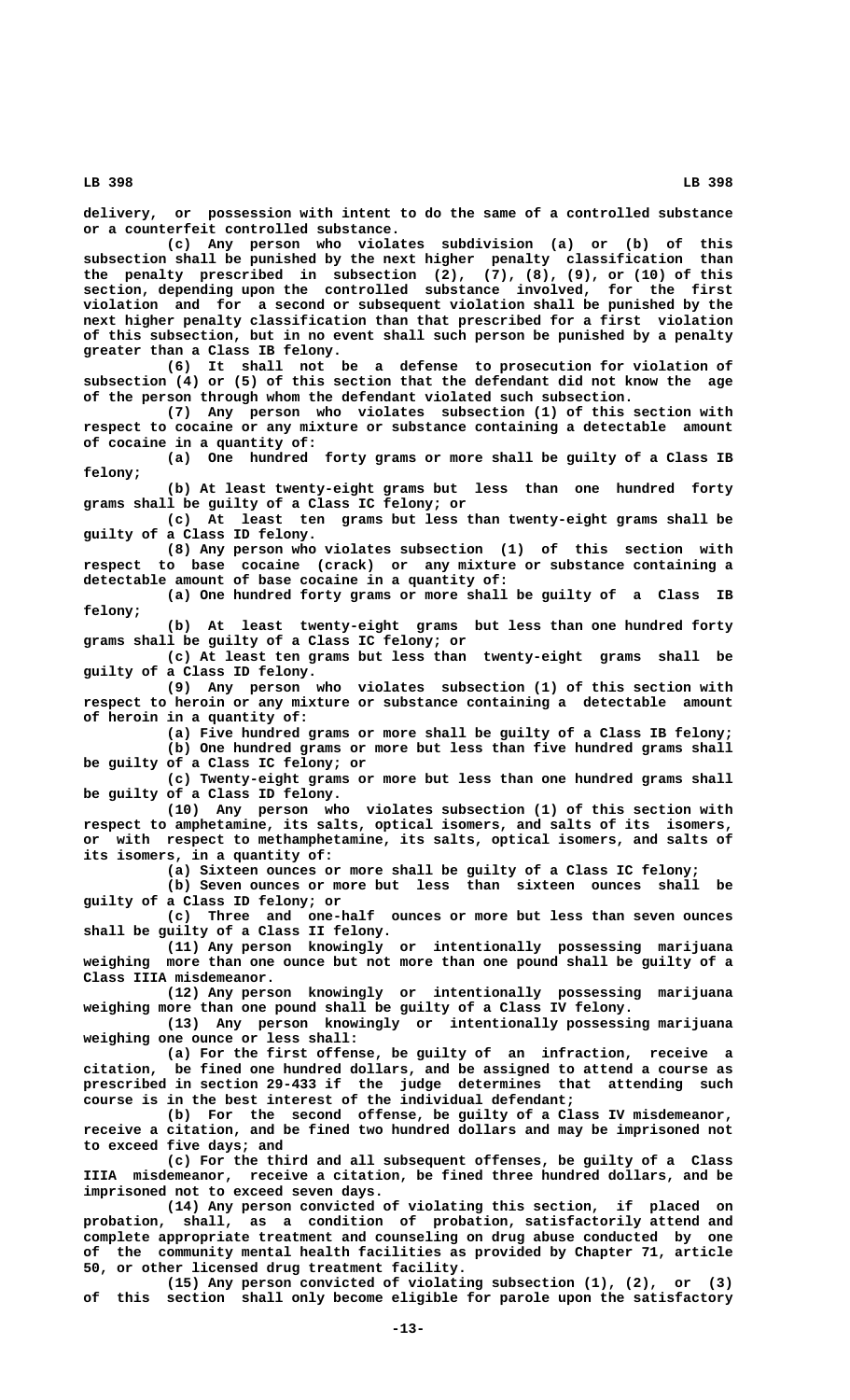**attendance and completion of appropriate treatment and counseling on drug abuse, except that any person convicted of violating subsection (4), (5), (7), (8), (9), or (10) of this section shall not be eligible for parole prior to serving the mandatory minimum sentence.**

**(16) A person knowingly or intentionally possessing a firearm while in violation of subsection (1) of this section or while in possession of money used or intended to be used to facilitate a violation of subsection (1) of this section shall be guilty of a Class IV felony.**

**Sec. 15. Section 28-417, Reissue Revised Statutes of Nebraska, is amended to read:**

**28-417. (1) It shall be unlawful for any person:**

**(a) To omit, remove, alter, or obliterate a symbol required by the** Federal Controlled Dangerous Substances Act, 21 U.S.C. 801 et seq., as the act existed on the operative date of this section, or required by the laws of this  **state;**

**(b) To alter, deface, or remove any label affixed to a package of narcotic drugs;**

**(c) To refuse or fail to make, keep, or furnish any record, notification, order form, statement, invoice, or information required under** this article the Uniform Controlled Substances Act;

**(d) To refuse any entry into any premises for inspection authorized** by this article the act;

**(e) To keep or maintain any store, shop, warehouse, dwelling house, ——— building, vehicle, boat, aircraft, or any place whatever which such person knows or should know is resorted to by persons using controlled substances in**  $\text{violation of } \text{this article} \text{or the Uniform Controled Substances Act}$  for the **purpose of using such substances or which is used for the keeping or selling of the same in violation of <del>this article</del> the act;** 

**(f) To whom or for whose use any controlled substance has been prescribed, sold, or dispensed by a practitioner or the owner of any animal for which any such substance has been prescribed, sold, or dispensed by a veterinarian to possess it in a container other than which it was delivered to him or her by the practitioner; or**

**(g) To be under the influence of any controlled substance for a purpose other than the treatment of a sickness or injury as prescribed or** administered by a <del>person</del> duly authorized by law to treat sick and injured human beings practitioner. In a prosecution under this subdivision, it shall **not be necessary for the state to prove that the accused was under the influence of any specific controlled substance, but it shall be sufficient for a conviction under this subdivision for the state to prove that the accused was under the influence of some controlled substance by proving that the accused did manifest physical and physiological symptoms or reactions caused by the use of any controlled substance.**

**(2) Any person who violates this section shall be guilty of a Class III misdemeanor.**

**Sec. 16. Section 28-418, Reissue Revised Statutes of Nebraska, is amended to read:**

**28-418. (1) It shall be unlawful for any person knowingly or intentionally:**

**(a) Who is a registrant to distribute a controlled substance classified in Schedule I or II of section 28-405 in the course of his or her legitimate business except pursuant to an order form as required by section 28-413;**

**(b) To use in the course of the manufacture or distribution of a controlled substance a registration number which is fictitious, revoked, suspended, or issued to another person;**

**(c) To acquire or obtain or to attempt to acquire or obtain possession of a controlled substance by theft, misrepresentation, fraud, forgery, deception, or subterfuge;**

**(d) To furnish false or fraudulent material information in or omit any material information from any application, report, or other document required to be kept or filed under this article the Uniform Controlled ———— ——————— \_\_\_\_\_\_\_\_\_\_\_\_\_\_\_\_\_\_\_\_\_\_\_\_** Substances Act or any record required to be kept by this article the act;

**(e) To make, distribute, or possess any punch, die, plate, stone, or other thing designed to print, imprint, or reproduce the trademark, trade name, or other identifying mark, imprint, or device of another or any likeness of any of the foregoing upon any drug or container or labeling thereof so as to render such drug a counterfeit controlled substance;**

**(f) Who is subject to sections 28-406 to 28-414 to distribute or dispense a controlled substance in violation of section 28-414;**

**(g) Who is a registrant to manufacture a controlled substance not authorized by his or her registration or to distribute or dispense a**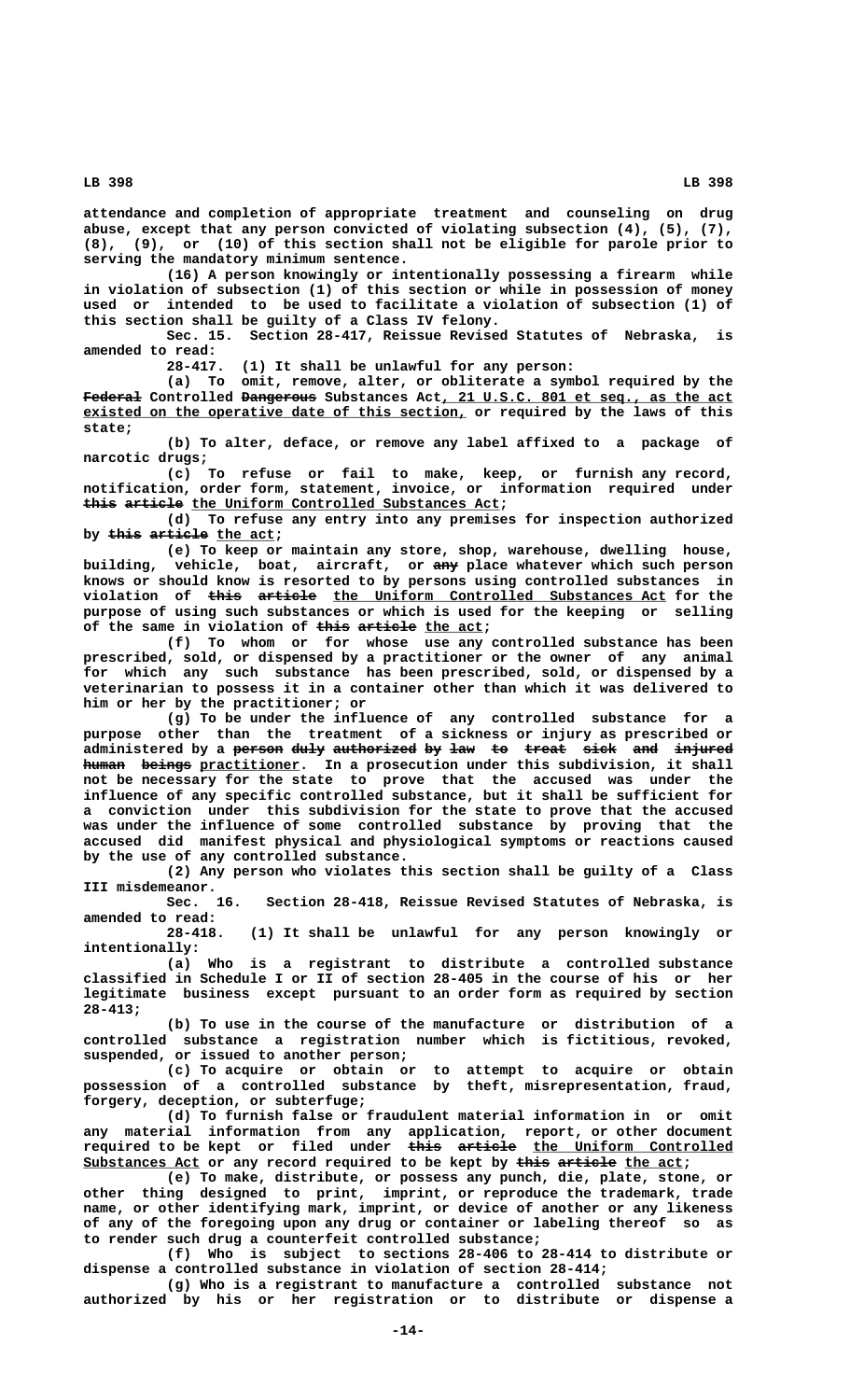**controlled substance not authorized by his or her registration to another registrant or authorized person;**

(h) To possess a false or forged preseription medical order for a controlled substance issued by a practitioner authorized to prescribe, except **that this subdivision shall not apply to law enforcement officials, practitioners, or attorneys in the performance of their official lawful duties; or**

**(i) To communicate information to a practitioner in an effort to unlawfully procure a controlled substance, the administration of a controlled** substance, or a **prescription** medical order for a controlled substance issued  **\_\_\_\_\_\_\_\_\_\_\_\_\_\_\_\_\_\_\_\_\_\_\_\_\_\_\_\_\_\_\_\_\_\_\_\_\_\_\_\_\_ by a practitioner authorized to prescribe.**

**(2) Any person who violates this section shall be guilty of a Class IV felony.**

**Sec. 17. Section 28-429, Reissue Revised Statutes of Nebraska, is amended to read:**

**28-429. (1) There is hereby established in the Nebraska State Patrol a Division of Drug Control. The division shall consist of such personnel as may be designated by the Superintendent of Law Enforcement and Public Safety. It shall be the duty of the division to enforce all of the provisions of the Uniform Controlled Substances Act and any other provisions of the law dealing with controlled substances and to conduct drug education activities as directed by the superintendent. The Nebraska State Patrol shall cooperate with federal agencies, the department, other state agencies, elementary and secondary schools, and County Drug Law Enforcement and Education Fund Boards in discharging their responsibilities concerning traffic in controlled substances, in suppressing the abuse of controlled substances, and in conducting drug education activities. To this end the division is authorized to: (a) Arrange for the exchange of information between governmental officials concerning the use and abuse of controlled substances; (b) coordinate and cooperate in training programs on controlled substance law enforcement and education at the local and state levels; (c) establish a centralized unit which will accept, catalog, file, and collect statistics, including records of drug dependent persons and other controlled substance law offenders within the state, and make such information available for federal, state, and local law enforcement purposes on request; (d) cooperate in locating, eradicating, and destroying wild or illicit growth of plant species from which controlled substances may be extracted, and for these purposes a peace officer is hereby authorized to enter onto property upon which there are no buildings or upon which there are only uninhabited buildings without first obtaining a search warrant or consent; (e) develop a priority program so as to focus the bulk of its efforts on the reduction and elimination of the most damaging drugs including narcotic drugs, depressant and stimulant drugs, and hallucinogenic drugs; and (f) develop and conduct drug education activities in cooperation with elementary and secondary schools in Nebraska and with County Drug Law Enforcement and Education Fund Boards.**

**(2) There is hereby created the Nebraska State Patrol Drug Control and Education Cash Fund which shall be used for the purposes of (a) obtaining evidence for enforcement of any state law relating to the control of drug abuse and (b) drug education activities conducted pursuant to subsection (1) of this section. Any money in the fund available for investment shall be invested by the state investment officer pursuant to the Nebraska Capital Expansion Act and the Nebraska State Funds Investment Act.**

**(3) For the purpose of establishing and maintaining legislative oversight and accountability, the Appropriations Committee of the Legislature shall formulate record-keeping procedures to be adhered to by the Nebraska State Patrol for all expenditures, disbursements, and transfers of cash from the Nebraska State Patrol Drug Control and Education Cash Fund. Based on these record-keeping procedures, the Nebraska State Patrol shall prepare and deliver to the Clerk of the Legislature at the commencement of each succeeding session a detailed report which shall contain, but not be limited to: (a) Current total in the cash fund; (b) total amount of expenditures; (c) purpose of the expenditures to include: (i) Salaries and any expenses of all agents and informants; (ii) front money for drug purchases; (iii) names of drugs and quantity of purchases; (iv) amount of front money recovered; and (v) drug education activities; (d) total number of informers on payroll; (e) amounts delivered to patrol supervisors for distribution to agents and informants and the method of accounting for such transactions and the results procured through such transactions; and (f) a description of the drug education activities conducted since the date of the previous report. Each member of the Legislature shall receive a copy of such report by making a request for it** to the director superintendent.

**(4) The superintendent shall adopt and promulgate rules and**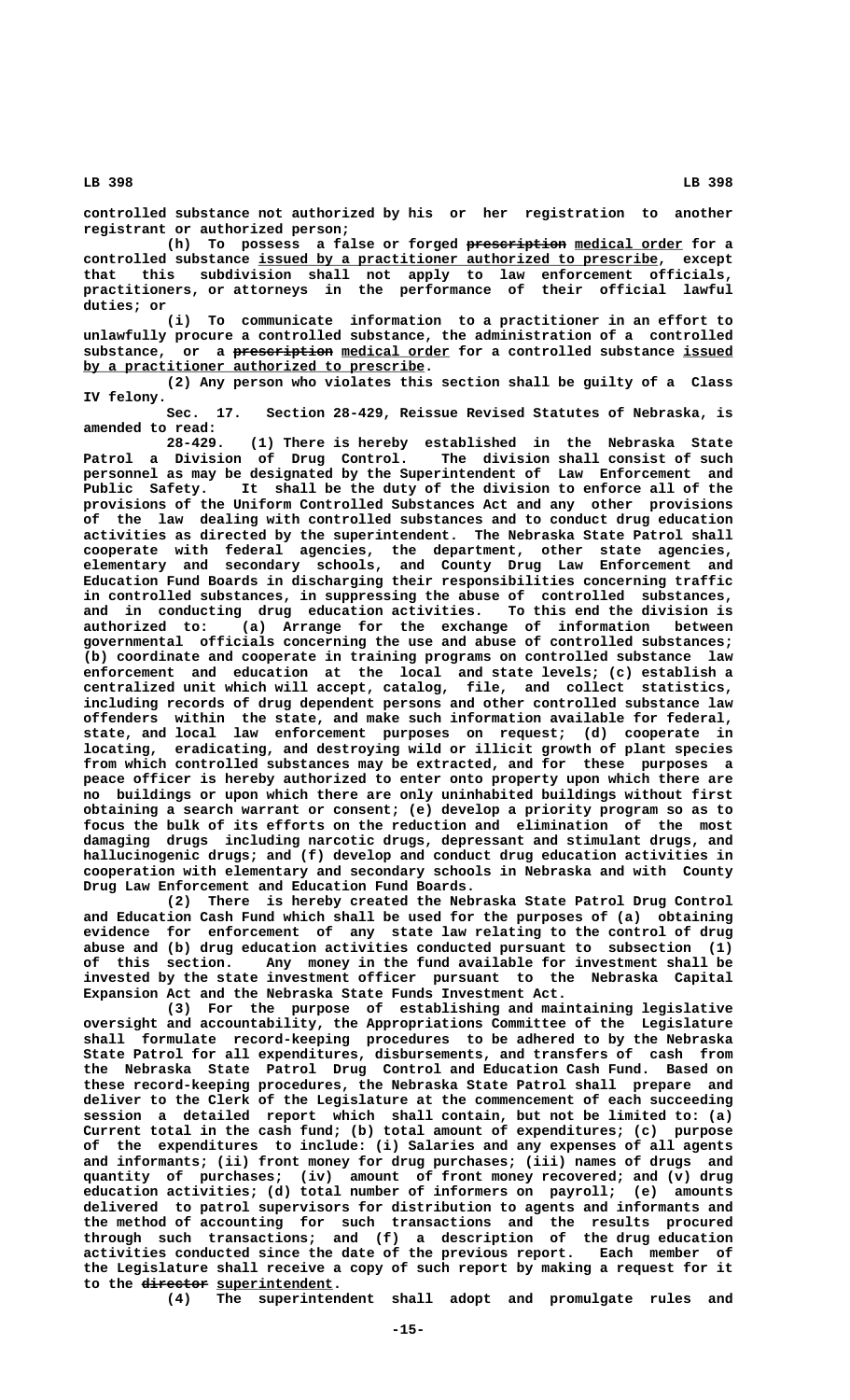**regulations to carry out this section.**

Section 28-442, Reissue Revised Statutes of Nebraska, is **amended to read:**

**28-442. (1) It shall be unlawful for any person to deliver, possess with intent to deliver, or manufacture with intent to deliver, drug paraphernalia, knowing, or under circumstances where in which one reasonably ————— \_\_\_\_\_\_\_\_**  $\mathbf{s}$ hould know, that it will be used to manufacture, inject, ingest, <u>or</u> inhale<del>,</del> **or otherwise be used to introduce into the human body a controlled substance in violation of sections 28-101, 28-431, and 28-439 to 28-444.\_**

 **\_\_\_\_\_\_\_\_\_\_\_\_\_\_\_\_\_\_\_\_\_\_\_\_\_\_\_\_\_\_\_\_\_\_\_\_\_\_\_\_\_\_\_\_\_\_\_\_\_\_\_\_\_\_\_\_\_\_\_\_\_\_\_\_\_\_\_\_ (2) This section shall not apply to pharmacists who sell hypodermic \_\_\_\_\_\_\_\_\_\_\_\_\_\_\_\_\_\_\_\_\_\_\_\_\_\_\_\_\_\_\_\_\_\_\_\_\_\_\_\_\_\_\_\_\_\_\_\_\_\_\_\_\_\_\_\_\_\_\_\_\_\_\_\_\_\_\_\_\_\_\_\_\_\_\_ syringes or needles for the prevention of the spread of infectious diseases.**  $\overline{(2)}$  (3) Any person who violates this section shall be guilty of a **Class II misdemeanor.**

**Sec. 19. Section 71-101, Revised Statutes Supplement, 2000, is amended to read:**

**71-101. Sections 71-101 to 71-1,107.30, 71-1,133 to 71-1,338,** 71-1,343, 71-1301 to 71-1354, and 71-2801 to 71-2822 and sections 27, 28, 30,  **\_\_\_\_\_\_\_\_\_\_\_\_\_\_\_\_\_\_\_\_\_\_\_\_\_\_\_\_\_\_\_\_\_\_\_\_\_\_\_\_\_\_\_\_\_\_ 31, 33, 35 to 37, 47 to 49, and 64 of this act shall be known and may be cited as the Uniform Licensing Law.**

**For purposes of the Uniform Licensing Law, unless the context otherwise requires:**

**(1) Board or professional board means one of the boards appointed by the State Board of Health;**

**(2) Licensed, when applied to any licensee in any of the professions named in section 71-102, means a person licensed under the Uniform Licensing Law;**

**(3) Profession or health profession means any of the several groups named in section 71-102;**

**(4) Department means the Department of Health and Human Services Regulation and Licensure;**

**(5) Whenever a particular gender is used, it is construed to include both the masculine and the feminine, and the singular number includes the plural when consistent with the intent of the Uniform Licensing Law;**

**(6) License, licensing, or licensure means permission to engage in a health profession which would otherwise be unlawful in this state in the absence of such permission and which is granted to individuals who meet prerequisite qualifications and allows them to perform prescribed health professional tasks and use a particular title;**

**(7) Certificate, certify, or certification, with respect to professions, means a voluntary process by which a statutory, regulatory entity grants recognition to an individual who has met certain prerequisite qualifications specified by such regulatory entity and who may assume or use the word certified in the title or designation to perform prescribed health professional tasks. When appropriate, certificate means a document issued by the department which designates particular credentials for an individual;**

**(8) Lapse means the termination of the right or privilege to represent oneself as a licensed, certified, or registered person and to practice the profession when a license, certificate, or registration is ——— required to do so; and**

**(9) Credentialing means the totality of the process associated with obtaining state approval to provide health care services or human services or changing aspects of a current approval. Credentialing grants permission to use a protected title that signifies that a person is qualified to provide the services of a certain profession. Credential includes a license, certificate, \_\_\_\_\_ or registration; and**

 **\_\_\_\_\_\_\_\_\_\_\_\_\_\_\_\_\_\_\_\_\_\_\_\_\_\_\_\_\_\_\_\_\_\_\_\_\_\_\_\_\_\_\_\_\_\_\_\_\_\_\_\_\_\_\_\_\_\_\_\_\_\_\_\_\_\_\_\_ (10) Dependence means a compulsive or chronic need for or an active**

addiction to alcohol or any controlled substance or narcotic drug.<br>Sec. 20. Section 71-147, Revised Statutes Suppleme Section 71-147, Revised Statutes Supplement, 2000, is **amended to read:**

**71-147. A license, certificate, or registration to practice a profession may be denied, refused renewal, limited, revoked, or suspended or have other disciplinary measures taken against it in accordance with section 71-155 when the applicant, licensee, certificate holder, or registrant is guilty of any of the following acts or offenses:**

**(1) Fraud, forgery, or misrepresentation of material facts in procuring or attempting to procure a license, certificate, or registration;**

**(2) Grossly immoral or dishonorable conduct evidencing unfitness or lack of proficiency sufficient to meet the standards required for practice of the profession in this state;**

**(3)** Habitual intoxication or active dependency on or addiction to the use of alcohol or habituation or active dependency on or addiction to the use of any kind of controlled substance or narcotic drug dependence or failure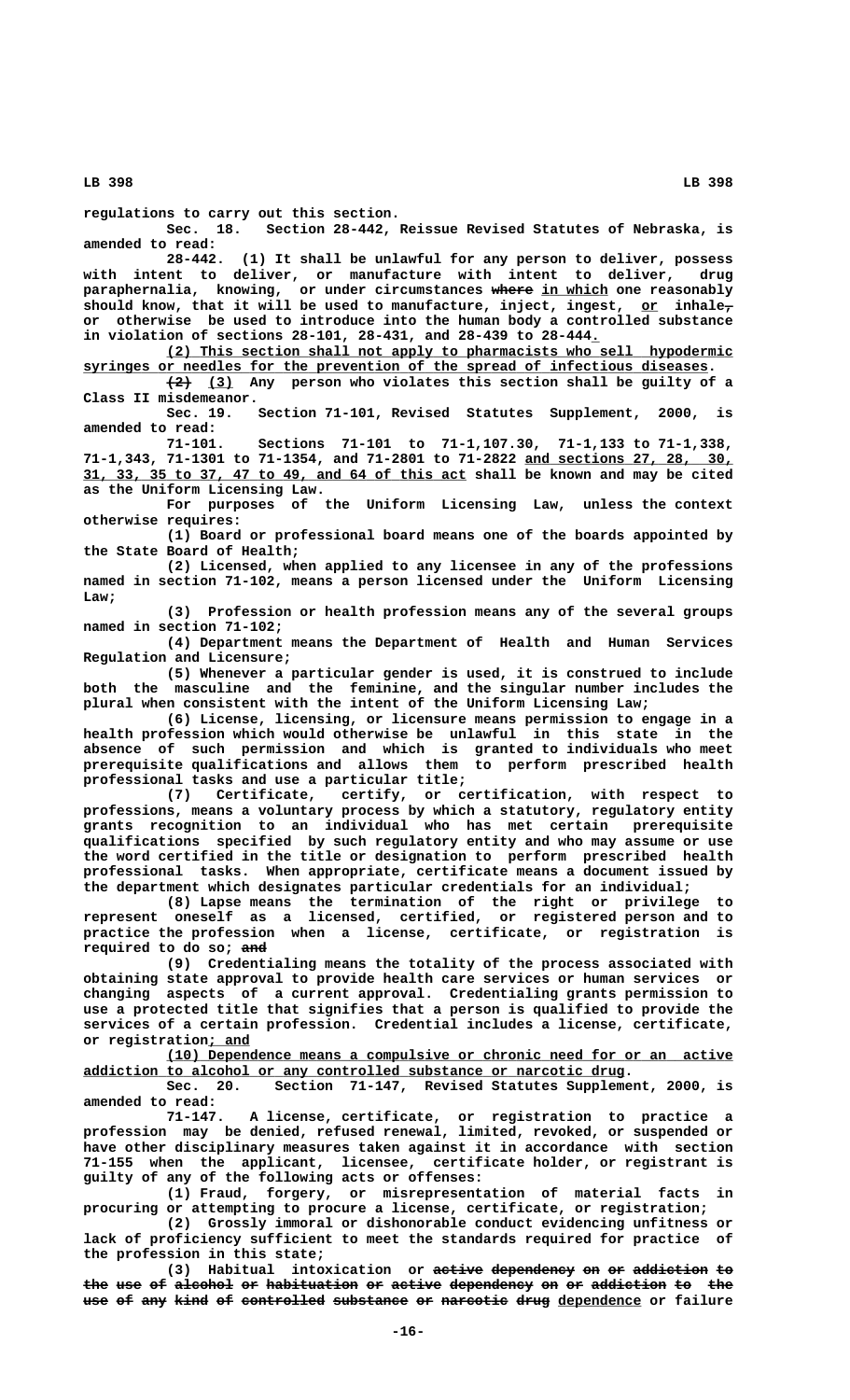**to comply with a treatment program or an aftercare program entered into under the Licensee Assistance Program established pursuant to section 71-172.01;**

**(4) Conviction of a misdemeanor or felony under state law, federal law, or the law of another jurisdiction and which, if committed within this state, would have constituted a misdemeanor or felony under state law and which has a rational connection with the applicant's, licensee's, certificate holder's, or registrant's fitness or capacity to practice the profession;**

**(5) Practice of the profession (a) fraudulently, (b) beyond its authorized scope, (c) with manifest incapacity, (d) with gross incompetence or gross negligence, or (e) in a pattern of negligent conduct. Pattern of negligent conduct shall mean a continued course of negligent conduct in performing the duties of the profession;**

**(6) Practice of the profession while the ability to practice is impaired by alcohol, controlled substances, narcotic drugs, physical disability, mental disability, or emotional disability;**

**(7) Physical or mental incapacity to practice the profession as evidenced by a legal adjudication or a determination thereof by other lawful means;**

**(8) Permitting, aiding, or abetting the practice of a profession or the performance of activities requiring a license, certificate, or registration by a person not licensed, certified, or registered to do so;**

**(9) Having had his or her license, certificate, or registration denied, refused renewal, limited, suspended, or revoked or having had such license, certificate, or registration disciplined in any other manner in accordance with section 71-155 by another state or jurisdiction to practice the particular profession involved, based upon acts by the applicant, licensee, certificate holder, or registrant similar to acts described in this section. A certified copy of the record of denial, refusal of renewal, limitation, suspension, or revocation of a license, certificate, or registration or the taking of other disciplinary measures against it by another state or jurisdiction shall be conclusive evidence;**

**(10) Unprofessional conduct;**

**(11) Use of untruthful or improbable statements or flamboyant, exaggerated, or extravagant claims, concerning such licensee's, certificate holder's, or registrant's professional excellence or abilities, in advertisements;**

**(12) Conviction of fraudulent or misleading advertising or conviction of a violation of the Uniform Deceptive Trade Practices Act;**

**(13) Distribution of intoxicating liquors, controlled substances, or drugs for any other than lawful purposes;**

**(14) Willful or repeated violations of the Uniform Licensing Law or the rules and regulations of the department relating to the licensee's, certificate holder's, or registrant's profession, sanitation, quarantine, or school inspection;**

**(15) Unlawful invasion of the field of practice of any profession mentioned in the Uniform Licensing Law which the licensee, certificate holder, or registrant is not licensed, certified, or registered to practice;**

**(16) Failure to comply with sections 71-604, 71-605, and 71-606 relating to the signing of birth and death certificates;**

**(17) Violation of the Uniform Controlled Substances Act or any rules and regulations adopted pursuant to the act;**

**(18) Purchasing or receiving any prescription drug from any source in violation of the Wholesale Drug Distributor Licensing Act;**

**(19) Violation of the Emergency Box Drug Act;**

**(20) Failure to file a report required by section 71-168;**

**(21) Failure to disclose the information required by section 71-1,314.01;**

**(22) Failure to disclose the information required by section 71-1,319.01; or**

**(23) Failure to disclose the information required by section 71-1,206.34.**

**A license, certificate, or registration to practice a profession may also be refused renewal or revoked when the licensee, certificate holder, or registrant is guilty of practicing such profession while his or her license, certificate, or registration to do so is suspended or is guilty of practicing such profession in contravention of any limitation placed upon his or her license, certificate, or registration.**

**This section shall not apply to revocation for nonrenewal as set out in subsection (1) of section 71-149 and sections 71-110 and 71-161.10.**

**Sec. 21. Section 71-155.01, Revised Statutes Supplement, 2000, is amended to read:**

If a chief medical officer is appointed pursuant to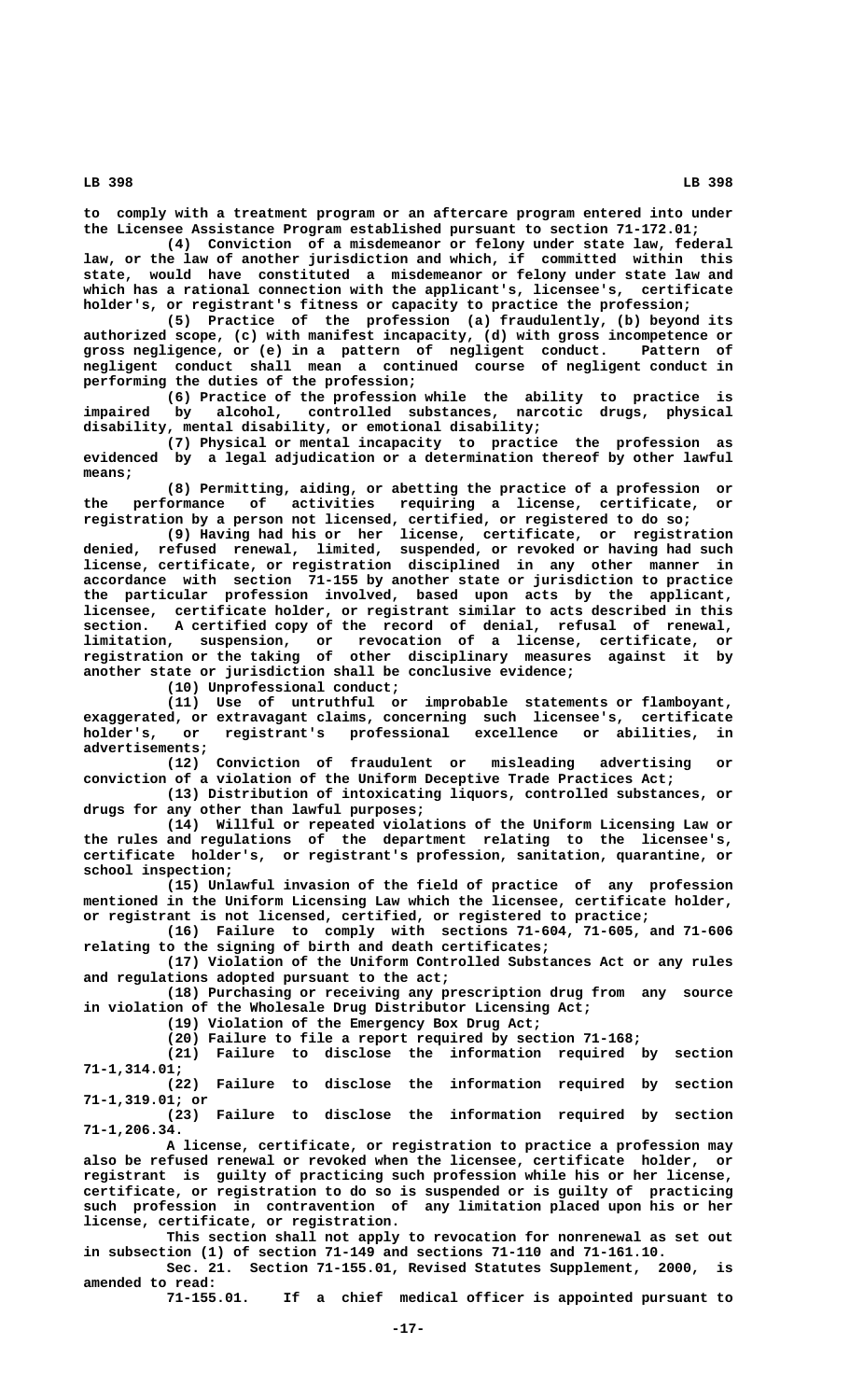**section 81-3201, he or she shall perform the duties of the Director of Regulation and Licensure for decisions in contested cases under sections 71-150, 71-153 to 71-155, 71-156, 71-161.02, 71-161.03, 71-161.07, 71-161.11 to 71-161.15, 71-161.17, 71-161.18, 71-161.20, 71-1,104, 71-1,142, ———————————— ———————————— ———————————— 71-1,147.08, 71-1,147.10, 71-1,147.31, 71-1,147.44, 71-1,147.45, 71-1,147.48,**

**11-1,147.53, 71-1,147.59, and 71-1,232.**<br>Sec. 22. Section 71-161.12 Section 71-161.12, Reissue Revised Statutes of Nebraska, **is amended to read:**

In addition to the grounds for denial, refusal of **renewal, limitation, suspension, or revocation of a license, certificate, or registration as otherwise provided by law, a license, certificate, or registration to practice any profession or occupation regulated by the Department of Health and Human Services Regulation and Licensure pursuant to Chapter 71 shall be denied, refused renewal, limited, suspended, or revoked automatically by the Director of Regulation and Licensure when the applicant, licensee, certificate holder, or registrant is found to be not qualified to practice the particular profession or occupation for which he or she is applying, licensed, certified, or registered because of habitual intoxication** or dependence<u>,</u> <del>on</del> <del>or active addiction to alcohol or any controlled substance</del>  **—— ———————— ————— or narcotic drug, physical or mental illness, or physical or mental deterioration or disability.**

**Sec. 23. Section 71-161.13, Revised Statutes Supplement, 2000, is amended to read:**

**71-161.13. When any complaint has been filed with the department by any person or any report has been made to the Director of Regulation and Licensure by the Licensee Assistance Program under section 71-172.01 alleging that an applicant for a credential or a person credentialed to practice any profession or occupation in the state regulated by the department pursuant to** Chapter 71 is suffering from habitual intoxication or dependence, on or active addiction to alcohol or any controlled substance or narcotic drug, physical or **mental illness, or physical or mental deterioration or disability, the Director of Regulation and Licensure shall investigate such complaint to determine if any reasonable cause exists to question the qualification of the applicant or credentialed person to practice or to continue to practice such profession or occupation. If the director on the basis of such investigation or, in the absence of such complaint, upon the basis of his or her own independent knowledge finds that reasonable cause exists to question the qualification of the applicant or credentialed person to practice such profession or occupation because of habitual intoxication or dependence, on or \_ —— — active addiction to alcohol or any controlled substance or narcotic drug, —————— ————————— —— ——————— —— ——— —————————— ————————— —— ———————— ———— physical or mental illness, or physical or mental deterioration or disability, the director shall report such finding and evidence supporting it to the appropriate professional board and if such board agrees that reasonable cause exists to question the qualification of such applicant or credentialed person, the board shall appoint a committee of three qualified physicians to examine the applicant or credentialed person and to report their findings and conclusions to the board. The board shall then consider the findings and the conclusions of the physicians and any other evidence or material which may be submitted to that board by the applicant or credentialed person, by the director, or by any other person and shall then determine if the applicant or credentialed person is qualified to practice or to continue to practice such profession or occupation in the State of Nebraska. If such board finds the applicant or credentialed person to be not qualified to practice or to continue to practice such profession or occupation because of habitual** intoxication or dependence<sub>*l*</sub> on or active addiction to alcohol or any **controlled substance or narcotic drug, physical or mental illness, or physical —————————— ————————— —— ———————— ———— or mental deterioration or disability, the board shall so certify that fact to the director with a recommendation for the denial, refusal of renewal, limitation, suspension, or revocation of such credential. The director shall thereupon deny, refuse renewal of, suspend, or revoke the credential or limit the credential of the credentialed person to practice such profession or occupation in the state in such manner and to such extent as the director determines to be necessary for the protection of the public.**

**Sec. 24. Section 71-161.16, Reissue Revised Statutes of Nebraska, is amended to read:**

**71-161.16. Any applicant, licensee, certificate holder, or registrant shall have the right to appeal from an order denying, refusing renewal of, limiting, suspending, or revoking a license, certificate, or registration to practice a profession or occupation regulated by the Department of Health and Human Services Regulation and Licensure pursuant to** Chapter 71 because of habitual intoxication or dependence<sub>1</sub> on or active a<del>ddiction</del> to alcohol or any controlled substance or narcotic drug, physical or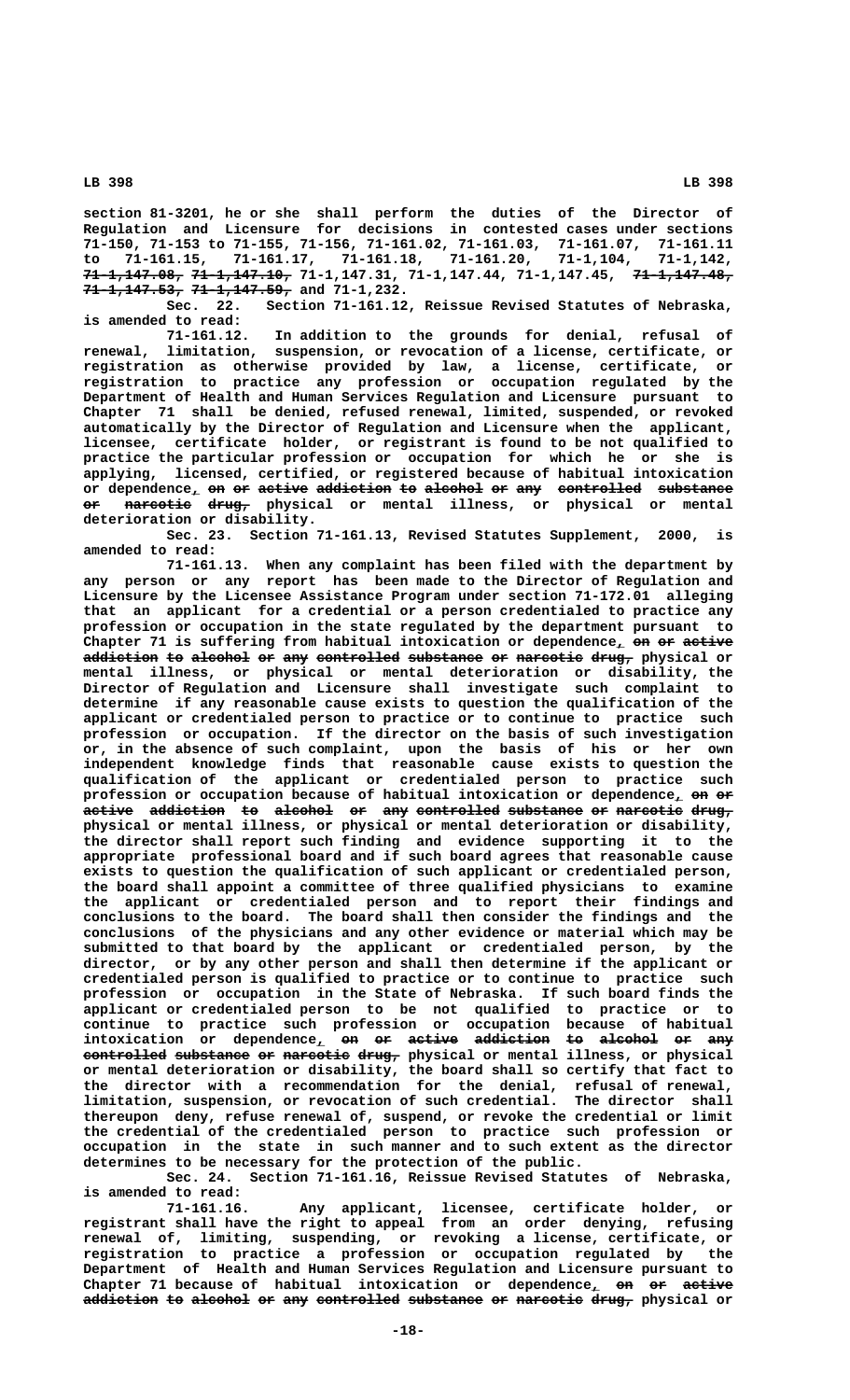**mental illness, or physical or mental deterioration or disability. Such appeal shall be in accordance with the Administrative Procedure Act. Sec. 25. Section 71-172.01, Revised Statutes Supplement, 2000, is**

**amended to read: 71-172.01. (1) The Department of Health and Human Services**

**Regulation and Licensure may contract with the Department of Health and Human Services to provide a Licensee Assistance Program to licensees, certificate holders, and registrants regulated by the Department of Health and Human Services Regulation and Licensure. The program shall be limited to providing education, referral assistance, and monitoring of compliance with treatment of habitual intoxication or dependence on or active addiction to alcohol or any —— —— —————— ————————— —— ——————— —— —— controlled substance or narcotic drug and shall be limited to voluntary —————————— ————————— —— ———————— ——— participation by licensees, certificate holders, and registrants.**

**(2)(a) Participation in the program shall be confidential, except** that if any evaluation by the program determines that the intoxication<sub>7</sub> or dependence<sub>7</sub> or active addiction may be of a nature which constitutes a danger **to the public health and safety by the person's continued practice or if the person fails to comply with any term or condition of a treatment plan, the program shall report the same to the Director of Regulation and Licensure.**

**(b) Participation in the program shall not preclude the investigation of alleged statutory violations which could result in disciplinary action against the person's license, certificate, or registration or criminal action against the person. Any report from any person or from the program to the department indicating that a licensee, certificate holder, or** registrant is habitually intoxicated or is dependent on or actively addicted to alcohol or any controlled substance or narcotic drug suffering from  **\_\_\_\_\_\_\_\_\_\_\_\_\_\_\_\_\_\_\_\_\_\_\_\_\_\_\_\_\_\_\_\_\_\_\_\_\_\_ habitual intoxication or dependence shall be treated as a complaint against such license, certificate, or registration and shall subject such licensee, certificate holder, or registrant to discipline under sections 71-150 to 71-155.**

(3) No person who makes a report of intoxication or dependence on or active addiction to alcohol or any controlled substance or narcotic drug to **the program or from the program to the department shall be liable in damages to any person for slander, libel, defamation of character, breach of any privileged communication, or other criminal or civil action of any nature, whether direct or derivative, for making such report or providing information to the program or department in accordance with this section.**

**(4) Any person who contacts the department for information on or assistance in obtaining referral or treatment of himself or herself or any other person licensed, certified, or registered by the department for habitual** intoxication or dependence on or active addiction to alcohol or any controlled  $s$ ubstance or narcotic drug shall be referred to the program. Such inquiries **shall not be used by the department as the basis for investigation for disciplinary action, except that such limitation shall not apply to complaints or any other reports or inquiries made to the department concerning persons** who may be suffering from habitual intoxication or dependence on or active addiction to alcohol or any controlled substance or narcotic drug or when a **complaint has been filed or an investigation or disciplinary or other administrative proceeding is in process.**

**Sec. 26. Section 71-1,142, Revised Statutes Supplement, 2000, is amended to read:**

71-1,142. For purposes of sections 71-1,142 to 71-1,147.61  **\_\_\_\_\_\_\_\_\_\_\_\_\_\_\_\_\_\_\_\_\_\_\_\_\_\_\_\_\_\_\_\_\_\_\_\_\_\_\_\_\_\_\_\_\_\_\_\_\_\_\_\_\_\_\_\_\_\_\_\_\_\_\_\_\_\_\_\_\_\_\_\_\_\_\_\_\_\_ 71-1,147.59 and sections 27, 28, 30, 31, 33, 35 to 37, 47 to 49, and 64 of \_\_\_\_\_\_\_\_ this act and elsewhere in the Uniform Licensing Law, unless the context otherwise requires:**

(1) Practice of pharmacy means (a) the interpretation<sub>1</sub> and evaluation, and implementation of a medical order, of prescription orders, (b) **the compounding, dispensing, and labeling of drugs and devices, except ———————————— — ——— ———————— ——————**  ${\tt labeling}$  by a manufacturer, packer, or distributor of nonprescription drugs **and commercially packaged legend drugs and devices, (c) the participation in ——— ———————————— ———————— —————— ————— ——— ———————— ——— ————————————— —** drug product selection, <del>drug utilization review, drug source selection, and</del> drug administration, (d) the proper and safe storage of drugs and devices and the maintenance of proper records therefor,  $\left( e \right)$  (d) the administration of drugs or devices, (e) drug utilization review, (f) patient counseling,  $\{\text{f}\}$  (g) the provision of pharmaceutical care, and  $\frac{\pi}{4}$  (h) the effering er performing of those acts, services, operations, or transactions necessary in the conduct,  $o$  peration, management, and control of pharmacy responsibility for compounding  **\_\_\_\_\_\_\_\_\_\_\_\_\_\_\_\_\_\_\_\_\_\_\_\_\_\_\_\_\_\_\_\_\_\_\_\_\_\_\_\_\_\_\_\_\_\_\_\_\_\_\_\_\_\_\_\_\_\_\_\_\_\_\_\_\_\_\_\_\_\_\_\_\_\_\_\_\_\_ and labeling of dispensed or repackaged drugs and devices, proper and safe \_\_\_\_\_\_\_\_\_\_\_\_\_\_\_\_\_\_\_\_\_\_\_\_\_\_\_\_\_\_\_\_\_\_\_\_\_\_\_\_\_\_\_\_\_\_\_\_\_\_\_\_\_\_\_\_\_\_\_\_\_\_\_\_\_ storage of drugs and devices, and maintenance of proper records. The active practice of pharmacy means the performance of the functions set out in this subdivision by a pharmacist as his or her principal or ordinary occupation;** (2) Administration Administer means the direct application of to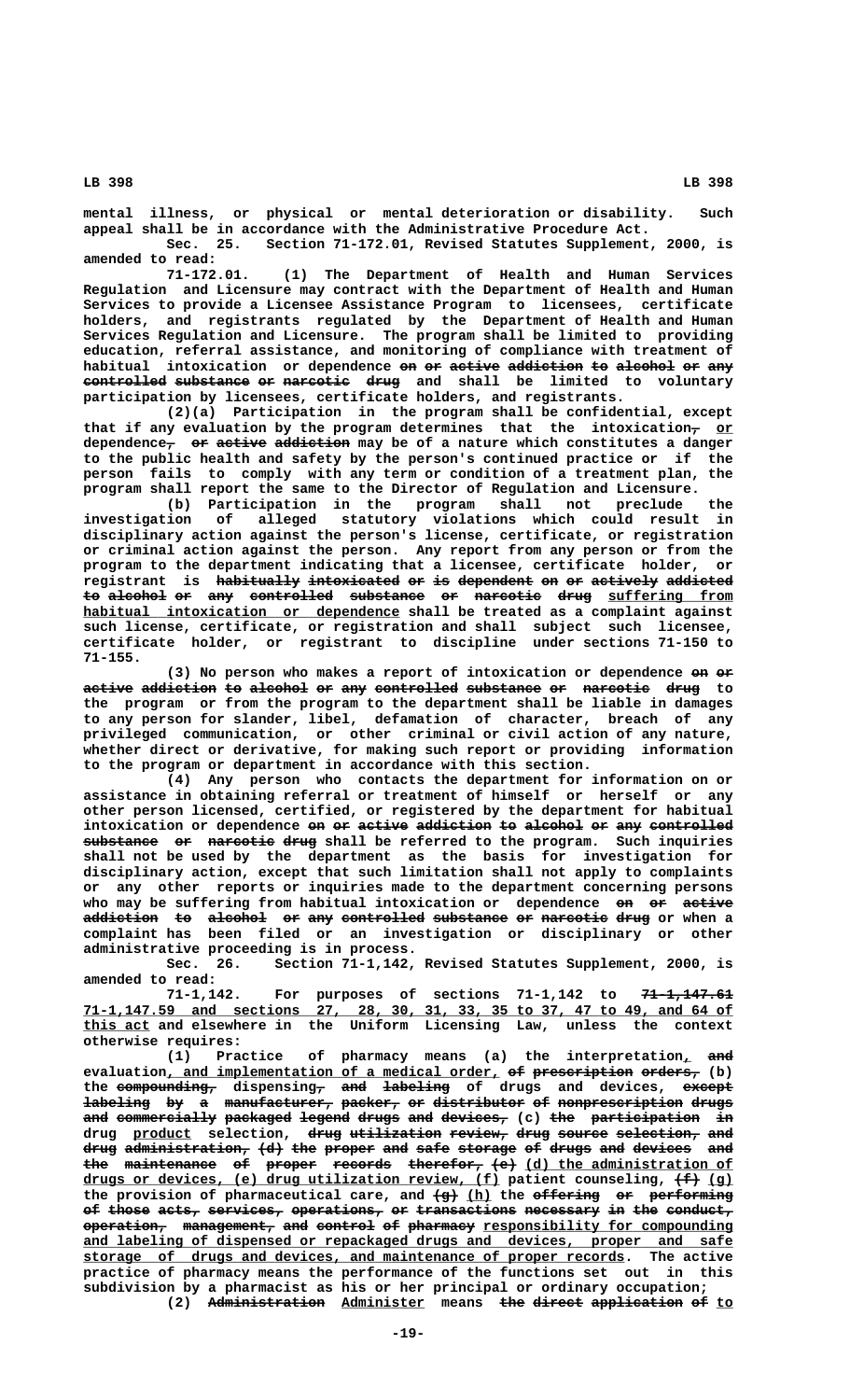**\_\_\_\_\_\_\_\_\_\_\_\_\_\_ directly apply a drug or device by injection, inhalation, ingestion, or other** means to the body of a patient or research subject;

 **\_\_\_\_\_\_\_\_\_\_\_\_\_\_\_\_\_\_\_\_\_\_\_\_\_\_\_\_\_\_\_\_\_\_\_\_\_\_\_\_\_\_\_\_\_\_\_\_\_\_\_\_\_\_\_\_\_\_\_\_\_\_\_\_\_\_\_\_ (3) Administration means the act of (a) administering, (b) keeping a \_\_\_\_\_\_\_\_\_\_\_\_\_\_\_\_\_\_\_\_\_\_\_\_\_\_\_\_\_\_\_\_\_\_\_\_\_\_\_\_\_\_\_\_\_\_\_\_\_\_\_\_\_\_\_\_\_\_\_\_\_\_\_\_\_\_\_\_\_\_\_\_\_\_\_\_\_\_ record of such activity, and (c) observing, monitoring, reporting, and \_\_\_\_\_\_\_\_\_\_\_\_\_\_\_\_\_\_\_\_\_\_\_\_\_\_\_\_\_\_\_\_\_\_\_\_\_\_\_\_\_\_\_\_\_\_\_\_\_\_\_\_\_\_\_\_\_\_\_\_\_\_\_\_\_\_\_\_\_\_\_\_\_\_\_\_\_\_ otherwise taking appropriate action regarding desired effect, side effect, \_\_\_\_\_\_\_\_\_\_\_\_\_\_\_\_\_\_\_\_\_\_\_\_\_\_\_\_\_\_\_\_\_\_\_\_\_\_\_\_\_\_\_\_\_\_\_\_\_\_\_\_\_\_\_\_\_\_\_\_\_\_\_\_\_\_\_\_\_\_\_\_\_\_\_\_\_\_ interaction, and contraindication associated with administering the drug or** device;

 $\overline{(4)}$  Board means the Board of Pharmacy;

 **——— \_\_\_ (4) (5) Caregiver means any person acting as an agent on behalf of a patient or any person aiding and assisting a patient;**

 **\_\_\_\_\_\_\_\_\_\_\_\_\_\_\_\_\_\_\_\_\_\_\_\_\_\_\_\_\_\_\_\_\_\_\_\_\_\_\_\_\_\_\_\_\_\_\_\_\_\_\_\_\_\_\_\_\_\_\_\_\_\_\_\_\_\_\_\_ (6) Chart order means an order for a drug or device issued by a** practitioner for a patient who is in the hospital where the chart is stored or for a patient receiving detoxification treatment or maintenance treatment pursuant to section 28-412. Chart order does not include a prescription;

**(7) (5) Compounding means the preparation preparing, mixing, or \_\_\_ ——— ——— ——————————— \_\_\_\_\_\_\_\_\_ —— assembling of a drug or device (a) as the result of a practitioner's ———————————— \_\_\_\_\_\_\_ prescription medical order or initiative occurring in the course of ———————————— professional practice based upon the relationship between the practitioner, patient, and pharmacist or (b) for the purpose of, or incident to, research, teaching, or chemical analysis and not for sale or dispensing. Compounding** includes <del>the preparation</del> <del>of</del> preparing drugs or devices in anticipation of  **———————————— \_\_\_\_\_\_\_ prescription medical orders based upon routine, regularly observed prescribing patterns;**

> $(6)$  (8) Delegated dispensing means the practice of pharmacy by which  **\_\_\_\_\_\_\_\_\_\_\_\_\_\_\_\_\_\_\_\_\_\_\_\_\_\_\_\_\_\_\_\_\_\_\_\_\_\_\_\_\_\_\_\_\_\_\_\_\_\_\_\_\_\_\_\_\_\_\_\_\_\_\_\_\_\_\_\_\_\_\_\_\_\_\_\_\_\_ one or more pharmacists have jointly agreed, on a voluntary basis, to work in \_\_\_\_\_\_\_\_\_\_\_\_\_\_\_\_\_\_\_\_\_\_\_\_\_\_\_\_\_\_\_\_\_\_\_\_\_\_\_\_\_\_\_\_\_\_\_\_\_\_\_\_\_\_\_\_\_\_\_\_\_\_\_\_\_\_\_\_\_\_\_\_\_\_\_\_\_\_ conjunction with one or more persons pursuant to sections 71-1,147.42 to \_\_\_\_\_\_\_\_\_\_\_\_\_\_\_\_\_\_\_\_\_\_\_\_\_\_\_\_\_\_\_\_\_\_\_\_\_\_\_\_\_\_\_\_\_\_\_\_\_\_\_\_\_\_\_\_\_\_\_\_\_\_\_\_\_\_\_\_\_\_\_\_\_\_\_\_\_\_ 71-1,147.59 and sections 47 to 49 of this act under a protocol which provides \_\_\_\_\_\_\_\_\_\_\_\_\_\_\_\_\_\_\_\_\_\_\_\_\_\_\_\_\_\_\_\_\_\_\_\_\_\_\_\_\_\_\_\_\_\_\_\_\_\_\_\_\_\_\_\_\_\_\_\_\_\_\_\_\_\_\_\_\_\_\_\_\_\_\_\_\_\_ that such person may perform certain dispensing functions authorized by the \_\_\_\_\_\_\_\_\_\_\_\_\_\_\_\_\_\_\_\_\_\_\_\_\_\_\_\_\_\_\_\_\_\_\_\_\_\_\_\_\_\_\_\_\_\_\_\_\_\_\_\_\_\_\_\_\_\_\_\_\_\_\_\_\_\_\_\_\_\_\_\_\_\_\_\_\_ pharmacist or pharmacists under certain specified conditions and limitations;**

> **(9) Deliver or delivery means the actual, constructive, or attempted \_\_\_ ——— ——————— ————————————— —— —————————**  $\textbf{transfer}$  of to actually, constructively, or attempt to transfer a drug or **device from one person to another, whether or not for consideration;**

 **——— \_\_\_\_ (7) (10) Department means the Department of Health and Human Services Regulation and Licensure;**

 **——— \_\_\_\_ (8) (11) Device means an instrument, apparatus, implement, machine, contrivance, implant, in vitro reagent, or other similar or related article,** including any component, part, or accessory, which is prescribed by a <del>medical</del> **practitioner and dispensed by a pharmacist or other person authorized by law to do so;**

> **——— \_\_\_\_ (9) (12) Dialysis drug or device distributor means a manufacturer or wholesaler who provides dialysis drugs, solutions, supplies, or devices, to persons with chronic kidney failure for self-administration at the person's** home or specified address, upon the order of a medical practitioner pursuant  **\_\_\_\_\_\_\_\_\_\_\_\_\_\_\_\_\_ to a prescription;**

 **———— \_\_\_\_ (10) (13) Dialysis drug or device distributor worker means a person** working for a dialysis drug or device distributor-<del>operating</del>-with-a-<del>drug</del>  **\_\_\_\_\_\_\_\_\_ delegated dispensing permit who has completed the approved training and has demonstrated proficiency to perform the task or tasks of assembling, labeling,** or delivering a patient order drugs or devices pursuant to a prescription;

 $\overline{(11)}$  (14) Dispense or dispensing means the preparation and delivery of a drug or device pursuant to a lawful order of a medical practitioner  ${\tt intercepteting,}$  evaluating, and implementing a medical order, including  **\_\_\_\_\_\_\_\_\_\_\_\_\_\_\_\_\_\_\_\_\_\_\_\_\_\_\_\_\_\_\_\_\_\_\_\_\_\_\_\_\_\_\_\_\_\_\_\_\_\_\_\_\_\_\_\_\_\_\_\_\_\_\_\_\_\_\_\_\_\_\_ preparing and delivering a drug or device to a patient or caregiver in a suitable container appropriately labeled for subsequent administration to, or \_** use by, a patient. Dispensing includes (a) dispensing incident to practice,  **\_\_\_\_\_\_\_\_\_\_\_\_\_\_\_\_\_\_\_\_\_\_\_\_\_\_\_\_\_\_\_\_\_\_\_\_\_\_\_\_\_\_\_\_\_\_\_\_\_\_\_\_\_\_\_\_\_\_\_\_\_\_\_\_\_\_\_\_\_\_\_\_\_\_\_\_\_\_ (b) dispensing pursuant to a delegated dispensing permit, (c) dispensing** pursuant to a medical order, and (d) any transfer of a prescription drug or device to a patient or caregiver other than by administering; or other individual entitled to receive the drug or device;

> **(12) (15)** Distribute means the delivery of to deliver a drug or  **\_ \_ device, other than by administering or dispensing;**

> **\_\_\_\_\_\_\_\_\_\_\_\_\_\_\_\_\_\_\_\_\_\_\_\_\_\_\_\_\_\_\_\_\_\_\_\_\_\_\_\_\_\_\_\_\_\_\_\_\_\_\_\_\_\_\_\_\_\_\_\_\_\_\_\_\_\_\_\_ (16) Facility means a health care facility as defined in section 71-413; \_\_\_\_\_\_\_**

> > **\_\_\_\_\_\_\_\_\_\_\_\_\_\_\_\_\_\_\_\_\_\_\_\_\_\_\_\_\_\_\_\_\_\_\_\_\_\_\_\_\_\_\_\_\_\_\_\_\_\_\_\_\_\_\_ (17) Hospital has the same meaning as in section 71-419;**

**(13) Drug dispensing permit means a permit issued by the department ———— ———— —————————— —————— ————— — —————— —————— —— ——— —————————** upon the recommendation of the board to a public health clinic or a dialysis **drug or device distributor which allows for the dispensing of drugs and** devices in the formulary approved pursuant to section 71-1,147.48;

 **———— \_\_\_\_ (14) (18) Person means an individual, corporation, partnership, limited liability company, association, or other legal entity;**

 **———— \_\_\_\_ (15) (19) Labeling means the process of preparing and affixing a label to any drug container or device container, exclusive of the labeling by**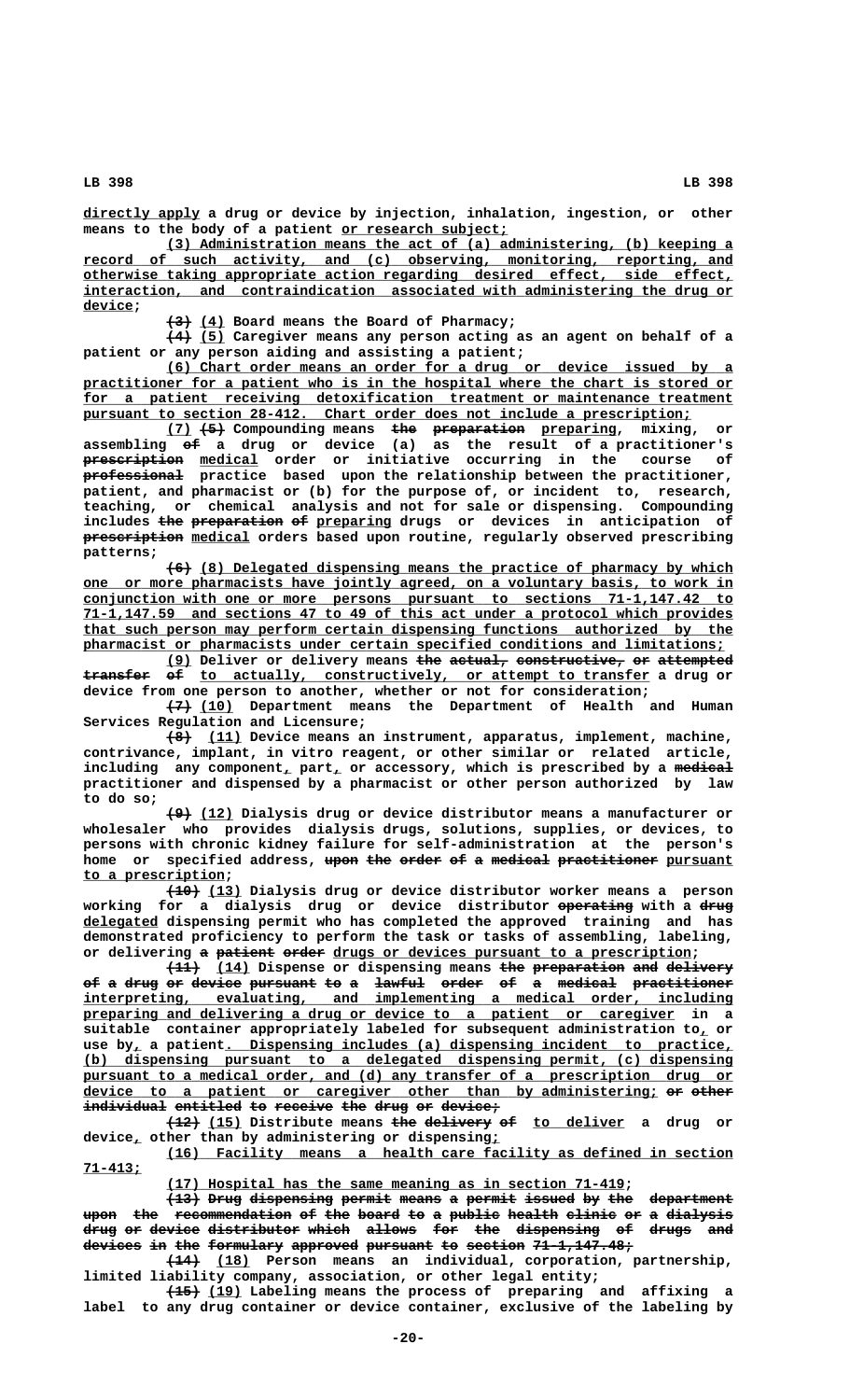**a manufacturer, packer, or distributor of a nonprescription drug or commercially packaged legend drug or device. Any such label shall include all information required by federal and state law or regulation;**

 **\_\_\_\_\_\_\_\_\_\_\_\_\_\_\_\_\_\_\_\_\_\_\_\_\_\_\_\_\_\_\_\_\_\_\_\_\_\_\_\_\_\_\_\_\_\_\_\_\_\_\_\_\_\_\_\_\_\_\_\_\_\_\_\_\_\_\_\_ (20) Medical order means a prescription, a chart order, or an order** for pharmaceutical care issued by a practitioner;

 **\_\_\_\_ ———— (21) (16) Pharmaceutical care means the provision of drug therapy for the purpose of achieving therapeutic outcomes that improve a patient's quality of life. Such outcomes include (a) the cure of disease, (b) the elimination or reduction of a patient's symptomatology, (c) the arrest or slowing of a disease process, or (d) the prevention of a disease or symptomatology. Pharmaceutical care includes the process through which the pharmacist works in concert with the patient and his or her caregiver, physician, or other professionals in designing, implementing, and monitoring a therapeutic plan that will produce specific therapeutic outcomes for the patient;**

**(17) (22)** Pharmacist means any person who  $\{a\}$  is licensed by the State of Nebraska to practice pharmacy; or (b) is primarily responsible for **providing pharmaceutical care as defined in subdivision (16) of this section;** 

**(18) (23) Pharmacy means (a) any establishment, place, or location advertised as a pharmacy, drug store, hospital pharmacy, dispensary, —————————— —— — ————————— ———— —————— ———————— ————————— ———————————**  $\tt{a}$  pothecary, or any combination of such titles or any establishment where the practice of pharmacy is carried on except as exempted in section 71-1,143 and  $\{b\}$  any establishment, place, or location used as a pick-up point or drop point, including kiosks, for prescriptions to be filled or where prescribed  $\overline{\texttt{drugs}}$  or devices are made ready for delivery to the patient, but does not **include an emergency box located within an institution pursuant to the ——————— —— ————————— ——— ——————— —————— —— ——————————— ———————— —— —— provisions of the Emergency Box Drug Act** has the same meaning as in section  **71-425; \_\_\_\_\_\_**

 **———— \_\_\_\_ (19) (24) Drugs, medicines, and medicinal substances means (a) articles recognized in the official United States Pharmacopoeia, the Homeopathic Pharmacopoeia of the United States, the official National Formulary, or any supplement to any of them, (b) articles intended for use in the diagnosis, cure, mitigation, treatment, or prevention of diseases in humans or animals, (c) articles, except food, intended to affect the structure or any function of the body of a human or an animal, (d) articles intended for use as a component of any articles specified in subdivision (a), (b), or (c) of this subdivision, except any device or its components, parts, or \_\_\_\_\_\_\_\_\_\_ accessories, and (e) prescription drugs or devices as defined in subdivision ———— \_\_\_\_ (25) (31) of this section;**

**(20) Medical practitioner means any licensed physician, surgeon, ———— ——————— ———————————— ————— ——— ———————— —————————— ———————** podiatrist, dentist, or other person licensed to write prescriptions intended for treatment or prevention of disease or to affect body function in humans or  **animals; ————————**

 **———— \_\_\_\_ (21) (25) Patient counseling means the verbal communication by a \_\_\_\_\_\_\_\_\_\_\_\_\_\_\_\_\_\_\_\_\_\_\_\_\_\_\_\_\_\_\_\_\_\_\_ pharmacist, pharmacist intern, or practitioner, in a manner reflecting dignity and the right of the patient to a reasonable degree of privacy, of information to the patient or caregiver in order to improve therapeutic outcomes by**  $maximizing$  proper use of **prescribed** prescription drugs and devices and also includes the duties set out in subsection  $\{2\}$  of section 71-1,147.35;

**(22)** (26) Pharmacist in charge means a pharmacist who is licensed by the State of Nebraska to practice pharmacy who has been designated on a pharmacy <del>permit</del> license or designated by a public or private hospital licensed by the department as being responsible for the practice of pharmacy in the pharmacy for which such permit a pharmacy license is issued or such hospital's inpatient pharmacy and who shall work works within the physical confines of **such pharmacy for a majority of the hours per week that the pharmacy is open for business averaged over a twelve-month period or thirty hours per week, whichever is less;**

**(23) Pharmacy** (27) Pharmacist intern means (a) a student currently **enrolled in an accredited college or school of pharmacy or (b) a graduate of an accredited college or school of pharmacy serving his or her internship, such internship to expire not later than fifteen months after the date of graduation or at the time of professional licensure, whichever comes first.** Such pharmacy pharmacist intern may compound and dispense drugs or devices and **fill prescriptions only in the presence of and under the immediate personal supervision of a licensed pharmacist. Such licensed pharmacist shall either** be (i) the person to whom the pharmacy permit license is issued or a person in the actual employ of the **permittee** pharmacy licensee or (ii) the delegating pharmacist <del>in charge</del> designated in a delegated dispensing agreement by a public or private institution licensed as a hospital by the department which is not required to obtain a permit pursuant to section 71-1,147.01 prior to January 1, 2002, or a license as a pharmacy on or after such date or a person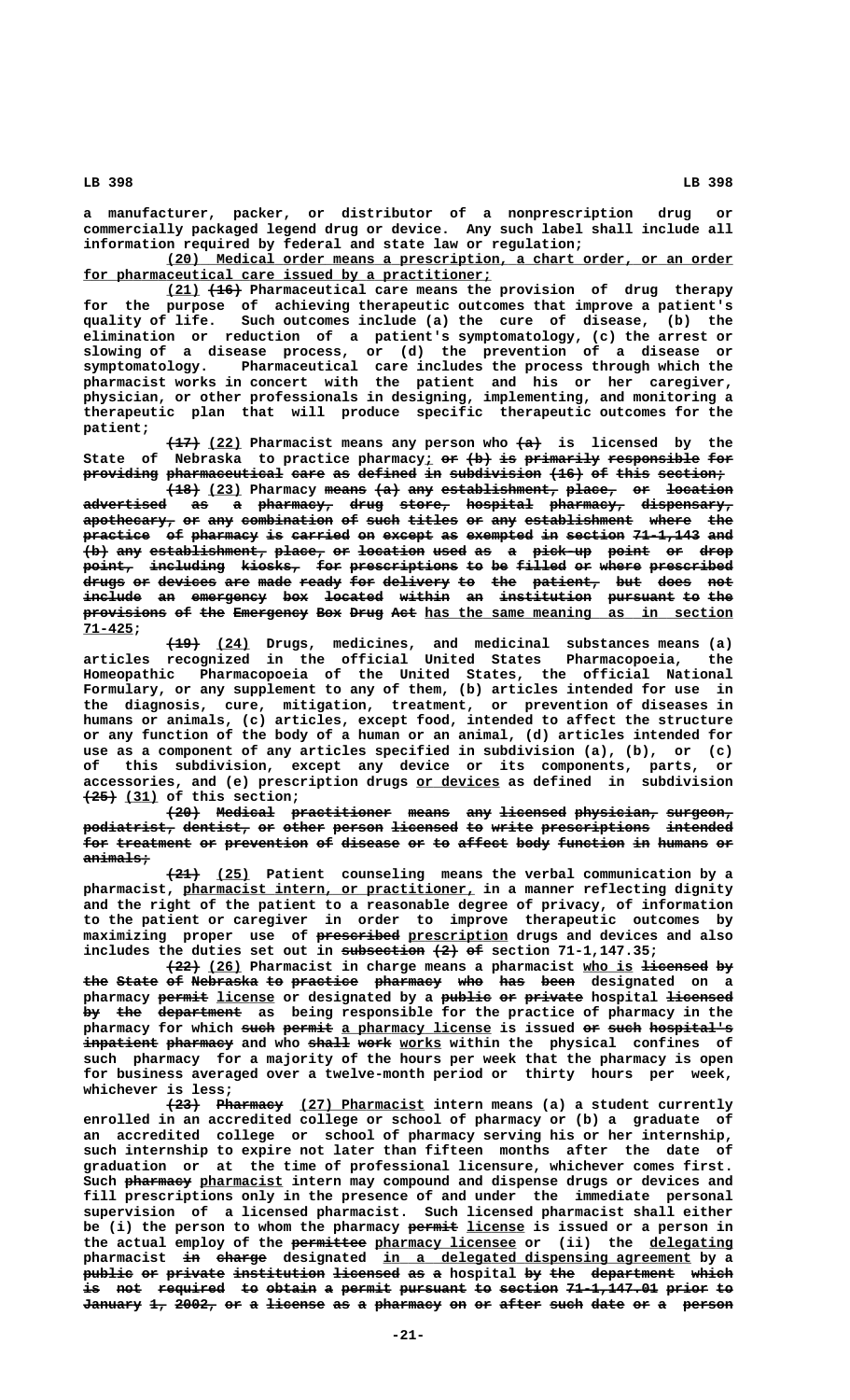in the actual employ of such institution with a delegated dispensing permit;

 **———— \_\_\_\_ (24) (28) Pharmacy technician means an individual at least eighteen years of age who is a high school graduate or officially recognized by the State Department of Education as possessing the equivalent degree of education, who has never been convicted of any drug-related misdemeanor or felony, and who, under the written control procedures and guidelines of an**  $employing$  pharmacy<sub>*l*</sub> and having received onsite training pursuant to subsection **(4) of section 71-1,147.33, may perform those functions which do not require** the exercise of professional judgment in assisting a pharmacist in connection with the preparation, compounding, dispensing, and distribution of drugs or devices under the supervision of a licensed pharmacist on duty in the facility **when such functions and which are subject to verification to assist a \_\_\_\_\_\_\_\_\_\_\_\_\_\_\_\_\_\_\_\_\_\_\_\_\_\_\_\_\_\_\_\_\_\_\_\_\_\_ pharmacist in the practice of pharmacy;**

 **\_\_\_\_\_\_\_\_\_\_\_\_\_\_\_\_\_\_\_\_\_\_\_\_\_\_\_\_\_\_\_\_\_\_\_\_\_\_\_\_\_\_\_\_\_\_\_\_\_\_\_\_\_\_\_\_\_\_\_\_\_\_\_\_\_\_\_\_ (29) Practitioner means an advanced practice registered nurse, \_\_\_\_\_\_\_\_\_\_\_\_\_\_\_\_\_\_\_\_\_\_\_\_\_\_\_\_\_\_\_\_\_\_\_\_\_\_\_\_\_\_\_\_\_\_\_\_\_\_\_\_\_\_\_\_\_\_\_\_\_\_\_\_\_\_\_\_\_\_\_\_\_\_\_\_\_\_ certified registered nurse anesthetist, certified nurse midwife, dentist, \_\_\_\_\_\_\_\_\_\_\_\_\_\_\_\_\_\_\_\_\_\_\_\_\_\_\_\_\_\_\_\_\_\_\_\_\_\_\_\_\_\_\_\_\_\_\_\_\_\_\_\_\_\_\_\_\_\_\_\_\_\_\_\_\_\_\_\_\_\_\_\_\_ optometrist, physician assistant, physician, podiatrist, or veterinarian;**

 **\_\_\_\_\_\_\_\_\_\_\_\_\_\_\_\_\_\_\_\_\_\_\_\_\_\_\_\_\_\_\_\_\_\_\_\_\_\_\_\_\_\_\_\_\_\_ (30) Prescribe means to issue a medical order;**

 **\_\_\_\_ ———— \_\_\_\_\_\_\_\_\_ \_\_\_\_\_\_\_\_\_ (31) (25) Prescription drug or device or legend drug or device means** (a) a drug or device which is required under federal law is required, prior to being dispensed or delivered, to be labeled with either one of the following  **\_\_\_\_\_\_\_\_\_\_\_\_\_\_\_\_\_\_\_\_\_\_\_\_\_\_\_\_\_\_\_\_\_\_\_\_\_\_\_ statements prior to being dispensed or delivered: (i) Caution: Federal law prohibits dispensing without prescription; or (ii) Caution: Federal law — restricts this drug to use by or on the order of a licensed veterinarian; or \_\_\_\_ (iii)** "Rx Only" or (b) a drug or device which is required by any applicable federal or state law or regulation to be dispensed on pursuant only to a prescription  $\frac{enly}{r}$  or chart order or which is restricted to use by medical  **practitioners only;**

**(26) (32) Prescription order or prescription means a lawful written ———— \_\_\_\_ ————— —— ———————————— — —————— —————— or verbal an order of a medical practitioner for a drug or device but does not —— —————— \_\_ —— — ——————— ———————————— ——— ———— ——** include an order for a drug or device which is dispensed for administration to a patient during the patient's stay in a hospital issued by a practitioner for  **\_\_\_\_\_\_\_\_\_\_\_\_\_\_\_\_\_\_\_\_\_\_\_\_\_\_\_\_\_\_\_\_\_\_\_\_\_\_\_\_\_\_\_\_\_\_\_\_\_\_\_\_\_\_\_\_\_\_\_\_\_\_\_\_\_\_\_\_\_\_\_\_\_\_\_\_\_\_ a specific patient, for emergency use, or for use in immunizations.** Prescription does not include a chart order;

 **———— \_\_\_\_ (27) (33) Nonprescription drugs means nonnarcotic medicines or drugs ———————————— \_\_\_\_\_\_\_\_\_\_\_\_\_\_ which may be sold without a prescription medical order and which are prepackaged for use by the consumer and labeled in accordance with the requirements of the laws and regulations of this state and the federal government;**

 **———— \_\_\_\_ (28) (34) Public health clinic worker means a person in a public ————————— ———— \_\_\_\_\_\_\_\_\_ health clinic operating with a drug delegated dispensing permit who has completed the approved training and has demonstrated proficiency to perform** the task of dispensing authorized refills of oral contraceptives pursuant to a  **written prescription; \_\_\_\_\_\_\_\_\_\_\_\_\_\_\_\_\_\_\_\_**

 **———— \_\_\_\_ (29) (35) Public health clinic means the department, any county, city-county, or multicounty health department, or any private not-for-profit family planning clinic licensed as a health clinic as defined in section 71-416;**

 **\_\_\_\_\_\_\_\_\_\_\_\_\_\_\_\_\_\_\_\_\_\_\_\_\_\_\_\_\_\_\_\_\_\_\_\_\_\_\_\_\_\_\_\_\_\_\_\_\_\_\_\_\_\_\_\_\_\_\_\_\_\_\_\_\_\_\_\_ (36) Signature means the name, word, or mark of a person written in** his or her own hand with the intent to authenticate a writing or other form of  **\_\_\_\_\_\_\_\_\_\_\_\_\_\_\_\_\_\_\_\_\_\_\_\_\_\_\_\_\_\_\_\_\_\_\_\_\_\_\_\_\_\_\_\_\_\_\_\_\_\_\_\_\_\_\_\_\_\_\_\_\_\_\_\_\_\_\_\_\_\_\_\_\_ communication or a digital signature which complies with section 86-1701;**

 **\_\_\_\_ ———— (37) (30) Supervision means the immediate personal guidance and direction by the licensed pharmacist on duty in the facility of the performance by a pharmacy technician of authorized activities or functions subject to verification by such pharmacist, except that when a pharmacy technician performs authorized activities or functions to assist a pharmacist on duty in the facility when the prescribed drugs or devices will be administered by a licensed staff member or consultant or by a licensed** physician assistant to persons who are patients or residents of a health eare facility, <del>licensed</del> pursuant to the Health Care Facility Licensure Act, the **activities or functions of such pharmacy technician shall only be subject to verification by a pharmacist on duty in the facility;**

 **———— \_\_\_\_ ——— \_ (31) (38) Verification means the confirmation by the a supervising pharmacist of the accuracy and completeness of the acts, tasks, or functions undertaken by a pharmacy technician to assist the pharmacist in the practice** of pharmacy<sub>i</sub> - Verification by the supervising pharmacist shall be documented prior to the time when the drug or device is dispensed; and

 **———— \_\_\_\_ (32) (39) Written control procedures and guidelines means the** document prepared <del>by an employing pharmacy</del> <u>and signed by the pharmacist in</u> charge and approved by the board which specifies the manner in which the  $qualifications$  basic levels of competency of pharmacy technicians employed by the pharmacy are determined, the manner in which the training of such technicians is conducted and their basic level of competency is confirmed, the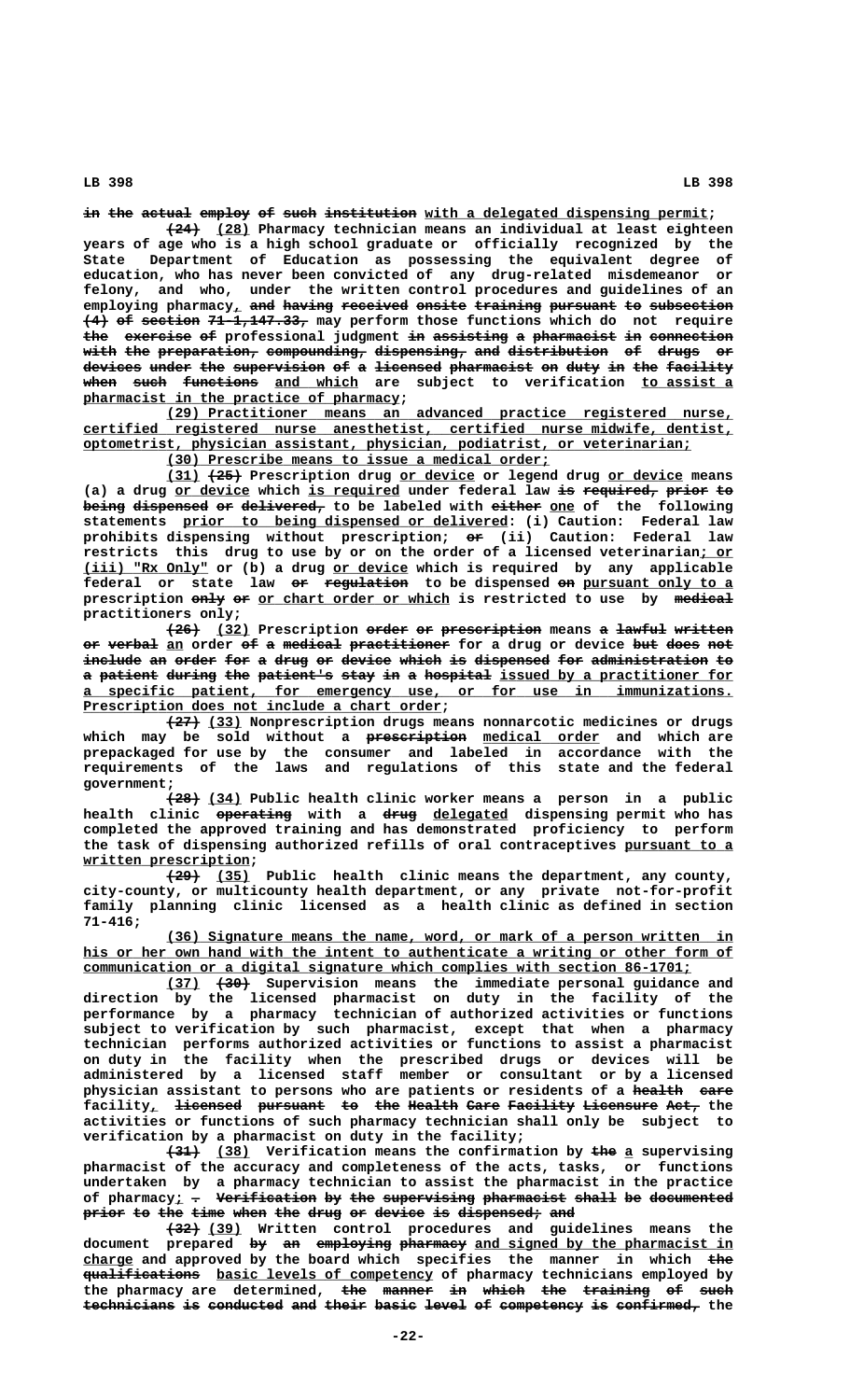**manner in which supervision is provided, the manner in which the functions of \_\_\_\_\_\_\_\_\_\_\_\_\_\_\_\_\_\_\_\_\_\_\_\_\_\_\_\_\_\_\_\_\_\_\_\_\_\_\_\_\_ pharmacy technicians are verified, the maximum ratio of pharmacy technicians** to one pharmacist used in the pharmacy, and a protocol guidelines governing the use of pharmacy technicians and the functions which they may perform; and

 **\_\_\_\_\_\_\_\_\_\_\_\_\_\_\_\_\_\_\_\_\_\_\_\_\_\_\_\_\_\_\_\_\_\_\_\_\_\_\_\_\_\_\_\_\_\_\_\_\_\_\_\_\_\_\_\_\_\_\_\_\_\_\_\_\_\_\_\_ (40) Medical gas distributor means a person who dispenses medical \_\_\_\_\_\_\_\_\_\_\_\_\_\_\_\_\_\_\_\_\_\_\_\_\_\_\_\_\_\_\_\_\_\_\_\_\_\_\_\_\_\_\_\_\_\_\_\_\_\_\_\_\_\_\_\_\_\_\_\_\_\_\_\_\_\_\_\_\_\_\_\_\_\_\_\_\_\_ gases to a patient or ultimate user but does not include a person who**  $manufactures  medical gases or a person who distributes, transfers, delivers$ </u>  **\_\_\_\_\_\_\_\_\_\_\_\_\_\_\_\_\_\_\_\_\_\_\_\_\_\_\_\_\_\_\_\_\_\_\_\_\_\_\_\_\_\_\_\_\_\_\_\_\_\_\_\_\_\_\_\_\_\_\_\_\_\_\_\_\_\_\_\_\_\_\_\_\_\_\_\_\_\_ dispenses, or sells medical gases to a person other than a patient or ultimate user. \_\_\_\_**

Sec. 27. The department, upon recommendation of the board, shall  **\_\_\_\_\_\_\_\_\_\_\_\_\_\_\_\_\_\_\_\_\_\_\_\_\_\_\_\_\_\_\_\_\_\_\_\_\_\_\_\_\_\_\_\_\_\_\_\_\_\_\_\_\_\_\_\_\_\_\_\_\_\_\_\_\_\_\_\_\_\_\_\_\_\_\_\_\_\_ adopt and promulgate rules and regulations as deemed necessary to implement \_\_\_\_\_\_\_\_\_\_\_\_\_\_\_\_\_\_\_\_\_\_\_\_\_\_\_\_\_\_\_\_\_\_\_\_\_\_\_\_\_\_\_\_\_\_\_\_\_\_\_\_\_\_\_\_\_\_\_\_\_\_\_\_\_\_\_\_\_\_\_\_\_\_\_\_\_\_ sections 28-1437 to 28-1439.01, 71-1,142 to 71-1,147.59, 71-2401 to 71-2405, \_\_\_\_\_\_\_\_\_\_\_\_\_\_\_\_\_\_\_\_\_\_\_\_\_\_\_\_\_\_\_\_\_\_\_\_\_\_\_\_\_\_\_\_\_\_\_\_\_\_\_\_\_\_\_\_\_\_\_\_\_\_\_\_\_\_\_\_\_\_\_\_\_\_\_\_\_\_ and 71-2501 to 71-2512, sections 27, 28, 30, 31, 33, 35 to 37, 47 to 49, and \_\_\_\_\_\_\_\_\_\_\_\_\_\_\_\_\_\_\_\_\_\_\_\_\_\_\_\_\_\_\_\_\_\_\_\_\_\_\_\_\_\_\_\_\_\_\_\_\_\_\_\_\_\_\_\_\_\_\_\_\_\_\_\_\_\_\_\_\_\_\_\_\_\_\_\_\_\_ 64 of this act, the Mail Service Prescription Drug Act, the Nebraska Drug \_\_\_\_\_\_\_\_\_\_\_\_\_\_\_\_\_\_\_\_\_\_\_\_\_\_\_\_\_\_\_\_\_\_\_\_\_\_\_\_\_\_\_\_\_\_\_\_\_\_\_\_\_\_\_\_\_\_\_\_\_\_\_\_\_\_\_\_\_\_\_\_\_\_\_\_\_\_ Product Selection Act, and the Uniform Controlled Substances Act. The minimum \_\_\_\_\_\_\_\_\_\_\_\_\_\_\_\_\_\_\_\_\_\_\_\_\_\_\_\_\_\_\_\_\_\_\_\_\_\_\_\_\_\_\_\_\_\_\_\_\_\_\_\_\_\_\_\_\_\_\_\_\_\_\_\_\_\_\_\_\_\_\_\_\_\_\_\_\_\_ standards and requirements for the practice of pharmacy, including dispensing** pursuant to a delegated dispensing permit, shall be consistent with the  $minimm$  standards and requirements established by the department for pharmacy  **\_\_\_\_\_\_\_\_\_\_\_\_\_\_\_\_\_\_\_\_\_\_\_\_\_\_\_\_\_\_\_\_\_\_\_\_\_\_\_\_\_\_\_\_\_\_\_\_\_\_\_\_\_\_ licenses under the Health Care Facility Licensure Act.**

Sec. 28. The Nebraska Pharmaceutical Fund is created. The fund  **\_\_\_\_\_\_\_\_\_\_\_\_\_\_\_\_\_\_\_\_\_\_\_\_\_\_\_\_\_\_\_\_\_\_\_\_\_\_\_\_\_\_\_\_\_\_\_\_\_\_\_\_\_\_\_\_\_\_\_\_\_\_\_\_\_\_\_\_\_\_\_\_\_\_\_\_\_\_ shall be used exclusively for the administration of the laws, rules, and \_\_\_\_\_\_\_\_\_\_\_\_\_\_\_\_\_\_\_\_\_\_\_\_\_\_\_\_\_\_\_\_\_\_\_\_\_\_\_\_\_\_\_\_\_\_\_\_\_\_\_\_\_\_\_\_\_\_\_\_\_\_\_\_\_\_\_\_\_\_\_\_\_\_\_\_\_\_ regulations pertaining to the practice of pharmacy and the Wholesale Drug** Distributor Licensing Act. Any money in the fund available for investment  **\_\_\_\_\_\_\_\_\_\_\_\_\_\_\_\_\_\_\_\_\_\_\_\_\_\_\_\_\_\_\_\_\_\_\_\_\_\_\_\_\_\_\_\_\_\_\_\_\_\_\_\_\_\_\_\_\_\_\_\_\_\_\_\_\_\_\_\_\_\_\_\_\_\_\_\_\_\_ shall be invested by the state investment officer pursuant to the Nebraska**

 **\_\_\_\_\_\_\_\_\_\_\_\_\_\_\_\_\_\_\_\_\_\_\_\_\_\_\_\_\_\_\_\_\_\_\_\_\_\_\_\_\_\_\_\_\_\_\_\_\_\_\_\_\_\_\_\_\_\_\_\_\_\_\_\_\_\_ Capital Expansion Act and the Nebraska State Funds Investment Act. Sec. 29. Section 71-1,143, Revised Statutes Supplement, 2000, is**

**amended to read: Sections 71-1,142 and 71-1,147** As authorized by the <u>Uniform Licensing Law, the practice of pharmacy may be engaged in by a</u>  **\_\_\_\_\_\_\_\_\_\_\_\_\_\_\_\_\_\_\_\_\_\_\_\_\_\_\_\_\_\_\_\_\_\_\_\_\_\_\_\_\_\_\_\_\_\_\_\_\_\_\_\_\_\_\_\_\_\_\_\_\_\_\_\_\_\_\_\_\_\_\_\_\_\_\_\_\_\_ pharmacist, a pharmacist intern, or a practitioner with a pharmacy license.** The practice of pharmacy shall not be construed to include:

**(1) Persons who sell, offer, or expose for sale completely denatured alcohol or concentrated lye, insecticides, and fungicides in original packages;**

(2) Medical practitioners Practitioners, other than veterinarians and advanced practice registered nurses, who dispense drugs and medicines or  **\_\_\_\_\_\_\_ —————— ——— \_\_\_\_\_\_ devices as an incident to the practice of their profession, unless the except \_\_\_\_\_\_\_\_\_\_\_\_\_\_ that if such practitioner regularly engages in dispensing such drugs and ——** medicines or devices to his or her patients for which such patients are charged, such practitioner shall obtain a pharmacy license;  $\tau$  Except as **provided in section 71-1,147.53, a medical practitioner who regularly engages** in dispensing drugs and medicines to his or her patients and who charges for such drugs shall obtain a pharmacy permit and comply with all record-keeping,  $d$ ispensing, labeling, and other requirements of the practice of pharmacy as **set forth in this section and sections 71-1,142, 71-1,145 to 71-1,147.01, ——— ————— —— ———— ——————— ——— ———————— ————————— ———————— —— ———————————— 71-1,147.03, 71-1,147.07 to 71-1,147.10, 71-1,147.15, 71-1,147.16, and ———————————— ——————————— —— ———————————— ———————————— ———————————— ———** 71-1,147.35 or by federal and state laws as they pertain to the regulation of the practice of pharmacy. Such regular and routine dispensing shall not be considered to be incident to practice, nor may such a practitioner delegate such dispensing to any other person;

**(3) Persons who sell, offer, or expose for sale nonprescription drugs or proprietary medicines, the sale of which is not in itself a violation** of the <del>law relating to intoxicating liquors</del> Nebraska Liquor Control Act;

**(4) Medical representatives, detail persons, or persons known by some name of like import, but only to the extent of permitting the relating of** pharmaceutical information to health care practitioners professionals;

 **\_\_\_\_\_\_\_\_\_\_\_\_\_\_\_\_\_\_\_\_\_\_\_\_\_\_\_\_\_\_\_\_\_\_\_\_\_\_ (5) Licensed veterinarians practicing within the scope of their profession; \_\_\_\_\_\_\_\_\_\_**

**(6)** Persons authorized by sections 71-1,147.39 to 71-1,147.61 to dispense authorized refills of oral contraceptives in a public health clinic **operating with a drug dispensing permit; and ————————— ———— — ———— —————————— ——————— ———**

 **——— (7) Advanced practice registered nurses who dispense sample medications which are provided by the manufacturer and are dispensed at no \_ charge to the patient;**

 **\_\_\_\_\_\_\_\_\_\_\_\_\_\_\_\_\_\_\_\_\_\_\_\_\_\_\_\_\_\_\_\_\_\_\_\_\_\_\_\_\_\_\_\_\_\_\_\_\_\_\_\_\_\_\_\_\_\_\_\_\_\_\_\_\_\_\_\_ (7) Hospitals engaged in the compounding and dispensing of drugs and \_\_\_\_\_\_\_\_\_\_\_\_\_\_\_\_\_\_\_\_\_\_\_\_\_\_\_\_\_\_\_\_\_\_\_\_\_\_\_\_\_\_\_\_\_\_\_\_\_\_\_\_\_\_\_\_\_\_\_\_\_\_\_\_\_\_\_\_\_\_\_\_\_\_\_\_\_\_ devices pursuant to chart orders for persons registered as patients and within \_\_\_\_\_\_\_\_\_\_\_\_\_\_\_\_\_\_\_\_\_\_\_\_\_\_\_\_\_\_\_\_\_\_\_\_\_\_\_\_\_\_\_\_\_\_\_\_\_\_\_\_\_\_\_\_\_\_\_\_\_\_\_\_\_\_\_\_\_\_\_\_\_\_\_\_\_\_ the confines of the hospital, except that if a hospital engages in such \_\_\_\_\_\_\_\_\_\_\_\_\_\_\_\_\_\_\_\_\_\_\_\_\_\_\_\_\_\_\_\_\_\_\_\_\_\_\_\_\_\_\_\_\_\_\_\_\_\_\_\_\_\_\_\_\_\_\_\_\_\_\_\_\_\_\_\_\_\_\_\_\_\_\_\_\_\_ compounding and dispensing for persons not registered as patients and within \_\_\_\_\_\_\_\_\_\_\_\_\_\_\_\_\_\_\_\_\_\_\_\_\_\_\_\_\_\_\_\_\_\_\_\_\_\_\_\_\_\_\_\_\_\_\_\_\_\_\_\_\_\_\_\_\_\_\_\_\_\_\_\_\_\_\_\_\_\_\_\_\_\_\_\_\_\_ the confines of the hospital, such hospital shall obtain a pharmacy license or \_\_\_\_\_\_\_\_\_\_\_\_\_\_\_\_\_\_\_\_\_\_\_\_\_\_\_\_ delegated dispensing permit;**

 **\_\_\_\_\_\_\_\_\_\_\_\_\_\_\_\_\_\_\_\_\_\_\_\_\_\_\_\_\_\_\_\_\_\_\_\_\_\_\_\_\_\_\_\_\_\_\_\_\_\_\_\_\_\_\_\_\_\_\_\_\_\_\_\_\_\_\_\_ (8) Optometrists who prescribe or dispense eyeglasses or contact \_\_\_\_\_\_\_\_\_\_\_\_\_\_\_\_\_\_\_\_\_\_\_\_\_\_\_\_\_ lenses to their own patients;**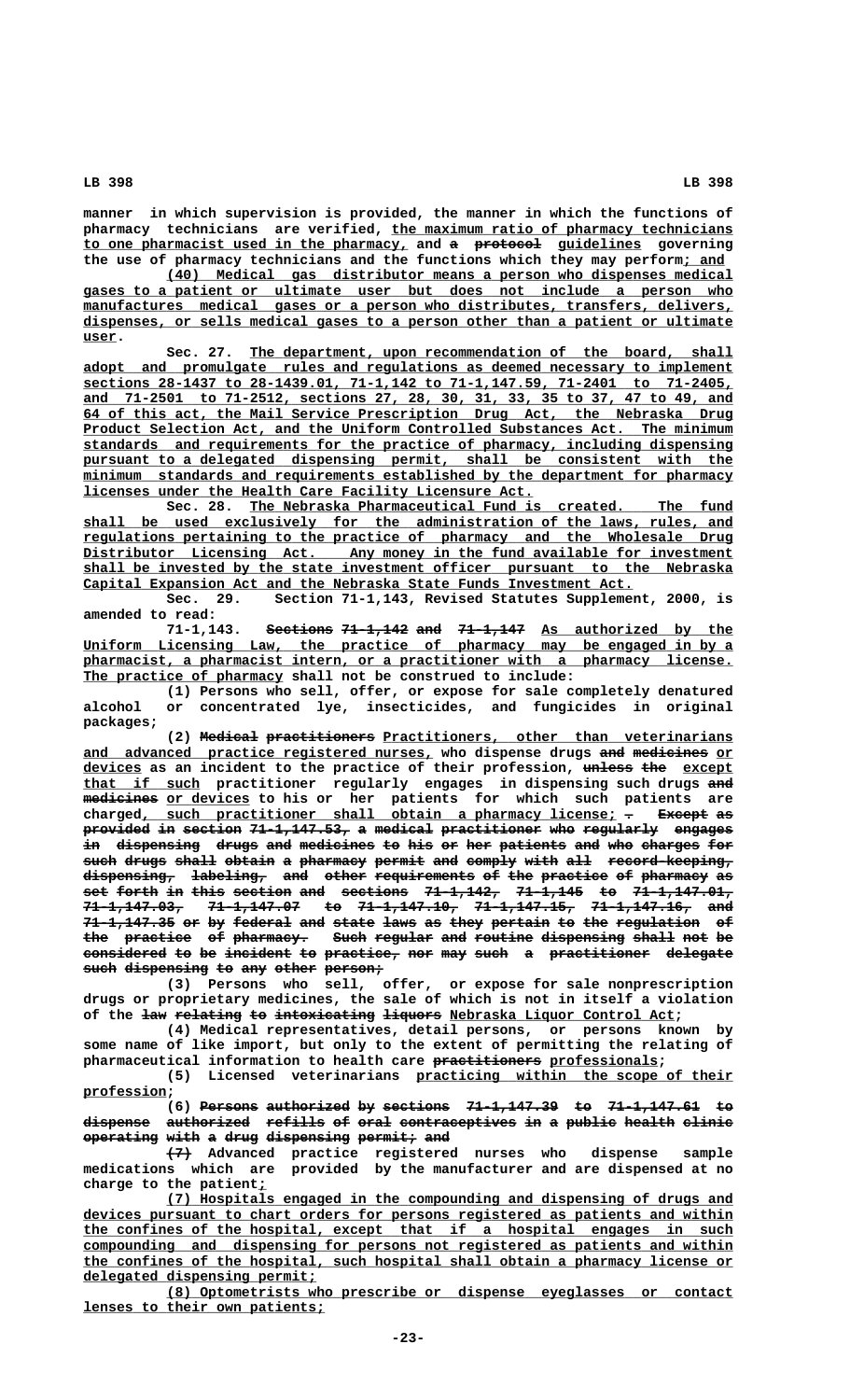**\_\_\_\_\_\_\_\_\_\_\_\_\_\_\_\_\_\_\_\_\_\_\_\_\_\_\_\_\_\_\_\_\_\_\_\_\_\_\_\_\_\_\_\_\_\_\_\_\_\_\_\_\_\_\_\_\_\_\_\_\_\_\_\_\_\_\_\_ (9) Registered nurses employed by a hospital who administer pursuant \_\_\_\_\_\_\_\_\_\_\_\_\_\_\_\_\_\_\_\_\_\_\_\_\_\_\_\_\_\_\_\_\_\_\_\_\_\_\_\_\_\_\_\_\_\_\_\_\_\_\_\_\_\_\_\_\_\_\_\_\_\_\_\_\_\_\_\_\_\_\_\_\_\_\_\_\_\_ to a chart order, or procure for such purpose, single doses of drugs or \_\_\_\_\_\_\_\_\_\_\_\_\_\_\_\_\_\_\_\_\_\_\_\_\_\_\_\_\_\_\_\_\_\_\_\_\_\_\_\_\_\_\_\_\_\_\_\_\_\_\_\_\_\_\_\_\_\_\_\_\_\_\_\_\_\_\_\_\_\_\_\_\_\_\_\_\_\_ devices from original drug or device containers or properly labeled \_\_\_\_\_\_\_\_\_\_\_\_\_\_\_\_\_\_\_\_\_\_\_\_\_\_\_\_\_\_\_\_\_\_\_\_\_\_\_\_\_\_\_\_\_\_\_\_\_\_\_\_\_\_\_\_\_\_\_\_\_\_\_\_\_\_\_\_\_\_\_\_\_\_\_\_\_\_ prepackaged drug or device containers to persons registered as patients and \_\_\_\_\_\_\_\_\_\_\_\_\_\_\_\_\_\_\_\_\_\_\_\_\_\_\_\_\_\_\_\_\_\_\_\_ within the confines of the hospital;**

 **\_\_\_\_\_\_\_\_\_\_\_\_\_\_\_\_\_\_\_\_\_\_\_\_\_\_\_\_\_\_\_\_\_\_\_\_\_\_\_\_\_\_\_\_\_\_\_\_\_\_\_\_\_\_\_\_\_\_\_\_\_\_\_\_\_\_\_\_ (10) Persons employed by a facility where dispensed drugs and \_\_\_\_\_\_\_\_\_\_\_\_\_\_\_\_\_\_\_\_\_\_\_\_\_\_\_\_\_\_\_\_\_\_\_\_\_\_\_\_\_\_\_\_\_\_\_\_\_\_\_\_\_\_\_\_\_\_\_\_\_\_\_\_\_\_\_\_\_\_\_\_\_\_\_\_\_\_ devices are delivered from a pharmacy for pickup by a patient or caregiver and \_\_\_\_\_\_\_\_\_\_\_\_\_\_\_\_\_\_\_\_\_\_\_\_\_\_\_\_\_\_\_\_\_\_\_\_\_\_\_\_\_\_\_\_\_\_\_\_\_\_\_\_\_\_\_\_ no dispensing or storage of drugs or devices occurs; and**

 **\_\_\_\_\_\_\_\_\_\_\_\_\_\_\_\_\_\_\_\_\_\_\_\_\_\_\_\_\_\_\_\_\_\_\_\_\_\_\_\_\_\_\_\_\_\_\_\_\_\_\_\_\_\_\_\_\_\_\_\_\_\_\_\_\_\_\_\_ (11) Persons who sell or purchase medical products, compounds,**  $vaccines$ , or serums used in the prevention or cure of animal diseases and</u>  $main$ tenance of animal health if such medical products, compounds, vaccines, or  $\texttt{serums}$  are not sold or purchased under a direct, specific, written medical  **\_\_\_\_\_\_\_\_\_\_\_\_\_\_\_\_\_\_\_\_\_\_\_\_\_\_\_\_\_\_\_\_ order of a licensed veterinarian.**

**Sec. 30. Section 71-1,145, Revised Statutes Supplement, 2000, is amended to read:**

 **————————— 71-1,145. (1) Every applicant for examination and registration as a pharmacist shall be not less than twenty-one years of age, of good moral character and temperate habits, a graduate of an accredited school or college of pharmacy, or an accredited department of pharmacy of a university, recognized by the board, except that an applicant who is a graduate of a school, college, or university department of pharmacy located outside of the United States and which is not accredited, shall be deemed to have satisfied the requirement of being a graduate of an accredited school, college, or department of pharmacy upon providing evidence satisfactory to the board, of graduation from such foreign school, college, or department of pharmacy and upon successfully passing an equivalency examination approved by the board.**

**(2) Every applicant shall file proof of sufficient internship experience in a community retail or hospital pharmacy, under the supervision ————————— —————— —— ——————— of a registered or licensed pharmacist, as may be required by the board, which shall comply with national requirements for internship as set forth by the National Association of Boards of Pharmacy; shall have satisfactorily completed at least five years of college of which at least three years shall have been in an accredited school or college of pharmacy, or in an accredited department of pharmacy of a university; and shall pass an examination satisfactory to the board.**

**(3) Proof of the qualifications for registration prescribed in this section shall be made to the satisfaction of the board, substantiated by proper affidavits, except that in all cases the actual time of attendance at an accredited school or college of pharmacy or an accredited department of pharmacy of a university is certified by the appropriate school, college, or university authority by the issuance of the degree granted to a graduate of such school, college, or department of pharmacy. Service and experience in a retail or hospital** pharmacy under the supervision of a registered pharmacist, **as required in this section, shall be predominantly related to the practice of pharmacy, and shall include the keeping of records and the making of reports required under state and federal statutes. The Department of Health and Human Services Regulation and Licensure, upon the recommendation of the board, shall adopt and promulgate rules and regulations as may be required to establish standards for internship which shall comply with national requirements to effect reciprocity with other states which have similar requirements for licensure. The fee for pharmacy internship shall be forty dollars and shall accompany the application and shall be transmitted to the State Treasurer for** deposit in the Nebraska Pharmaceutical Fund. <del>for expenditure in the manner</del> prescribed by section 71-1,147.02.

**Sec. 31. Section 71-1,145.01, Reissue Revised Statutes of Nebraska, is amended to read:**

 **———————————— ———————— \_\_\_\_\_\_\_ 71-1,145.01. Notwithstanding the provisions of sections section ———————— \_\_\_\_\_\_\_\_\_\_\_\_\_\_\_\_\_\_\_\_\_\_ \_\_\_\_\_\_\_\_\_\_ —— 71-103 and 71-1,145 section 30 of this act, a temporary pharmacist license to practice pharmacy** may be granted to persons meeting all of the qualifications **for such license except the requirement that they be citizens of the United States. Such temporary license shall be issued for a period of one year from the date of issuance and may be renewed each year thereafter for four additional years, and if the person so licensed has not become a citizen of the United States within five years of the date such temporary license was issued, such license shall terminate and the person so licensed shall have no** further right to practice pharmacy in this state. If a temporary pharmacist **licensee becomes a citizen of the United States while a temporary pharmacist \_\_\_\_\_\_\_\_\_\_** license is in force<sub>7</sub> and provides evidence thereof to the <del>Department of Health</del> and Human Services Regulation and Licensure department, a pharmacist license to practice pharmacy may be issued in place of such temporary license and no **additional fee shall be charged unless such temporary license had already expired, in which case a renewal fee shall be charged. The applicant for a\_**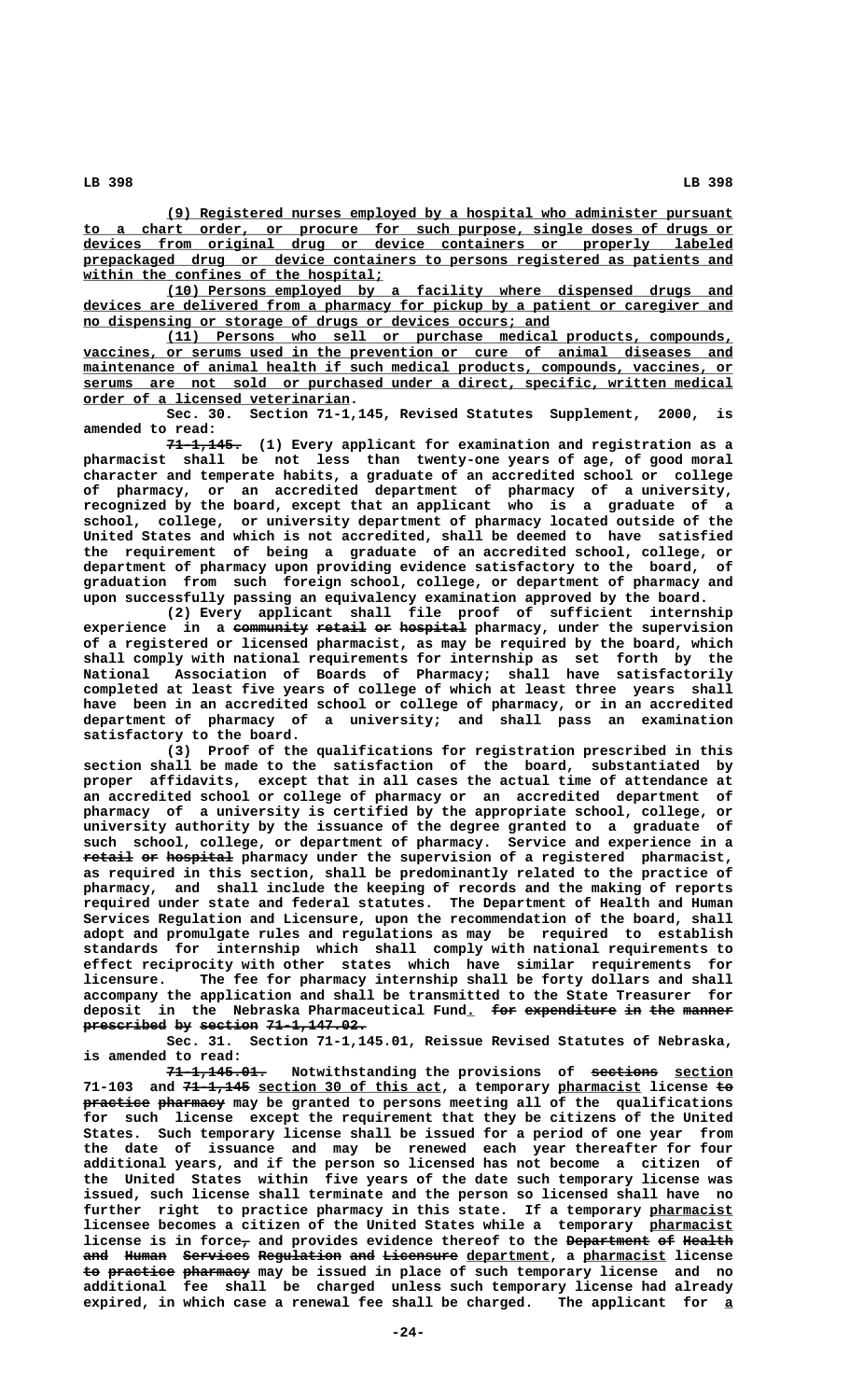**\_\_\_\_\_\_\_\_\_\_ temporary pharmacist license shall submit proof of his or her eligibility and intent to become a citizen of the United States. The fees to be paid and procedures for the denial, suspension, revocation, or reinstatement of such a temporary license shall be the same as for a pharmacist license. \_\_\_\_\_\_\_\_\_\_**

**Sec. 32. Section 71-1,144.05, Reissue Revised Statutes of Nebraska, is amended to read:**

**71-1,144.05. Any person failing to comply with sections 71-1,144.01** to 71-1,144.05 shall be denied renewal of his or her pharmacist license. The  **\_ \_\_\_\_\_\_\_\_\_\_ procedures for denial of a renewal of the pharmacist license shall be ————— \_\_\_\_\_\_\_\_\_\_ identical to those procedures for nonpayment of renewal fees as provided in**

**sections 71-149 and 71-161.10. \_\_\_\_\_\_\_\_\_\_\_\_\_\_\_\_\_\_\_\_\_\_\_\_\_\_\_\_\_\_\_\_\_\_\_\_\_\_\_\_\_\_\_\_\_\_\_\_\_\_\_\_\_\_\_ Sec. 33. Unless specifically limited by the board or the \_\_\_\_\_\_\_\_\_\_\_\_\_\_\_\_\_\_\_\_\_\_\_\_\_\_\_\_\_\_\_\_\_\_\_\_\_\_\_\_\_\_\_\_\_\_\_\_\_\_\_\_\_\_\_\_\_\_\_\_\_\_\_\_\_\_\_\_\_\_\_\_\_\_\_\_\_\_ department, a pharmacist may (1) engage in the practice of pharmacy, (2) use \_\_\_\_\_\_\_\_\_\_\_\_\_\_\_\_\_\_\_\_\_\_\_\_\_\_\_\_\_\_\_\_\_\_\_\_\_\_\_\_\_\_\_\_\_\_\_\_\_\_\_\_\_\_\_\_\_\_\_\_\_\_\_\_\_\_\_\_\_\_\_\_\_\_\_\_\_\_ the abbreviation R.P. or the title licensed pharmacist, (3) enter into \_\_\_\_\_\_\_\_\_\_\_\_\_\_\_\_\_\_\_\_\_\_\_\_\_\_\_\_\_\_\_\_\_\_\_\_\_\_\_\_\_\_\_\_\_\_\_\_\_\_\_\_\_\_\_\_\_\_\_\_\_\_\_\_\_\_\_\_\_\_\_\_\_\_\_\_\_\_ delegated dispensing agreements, and (4) possess, without dispensing, \_\_\_\_\_\_\_\_\_\_\_\_\_\_\_\_\_\_\_\_\_\_\_\_\_\_\_\_\_\_\_\_\_\_\_\_\_\_\_\_\_\_\_\_\_\_\_\_\_\_\_\_\_\_\_\_\_\_\_\_\_\_\_\_\_\_\_\_\_\_\_\_\_\_\_\_\_\_ prescription drugs and devices, including controlled substances, for purposes of administration. \_\_\_\_\_\_\_\_\_\_\_\_\_\_\_\_\_\_**

**Sec. 34. Section 71-1,147, Revised Statutes Supplement, 2000, is amended to read:**

(1) Except as provided <del>in sections</del> for pharmacy  **\_\_\_\_\_\_\_\_\_\_\_\_\_\_\_\_\_\_\_\_\_\_\_ ——————————— \_\_\_\_\_\_\_\_\_\_\_\_\_\_\_\_\_\_\_\_\_\_\_\_\_\_ technicians in section 71-1,147.33 and 71-1,147.53 for individuals authorized \_\_\_\_\_\_\_\_\_\_\_\_\_\_\_\_\_\_\_\_\_\_\_\_\_\_\_\_\_\_\_\_\_\_\_\_\_\_\_\_\_\_\_\_\_\_\_\_\_ to dispense under a delegated dispensing permit, no person other than a**  $l$ icensed pharmacist<sub>*l*</sub> or a pharmacy pharmacist intern, or a practitioner with a pharmacy license shall<sub>7</sub> as described in sections 71-1,142, 71-1,143, and **71-1,147 to 71-1,147.14, provide pharmaceutical care, compound and dispense ———————— —— ———————————** drugs or devices, or <del>fill the prescription</del> <del>of a medical practitioner</del> <u>dispense</u>  **\_\_\_\_\_\_\_\_\_\_\_\_\_\_\_\_\_\_\_\_\_\_\_\_\_\_\_ pursuant to a medical order. Notwithstanding any other provision of law to** the contrary, a <del>licensed</del> pharmacist or pharmacy pharmacist intern may dispense drugs or devices pursuant to a prescription medical order of a practitioner **authorized to prescribe in another state if such practitioner could be authorized to prescribe such drugs or devices in this state.**

(2) <del>Except</del> as provided in section 28-414, no prescription may be filled or refilled more than twelve months after the date of issuance of the prescription.

<del>(3)</del> Except as provided <del>in sections</del> <u>for-pharmacy-technicians-in</u>  **\_\_\_\_\_\_\_ ——————————— \_\_\_\_\_\_\_\_\_\_\_\_\_\_\_\_\_\_\_\_\_\_\_\_\_\_\_\_\_\_\_\_\_\_\_\_\_\_\_\_\_\_ section 71-1,147.33 and 71-1,147.53 for individuals authorized to dispense \_\_\_\_\_\_\_\_\_\_\_\_\_\_\_\_\_\_\_\_\_\_\_\_\_\_\_\_\_\_\_\_\_\_\_\_\_\_ under a delegated dispensing permit, it shall be unlawful for any person to** permit or direct a person who is not a pharmacy pharmacist intern, a er  $licensed$   $phanted$   $phanted$   $parameters$   $or$  a practitioner with a pharmacy license to provide pharmaceutical care, compound and dispense drugs or devices, or  $\frac{f}{f}$  the prescription of a medical practitioner dispense pursuant to a medical order.

 **——— \_\_\_ \_\_\_\_\_\_\_\_\_\_\_\_\_ (4) (3) It shall be unlawful for any person to coerce or attempt to \_\_\_\_\_\_ \_\_\_\_\_\_\_\_\_\_\_\_\_\_\_\_\_\_\_\_\_\_\_\_\_\_\_\_\_\_\_\_\_\_\_\_\_\_\_\_\_\_\_\_\_\_\_\_\_\_\_\_\_\_\_ coerce a pharmacist to enter into a delegated dispensing agreement or to supervise any pharmacy technician for any purpose or in any manner contrary to the professional judgment of the pharmacist. Violation of this subsection by** a <del>licensed</del> <del>pharmacist</del> <u>health care professional regulated pursuant to the </u>  **\_\_\_\_\_\_\_\_\_\_\_\_\_\_\_\_\_\_\_\_\_\_\_\_ \_ provisions of Chapter 71 shall be considered an act of unprofessional conduct.** for purposes of section 71-147. A violation of this subsection by a facility shall be prima facie evidence in an action against the permit of any pharmacy  $\textbf{in}$  which such violation occurred <u>license of the facility pursuant to the</u>  **\_\_\_\_\_\_\_\_\_\_\_\_\_\_\_\_\_\_\_\_\_\_\_\_\_\_\_\_\_\_\_\_\_\_\_\_\_\_\_\_\_\_\_\_\_\_\_\_\_\_\_\_\_\_\_\_\_\_\_\_\_\_\_\_\_\_\_\_\_\_\_\_\_\_\_\_\_\_ Health Care Facility Licensure Act. Any pharmacist subjected to coercion or \_\_\_\_\_\_\_\_\_\_\_\_\_\_\_\_\_\_\_\_\_\_\_\_\_\_\_\_\_\_\_\_\_\_\_\_\_\_\_\_\_\_\_\_\_\_\_\_\_\_\_\_\_\_\_\_\_\_\_\_\_\_\_\_\_\_\_\_\_\_\_\_\_\_\_\_\_\_ attempted coercion pursuant to this subsection has a cause of action against \_\_\_\_\_\_\_\_\_\_\_\_\_\_\_\_\_\_\_\_\_\_\_\_\_\_\_\_\_\_\_\_\_\_\_\_\_\_\_\_\_\_\_\_\_\_\_\_\_\_\_\_\_\_\_\_\_\_\_\_\_\_\_\_\_\_\_\_\_\_\_\_\_\_\_\_ the person and may recover his or her damages and reasonable attorney's fees.**

**(5) For purposes of this section, nothing in this section shall be ——— ——— ———————— —— ———— ———————— ——————— —— ———— ——————— ————— — construed to prohibit any registered nurse employed by a hospital from ————————— —— ———————— ——— —————————— ————— ———————— —— — ———————— ———** administering single doses of drugs from original drug containers or properly **labeled** prepackaged drug containers to any patient of the hospital upon the order or prescription of a medical practitioner or to prohibit such registered nurse employed by a hospital from procuring the original drug container or **properly labeled prepackaged drug container for the purpose of single-dose ———————— ——————— ——————————— ———— ————————— ——— ——— ——————— —— ——————————** d<del>rug administration to any patient of the hospital upon the order or</del> prescription of a medical practitioner.

 **——— \_\_\_ (6) (4) Violation of this section by an unlicensed person shall be a Class III misdemeanor.**

 **\_\_\_\_\_\_\_\_\_\_\_\_\_\_\_\_\_\_\_\_\_\_\_\_\_\_\_\_\_\_\_\_\_\_\_\_\_\_\_\_\_\_\_\_\_\_\_\_\_\_\_\_\_\_\_ Sec. 35. (1) All medical orders shall be valid for the period \_\_\_\_\_\_\_\_\_\_\_\_\_\_\_\_\_\_\_\_\_\_\_\_\_\_\_\_\_\_\_\_\_\_\_\_\_\_\_\_\_\_\_\_\_\_\_\_\_\_\_\_\_\_\_\_\_\_\_\_\_\_\_\_\_\_\_\_\_\_\_\_\_\_\_\_\_\_ stated in the medical order, except that (a) if the medical order is for a \_\_\_\_\_\_\_\_\_\_\_\_\_\_\_\_\_\_\_\_\_\_\_\_\_\_\_\_\_\_\_\_\_\_\_\_\_\_\_\_\_\_\_\_\_\_\_\_\_\_\_\_\_\_\_\_\_\_\_\_\_\_\_\_\_\_\_\_\_\_\_\_\_\_\_\_\_\_ controlled substance listed in section 28-405, such period shall not exceed**  $\exists$ ix months from the date of issuance at which time the medical order shall expire and (b) if the medical order is for a drug or device which is not a  **\_\_\_\_\_\_\_\_\_\_\_\_\_\_\_\_\_\_\_\_\_\_\_\_\_\_\_\_\_\_\_\_\_\_\_\_\_\_\_\_\_\_\_\_\_\_\_\_\_\_\_\_\_\_\_\_\_\_\_\_\_\_\_\_\_\_\_\_\_\_\_\_\_\_\_\_\_\_ controlled substance listed in section 28-405 or is an order issued by a \_\_\_\_\_\_\_\_\_\_\_\_\_\_\_\_\_\_\_\_\_\_\_\_\_\_\_\_\_\_\_\_\_\_\_\_\_\_\_\_\_\_\_\_\_\_\_\_\_\_\_\_\_\_\_\_\_\_\_\_\_\_\_\_\_\_\_\_\_\_\_\_\_\_\_\_\_\_ practitioner for pharmaceutical care, such period shall not exceed twelve \_\_\_\_\_\_\_\_\_\_\_\_\_\_\_\_\_\_\_\_\_\_\_\_\_\_\_\_\_\_\_\_\_\_\_\_\_\_\_\_\_\_\_\_\_\_\_\_\_\_\_\_\_\_\_\_\_\_\_\_\_\_\_\_\_\_\_\_\_\_\_\_\_\_\_\_\_\_ months from the date of issuance at which time the medical order shall expire.**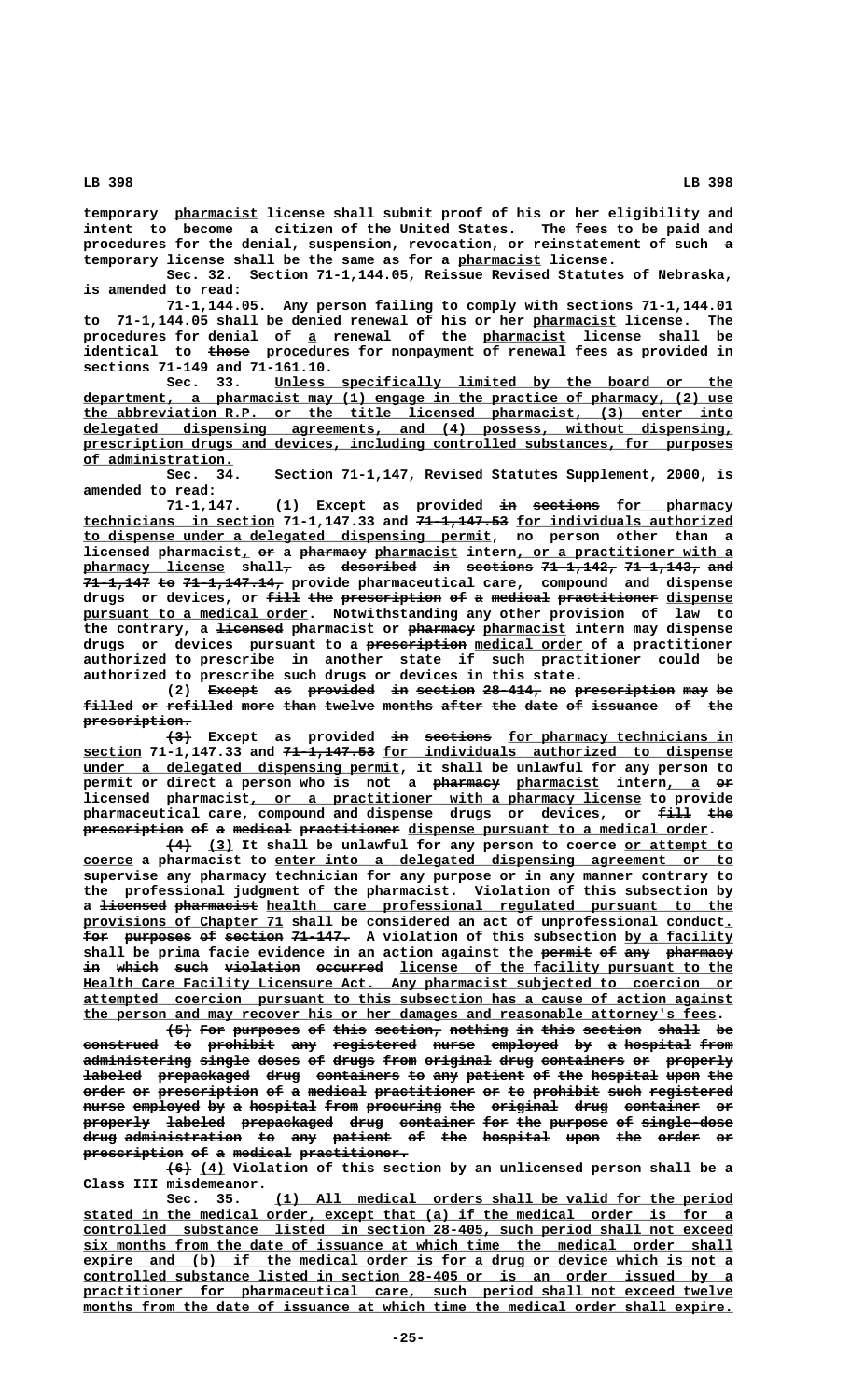**\_\_\_\_\_\_\_\_\_\_\_\_\_\_\_\_\_\_\_\_\_\_\_\_\_\_\_\_\_\_\_\_\_\_\_\_\_\_\_\_\_\_\_\_\_\_\_\_\_\_\_\_\_\_\_\_\_\_\_\_\_\_\_\_\_\_\_\_ (2) Prescription drugs or devices may only be dispensed by a \_\_\_\_\_\_\_\_\_\_\_\_\_\_\_\_\_\_\_\_\_\_\_\_\_\_\_\_\_\_\_\_\_\_\_\_\_\_\_\_\_\_\_\_\_\_\_\_\_\_\_\_\_\_\_\_\_\_\_\_\_\_\_\_\_\_\_\_\_\_\_\_\_\_\_\_\_\_ pharmacist or pharmacist intern pursuant to a medical order, by an individual \_\_\_\_\_\_\_\_\_\_\_\_\_\_\_\_\_\_\_\_\_\_\_\_\_\_\_\_\_\_\_\_\_\_\_\_\_\_\_\_\_\_\_\_\_\_\_\_\_\_\_\_\_\_\_\_\_\_\_\_\_\_\_\_\_\_\_\_\_\_\_\_\_\_\_\_\_\_ dispensing pursuant to a delegated dispensing permit, or as otherwise provided \_\_\_\_\_\_\_\_\_\_\_\_\_\_\_\_\_\_\_\_\_\_\_\_\_\_\_\_\_\_\_\_\_\_\_\_\_\_\_\_\_\_\_\_\_\_\_\_\_\_\_\_\_\_\_\_\_\_\_\_\_\_\_\_\_\_\_\_\_\_\_\_\_\_\_\_\_\_ in section 71-1,143. Notwithstanding any other provision of law to the \_\_\_\_\_\_\_\_\_\_\_\_\_\_\_\_\_\_\_\_\_\_\_\_\_\_\_\_\_\_\_\_\_\_\_\_\_\_\_\_\_\_\_\_\_\_\_\_\_\_\_\_\_\_\_\_\_\_\_\_\_\_\_\_\_\_\_\_\_\_\_\_\_\_\_\_\_\_ contrary, a pharmacist or a pharmacist intern may dispense drugs or devices \_\_\_\_\_\_\_\_\_\_\_\_\_\_\_\_\_\_\_\_\_\_\_\_\_\_\_\_\_\_\_\_\_\_\_\_\_\_\_\_\_\_\_\_\_\_\_\_\_\_\_\_\_\_\_\_\_\_\_\_\_\_\_\_\_\_\_\_\_\_\_\_\_\_\_\_\_\_ pursuant to a medical order or an individual dispensing pursuant to a \_\_\_\_\_\_\_\_\_\_\_\_\_\_\_\_\_\_\_\_\_\_\_\_\_\_\_\_\_\_\_\_\_\_\_\_\_\_\_\_\_\_\_\_\_\_\_\_\_\_\_\_\_\_\_\_\_\_\_\_\_\_\_\_\_\_\_\_\_\_\_\_\_\_\_\_\_\_ delegated dispensing permit may dispense drugs or devices pursuant to a \_\_\_\_\_\_\_\_\_\_\_\_\_\_\_\_\_\_\_\_\_\_\_\_\_\_\_\_\_\_\_\_\_\_\_\_\_\_\_\_\_\_\_\_\_\_\_\_\_\_\_\_\_\_\_\_\_\_\_\_\_\_\_\_\_\_\_\_\_\_\_\_\_\_\_\_\_\_ medical order. Sections 71-1,142 to 71-1,147.59 and sections 27, 28, 30, 31, \_\_\_\_\_\_\_\_\_\_\_\_\_\_\_\_\_\_\_\_\_\_\_\_\_\_\_\_\_\_\_\_\_\_\_\_\_\_\_\_\_\_\_\_\_\_\_\_\_\_\_\_\_\_\_\_\_\_\_\_\_\_\_\_\_\_\_\_\_\_\_\_\_\_\_\_\_\_ 33, 35 to 37, 47 to 49, and 64 of this act shall not be construed to require \_\_\_\_\_\_\_\_\_\_\_\_\_\_\_\_\_\_\_\_\_\_\_\_\_\_\_\_\_\_\_\_\_\_\_\_\_\_\_\_\_\_\_\_\_\_\_\_\_\_\_\_\_\_\_\_\_\_\_\_\_\_\_\_\_\_\_\_\_\_\_\_\_\_\_\_\_\_ any pharmacist or pharmacist intern to dispense any drug or device pursuant to \_\_\_\_\_\_\_\_\_\_\_\_\_\_\_\_\_\_\_\_\_\_\_\_\_\_\_\_\_\_\_\_\_\_\_\_\_\_\_\_\_\_\_\_\_\_\_\_\_\_\_\_\_\_\_\_\_\_\_\_\_\_\_\_\_\_\_\_\_\_\_\_\_\_\_\_\_\_ any medical order. A pharmacist or pharmacist intern shall retain the \_\_\_\_\_\_\_\_\_\_\_\_\_\_\_\_\_\_\_\_\_\_\_\_\_\_\_\_\_\_\_\_\_\_\_\_\_\_\_\_\_ professional right to refuse to dispense.**

 **\_\_\_\_\_\_\_\_\_\_\_\_\_\_\_\_\_\_\_\_\_\_\_\_\_\_\_\_\_\_\_\_\_\_\_\_\_\_\_\_\_\_\_\_\_\_\_\_\_\_\_\_\_\_\_\_\_\_\_\_\_\_\_\_\_\_\_\_ (3) Except as otherwise provided in section 28-414, a practitioner \_\_\_\_\_\_\_\_\_\_\_\_\_\_\_\_\_\_\_\_\_\_\_\_\_\_\_\_\_\_\_\_\_\_\_\_\_\_\_\_\_\_\_\_\_\_\_\_\_\_\_\_\_\_\_\_\_\_\_\_\_\_\_\_\_\_\_\_\_\_\_\_\_\_\_\_\_\_ or his or her agent may transmit a medical order to a pharmacist or pharmacist** intern by the following means: (a) In writing, (b) orally, or (c) any means which produces an authorized transmitted copy. For purposes of this  **\_\_\_\_\_\_\_\_\_\_\_\_\_\_\_\_\_\_\_\_\_\_\_\_\_\_\_\_\_\_\_\_\_\_\_\_\_\_\_\_\_\_\_\_\_\_\_\_\_\_\_\_\_\_\_\_\_\_\_\_\_\_\_\_\_\_\_\_\_\_\_\_\_\_\_\_\_\_ subsection, authorized transmitted copy means a paper copy of a written, \_\_\_\_\_\_\_\_\_\_\_\_\_\_\_\_\_\_\_\_\_\_\_\_\_\_\_\_\_\_\_\_\_\_\_\_\_\_\_\_\_\_\_\_\_\_\_\_\_\_\_\_\_\_\_\_\_\_\_\_\_\_\_\_\_\_\_\_\_\_\_\_\_\_\_\_\_\_ signed medical order produced by electronic or electromagnetic transmission or \_\_\_\_\_\_\_\_\_\_\_\_\_\_\_\_\_\_\_\_\_\_\_\_\_\_\_\_\_\_\_\_\_\_\_\_\_\_\_\_\_\_\_\_\_\_\_\_\_\_\_\_\_\_\_\_\_\_\_\_\_\_\_\_\_\_\_\_\_\_\_\_\_\_\_\_\_\_ other means authorized by rule and regulation of the department upon recommendation of the board.**<br>Sec. 36. Original

 **\_\_\_\_\_\_\_\_\_\_\_\_\_\_\_\_\_\_\_\_\_\_\_\_\_\_\_\_\_\_\_\_\_\_\_\_\_\_\_\_\_\_\_\_\_\_\_\_\_\_\_\_\_\_\_\_\_ Sec. 36. Original prescription information for any controlled \_\_\_\_\_\_\_\_\_\_\_\_\_\_\_\_\_\_\_\_\_\_\_\_\_\_\_\_\_\_\_\_\_\_\_\_\_\_\_\_\_\_\_\_\_\_\_\_\_\_\_\_\_\_\_\_\_\_\_\_\_\_\_\_\_\_\_\_\_\_\_\_\_\_\_\_\_\_ substances listed in Schedule III, IV, or V of section 28-405 and other \_\_\_\_\_\_\_\_\_\_\_\_\_\_\_\_\_\_\_\_\_\_\_\_\_\_\_\_\_\_\_\_\_\_\_\_\_\_\_\_\_\_\_\_\_\_\_\_\_\_\_\_\_\_\_\_\_\_\_\_\_\_\_\_\_\_\_\_\_\_\_\_\_\_\_\_\_\_ prescription drugs or devices not listed in section 28-405 may be transferred \_\_\_\_\_\_\_\_\_\_\_\_\_\_\_\_\_\_\_\_\_\_\_\_\_\_\_\_\_\_\_\_\_\_\_\_\_\_\_\_\_\_\_\_\_\_\_\_\_\_\_\_\_\_\_\_\_\_\_\_\_\_\_\_\_\_\_\_\_\_\_\_\_\_\_\_\_\_ between pharmacies for the purpose of refill dispensing on a one-time basis, \_\_\_\_\_\_\_\_\_\_\_\_\_\_\_\_\_\_\_\_\_\_\_\_\_\_\_\_\_\_\_\_\_\_\_\_\_\_\_\_\_\_\_\_\_\_\_\_\_\_\_\_\_\_\_\_\_\_\_\_\_\_\_\_\_\_\_\_\_\_\_\_\_\_\_\_\_\_ except that pharmacies electronically accessing a real-time, on-line data base**  $\max$  transfer up to the maximum refills permitted by law and as authorized by  **\_\_\_\_\_\_\_\_\_\_\_\_\_\_\_\_\_\_\_\_\_\_\_\_\_\_\_\_\_\_\_\_\_\_\_\_\_\_\_\_\_\_\_\_\_\_\_\_\_\_\_\_\_\_\_\_\_\_\_\_\_\_\_\_\_\_\_\_\_\_\_\_\_\_\_\_\_\_ the prescribing practitioner on the face of the prescription. Transfers are \_\_\_\_\_\_\_\_\_\_\_\_\_\_\_\_\_\_\_\_\_\_\_\_\_ subject to the following:**

 **\_\_\_\_\_\_\_\_\_\_\_\_\_\_\_\_\_\_\_\_\_\_\_\_\_\_\_\_\_\_\_\_\_\_\_\_\_\_\_\_\_\_\_\_\_\_\_\_\_\_\_\_\_\_\_\_\_\_\_\_\_\_\_\_\_\_\_\_ (1) The transfer is communicated directly between two pharmacists or \_\_\_\_\_\_\_\_\_\_\_\_\_\_\_\_\_\_\_\_\_\_\_\_\_\_\_\_\_\_\_\_\_\_\_\_\_\_\_\_\_\_\_\_\_\_\_\_\_\_\_\_\_\_\_\_\_\_\_\_\_\_\_\_\_\_\_\_\_\_\_\_\_\_\_\_\_\_ pharmacist interns except when the pharmacies can use a real-time, on-line data base; \_\_\_\_\_\_\_\_\_\_**

 **\_\_\_\_\_\_\_\_\_\_\_\_\_\_\_\_\_\_\_\_\_\_\_\_\_\_\_\_\_\_\_\_\_\_\_\_\_\_\_\_\_\_\_\_\_\_\_\_\_\_\_\_\_\_\_\_\_\_\_\_\_\_\_\_\_\_\_\_ (2) The transferring pharmacist or pharmacist intern indicates void \_\_\_\_\_\_\_\_\_\_\_\_\_\_\_\_\_\_\_\_\_\_\_\_\_\_\_\_\_\_\_\_\_\_\_\_\_\_\_\_\_\_\_\_\_\_\_\_\_\_\_\_\_\_\_\_\_\_\_\_\_\_\_\_\_\_\_\_\_\_\_\_\_\_\_\_\_\_ on the record of the prescription except when a single refill is transferred** for emergency or traveling purposes;

 **\_\_\_\_\_\_\_\_\_\_\_\_\_\_\_\_\_\_\_\_\_\_\_\_\_\_\_\_\_\_\_\_\_\_\_\_\_\_\_\_\_\_\_\_\_\_\_\_\_\_\_\_\_\_\_\_\_\_\_\_\_\_\_\_\_\_\_\_ (3) The transferring pharmacist or pharmacist intern indicates on \_\_\_\_\_\_\_\_\_\_\_\_\_\_\_\_\_\_\_\_\_\_\_\_\_\_\_\_\_\_\_\_\_\_\_\_\_\_\_\_\_\_\_\_\_\_\_\_\_\_\_\_\_\_\_\_\_\_\_\_\_\_\_\_\_\_\_\_\_\_\_\_\_\_\_\_\_\_ the record of the prescription the name, the address, and, if a controlled \_\_\_\_\_\_\_\_\_\_\_\_\_\_\_\_\_\_\_\_\_\_\_\_\_\_\_\_\_\_\_\_\_\_\_\_\_\_\_\_\_\_\_\_\_\_\_\_\_\_\_\_\_\_\_\_\_\_\_\_\_\_\_\_\_\_\_\_\_\_\_\_\_\_\_\_\_\_ substance, the Drug Enforcement Administration number of the pharmacy to which \_\_\_\_\_\_\_\_\_\_\_\_\_\_\_\_\_\_\_\_\_\_\_\_\_\_\_\_\_\_\_\_\_\_\_\_\_\_\_\_\_\_\_\_\_\_\_\_\_\_\_\_\_\_\_\_\_\_\_\_\_\_\_\_\_\_\_\_\_\_\_\_\_\_\_\_\_\_ the information was transferred, the name of the pharmacist or pharmacist** intern receiving the information, the date of transfer, and the name of the  **\_\_\_\_\_\_\_\_\_\_\_\_\_\_\_\_\_\_\_\_\_\_\_\_\_\_\_\_\_\_\_\_\_\_\_\_\_\_\_\_\_\_\_\_\_ transferring pharmacist or pharmacist intern;**

 **\_\_\_\_\_\_\_\_\_\_\_\_\_\_\_\_\_\_\_\_\_\_\_\_\_\_\_\_\_\_\_\_\_\_\_\_\_\_\_\_\_\_\_\_\_\_\_\_\_\_\_\_\_\_\_\_\_\_\_\_\_\_\_\_\_\_\_\_ (4) The receiving pharmacist or pharmacist intern indicates on the \_\_\_\_\_\_\_\_\_\_\_\_\_\_\_\_\_\_\_\_\_\_\_\_\_\_\_\_\_\_\_\_\_\_\_\_\_\_\_\_\_\_\_\_\_\_\_\_\_\_\_\_\_\_\_\_\_\_\_\_\_\_\_\_\_\_\_\_\_\_\_\_\_\_\_\_ record of the transferred prescription that the prescription is transferred;**

- **\_\_\_\_\_\_\_\_\_\_\_\_\_\_\_\_\_\_\_\_\_\_\_\_\_\_\_\_\_\_\_\_\_\_\_\_\_\_\_\_\_\_\_\_\_\_\_\_\_\_\_\_\_\_\_\_\_\_\_\_\_\_\_\_\_\_\_\_ (5) The transferred prescription includes the following information: \_\_\_\_\_\_\_\_\_\_\_\_\_\_\_\_\_\_\_\_\_\_\_\_\_\_\_\_\_\_\_\_\_\_\_\_\_\_\_\_\_\_\_\_\_\_\_\_\_\_\_\_\_\_ (a) The date of issuance of the original prescription;**
	- **\_\_\_\_\_\_\_\_\_\_\_\_\_\_\_\_\_\_\_\_\_\_\_\_\_\_\_\_\_\_\_\_\_\_\_\_\_\_\_\_\_\_\_\_\_\_ (b) The original number of refills authorized;**
	- **\_\_\_\_\_\_\_\_\_\_\_\_\_\_\_\_\_\_\_\_\_\_\_\_\_\_\_\_\_\_\_\_\_\_\_\_ (c) The date of original dispensing;**
	- **\_\_\_\_\_\_\_\_\_\_\_\_\_\_\_\_\_\_\_\_\_\_\_\_\_\_\_\_\_\_\_\_\_\_\_\_\_\_\_\_\_\_ (d) The number of valid refills remaining;**
	- **\_\_\_\_\_\_\_\_\_\_\_\_\_\_\_\_\_\_\_\_\_\_\_\_\_\_\_\_\_\_\_\_\_\_\_\_\_\_\_\_\_\_\_\_\_ (e) The date and location of last refill; and**
	-

 **\_\_\_\_\_\_\_\_\_\_\_\_\_\_\_\_\_\_\_\_\_\_\_\_\_\_\_\_\_\_\_\_\_\_\_\_\_\_\_\_\_\_\_\_\_\_\_\_\_\_\_\_\_\_\_\_\_\_\_\_\_\_\_\_\_\_\_\_ (f) The name, the address, and, if a controlled substance, the Drug \_\_\_\_\_\_\_\_\_\_\_\_\_\_\_\_\_\_\_\_\_\_\_\_\_\_\_\_\_\_\_\_\_\_\_\_\_\_\_\_\_\_\_\_\_\_\_\_\_\_\_\_\_\_\_\_\_\_\_\_\_\_\_\_\_\_\_\_\_\_\_\_\_\_\_\_\_\_ Enforcement Administration number of the pharmacy from which the transfer was \_\_\_\_\_\_\_\_\_\_\_\_\_\_\_\_\_\_\_\_\_\_\_\_\_\_\_\_\_\_\_\_\_\_\_\_\_\_\_\_\_\_\_\_\_\_\_\_\_\_\_\_\_\_\_\_\_\_\_\_\_\_\_\_\_\_\_\_\_\_\_\_\_\_\_\_\_\_ made, the name of the pharmacist or pharmacist intern transferring the** information, the original prescription number, and the date of transfer; and

 **\_\_\_\_\_\_\_\_\_\_\_\_\_\_\_\_\_\_\_\_\_\_\_\_\_\_\_\_\_\_\_\_\_\_\_\_\_\_\_\_\_\_\_\_\_\_\_\_\_\_\_\_\_\_\_\_\_\_\_\_\_\_\_\_\_\_\_\_ (6) Both the original and transferred prescriptions must be** maintained by the transferring and receiving pharmacy for a period of five  **\_\_\_\_\_\_\_\_\_\_\_\_\_\_\_\_\_\_\_\_\_\_\_\_\_\_\_\_\_\_\_\_ years from the date of transfer.**

 **\_\_\_\_\_\_\_\_\_\_\_\_\_\_\_\_\_\_\_\_\_\_\_\_\_\_\_\_\_\_\_\_\_\_\_\_\_\_\_\_\_\_\_\_\_\_\_\_\_\_\_\_\_\_\_\_ Sec. 37. The department may place under seal all drugs or devices \_\_\_\_\_\_\_\_\_\_\_\_\_\_\_\_\_\_\_\_\_\_\_\_\_\_\_\_\_\_\_\_\_\_\_\_\_\_\_\_\_\_\_\_\_\_\_\_\_\_\_\_\_\_\_\_\_\_\_\_\_\_\_\_\_\_\_\_\_\_\_\_\_\_\_\_\_\_ that are owned by or in the possession, custody, or control of a licensee or \_\_\_\_\_\_\_\_\_\_\_\_\_\_\_\_\_\_\_\_\_\_\_\_\_\_\_\_\_\_\_\_\_\_\_\_\_\_\_\_\_\_\_\_\_\_\_\_\_\_\_\_\_\_\_\_\_\_\_\_\_\_\_\_\_\_\_\_\_\_\_\_\_\_\_\_\_\_ permittee under sections 71-1,142 to 71-1,147.59 and sections 27, 28, 30, 31, \_\_\_\_\_\_\_\_\_\_\_\_\_\_\_\_\_\_\_\_\_\_\_\_\_\_\_\_\_\_\_\_\_\_\_\_\_\_\_\_\_\_\_\_\_\_\_\_\_\_\_\_\_\_\_\_\_\_\_\_\_\_\_\_\_\_\_\_\_\_\_\_\_\_\_\_\_\_ 33, 35 to 37, 47 to 49, and 64 of this act at the time his or her license or** permit is suspended or revoked or at the time the board or department refuses  **\_\_\_\_\_\_\_\_\_\_\_\_\_\_\_\_\_\_\_\_\_\_\_\_\_\_\_\_\_\_\_\_\_\_\_\_\_\_\_\_\_\_\_\_\_\_\_\_\_\_\_\_\_\_\_\_\_\_\_\_\_\_\_\_\_\_\_\_\_\_\_\_\_\_\_\_\_\_ to renew his or her license or permit. Except as otherwise provided in this \_\_\_\_\_\_\_\_\_\_\_\_\_\_\_\_\_\_\_\_\_\_\_\_\_\_\_\_\_\_\_\_\_\_\_\_\_\_\_\_\_\_\_\_\_\_\_\_\_\_\_\_\_\_\_\_\_\_\_\_\_\_\_\_\_\_\_\_\_\_\_\_\_\_\_\_\_\_ section, drugs or devices so sealed shall not be disposed of until appeal \_\_\_\_\_\_\_\_\_\_\_\_\_\_\_\_\_\_\_\_\_\_\_\_\_\_\_\_\_\_\_\_\_\_\_\_\_\_\_\_\_\_\_\_\_\_\_\_\_\_\_\_\_\_\_\_\_\_\_\_\_\_\_\_\_\_\_\_\_\_\_\_\_\_\_\_\_\_ rights under the Administrative Procedure Act have expired or an appeal filed** pursuant to the act has been determined.  **\_\_\_\_\_\_\_\_\_\_\_\_\_\_\_\_\_\_\_\_\_\_\_\_\_\_\_\_\_\_\_\_\_\_\_\_\_\_\_\_\_\_\_\_\_\_\_\_\_\_\_\_\_\_\_\_\_\_\_\_\_\_\_\_\_\_\_\_\_\_\_\_\_\_\_\_\_\_ filed pursuant to the Administrative Procedure Act may order the department** during the pendency of the appeal to sell sealed drugs or devices that are  **\_\_\_\_\_\_\_\_\_\_\_\_\_\_\_\_\_\_\_\_\_\_\_\_\_\_\_\_\_\_\_\_\_\_\_\_\_\_\_\_\_\_\_\_\_\_\_\_\_\_\_\_\_\_\_\_\_\_\_\_\_\_\_\_\_\_\_\_\_\_\_\_\_\_\_ perishable. The proceeds of such a sale shall be deposited with the court. Sec. 38. Section 71-1,147.13, Reissue Revised Statutes of Nebraska,**

**is amended to read:**

**71-1,147.13. Any person who does or commits any of the acts or** things prohibited by sections 71-1,142<sub>7</sub> 71-1,143, 71-1,147 to 71-1,147.14, and 71-1,147.34 to 71-1,147.61 to 71-1,147.59 and sections 27, 28, 30, 31, 33, 35

#### **LB 398 LB 398**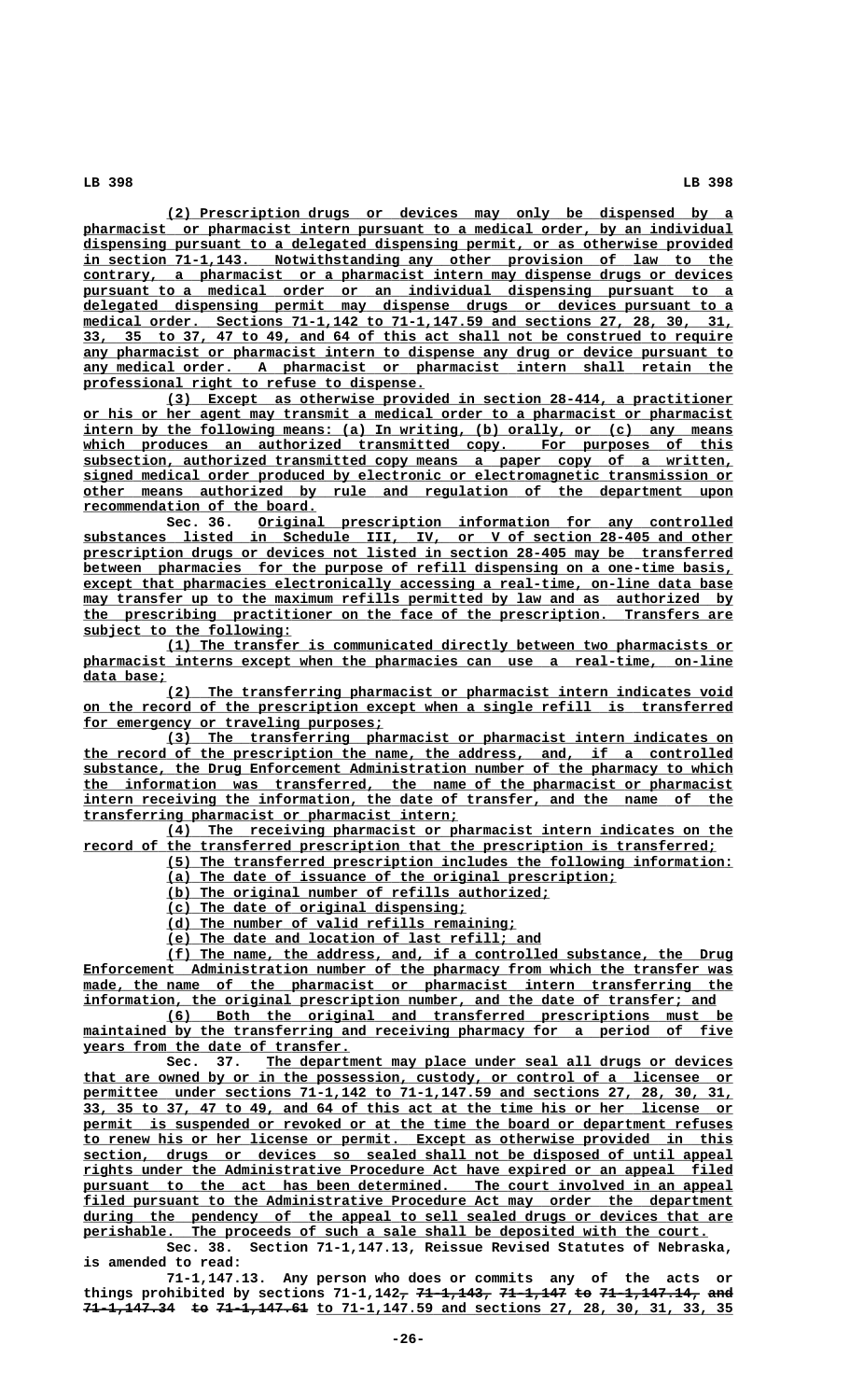**\_\_\_\_\_\_\_\_\_\_\_\_\_\_\_\_\_\_\_\_\_\_\_\_\_\_\_\_\_\_\_\_\_\_\_\_\_\_\_ to 37, 47 to 49, and 64 of this act or otherwise violates any of the provisions thereof shall be guilty of a Class II misdemeanor except as \_\_\_\_\_\_\_\_\_ \_\_\_\_\_\_\_\_\_\_\_\_\_\_\_\_\_\_\_\_\_\_\_\_\_\_\_\_\_\_\_ otherwise specifically provided.**

**Sec. 39. Section 71-1,147.15, Revised Statutes Supplement, 2000, is amended to read:**

**71-1,147.15. It shall be unlawful to distribute, dispense, or vend any drug by automatic or vending machine, except that this prohibition shall** not apply to <del>health</del> eare facilities licensed under the Health Care Facility **Licensure Act a facility.** 

**Sec. 40. Section 71-1,147.27, Reissue Revised Statutes of Nebraska, is amended to read:**

**71-1,147.27. The department may issue to all qualified graduates of accredited colleges of pharmacy, who are eligible for the examination provided** for in section  $71-1,145$  30 of this act, and who make application for such **examination, a temporary educational permit, without charge. Such permit shall be issued only for the duration of the time between the date of the examination and the date of licensure granted as a result of such examination. Any person issued a temporary educational permit, without charge, shall meet all requirements provided for in sections 71-1,147.17 to 71-1,147.32, except payment of the required fee, and such exemption is only for the period of time between examination date and licensing date and for only those individuals who** take the examination as provided in section 71-1,145 30 of this act.

**Sec. 41. Section 71-1,147.31, Revised Statutes Supplement, 2000, is amended to read:**

Any temporary educational permit granted under the **authority of sections 71-1,147.17 to 71-1,147.32 may be suspended, limited, or revoked by the department, upon recommendation of the board, at any time upon a finding that the reasons for issuing such permit no longer exist or that the person to whom such permit has been issued is no longer qualified to hold such** permit or for any reason for which a regular pharmacist license to practice  **———————— pharmacy could be suspended, limited, or revoked. A hearing on the suspension, limitation, or revocation of the temporary educational permit by** the department shall be held in the same manner as for the denial of a regular **license to practice pharmacy** pharmacist license. The final order of the **Director of Regulation and Licensure may be appealed, and the appeal shall be in accordance with the Administrative Procedure Act.**

**Sec. 42. Section 71-1,147.32, Reissue Revised Statutes of Nebraska, is amended to read:**

**71-1,147.32. The holder of a temporary educational permit shall not** entitled to a pharmacist license for the practice of pharmacy in the State **of Nebraska unless and until such individual meets all of the requirements of** law for issuing such regular pharmacist license.

**Sec. 43. Section 71-1,147.33, Revised Statutes Supplement, 2000, is amended to read:**

**71-1,147.33. (1) Any pharmacy may employ pharmacy technicians to A ——— ———————— ——— —————— ———————— ——————————— —— \_ \_\_\_\_\_\_\_\_\_\_\_\_\_\_\_\_\_\_\_\_\_\_\_\_\_\_\_\_\_\_ pharmacy technician shall only perform tasks which do not require professional** judgment and which are subject to verification to assist in the preparation,  $\overline{\mathtt{compounding}}$  dispensing, and distribution of drugs or devices, including, but **not limited to, (a) maintaining patient drug records, (b) setting up, ——— ——————— ——— ——— ——————————— ——————— ———— ———————— ——— ——————— —— packaging, and labeling drug doses, (c) filling routine orders for stock —————————— ——— ———————— ———— —————— ——— ——————— ——————— —————— ——— —————**  $\frac{1}{\text{supplies}}$  and (d) mixing, labeling, and preparing drugs with parenteral fluids  **\_\_\_\_\_\_\_\_\_\_\_\_\_\_\_\_\_\_\_\_\_\_\_\_\_\_\_\_\_\_\_\_\_\_\_\_\_\_\_\_ a pharmacist in the practice of pharmacy.**

(2) The following functions and tasks shall be deemed to require the **exercise of professional judgment by a pharmacist and which shall not be ———————— —— ———————————— ———————— —— — —————————— ——— \_\_\_\_\_ performed by pharmacy technicians or by public health clinic workers —— —————— —————— —————— ——————— \_\_\_\_\_\_\_\_\_\_\_\_\_\_\_\_\_\_\_\_\_\_\_\_\_\_\_\_\_\_\_\_\_\_\_\_\_\_\_\_\_\_\_\_\_\_\_\_\_\_\_\_\_\_\_\_\_\_\_\_\_\_\_\_\_\_\_\_\_\_\_\_\_\_\_\_\_\_ individuals dispensing pursuant to a delegated dispensing permit include, but \_\_\_\_\_\_\_\_\_\_\_\_\_\_\_\_\_\_ are not limited to:**

(a) Receiving oral medical orders <del>for new prescriptions</del> or oral authorizations to refill prescriptions from a medical practitioner or his or  **her agent;**

(b) Providing patient counseling<sub>i</sub> to a patient or caregiver  $\frac{1}{10}$  regarding drugs or devices, either before or after they have been dispensed, **or regarding any medical information contained in a patient's record —— ————————— ——— ——————— ——————————— ————————— —— — ————————— ————— maintained pursuant to sections 71-1,147.35 and 71-1,147.36;** 

**(c) Performing any evaluation or necessary clarification of a ———————————— \_\_\_\_\_\_\_\_\_\_\_\_\_\_ prescription medical order or performing any functions other than strictly** clerical functions involving the interpretation of a prescription prior to  $d$ **ispensing** a medical order;

(d) Training, instructing, supervising, Supervising or verifying, or  $\mathtt{discreting}$  the  $\mathtt{d  $\mathtt{d}$   $\mathtt{d}$   $\mathtt{d}$   $\mathtt{d}$   $\mathtt{d}$   $\mathtt{d}$   $\mathtt{d}$   $\mathtt{d}$   $\mathtt{d}$   $\mathtt{d}$   $\mathtt{d}$   $\mathtt{d}$   $\mathtt{d}$   $\mathtt{d}$   $\mathtt{d}$   $\mathtt{d}$   $\mathtt{d}$   $\mathtt{d}$   $\mathtt{d}$   $\mathtt{d}$   $\mathtt{d}$   $\mathtt{d}$$ 

**(e) Interpreting or evaluating the data contained in a patient's record maintained pursuant to section 71-1,147.35;**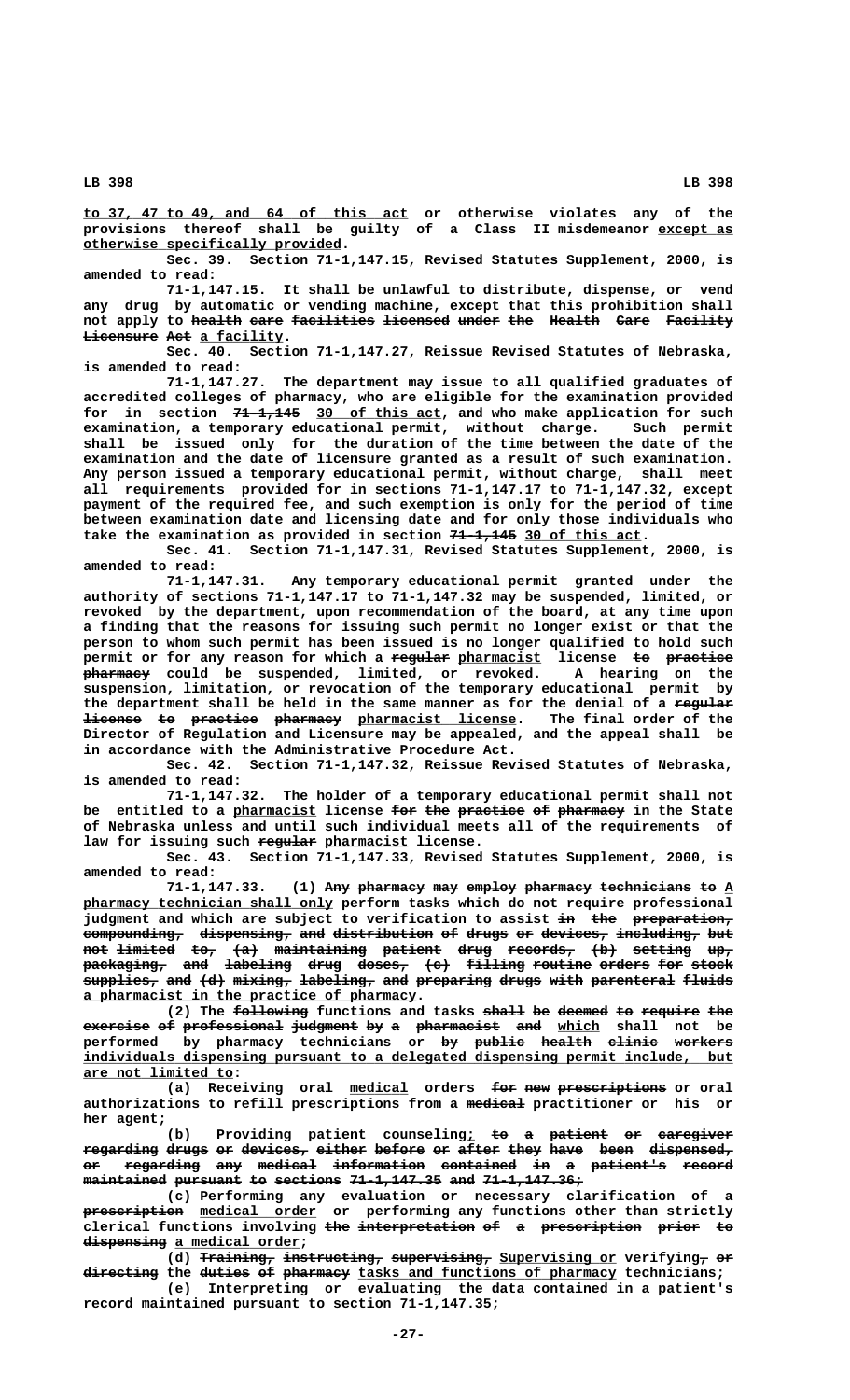**pharmacy; \_\_\_\_\_\_\_\_\_**

### **\_\_\_\_\_\_\_\_\_\_\_\_\_\_\_\_\_\_\_\_\_\_\_\_\_\_\_\_\_\_\_\_\_\_\_\_\_\_\_\_\_\_\_\_\_\_\_\_\_\_\_\_\_\_\_\_\_\_\_\_\_\_\_ (f) Releasing any confidential information maintained by the**

**(g) Performing or participating in any professional consultation \_\_\_ —— ————————————— —— ————————————**  ${\rm width \,\,\, median\,\,\, practical \,\,\, practical \,\,\, practical \,\,\, medical \,\,\, practical \,\,\, and}$ authorized agent of any of them, for the purpose of providing pharmaceutical  **care; —————**

 $\overline{\text{g}}}$  Verifying any prescribed drug or device prior to dispensing  **consultations; and \_\_\_\_\_\_\_\_\_\_\_\_\_**

(h) <del>Determining</del> Drug product selecting, with regard to an individual  $\frac{1}{2}$  prescription, the chemically and therapeutically equivalent drug products to be drug product selected for brand-name drug products medical order, in **accordance with the Nebraska Drug Product Selection Act.**

 **\_\_\_\_\_\_\_\_\_\_\_\_\_\_\_\_\_\_\_\_\_\_\_\_\_\_\_\_\_\_\_\_\_\_\_\_\_\_\_\_\_\_\_\_\_\_\_\_\_\_\_\_\_\_\_\_\_\_\_\_\_\_ (3) The Director of Regulation and Licensure shall, upon** recommendation of the board, waive any of the limitations in subsection (2) of  **\_\_\_\_\_\_\_\_\_\_\_\_\_\_\_\_\_\_\_\_\_\_\_\_\_\_\_\_\_\_\_\_\_\_\_\_\_\_\_\_\_\_\_\_\_\_\_\_\_\_\_\_\_\_\_\_\_\_\_\_\_\_\_\_\_\_\_\_\_\_\_\_\_\_\_\_\_\_ this section for purposes of a scientific study of the role of pharmacy \_\_\_\_\_\_\_\_\_\_\_\_\_\_\_\_\_\_\_\_\_\_\_\_\_\_\_\_\_\_\_\_\_\_\_\_\_\_\_\_\_\_\_\_\_\_\_\_\_\_\_\_\_\_\_\_\_\_\_\_\_\_\_\_\_\_\_\_\_\_\_\_\_\_\_\_\_\_ technicians approved by the board. Such study shall be based upon providing**  $improved$  patient care or enhanced pharmaceutical care. Any such waiver shall  **\_\_\_\_\_\_\_\_\_\_\_\_\_\_\_\_\_\_\_\_\_\_\_\_\_\_\_\_\_\_\_\_\_\_\_\_\_\_\_\_\_\_\_\_\_\_\_\_\_\_\_\_\_\_\_\_\_\_\_\_\_\_\_\_\_\_\_\_\_\_\_\_\_\_\_\_\_\_ state the length of the study and shall require that all study data and \_\_\_\_\_\_\_\_\_\_\_\_\_\_\_\_\_\_\_\_\_\_\_\_\_\_\_\_\_\_\_\_\_\_\_\_\_\_\_\_\_\_\_\_\_\_\_\_\_\_\_\_\_\_\_\_\_\_\_\_\_\_\_\_\_\_\_\_\_\_\_\_\_\_\_\_\_\_ results be made available to the board upon the completion of the study.** Nothing in this subsection shall require the board to approve any study  **\_\_\_\_\_\_\_\_\_\_\_\_\_\_\_\_\_\_\_\_\_\_\_\_\_\_\_\_ proposed by this subsection.**

 **\_\_\_ (4) The pharmacy employing pharmacy technicians shall be responsible** for the supervision<del>, onsite training,</del> and performance of such technicians.

 **——— \_\_\_ (4) (5) The pharmacist in charge shall be responsible for the practice of pharmacy and the establishment of written control procedures and guidelines governing the qualifications, onsite training, functions,** supervision, and verification of the performance of pharmacy technicians. The  $\textbf{training}$  of pharmacy technicians shall include instruction, onsite in the **facility where such technicians are to be employed, in the duties and ———————— ————— ———— ——————————— ——— —— —— ————————— —— ——— —————— ———**  $\texttt{response} \rightarrow \texttt{white}$  at such technicians under state law and in the nature of the functions which they may and may not perform. The supervision of such **technicians at the place of employment shall be performed by the licensed** pharmacist who is on duty in the facility with the pharmacy technicians<u>.</u> a<del>s</del> provided in subsection  $(5)$  of this section.

 $\left\{\frac{5}{6}\right\}$  The written control procedures and guidelines shall specify the means by which the employing pharmacy will determine that pharmacy technicians are at least eighteen years of age, are high school graduates or possess an equivalent degree of education, and have never been convicted of any drug-related misdemeanor or felony.

 $\{b\}$  The written control procedures and guidelines shall specify that the onsite training of an individual employed in such capacity shall occur within the first month that such individual is employed, that the widden: Jav 2002 2002 widdens in such training during such period will be<br>**participation of individuals in such training during such period will be** confirmed by the employing pharmacy, that all aspects of such training will be  $\frac{d$ ocumented<sub>r</sub> and that the onsite training  $(6)(a)$  Each pharmacy shall document,  **\_\_\_\_\_\_\_\_\_\_\_\_\_\_\_\_\_\_\_\_\_\_\_\_\_\_\_\_\_\_\_\_\_\_\_\_\_\_\_\_\_\_\_\_\_\_\_\_\_\_\_\_\_\_\_\_\_\_\_\_\_\_\_\_\_\_\_\_\_\_\_\_\_\_\_\_\_\_ in a manner and method specified in the written control procedures and \_\_\_\_\_\_\_\_\_\_\_\_\_\_\_\_\_\_\_\_\_\_\_\_\_\_\_\_\_\_\_\_\_\_\_\_\_\_\_\_\_\_\_\_\_\_\_\_\_\_\_\_\_\_\_\_\_\_\_\_\_\_\_\_\_\_\_\_\_\_\_\_\_\_\_\_\_\_ guidelines, the basic competence of the pharmacy technician prior to**  $performance$  of tasks and functions by such technician. Such basic competence shall include, but not be limited to<sub>: 7</sub> basic instruction in the following:

**(i) Basic pharmaceutical nomenclature;**

**(ii) Metric system measures, both liquid and solid;**

**(iii) The meaning and use of Roman numerals;**

(iv) <del>Latin abbreviations</del> Abbreviations used for dosages and **directions to patients;**

**(v) Basic medical terms, including terms relating to ailments, diseases, or infirmities;**

(vi) <del>Instruction</del> on the The use and operation of automated **dispensing and record-keeping systems if used by the employing pharmacy;**

(vii) <del>Discussion of applicable</del> Applicable statutes, rules, and **regulations governing the preparation, compounding, dispensing, and distribution of drugs or devices, record keeping with regard to such functions, and the employment, use, and functions of pharmacy technicians; and** (viii) Discussion of the The contents of the written control

**procedures and guidelines.** Each employing pharmacy shall be responsible for confirming in a **manner and method prescribed by the department that pharmacy technicians —————— ——— —————— —————————— —— ——— —————————— ———— ———————— ———————————**  $\texttt{employed}$  by the pharmacy have achieved a basic level of competence in the areas included in the onsite training.

 **——— \_\_\_ ——————— — (c) (b) Written control procedures and guidelines shall include a protocol specifying** specify the functions that pharmacy technicians will may **perform in the employing pharmacy. The written control procedures and** guidelines shall specify the means employed used by the employing pharmacy to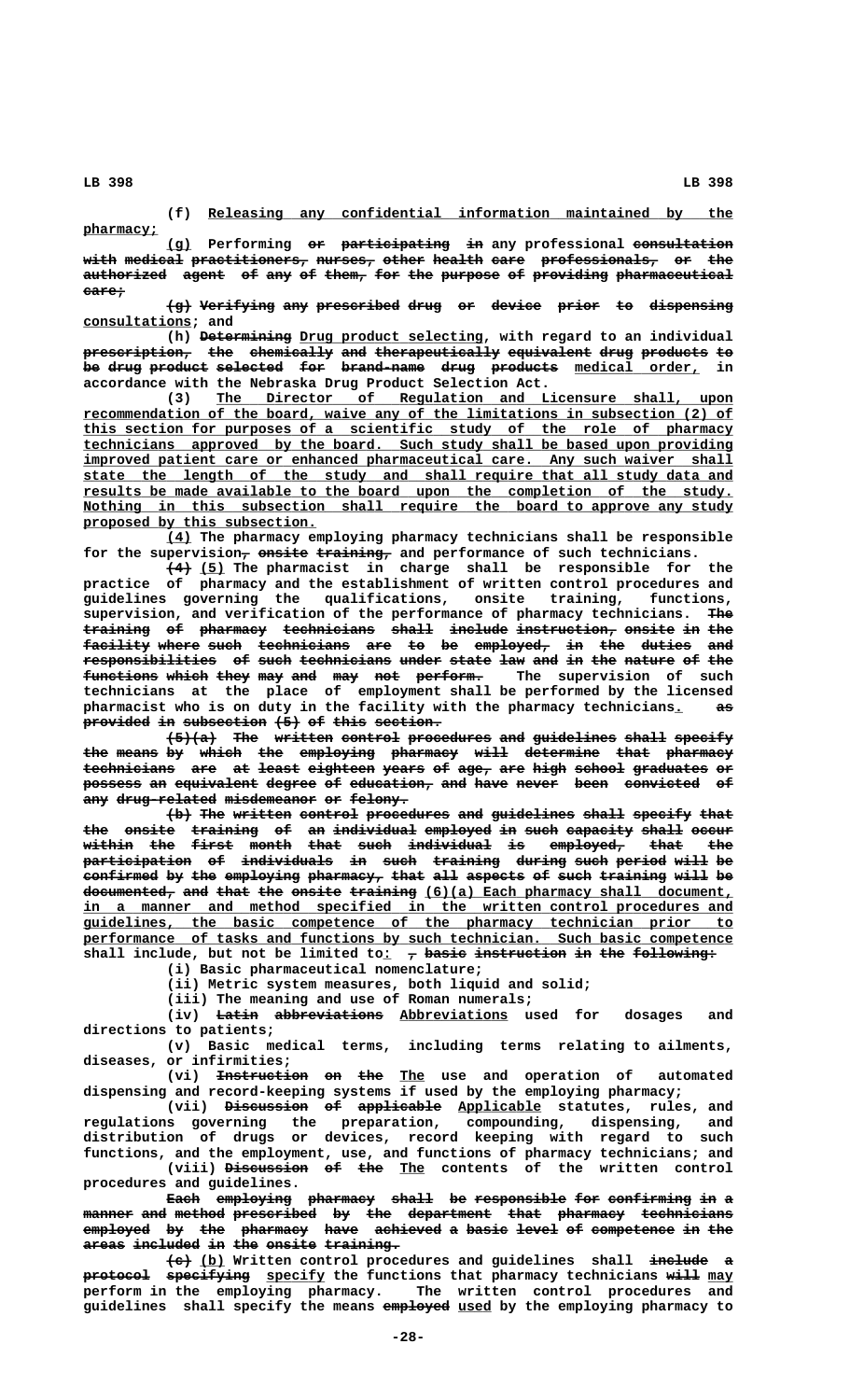**—————— \_\_\_\_\_\_ assure verify that the prescribed drug or device, the dosage form, and the** directions provided to the patient or caregiver conform to the medical order that authorized authorizing the drug or device to be dispensed.

**(d)** (c) The written control procedures and guidelines shall specify the manner in which the pharmacist responsible for the supervision of pharmacy technicians will supervise such technicians and document the verification of the accuracy and completeness of their acts, tasks, and functions. Such **verification** shall include documentation that such pharmacist has checked the **accuracy of all acts, tasks, or functions being performed by pharmacy ———————— —— ——— ————— —————— —— ————————— ————— ————————— —— ————————**  $\texttt{technicians}$  verification made prior to dispensing is documented.

**(6) The (7) Each pharmacy or facility shall, prior to the ——— ——— \_\_\_\_\_\_\_\_\_ \_\_\_\_\_\_\_\_\_\_\_\_ ————— —— —— utilization of before using pharmacy technicians, file with the department ——————————— —— \_\_\_\_\_\_\_\_\_\_\_\_ ————————— board** a copy of its written control procedures and guidelines. The board **shall review for approval or disapproval** and receive approval of its written control procedures and guidelines for the use of pharmacy technicians in all pharmacies which employ such technicians prior to their utilization from the board. The board shall, within ninety days of from the filing of such written **control procedures and guidelines, review and either approve or disapprove** them. <u>The board shall notify the pharmacy or facility of the approval or</u>  **\_\_\_\_\_\_\_\_\_\_\_\_ disapproval. The board or its representatives shall have access to the approved written control procedures and guidelines upon request. Any written control procedures and guidelines for supportive pharmacy personnel that were filed by a pharmacy and approved by the board prior to May 26, 1999, shall be deemed to be approved and to apply to pharmacy technicians.**

**(7) Hospitals that have been utilizing supportive pharmacy personnel ——— ————————— ———— ———— ———— ————————— —————————— ———————— ———————— prior** to May 26, 1999, may continue to use such personnel after such date but  $$ board the written control procedures and guidelines governing such pharmacy **technicians with the job title change. A hospital that commences using ——————————— ———— ——— ——— ————— ——————— — ———————— ———— ————————— ———— pharmacy technicians as provided in the rules and regulations adopted and ———————— ——————————— —— ———————— —— ——— ————— ——— ——————————— ——————— ——** promulgated by the department pursuant to sections 71-1,142 to 71-1,147.36 on **or after such date shall meet the requirements of such sections and rules and —— ————— ———— ———— ————— ———— ——— ———————————— —— ———— ———————— ——— ————— —— regulations. Any written control procedures and guidelines for supportive ———————————— ——— ——————— ——————— —————————— ——— —————————— ——— —————————** pharmacy personnel that were filed by a hospital and approved by the board **prior to May 26, 1999, shall be deemed to be approved and to apply to pharmacy technicians. ————————————**

 **—————— \_\_\_\_\_\_\_\_\_\_\_\_\_\_\_\_\_\_\_\_\_\_\_\_\_\_\_\_\_\_\_\_\_\_\_\_\_\_\_\_\_\_\_\_\_\_\_\_\_\_\_\_\_\_\_\_\_\_\_\_\_ (8)(a) (8) Any hospital using supportive pharmacy personnel prior to** June 11, 1993, and using pharmacy technicians on or after the operative date  **\_\_\_\_\_\_\_\_\_\_\_\_\_\_\_\_\_\_\_\_\_\_\_\_\_\_\_\_\_\_\_\_\_\_\_\_\_\_\_\_\_\_\_\_\_\_\_\_\_\_\_\_\_\_\_\_\_\_\_\_\_\_\_\_\_\_\_\_\_\_\_\_\_\_\_\_\_\_ of this section, shall file a copy of written control procedures and \_\_\_\_\_\_\_\_\_\_\_\_\_\_\_\_\_\_\_\_\_\_\_\_\_\_\_\_\_\_\_\_\_\_\_\_\_\_\_\_\_\_\_\_\_\_\_\_\_\_\_\_\_\_\_\_\_\_\_\_\_\_\_\_\_\_\_\_\_\_\_\_\_\_\_\_\_\_ guidelines with the board by February 1, 2002, or such hospital shall be in \_\_\_\_\_\_\_\_\_\_\_\_\_\_\_\_\_\_\_\_\_\_\_\_\_\_\_\_\_\_\_\_\_\_\_\_\_\_\_\_\_\_\_\_\_\_\_\_ violation of subsection (2) of section 71-1,147.**

 **\_\_\_\_\_\_ (9)(a) If pharmacy technicians perform functions requiring professional judgment and licensure as a pharmacist, perform functions not specified under approved written control procedures and guidelines, or perform functions without supervision and such acts are known to the pharmacist supervising the pharmacy technicians or the pharmacist in charge or are of such a nature that they should have been known to a reasonable person, such acts may be considered acts of unprofessional conduct on the part of the pharmacist supervising the pharmacy technicians or the pharmacist in charge pursuant to section 71-147 against whom disciplinary measures may be taken.**

**(b) Acts described in subdivision (a) of this subsection may be grounds for the department, upon the recommendation of the board, to apply to the district court in the judicial district in which the pharmacy is located for an order to cease and desist from the performance of any unauthorized acts. On or at any time after such application the court may, in its discretion, issue an order restraining such pharmacy or its agents or employees from the performance of unauthorized acts. After a full hearing the court shall either grant or deny the application. Such order shall continue until the court, after a like hearing, finds the basis for such order has been removed.**

**Sec. 44. Section 71-1,147.34, Revised Statutes Supplement, 2000, is amended to read:**

**71-1,147.34.** (1) Except as provided in subsection  $\{7\}$  of section **71-1,147.33, disciplinary Disciplinary action may be taken in accordance with ———————————— ———————————— \_\_\_\_\_\_\_\_\_\_\_\_ —— —————————— ———— ——————— —————— —————— \_\_\_\_\_\_\_ section 71-155 against the permit license of the employing pharmacy or the \_\_\_\_\_\_\_\_\_\_\_\_\_\_\_\_\_\_\_\_\_\_\_\_\_\_\_\_\_\_\_\_\_\_\_\_\_\_\_\_\_\_\_\_\_\_\_\_\_\_\_ license of the hospital pursuant to the Health Care Facility Licensure Act, or \_\_\_\_\_\_\_\_\_\_\_\_\_\_\_\_\_\_\_\_\_\_ \_\_\_\_\_\_\_\_\_\_\_\_\_\_\_\_\_\_\_\_\_\_\_\_\_\_\_\_\_\_ against the license of the pharmacist in charge pursuant to section 71-155, for the failure to submit written control procedures and guidelines and to receive board approval prior to the employment of pharmacy technicians.**

(2) Disciplinary action may be taken in accordance with such section  **\_\_\_\_\_\_ 71-155 against the supervising pharmacist who is on duty in the pharmacy and is responsible for the supervision of pharmacy technicians for his or her**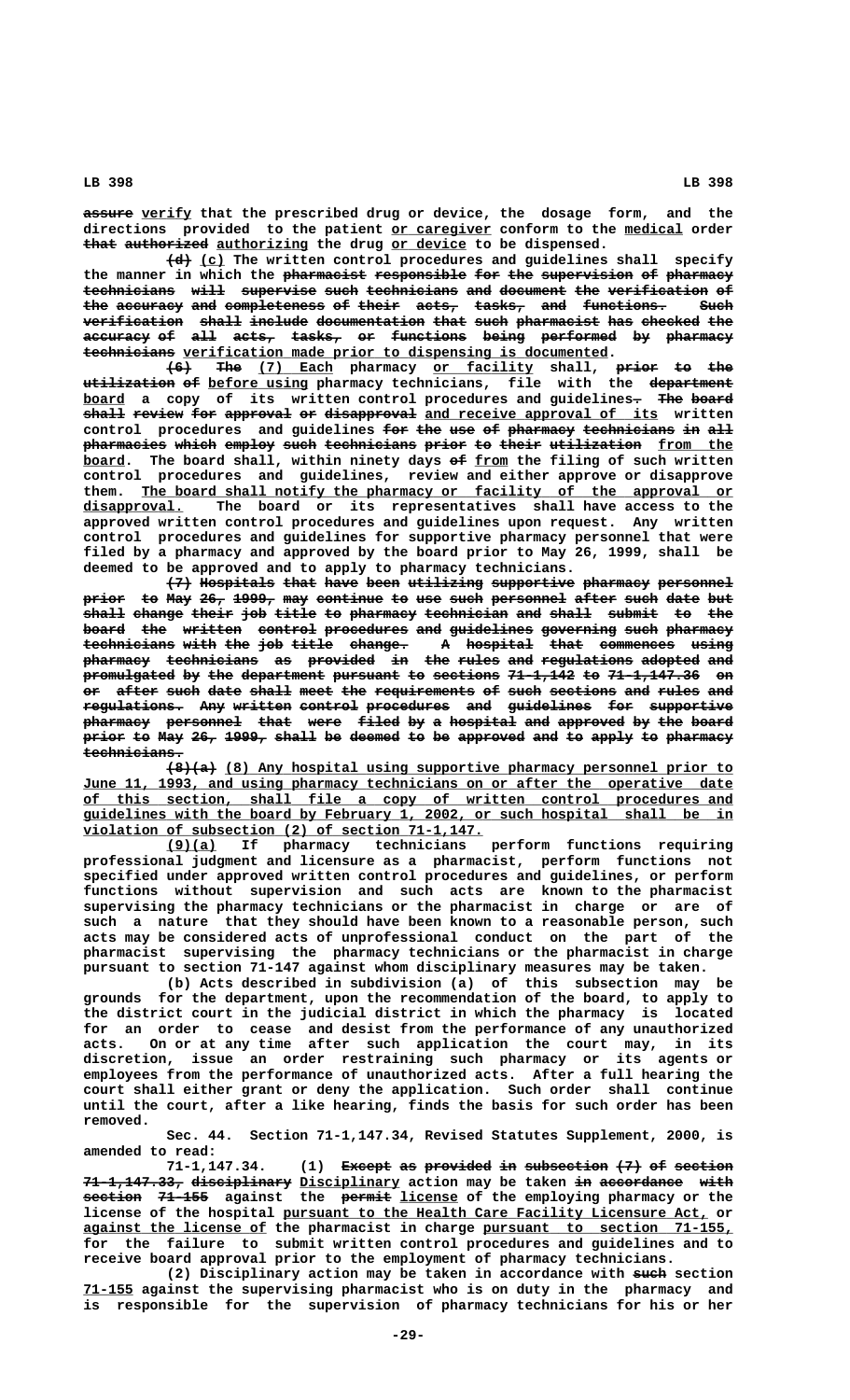**\_\_\_\_\_\_\_\_\_\_\_\_\_\_ failure or the failure of the pharmacists or pharmacy technicians to follow approved written control procedures and guidelines.**

(3) Disciplinary action may be taken in accordance with such section  **\_\_\_\_\_\_ 71-155 against the supervising pharmacist who is on duty in the pharmacy and is responsible for the supervision of pharmacy technicians for any failure to properly verify the accuracy and completeness of the acts, tasks, or functions undertaken by pharmacy technicians, which failure results in a discrepancy in the dispensing process.**

(4) Disciplinary action may be taken in accordance with such section  **\_\_\_\_\_\_ \_\_\_\_\_\_\_\_\_\_\_\_\_\_\_\_\_\_\_\_\_\_\_\_ 71-155 against the license of a pharmacist in charge, or in accordance with \_\_\_\_\_\_\_\_\_\_\_\_\_\_\_\_\_\_\_\_\_\_\_\_\_\_\_\_\_\_\_\_\_\_\_\_\_\_\_\_\_\_\_\_\_\_\_\_\_\_\_\_ —————— \_\_\_\_\_\_\_ the Health Care Facility Licensure Act against the permit license of the**  ${\tt pharmacy}_{\bm{\mathcal{T}}}$  or <del>the license</del> <del>of</del> the hospital<u>,</u> for the hiring and employment of an **individual to serve as a pharmacy technician when the pharmacist, pharmacy, or hospital knew or reasonably should have known that such individual was not qualified by law to so serve.**

**Sec. 45. Section 71-1,147.35, Revised Statutes Supplement, 2000, is amended to read:**

**71-1,147.35. (1)(a) Prior to the dispensing or the delivery of each ———** new or refill prescription a drug or device pursuant to a medical order to a **patient or caregiver, a pharmacist shall in all care settings conduct a prospective drug utilization review. Such prospective drug utilization review shall involve monitoring the patient-specific medical history described in subdivision (b) of this subsection and available to the pharmacist at the practice site for:**

**(i) Therapeutic duplication;**

**(ii) Drug-disease contraindications;**

**(iii) Drug-drug interactions;**

**(iv) Incorrect drug dosage or duration of drug treatment;**

**(v) Drug-allergy interactions; and**

**(vi) Clinical abuse or misuse.**

**(b) A pharmacist conducting a prospective drug utilization review shall ensure that a reasonable effort is made to obtain from the patient, his** or her caregiver, or his or her **physician** practitioner and to record and **maintain records of the following information to facilitate such review:**

**(i) The name, address, telephone number, date of birth, and gender of the patient;**

**(ii) The patient's history of significant disease, known allergies, and drug reactions and a comprehensive list of relevant drugs and devices used by the patient; and**

**(iii) Any comments of the pharmacist relevant to the patient's drug therapy.**

**(c) The assessment of data on drug use in any prospective drug utilization review shall be based on predetermined standards, approved by the** department upon the recommendation of the board<sub>.</sub>  $\tau$  and consistent with the  **following: ——————————**

 $\{\pm\}$  Compendia which shall consist of the following:

 ${A}$  American Hospital Formulary Service Drug Information;

**(B) United States Pharmacopeia-Dispensing Information; and ——— —————— —————— ——————————————————————— ———————————— ———**

**(C) American Medical Association Drug Evaluations; and ——— ———————— ——————— ——————————— ———— ———————————— ———**

 $\overrightarrow{+i+}$  The peer-reviewed medical literature.

(2)(a) Prior to the dispensing or delivery of each new or refill a  **\_\_\_\_\_\_\_\_\_\_\_\_\_\_\_\_\_\_\_\_\_\_\_\_\_\_\_\_ drug or device pursuant to a prescription, the pharmacist shall ensure that a verbal offer to counsel the patient or caregiver is made. The counseling of the patient or caregiver by the pharmacist shall be on elements which, in the exercise of the pharmacist's professional judgment, the pharmacist deems significant for the patient. Such elements may include, but need not be limited to, the following:**

**(i) The name and description of the prescribed drug or device; \_\_\_\_\_\_\_\_\_**

(ii) The route of administration, dosage form, dosage dose, and **duration of therapy;**

directions and precautions for preparation,  **\_\_\_\_\_\_\_\_\_\_\_\_ administration, and use by the patient or caregiver;**

> **(iv) Common side effects, adverse effects or interactions, and therapeutic contraindications that may be encountered, including avoidance,\_ and the action required if such effects, interactions, or contraindications occur;**

> > **(v) Techniques for self-monitoring drug therapy;**

**(vi) Proper storage;**

**(vii) Prescription refill information; and**

**(viii) Action to be taken in the event of a missed dose.**

(b) The patient counseling provided for in subdivision  $\{a\}$  of this **subsection shall be provided in person whenever practical or by the**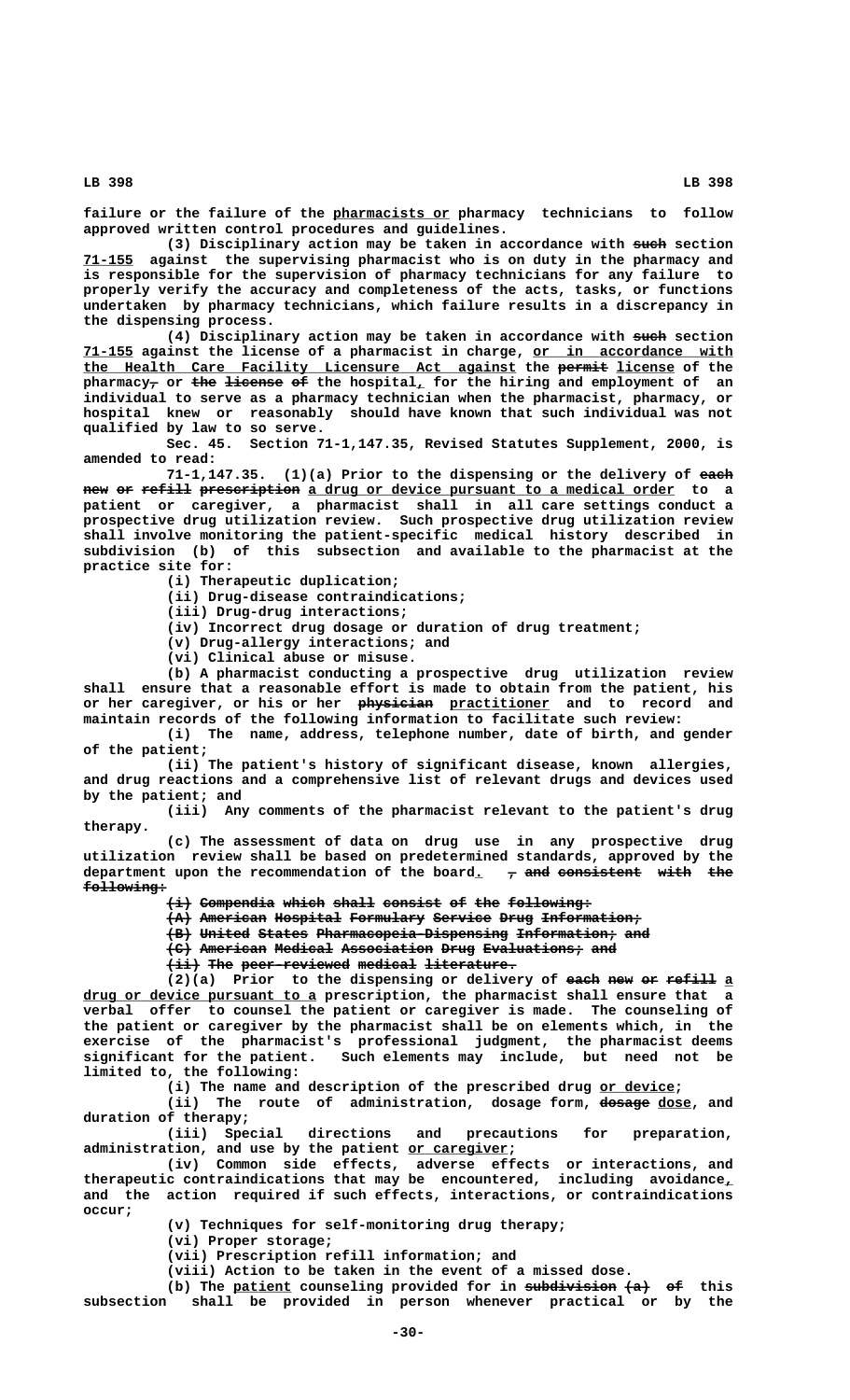**utilization of telephone service which is available at no cost to the patient or caregiver.**

**(c) Patient counseling shall be appropriate to the individual patient and shall be provided to the patient or caregiver.**

**(d) Written information may be provided to the patient or caregiver** to supplement the <u>patient</u> counseling provided for in subdivision (a) of this subsection but shall not be used as a substitute for such patient counseling. **If written information is provided, it shall also include all information found on the prescription label.**

(e) Nothing in this This subsection shall not be construed to **require a pharmacist to provide the patient counseling called for by ——— \_\_\_\_\_\_\_ —————— ——— —**  $subdivision (a)$  of this subsection when:

(i) The patient or caregiver refuses such patient counseling;

**(ii) The pharmacist, in his or her professional judgment, determines** that such patient counseling may be detrimental to the patient's care or to the relationship between the patient and his or her physician practitioner;

**(iii) The patient is a patient or resident of a health care facility or health care service licensed under the Health Care Facility Licensure Act —————————— \_\_\_\_\_\_\_\_\_\_\_\_ to whom prescribed prescription drugs or devices are administered by a licensed or certified staff member or consultant or a certified physician's assistant; or**

 **——————— ———— (iv) The medical practitioner duly authorized to prescribe drugs or** devices specifies <del>manually</del> <del>on the face of the written-prescription-or-by</del> telephonic communication on each prescription that there shall be no patient **counseling unless he or she is contacted prior to such patient counseling. \_\_\_\_\_\_\_** The prescribing practitioner shall specify such prohibition in an oral medical  **\_\_\_\_\_\_\_\_\_\_\_\_\_\_\_\_\_\_\_\_\_\_\_\_\_\_\_\_\_\_\_\_\_\_\_\_\_\_\_\_\_\_\_\_\_\_\_\_\_\_\_\_\_\_\_\_\_\_\_\_\_\_\_\_\_\_\_\_\_\_\_\_\_\_\_\_\_\_ order or in writing on the face of a written medical order, including any**  $medical order which results in an authorized transmitted copy. The pharmacist$ </u> **shall note "Contact Before Counseling" on the face of the prescription if such ——————— \_\_\_\_\_\_\_\_\_\_\_\_ is communicated orally by the prescribing medical practitioner. For purposes \_\_\_\_\_\_\_\_\_\_\_\_\_\_\_\_\_\_\_\_\_\_\_\_\_\_\_\_\_\_\_\_\_\_\_\_\_\_\_\_\_\_\_\_\_\_\_\_\_\_\_\_\_\_\_\_\_\_\_\_\_\_\_\_\_\_\_\_\_\_\_\_\_\_\_\_\_\_ of this subdivision, authorized transmitted copy means a paper copy of a \_\_\_\_\_\_\_\_\_\_\_\_\_\_\_\_\_\_\_\_\_\_\_\_\_\_\_\_\_\_\_\_\_\_\_\_\_\_\_\_\_\_\_\_\_\_\_\_\_\_\_\_\_\_\_\_\_\_\_\_\_\_\_\_\_\_\_\_\_\_\_\_\_\_\_\_\_\_ written, signed medical order produced by electronic or electromagnetic \_\_\_\_\_\_\_\_\_\_\_\_\_\_\_\_\_\_\_\_\_\_\_\_\_\_\_\_\_\_\_\_\_\_\_\_\_\_\_\_\_\_\_\_\_\_\_\_\_\_\_\_\_\_\_\_\_\_\_\_\_\_\_\_\_\_\_\_\_\_\_\_\_\_\_\_\_\_ transmission or other means authorized by rule and regulation of the \_\_\_\_\_\_\_\_\_\_\_\_\_\_\_\_\_\_\_\_\_\_\_\_\_\_\_\_\_\_\_\_\_\_\_\_\_\_\_\_\_\_\_\_ department upon recommendation of the board.**

**Sec. 46. Section 71-1,147.36, Reissue Revised Statutes of Nebraska, is amended to read:**

 **\_\_\_ 71-1,147.36. (1) Information with regard to a patient maintained by a** pharmacist pursuant to sections 71-1,142 to <del>71-1,147.61</del> 71-1,147.59 and  **\_\_\_\_\_\_\_\_\_\_\_\_\_\_\_\_\_\_\_\_\_\_\_\_\_\_\_\_\_\_\_\_\_\_\_\_\_\_\_\_\_\_\_\_\_\_\_\_\_\_\_\_\_\_\_\_\_\_\_\_\_\_\_\_\_\_\_ sections 27, 28, 30, 31, 33, 35 to 37, 47 to 49, and 64 of this act shall be** privileged and confidential and may be released only to  $\left(\frac{1}{1}\right)$  (a) the patient or **the caregiver of the patient or others authorized by the patient or his or her** legal representative,  $\left(2\right)$  (b) a physician treating the patient,  $\left(3\right)$  (c) other **physicians or pharmacists when, in the professional judgment of the pharmacist, such release is necessary to protect the patient's health or** well-being, or  $\left(4\right)$  (d) other persons or governmental agencies authorized by **law to receive such information.**

 **\_\_\_\_\_\_\_\_\_\_\_\_\_\_\_\_\_\_\_\_\_\_\_\_\_\_\_\_\_\_\_\_\_\_\_\_\_\_\_\_\_\_\_\_\_\_\_\_\_\_\_\_\_\_\_\_\_\_\_\_\_\_\_\_\_\_\_\_ (2) Nothing in this section shall prohibit the release of \_\_\_\_\_\_\_\_\_\_\_\_\_\_\_\_\_\_\_\_\_\_\_\_\_\_\_\_\_\_\_\_\_\_\_\_\_\_\_\_\_\_\_\_\_\_\_\_\_\_\_\_\_\_\_\_\_\_\_\_\_\_\_\_\_\_\_\_\_\_\_\_\_\_\_\_\_\_ confidential information to researchers conducting biomedical, \_\_\_\_\_\_\_\_\_\_\_\_\_\_\_\_\_\_\_\_\_\_\_\_\_\_\_\_\_\_\_\_\_\_\_\_\_\_\_\_\_\_\_\_\_\_\_\_\_\_\_\_\_\_\_\_\_\_\_\_\_\_\_\_\_\_\_\_\_\_\_\_\_\_\_\_\_\_ pharmaco-epidemiologic, or pharmaco-economic research pursuant to health \_\_\_\_\_\_\_\_\_\_\_\_\_\_\_\_\_\_\_\_\_\_\_\_\_\_\_\_\_\_\_\_\_\_\_\_\_\_\_\_\_\_\_\_\_\_\_\_\_\_\_\_\_\_\_\_\_\_\_\_\_\_\_\_\_\_\_\_\_\_\_\_\_\_\_\_\_\_ research approved by an institutional review board which is established in \_\_\_\_\_\_\_\_\_\_\_\_\_\_\_\_\_\_\_\_\_\_\_\_\_\_\_\_\_\_\_\_\_\_\_\_\_\_\_\_\_\_\_\_\_\_\_\_\_\_\_\_\_\_\_\_\_\_\_\_\_\_\_\_\_\_\_\_\_\_\_\_\_\_\_\_\_\_ accordance with 21 C.F.R. parts 50 and 56 or 45 C.F.R. part 46, as such parts \_\_\_\_\_\_\_\_\_\_\_\_\_\_\_\_\_\_\_\_\_\_\_\_\_\_\_\_\_\_\_\_\_\_\_\_\_\_\_\_\_\_\_\_\_\_ existed on the operative date of this section.**

 **\_\_\_\_\_\_\_\_\_\_\_\_\_\_\_\_\_\_\_\_\_\_\_\_\_\_\_\_\_\_\_\_\_\_\_\_\_\_\_\_\_\_\_\_\_\_\_\_\_\_\_\_\_\_\_\_\_ Sec. 47. A pharmacist may delegate certain specified dispensing \_\_\_\_\_\_\_\_\_\_\_\_\_\_\_\_\_\_\_\_\_\_\_\_\_\_\_\_\_\_\_\_\_\_\_\_\_\_\_\_\_\_\_\_\_\_\_\_\_\_\_\_\_\_\_\_\_\_\_\_\_\_\_\_\_\_\_\_\_\_\_\_\_\_\_\_\_\_ tasks and functions under specified conditions and limitations to another** person by entering into a delegated dispensing agreement which serves as the basis for a delegated dispensing permit. A delegated dispensing agreement shall include the address of the site where the dispensing will occur, the  $name$  and license number of each pharmacist who will assume the  **\_\_\_\_\_\_\_\_\_\_\_\_\_\_\_\_\_\_\_\_\_\_\_\_\_\_\_\_\_\_\_\_\_\_\_\_\_\_\_\_\_\_\_\_\_\_\_\_\_\_\_\_\_\_\_\_\_\_\_\_\_\_\_\_\_\_\_\_\_\_\_\_\_\_\_\_\_\_ responsibilities of the delegating pharmacist, the name and signature of any** individual who will be dispensing pursuant to such agreement, the manner in which inspections must be conducted and documented by the delegating  **\_\_\_\_\_\_\_\_\_\_\_\_\_\_\_\_\_\_\_\_\_\_\_\_\_\_\_\_\_\_\_\_\_\_\_\_\_\_\_\_\_\_\_\_\_\_\_\_\_\_\_\_\_\_\_\_\_\_\_\_\_\_\_\_\_\_\_\_\_\_\_\_\_\_\_\_\_\_ pharmacist, and any other information required by the board. A delegated \_\_\_\_\_\_\_\_\_\_\_\_\_\_\_\_\_\_\_\_\_\_\_\_\_\_\_\_\_\_\_\_\_\_\_\_\_\_\_\_\_\_\_\_\_\_\_\_\_\_\_\_\_\_\_\_\_\_\_\_\_\_\_\_\_\_\_\_\_\_\_\_\_\_\_\_\_\_ dispensing agreement shall not become effective until a delegated dispensing** permit based upon such agreement is issued by the department pursuant to  **\_\_\_\_\_\_\_\_\_\_\_\_\_\_\_\_\_\_\_\_\_\_\_ section 48 of this act.**

 **\_\_\_\_\_\_\_\_\_\_\_\_\_\_\_\_\_\_\_\_\_\_\_\_\_\_\_\_\_\_\_\_\_\_\_\_\_\_\_\_\_\_\_\_\_\_\_\_\_\_\_\_\_\_\_\_\_\_ Sec. 48. (1) Any person who has entered into a delegated dispensing \_\_\_\_\_\_\_\_\_\_\_\_\_\_\_\_\_\_\_\_\_\_\_\_\_\_\_\_\_\_\_\_\_\_\_\_\_\_\_\_\_\_\_\_\_\_\_\_\_\_\_\_\_\_\_\_\_\_\_\_\_\_\_\_\_\_\_\_\_\_\_\_\_\_\_\_\_\_ agreement pursuant to section 47 of this act may apply to the department for a \_\_\_\_\_\_\_\_\_\_\_\_\_\_\_\_\_\_\_\_\_\_\_\_\_\_\_\_\_\_\_\_\_\_\_\_\_\_\_\_\_\_\_\_\_\_\_\_\_\_\_\_\_\_\_\_\_\_\_\_\_\_\_\_\_\_\_\_\_\_\_\_\_\_\_\_\_\_ delegated dispensing permit. An applicant shall apply at least thirty days** prior to the anticipated date for commencing delegated dispensing activities. Each applicant shall (a) file an application as prescribed by the department  **\_\_\_\_\_\_\_\_\_\_\_\_\_\_\_\_\_\_\_\_\_\_\_\_\_\_\_\_\_\_\_\_\_\_\_\_\_\_\_\_\_\_\_\_\_\_\_\_\_\_\_\_\_\_\_\_\_\_\_\_\_\_\_\_\_\_\_\_\_\_\_\_\_\_\_\_\_\_ and a copy of the delegated dispensing agreement and (b) pay any fees required \_\_\_\_\_\_\_\_\_\_\_\_\_\_\_\_\_\_\_\_\_\_\_\_\_\_\_\_\_\_\_\_\_\_\_\_\_\_\_\_\_\_\_\_\_\_\_\_\_\_\_\_\_\_\_\_\_\_\_\_\_\_\_\_\_\_\_\_\_\_\_\_\_\_\_\_\_\_ by the department. A hospital applying for a delegated dispensing permit**

 **LB 398 LB 398**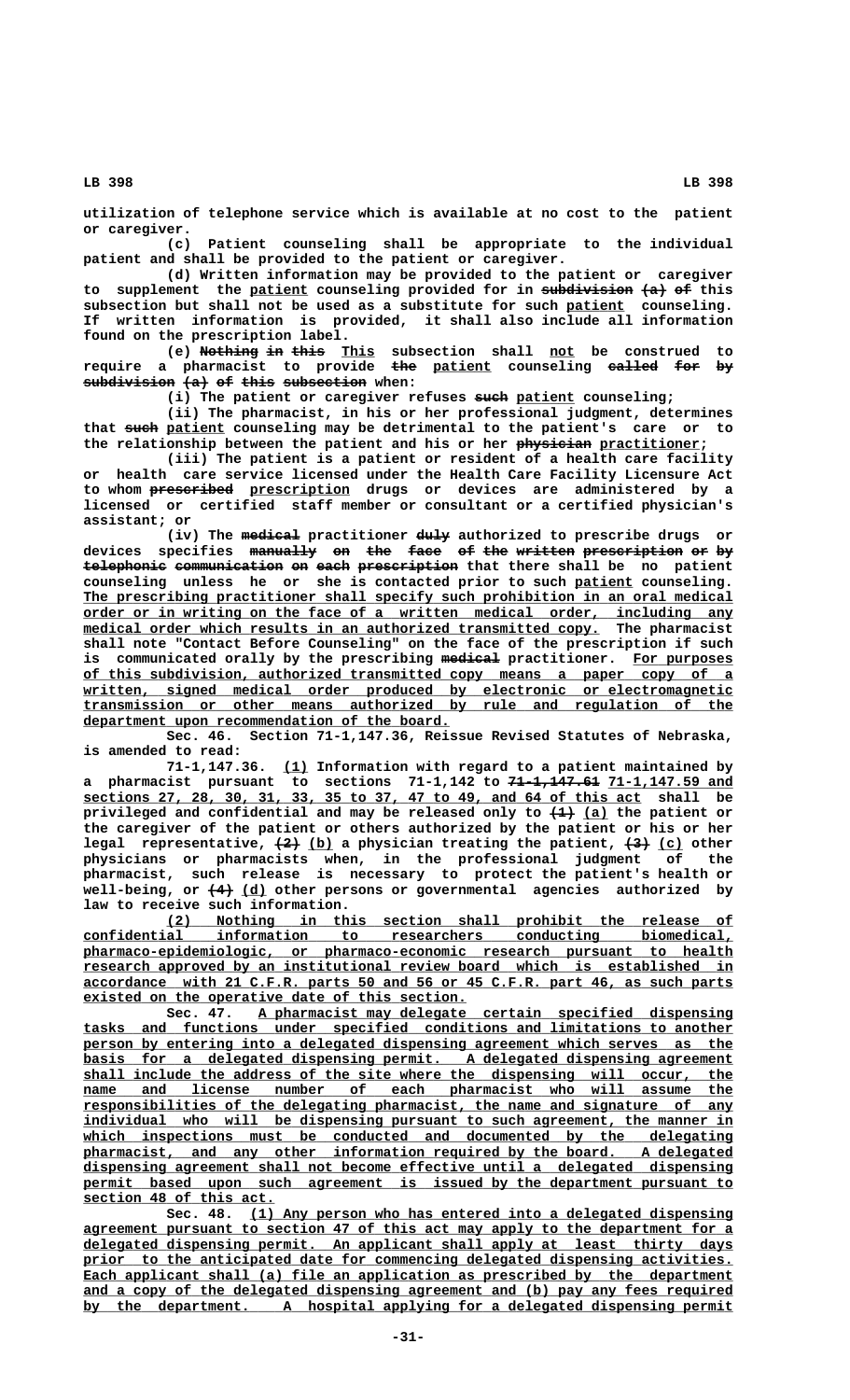**\_\_\_\_\_\_\_\_\_\_\_\_\_\_\_\_\_\_\_\_\_\_\_\_\_\_\_\_\_\_\_\_\_\_\_\_\_\_\_\_\_\_\_\_\_\_\_\_\_\_\_\_\_\_\_\_\_\_\_\_\_\_\_\_\_\_\_\_\_\_\_\_\_\_\_\_\_\_ shall not be required to pay an application fee if it has a pharmacy license \_\_\_\_\_\_\_\_\_\_\_\_\_\_\_\_\_\_\_\_\_\_\_\_\_\_\_\_\_\_\_\_\_\_\_\_\_\_\_\_\_\_\_\_\_ under the Health Care Facility Licensure Act.**

 **\_\_\_\_\_\_\_\_\_\_\_\_\_\_\_\_\_\_\_\_\_\_\_\_\_\_\_\_\_\_\_\_\_\_\_\_\_\_\_\_\_\_\_\_\_\_\_\_\_\_\_\_\_\_\_\_\_\_\_\_\_\_\_\_\_\_\_\_ (2) The department shall issue or renew a delegated dispensing** permit to an applicant if the department determines that:

 **\_\_\_\_\_\_\_\_\_\_\_\_\_\_\_\_\_\_\_\_\_\_\_\_\_\_\_\_\_\_\_\_\_\_\_\_\_\_\_\_\_\_\_\_\_\_\_\_\_\_\_\_\_\_\_\_\_\_\_\_\_\_\_\_\_\_\_\_ (a) The application and delegated dispensing agreement comply with \_\_\_\_\_\_\_\_\_\_\_\_\_\_\_\_\_\_\_\_\_\_\_\_\_\_\_\_\_\_\_\_\_\_\_\_\_\_\_\_\_\_\_\_\_\_\_\_\_\_\_\_\_\_\_\_\_\_\_\_\_\_\_\_\_\_\_\_\_\_ sections 71-1,147.42 to 71-1,147.59 and sections 47 to 49 of this act;**

 **\_\_\_\_\_\_\_\_\_\_\_\_\_\_\_\_\_\_\_\_\_\_\_\_\_\_\_\_\_\_\_\_\_\_\_\_\_\_\_\_\_\_\_\_\_\_\_\_\_\_\_\_\_\_\_\_\_\_\_\_\_\_\_\_\_\_\_\_ (b) The public health and welfare is protected and public \_\_\_\_\_\_\_\_\_\_\_\_\_\_\_\_\_\_\_\_\_\_\_\_\_\_\_\_\_\_\_\_\_\_\_\_\_\_\_\_\_\_\_\_\_\_\_\_\_\_\_\_\_\_\_\_\_\_\_\_\_\_\_\_\_\_\_\_\_\_\_\_\_\_\_\_\_\_ convenience and necessity is promoted by the issuance of such permit. If the \_\_\_\_\_\_\_\_\_\_\_\_\_\_\_\_\_\_\_\_\_\_\_\_\_\_\_\_\_\_\_\_\_\_\_\_\_\_\_\_\_\_\_\_\_\_\_\_\_\_\_\_\_\_\_\_\_\_\_\_\_\_\_\_\_\_\_\_\_\_\_\_\_\_\_\_\_\_ applicant is a hospital, public health clinic, dialysis drug or device**  $distributor, or medical gas distributor, the department shall find that the$ public health and welfare is protected and public convenience and necessity is promoted. For any other applicant, the department may, in its discretion,  **\_\_\_\_\_\_\_\_\_\_\_\_\_\_\_\_\_\_\_\_\_\_\_\_\_\_\_\_\_\_\_\_\_\_\_\_\_\_\_\_\_\_\_\_\_\_\_\_\_\_\_\_\_\_\_\_\_\_\_\_\_\_\_\_\_\_\_\_\_\_\_\_\_\_\_\_\_\_ require the submission of documentation to demonstrate that the public health \_\_\_\_\_\_\_\_\_\_\_\_\_\_\_\_\_\_\_\_\_\_\_\_\_\_\_\_\_\_\_\_\_\_\_\_\_\_\_\_\_\_\_\_\_\_\_\_\_\_\_\_\_\_\_\_\_\_\_\_\_\_\_\_\_\_\_\_\_\_\_\_\_\_\_\_\_\_ and welfare is protected and public convenience and necessity is promoted by \_\_\_\_\_\_\_\_\_\_\_\_\_\_\_\_\_\_\_\_\_\_\_\_\_\_\_\_\_\_\_\_\_\_\_\_\_\_\_\_\_\_\_\_\_\_\_\_\_\_\_\_ the issuance of the delegated dispensing permit; and**

 **\_\_\_\_\_\_\_\_\_\_\_\_\_\_\_\_\_\_\_\_\_\_\_\_\_\_\_\_\_\_\_\_\_\_\_\_\_\_\_\_\_\_\_\_\_\_\_\_\_\_\_\_\_\_\_\_\_\_\_\_\_\_\_\_\_\_\_\_ (c) The applicant has complied with any inspection requirements** pursuant to section 49 of this act.

 **\_\_\_\_\_\_\_\_\_\_\_\_\_\_\_\_\_\_\_\_\_\_\_\_\_\_\_\_\_\_\_\_\_\_\_\_\_\_\_\_\_\_\_\_\_\_\_\_\_\_\_\_\_\_\_\_\_\_\_\_\_\_\_\_\_\_\_\_ (3) In addition to the requirements of subsection (2) of this \_\_\_\_\_\_\_\_\_\_\_\_\_\_\_\_\_\_\_\_\_\_\_\_\_\_\_\_\_\_\_\_\_\_\_\_\_\_\_\_\_\_\_\_\_\_\_\_\_\_\_\_\_\_\_\_\_\_\_\_\_\_\_\_\_\_\_\_\_\_\_\_\_\_\_\_\_\_ section, a public health clinic (a) shall apply for a separate delegated \_\_\_\_\_\_\_\_\_\_\_\_\_\_\_\_\_\_\_\_\_\_\_\_\_\_\_\_\_\_\_\_\_\_\_\_\_\_\_\_\_\_\_\_\_\_\_\_\_\_\_\_\_\_\_\_\_\_\_\_\_\_\_\_\_\_\_\_\_\_\_\_\_\_\_\_\_\_ dispensing permit for each clinic maintained on separate premises even though \_\_\_\_\_\_\_\_\_\_\_\_\_\_\_\_\_\_\_\_\_\_\_\_\_\_\_\_\_\_\_\_\_\_\_\_\_\_\_\_\_\_\_\_\_\_\_\_\_\_\_\_\_\_\_\_\_\_\_\_\_\_\_\_\_\_\_\_\_\_\_\_\_\_\_\_\_\_ such clinic is operated under the same management as another clinic and (b)**  $shall$  not apply for a separate delegated dispensing permit to operate an  **\_\_\_\_\_\_\_\_\_\_\_\_\_\_\_\_\_\_\_\_\_\_\_\_\_\_\_\_\_\_\_\_\_\_\_\_\_\_\_\_\_\_\_\_\_\_\_\_\_\_\_\_\_\_\_\_\_\_\_\_\_\_\_\_\_\_\_\_\_\_\_\_\_\_\_\_\_\_ ancillary facility. For purposes of this subsection, ancillary facility means \_\_\_\_\_\_\_\_\_\_\_\_\_\_\_\_\_\_\_\_\_\_\_\_\_\_\_\_\_\_\_\_\_\_\_\_\_\_\_\_\_\_\_\_\_\_\_\_\_\_\_\_\_\_\_\_\_\_\_\_\_\_\_\_\_\_\_\_\_\_\_\_\_\_\_\_\_\_ a delegated dispensing site which offers intermittent services, which is \_\_\_\_\_\_\_\_\_\_\_\_\_\_\_\_\_\_\_\_\_\_\_\_\_\_\_\_\_\_\_\_\_\_\_\_\_\_\_\_\_\_\_\_\_\_\_\_\_\_\_\_\_\_\_\_\_\_\_\_\_\_\_\_\_\_\_\_\_\_\_\_\_\_\_\_\_\_ staffed by personnel from a public health clinic for which a delegated \_\_\_\_\_\_\_\_\_\_\_\_\_\_\_\_\_\_\_\_\_\_\_\_\_\_\_\_\_\_\_\_\_\_\_\_\_\_\_\_\_\_\_\_\_\_\_\_\_\_\_\_\_\_\_\_\_\_\_\_\_\_\_\_\_\_\_\_\_\_\_\_\_\_\_\_\_\_ dispensing permit has been issued, and at which no legend drugs or devices are stored. \_\_\_\_\_\_\_**

> **\_\_\_\_\_\_\_\_\_\_\_\_\_\_\_\_\_\_\_\_\_\_\_\_\_\_\_\_\_\_\_\_\_\_\_\_\_\_\_\_\_\_\_\_\_\_\_\_\_\_\_\_\_\_\_\_\_\_\_\_\_\_\_\_\_\_\_\_ (4) A delegated dispensing permit shall not be transferable. Such** permit shall expire annually on July 1 unless renewed by the department. The  **\_\_\_\_\_\_\_\_\_\_\_\_\_\_\_\_\_\_\_\_\_\_\_\_\_\_\_\_\_\_\_\_\_\_\_\_\_\_\_\_\_\_\_\_\_\_\_\_\_\_\_\_\_\_\_\_\_\_\_\_\_\_\_\_\_\_\_\_\_\_\_\_\_\_\_\_\_\_ department may adopt and promulgate rules and regulations to reinstate expired** permits upon payment of a late fee.

> Sec. 49. (1) Before a delegated dispensing permit may be issued by  **\_\_\_\_\_\_\_\_\_\_\_\_\_\_\_\_\_\_\_\_\_\_\_\_\_\_\_\_\_\_\_\_\_\_\_\_\_\_\_\_\_\_\_\_\_\_\_\_\_\_\_\_\_\_\_\_\_\_\_\_\_\_\_\_\_\_\_\_\_\_\_\_\_\_\_\_\_\_ the department, a pharmacy inspector of the board shall conduct an onsite \_\_\_\_\_\_\_\_\_\_\_\_\_\_\_\_\_\_\_\_\_\_\_\_\_\_\_\_\_\_\_\_\_\_\_\_\_\_\_\_\_\_\_\_\_\_\_\_\_\_\_\_\_\_\_\_\_\_\_\_\_\_\_\_\_\_\_\_\_\_\_\_\_\_\_\_\_\_ inspection of the delegated dispensing site. A hospital applying for a \_\_\_\_\_\_\_\_\_\_\_\_\_\_\_\_\_\_\_\_\_\_\_\_\_\_\_\_\_\_\_\_\_\_\_\_\_\_\_\_\_\_\_\_\_\_\_\_\_\_\_\_\_\_\_\_\_\_\_\_\_\_\_\_\_\_\_\_\_\_\_\_\_\_\_\_\_\_ delegated dispensing permit shall not be subject to an initial inspection or \_\_\_\_\_\_\_\_\_\_\_\_\_\_\_\_\_\_\_\_\_\_\_\_\_\_\_\_\_\_\_\_\_\_\_\_\_\_\_\_\_\_\_\_\_\_\_\_\_\_\_\_\_\_\_\_\_\_\_\_\_\_\_\_\_\_\_\_\_\_\_\_\_\_\_\_\_\_ inspection fees pursuant to this subsection if the delegated dispensing site \_\_\_\_\_\_\_\_\_\_\_\_\_\_\_\_\_\_\_\_\_\_\_\_\_\_\_\_\_\_\_\_\_\_\_\_\_\_\_\_\_\_\_\_\_\_\_\_\_\_\_\_\_\_\_\_\_\_\_\_\_\_\_\_\_\_\_\_\_\_\_\_\_\_\_\_\_\_ was inspected by the department pursuant to licensure under the Health Care**  $\overline{\text{Facility}}$  Licensure Act.

> **\_\_\_\_\_\_\_\_\_\_\_\_\_\_\_\_\_\_\_\_\_\_\_\_\_\_\_\_\_\_\_\_\_\_\_\_\_\_\_\_\_\_\_\_\_\_\_\_\_\_\_\_\_\_\_\_\_\_\_\_\_\_\_\_\_\_\_\_ (2) Each permittee shall have the delegated dispensing site \_\_\_\_\_\_\_\_\_\_\_\_\_\_\_\_\_\_\_\_\_\_\_\_\_\_\_\_\_\_\_\_\_\_\_\_\_\_\_\_\_\_\_\_\_\_\_\_\_\_\_\_\_\_\_\_\_\_\_\_\_\_\_\_\_\_\_\_\_\_\_\_\_\_\_\_\_\_ inspected at least once on an annual basis. Such inspection may be conducted \_\_\_\_\_\_\_\_\_\_\_\_\_\_\_\_\_\_\_\_\_\_\_\_\_\_\_\_\_\_\_\_\_\_\_\_\_\_\_\_\_\_\_\_\_\_\_\_\_\_\_\_\_\_\_\_\_\_\_\_\_\_\_\_\_\_\_\_\_\_\_\_\_\_\_\_\_\_ by self-inspection or other compliance assurance modalities, when approved by \_\_\_\_\_\_\_\_\_\_\_\_\_\_\_\_\_\_\_\_\_\_\_\_\_\_\_\_\_\_\_\_\_\_\_\_\_\_\_\_\_\_\_\_\_\_\_\_\_\_\_\_\_\_\_\_\_\_\_\_\_\_\_\_\_\_\_\_\_\_\_\_\_\_\_\_\_\_ the board, as authorized in the rules and regulations of the department. A \_\_\_\_\_\_\_\_\_\_\_\_\_\_\_\_\_\_\_\_\_\_\_\_\_\_\_\_\_\_\_\_\_\_\_\_\_\_\_\_\_\_\_\_\_\_\_\_\_\_\_\_\_\_\_\_\_\_\_\_\_\_\_\_\_\_\_\_\_\_\_\_\_\_\_\_\_\_ hospital with a delegated dispensing permit shall not be subject to annual \_\_\_\_\_\_\_\_\_\_\_\_\_\_\_\_\_\_\_\_\_\_\_\_\_\_\_\_\_\_\_\_\_\_\_\_\_\_\_\_\_\_\_\_\_\_\_\_\_\_\_\_\_\_\_\_\_\_\_\_\_\_\_\_\_\_\_\_\_\_\_\_\_\_\_\_\_\_ inspections or inspection fees pursuant to this subsection if the delegated \_\_\_\_\_\_\_\_\_\_\_\_\_\_\_\_\_\_\_\_\_\_\_\_\_\_\_\_\_\_\_\_\_\_\_\_\_\_\_\_\_\_\_\_\_\_\_\_\_\_\_\_\_\_\_\_\_\_\_\_\_\_\_\_\_\_\_\_\_\_\_\_\_\_\_\_\_\_ dispensing site was inspected by the department pursuant to licensure under \_\_\_\_\_\_\_\_\_\_\_\_\_\_\_\_\_\_\_\_\_\_\_\_\_\_\_\_\_\_\_\_\_\_\_\_\_\_\_ the Health Care Facility Licensure Act.**

> **\_\_\_\_\_\_\_\_\_\_\_\_\_\_\_\_\_\_\_\_\_\_\_\_\_\_\_\_\_\_\_\_\_\_\_\_\_\_\_\_\_\_\_\_\_\_\_\_\_\_\_\_\_\_\_\_\_\_\_\_\_\_\_\_\_\_\_\_ (3) Any applicant or permittee who fails to meet the requirements of \_\_\_\_\_\_\_\_\_\_\_\_\_\_\_\_\_\_\_\_\_\_\_\_\_\_\_\_\_\_\_\_\_\_\_\_\_\_\_\_\_\_\_\_\_\_\_\_\_\_\_\_\_\_\_\_\_\_\_\_\_\_\_\_\_\_\_\_\_\_\_\_\_\_\_\_\_\_ the board or department to dispense drugs or devices pursuant to a delegated \_\_\_\_\_\_\_\_\_\_\_\_\_\_\_\_\_\_\_\_\_\_\_\_\_\_\_\_\_\_\_\_\_\_\_\_\_\_\_\_\_\_\_\_\_\_\_\_\_\_\_\_\_\_\_\_\_\_\_\_\_\_\_\_\_\_\_\_\_\_\_\_\_\_\_\_\_\_ dispensing permit shall, prior to dispensing (a) have the delegated dispensing \_\_\_\_\_\_\_\_\_\_\_\_\_\_\_\_\_\_\_\_\_\_\_\_\_\_\_\_\_\_\_\_\_\_\_\_\_\_\_\_\_\_\_\_\_\_\_\_\_\_\_\_\_\_\_\_\_\_\_\_\_\_\_\_\_\_\_\_\_\_\_\_\_\_\_\_\_\_ site reinspected by a pharmacy inspector of the board and (b) pay any reinspection fees. \_\_\_\_\_\_\_\_\_\_\_\_\_\_\_\_\_\_**

> **\_\_\_\_\_\_\_\_\_\_\_\_\_\_\_\_\_\_\_\_\_\_\_\_\_\_\_\_\_\_\_\_\_\_\_\_\_\_\_\_\_\_\_\_\_\_\_\_\_\_\_\_\_\_\_\_\_\_\_\_\_\_\_\_\_\_\_\_ (4) The department shall set inspection fees by rule and regulation** not to exceed the fees established for pharmacy inspections required to obtain  **\_\_\_\_\_\_\_\_\_\_\_\_\_\_\_\_\_\_\_\_\_\_\_\_\_\_\_\_\_\_\_\_\_\_\_\_\_\_\_\_\_\_\_\_\_\_\_\_\_\_\_\_\_\_\_\_\_\_\_\_\_\_\_\_\_\_\_\_\_\_\_\_\_\_\_\_\_\_ a pharmacy license under the Health Care Facility Licensure Act. The \_\_\_\_\_\_\_\_\_\_\_\_\_\_\_\_\_\_\_\_\_\_\_\_\_\_\_\_\_\_\_\_\_\_\_\_\_\_\_\_\_\_\_\_\_\_\_\_\_\_\_\_\_\_\_\_\_\_\_\_\_\_\_\_\_\_\_\_\_\_\_\_\_\_\_\_\_\_ department shall remit inspection fees to the State Treasurer for credit to \_\_\_\_\_\_\_\_\_\_\_\_\_\_\_\_\_\_\_\_\_\_\_\_\_\_\_\_\_\_\_\_\_ the Nebraska Pharmaceutical Fund.**

> **Sec. 50. Section 71-1,147.42, Revised Statutes Supplement, 2000, is amended to read:**

> 71-1,147.42. If a complaint is filed against a delegated dispensing **permittee public health clinic or a dialysis drug or device distributor or any \_\_\_\_\_\_\_\_\_ —————— —————— —————— —— — ———————— ———— —— —————— ——————————** staff member, <del>public</del> health clinic worker, dialysis drug or device distributor  **——————— worker, volunteer, or consultant in association with work performed under a** drug dispensing permit delegated dispensing permit and if the complaint is **found to be valid, the cost of investigating the complaint and any followup inspections shall be calculated by the board based upon the actual costs** incurred and the cost shall be borne by the permittee public health clinic or **dialysis drug or device distributor being investigated. All costs collected ———————— ———— —— —————— —————————— by the department shall be remitted to the State Treasurer for credit to the Nebraska Pharmaceutical Fund. If the complaint is not found to be valid, the cost of the investigation shall be paid from the fund.**

> **Sec. 51. Section 71-1,147.43, Revised Statutes Supplement, 2000, is amended to read:**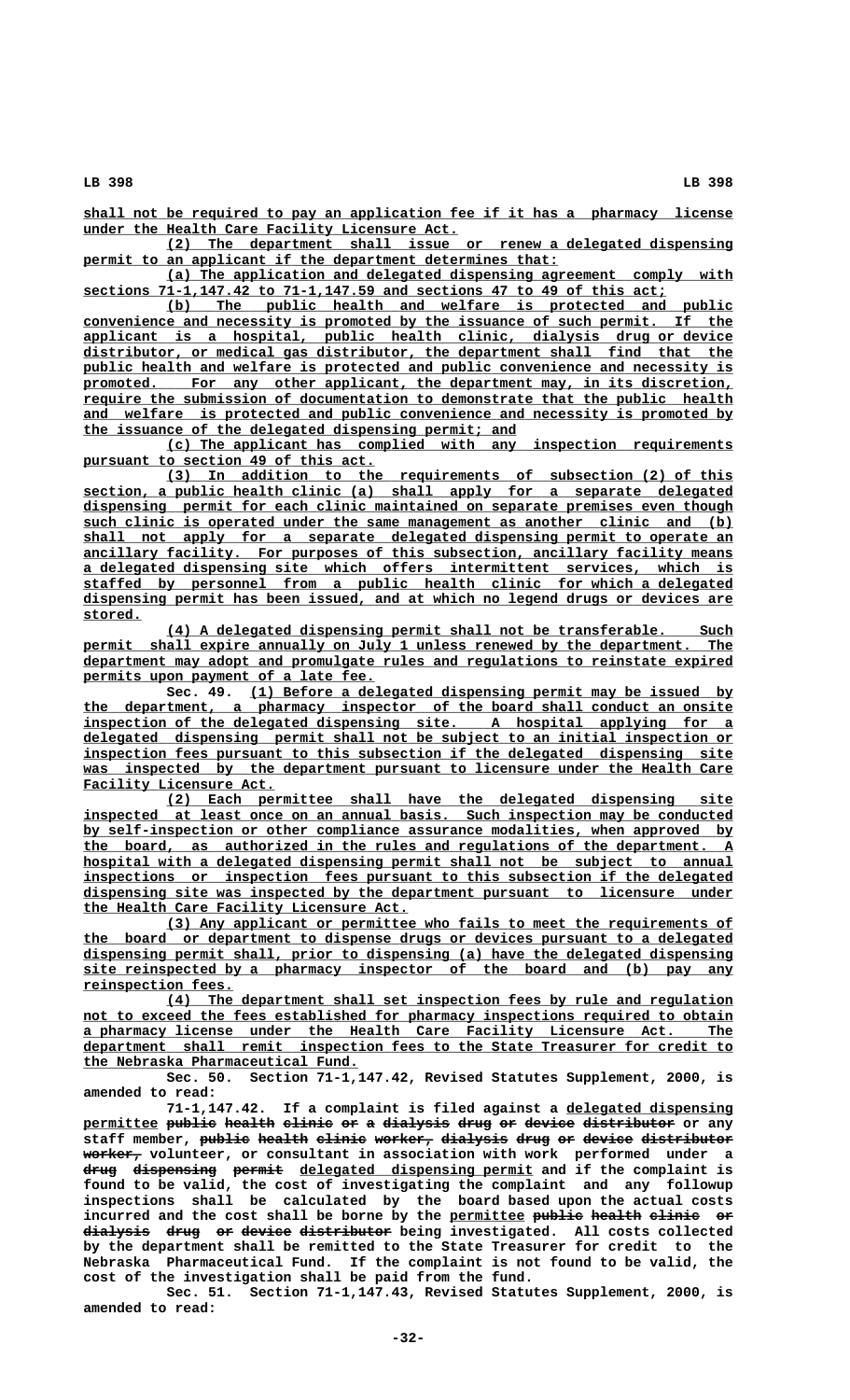**——— ———— 71-1,147.43. (1) The department may deny an application for a drug \_\_\_\_\_\_\_\_\_ \_\_\_\_\_\_\_\_ \_\_\_\_\_\_\_\_\_\_\_\_\_\_\_\_\_\_\_\_ delegated dispensing permit, revoke, limit, or suspend a delegated dispensing** permit, or refuse renewal of a delegated dispensing permit for a violation of  **\_\_\_\_\_\_\_\_\_\_\_\_\_\_\_\_\_\_\_\_\_\_\_\_\_\_\_\_\_\_\_\_\_\_\_\_\_\_\_\_\_\_\_\_\_\_\_\_\_\_\_\_\_\_\_\_\_\_\_\_\_\_\_\_\_\_\_\_\_\_\_\_\_\_\_\_\_\_ section 71-147 or 71-148 or for any violation of sections 71-1,142 to \_\_\_\_\_\_\_\_\_\_\_\_\_\_\_\_\_\_\_\_\_\_\_\_\_\_\_\_\_\_\_\_\_\_\_\_\_\_\_\_\_\_\_\_\_\_\_\_\_\_\_\_\_\_\_\_\_\_\_\_\_\_\_\_\_\_\_\_\_\_\_\_\_\_\_\_\_\_ 71-1,147.59 and sections 27, 28, 30, 31, 33, 35 to 37, 47 to 49, and 64 of \_\_\_\_\_\_\_\_\_\_\_\_\_\_\_\_\_\_\_\_\_\_\_\_\_\_\_\_\_\_\_\_\_\_\_\_\_\_\_\_\_\_\_\_\_\_\_\_\_\_\_\_\_\_\_\_\_\_\_\_\_\_\_\_\_\_\_\_\_\_\_\_\_\_\_\_\_\_ this act and any rules and regulations adopted and promulgated by the** department pursuant to such sections. with respect to a public health clinic on any of the following grounds:

 $\{a\}$  Conviction of any crime involving moral turpitude;

**(b) Obtaining a permit by false representation or fraud;** 

**(c) Operating a public health clinic without a consultant pharmacist ——— ————————— — —————— —————— —————— ——————— — —————————— —————————** responsible for the duties specified in sections 71-1,147.50 and 71-1,147.51; **(d) Failure to pass an initial or annual inspection; ——— ——————— —— ———— —— ——————— —— —————— ———————————**

**(e) Failure to pay inspection costs; ——— ——————— —— ——— —————————— ——————**

**(f) Failure to pay any fee required by section 71-1,147.41; ——— ——————— —— ——— ——— ——— ———————— —— ——————— ————————————**

**(g) Use of unauthorized persons in the dispensing or administration ——— ——— —— ———————————— ——————— —— ——— —————————— —— ————————————— of drugs or devices; —— ————— —— ————————**

 $\overline{h}$  The compounding and dispensing of drugs or devices or the filling of a prescription by a person other than a licensed pharmacist or by an intern in pharmacy, without the presence of and the immediate personal supervision of a <del>licensed</del> pharmacist except as provided in section 71-1,147.33  **or 71-1,147.53; —— ————————————**

 $\overrightarrow{a}$  The dispensing of any drug or device not listed in the approved **formulary or failure to provide patient information;** 

(<del>j</del>) A conviction of a violation of sections 71-1,142 to 71-1,147.61 or of a felony or, if a natural person, the revocation or suspension of a drug dispensing permit;

 $\{k\}$  Unprofessional conduct which shall include, but not be limited  **to: ———**

 $\overrightarrow{a}$  Misrepresentation or fraud in the conduct of a public health  **clinic; ———————**

 $\overbrace{\text{with a identity}}$  or abetting an unlicensed person to practice pharmacy;

 $\overbrace{\text{init}}$  The dispensing without a prescription of a drug or device which under state or federal law or regulation is prohibited from being dispensed without a prescription or the renewal of such a prescription without the authorization of the prescriber;

 $\overbrace{\text{div}}$  The dispensing of a different drug or device in place of the drug or device ordered or prescribed without the express permission of the **person ordering or prescribing the same, or** 

 $\left\{\text{w}\right\}$  Any fraudulent act in drug product selection whereby the purchaser is charged for the prescribed brand rather than the selected product which is deemed to be chemically and therapeutically equivalent,

**(l) Violation of the rules and regulations governing the practice of ——— ————————— —— ——— ————— ——— ——————————— ————————— ——— ———————— —** pharmacy as adopted and promulgated under authority of section 71-1,147.09 by **the department; and ——— ——————————— ———**

 $\{m\}$  Suggesting, soliciting, ordering, assisting, or abetting a **pharmacist in the commission of any of the offenses set forth in sections 71-147 and 71-148. —————— ——— ———————**

 $\{2\}$  The department may deny an application for a drug dispensing permit, revoke or suspend a permit, or refuse renewal of a permit with respect to a dialysis drug or device distributor on any of the following grounds:

 $\{a\}$  Conviction of any crime involving moral turpitude;

 $\left\{\text{b}\right\}$  Obtaining a permit by false representation or fraud;

**(c) Operating a dialysis drug or device distributor facility without ——— ————————— — ———————— ———— —— —————— ——————————— ———————— ——————** a consultant pharmacist responsible for the duties specified in sections **71-1,147.50 and 71-1,147.51; ——————————— ——— ————————————**

**(d) Failure to pass an initial or annual inspection;** 

**(e) Failure to pay any fee required by section 71-1,147.41;** 

**(f) Conviction of a violation of sections 71-1,142 to 71-1,147.61 ——— —————————— —— — ————————— —— ———————— ———————— —— ——————————** applicable to dialysis drug or device distributors or of a felony or, if a  $natural$  person, the revocation or suspension of a drug dispensing permit,

**(g) Unprofessional conduct which shall include, but not be limited ——— —————————————— ——————— ————— ————— ———————— ——— ——— —— ——————** to, the dispensing without a prescription of a drug or device which under **state or federal law or regulation is prohibited from being dispensed without ————— —— ——————— ——— —— —————————— —— —————————— ———— ————— ————————— ——————** a <del>prescription</del> <del>or the renewal</del> <del>of such a prescription without the authorization</del> **of the prescriber; and** 

 ${+}{\bf h}$  Violation of the rules and regulations governing the practice of pharmacy applicable to dialysis drug or device distributors as adopted and promulgated under authority of section 71-1,147.09 by the department.

**Sec. 52. Section 71-1,147.44, Revised Statutes Supplement, 2000, is amended to read:**

**71-1,147.44. (1) If the department determines to deny an**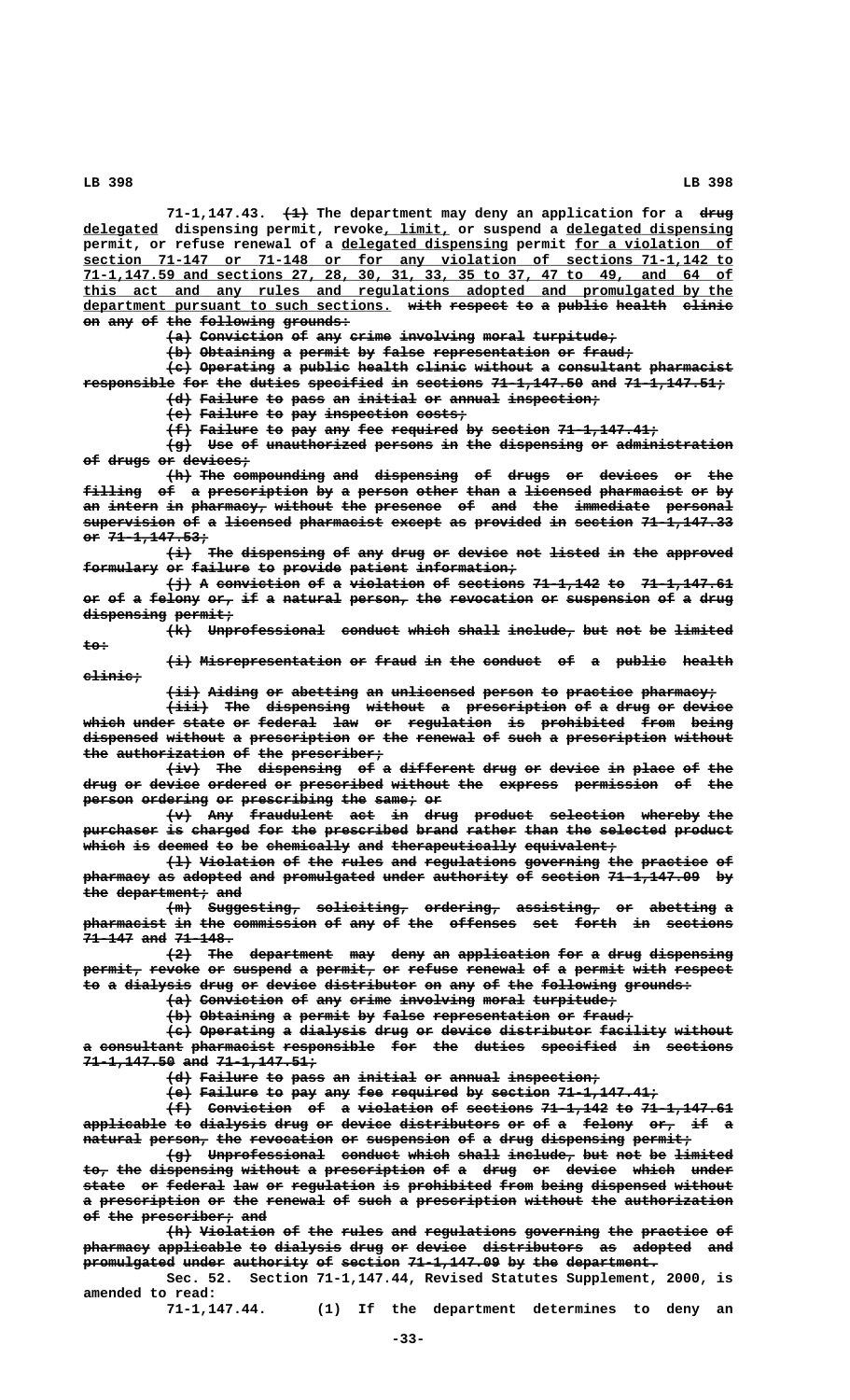**———— \_\_\_\_\_\_\_\_\_ \_\_\_\_\_\_ application for a drug delegated dispensing permit or to revoke, limit,** suspend, or refuse renewal of a <del>permit with respect to a public health</del> clinic or a dialysis drug or device distributor delegated dispensing permit, it the  **\_\_\_\_\_\_\_\_\_\_ department shall send to the applicant or permittee, by certified mail, a notice setting forth the particular reasons for the determination. The \_\_\_\_\_\_\_\_\_\_\_ denial, limitation, suspension, revocation, or refusal of renewal shall become final thirty days after the mailing of the notice unless the applicant or permittee, within such thirty-day period, requests a hearing in writing. The applicant or permittee shall be given a fair hearing before the department and may present such evidence as may be proper. On the basis of such evidence, the determination involved shall be affirmed or set aside, and a copy of such decision setting forth the finding of facts and the particular reasons upon which it is based shall be sent by certified mail to the applicant or** The decision shall become final thirty days after a copy of such **decision is mailed unless the applicant or permittee within such thirty-day period appeals the decision pursuant to section 71-1,147.46.**

**(2) The procedure governing hearings authorized by this section shall be in accordance with rules and regulations adopted and promulgated by the department. A full and complete record shall be kept of all proceedings. Witnesses may be subpoenaed by either party and shall be allowed a fee at a rate prescribed by the rules and regulations adopted and promulgated by the department. The proceedings shall be summary in nature and triable as equity actions. Affidavits may be received in evidence in the discretion of the Director of Regulation and Licensure. The department shall have the power to administer oaths, to subpoena witnesses and compel their attendance, and to issue subpoenas duces tecum and require the production of books, accounts, and documents in the same manner and to the same extent as the district courts of the state. Depositions may be used by either party.**

**Sec. 53. Section 71-1,147.45, Revised Statutes Supplement, 2000, is amended to read:**

**71-1,147.45.** (1) Upon the completion of any hearing with respect to a publie health elinie or a dialysis drug or device distributor pursuant to section 71-1,147.44, the director Director of Regulation and Licensure shall **have the authority through entry of an order to exercise in his or her discretion any or all of the following powers:**

**(a) Issue a censure against the permittee;**

**(b) Place the permittee on probation;**

**(c) Place a limitation or limitations on the permit and upon the right of the permittee to dispense drugs or devices to the extent, scope, or type of operation, for such time, and under such conditions as the director finds necessary and proper. The director shall consult with the board in all instances prior to issuing an order of limitation;**

**(d) Impose a civil penalty not to exceed twenty thousand dollars. The amount of the civil penalty, if any, shall be based on the severity of the violation. If any violation is a repeated or continuing violation, each violation or each day a violation continues shall constitute a separate violation for the purpose of computing the applicable civil penalty, if any;**

**(e) Enter an order of suspension of the permit;**

**(f) Enter an order of revocation of the permit; and**

**(g) Dismiss the action.**

**(2) The permittee shall not dispense drugs or devices after a permit is revoked or during the time for which the permit is suspended. If a permit is suspended, the suspension shall be for a definite period of time to be fixed by the director. The permit shall be automatically reinstated upon the expiration of such period if the current renewal fees have been paid. If the permit is revoked, the revocation shall be permanent, except that at any time after the expiration of two years, application may be made for reinstatement by any permittee whose permit has been revoked. The application shall be addressed to the director but may not be received or filed by him or her unless accompanied by a written recommendation of reinstatement by the board. The department may adopt and promulgate the necessary rules and regulations concerning notice and hearing of such application.**

**(3) Any civil penalty assessed and unpaid under this section shall constitute a debt to the State of Nebraska which may be collected in the manner of a lien foreclosure or sued for and recovered in a proper form of action in the name of the state in the district court of the county in which the violator resides or owns property. The department shall within thirty days after receipt remit any collected civil penalty to the State Treasurer for credit to the permanent school fund.**

**Sec. 54. Section 71-1,147.46, Revised Statutes Supplement, 2000, is amended to read:**

**71-1,147.46. (1) A petition for the revocation or suspension of a**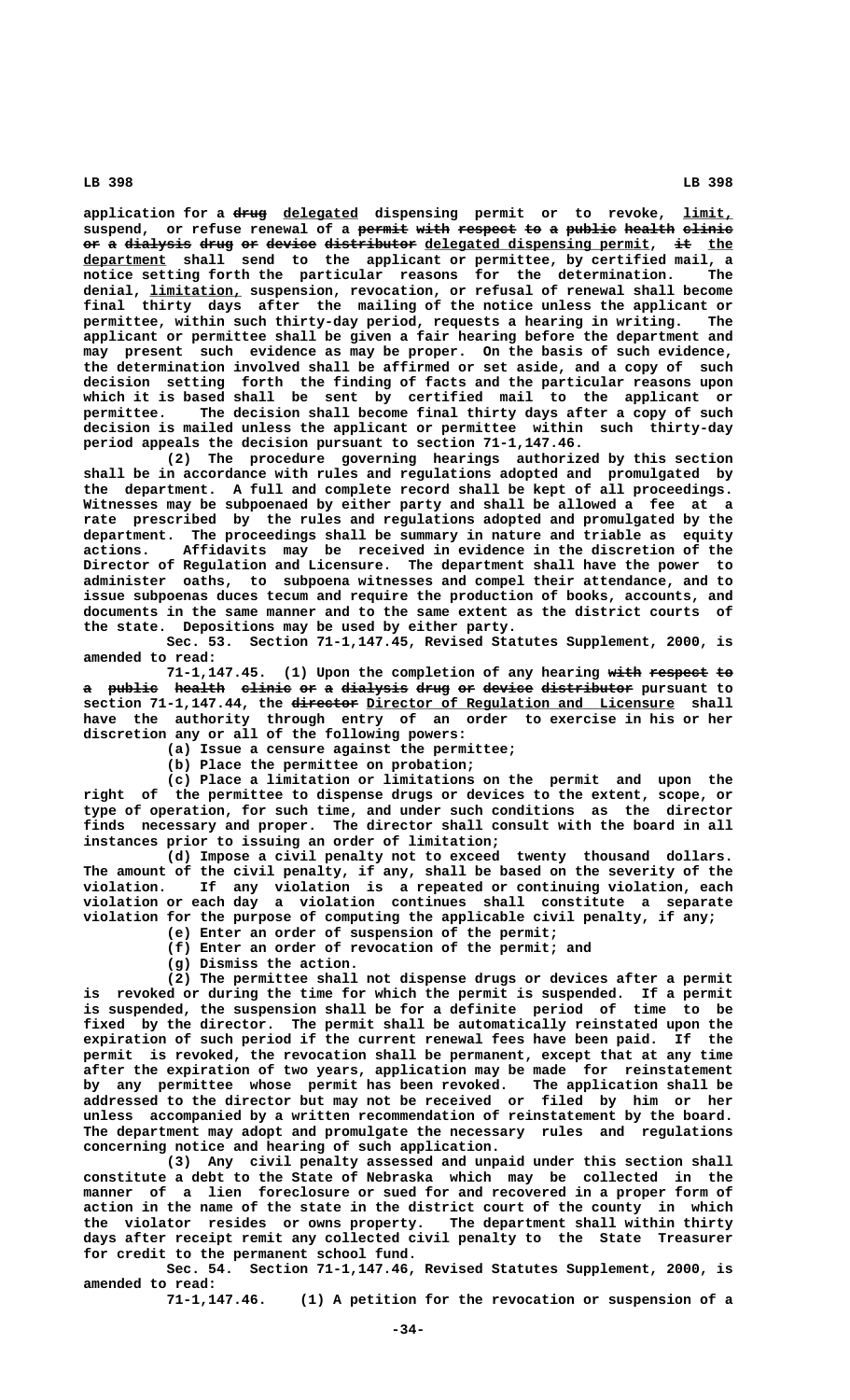drug delegated dispensing permit with respect to a public health clinic or a dialysis drug or device distributor may be filed by the Attorney General or by **the county attorney in the county in which the permittee resides or is operating a public health clinic or a dialysis drug or device distributor ————————— — —————— —————— —————— —— — ———————— ———— —— —————— ———————————**  $\texttt{factility}$  dispensing pursuant to a delegated dispensing permit. The petition **shall be filed with the board and shall be entitled In the Matter of the Revocation (or suspension) of the Permit of (name of permittee) to dispense drugs and devices. It shall state the charges against the permittee with reasonable definiteness. Upon approval of such petition by the board, it shall be forwarded to the department which shall make an order fixing a time and place for hearing thereon, which shall not be less than ten days nor more than thirty days thereafter. Notice of the filing of such petition and of the time and place of hearing shall be served upon the permittee at least ten days before such hearing.**

**(2) The notice of charges may be served by any sheriff or constable or by any person especially appointed by the department. The order of revocation or suspension of a permit shall be entered on record and the name of such permittee stricken from the roster of permittees, and the permittee shall not engage in the dispensing of drugs and devices after revocation of the permit or during the time for which it is suspended.**

**(3) Any permittee shall have the right of appeal from an order of** the department denying, revoking, suspending, or refusing renewal of a drug  **\_\_\_\_\_\_\_\_\_ delegated dispensing permit. The appeal shall be in accordance with the Administrative Procedure Act.**

**Sec. 55. Section 71-1,147.47, Reissue Revised Statutes of Nebraska, is amended to read:**

**71-1,147.47. When appropriate, the Attorney General, upon the recommendation of the board, shall initiate criminal charges against**  ${\tt pharmacists_{\mathcal{T}}}$   ${\tt pharmacy}$   ${\tt owners_{\mathcal{T}}}$  or other  ${\tt persons}$  who knowingly  ${\tt permic}$   ${\tt publie}$ health elinie workers individuals dispensing pursuant to a delegated  **\_\_\_\_\_\_\_\_\_\_\_\_\_\_\_\_\_ dispensing permit to perform professional duties which require the expertise or professional judgment of a pharmacist.**

**Sec. 56. Section 71-1,147.48, Revised Statutes Supplement, 2000, is**

**amended to read:**  $\frac{1}{2}(1)$  (1) Upon recommendation of the board, the  **\_\_\_\_\_\_\_\_\_\_\_\_\_\_\_\_\_\_\_\_\_\_\_\_\_\_\_\_\_\_\_\_\_\_\_\_\_\_\_\_\_\_\_\_\_\_\_\_\_\_\_\_\_\_\_\_\_\_\_\_\_\_\_\_\_\_\_\_\_\_\_\_\_\_\_\_\_\_ Director of Regulation and Licensure shall approve a formulary to be used by \_\_\_\_\_\_\_\_\_\_\_\_\_\_\_\_\_\_\_\_\_\_\_\_\_\_\_\_\_\_\_\_\_\_\_\_\_\_\_\_\_\_\_\_\_\_\_\_\_\_\_\_\_\_\_\_\_\_\_\_\_\_\_\_\_\_\_\_\_\_\_\_\_\_\_\_\_\_ individuals dispensing pursuant to a delegated dispensing permit. A formulary \_\_\_\_\_\_\_\_\_\_\_\_\_\_\_\_\_\_\_\_\_\_\_\_\_\_\_\_\_\_\_\_\_\_\_\_\_\_\_\_\_\_\_\_\_\_\_\_\_\_\_\_\_\_\_\_\_\_\_\_\_\_\_\_\_\_\_\_\_\_\_\_\_\_\_\_\_\_ shall consist of a list of drugs or devices appropriate to delegated \_\_\_\_\_\_\_\_\_\_\_\_\_\_\_\_\_\_\_\_\_\_\_\_\_\_\_\_\_\_\_\_\_\_\_\_\_\_\_\_\_\_\_\_\_\_\_\_\_\_\_\_\_\_\_\_\_\_\_\_\_\_\_\_\_\_\_\_\_\_\_\_\_\_\_\_\_\_ dispensing activities authorized by the delegated dispensing permit. Except \_\_\_\_\_\_\_\_\_\_\_\_\_\_\_\_\_\_\_\_\_\_\_\_\_\_\_\_\_\_\_\_\_\_\_\_\_\_\_\_\_\_\_\_\_\_\_\_\_\_\_\_\_\_\_\_\_\_\_\_\_\_\_\_\_\_\_\_\_\_\_\_\_\_\_\_\_\_ as otherwise provided in this section, if the board finds that a formulary** would be unnecessary to protect the public health and welfare and promote public convenience and necessity, the board shall recommend that no formulary be approved.

 **\_\_\_\_\_\_ (2)(a) Upon the recommendation of the board, which shall be based on the recommendations of the Public Health Clinic Formulary Advisory Committee,** the <del>Director</del> of Regulation and Licensure director shall approve the formulary to be used by public health clinics operating with a drug dispensing permit  **\_\_\_\_\_\_\_\_\_\_\_\_\_\_\_\_\_\_\_\_\_\_\_\_\_\_\_\_\_\_\_\_\_\_\_\_\_\_\_\_\_\_\_\_\_\_\_\_\_\_\_\_ dispensing pursuant to a delegated dispensing permit.**

**(b) The formulary for a public health clinic shall consist of a list of drugs and devices for contraception, sexually transmitted diseases, and**  $v$  vaginal infections which may be dispensed and stored, by public health clinics  $\frac{1}{2}$   $\frac{1}{2}$   $\frac{1}{2}$   $\frac{1}{2}$   $\frac{1}{2}$   $\frac{1}{2}$   $\frac{1}{2}$   $\frac{1}{2}$   $\frac{1}{2}$   $\frac{1}{2}$   $\frac{1}{2}$   $\frac{1}{2}$   $\frac{1}{2}$   $\frac{1}{2}$   $\frac{1}{2}$   $\frac{1}{2}$   $\frac{1}{2}$   $\frac{1}{2}$   $\frac{1}{2}$   $\frac{1}{2}$   $\frac{1}{2}$   $\frac{1}{2}$   $\$ **which shall include directions on the use of drugs and devices, potential side effects and drug interactions, criteria for contacting the on-call pharmacist, and accompanying written patient information.**

**(c) In no event shall the director approve for inclusion in the formulary any drug or device not approved by the committee or exclude any of the provisions for patient instruction approved by the board.**

**(d) Drugs and devices with the following characteristics shall not be eligible to be included in the formulary:**

**(i) Controlled substances;**

**(ii) Drugs with significant dietary interactions;**

**(iii) Drugs with significant drug-drug interactions; and**

**(iv) Drugs or devices with complex counseling profiles.**

 **—————— \_\_\_\_\_\_ ———————— —— (2)(a) (3)(a) Upon the recommendation of the board, the Director of Regulation and Licensure director shall approve a formulary to be used by —————————— ——— ————————— \_\_\_\_\_\_\_\_ dialysis drug or device distributors. operating with a drug dispensing \_ ————————— ———— — ———— ————————— permit. ———————**

**(b) The formulary for a dialysis drug or device distributor shall consist of a list of drugs, solutions, supplies, and devices for the treatment** of chronic kidney failure which may be dispensed and stored. by a dialysis drug or device distributor operating with a drug dispensing permit.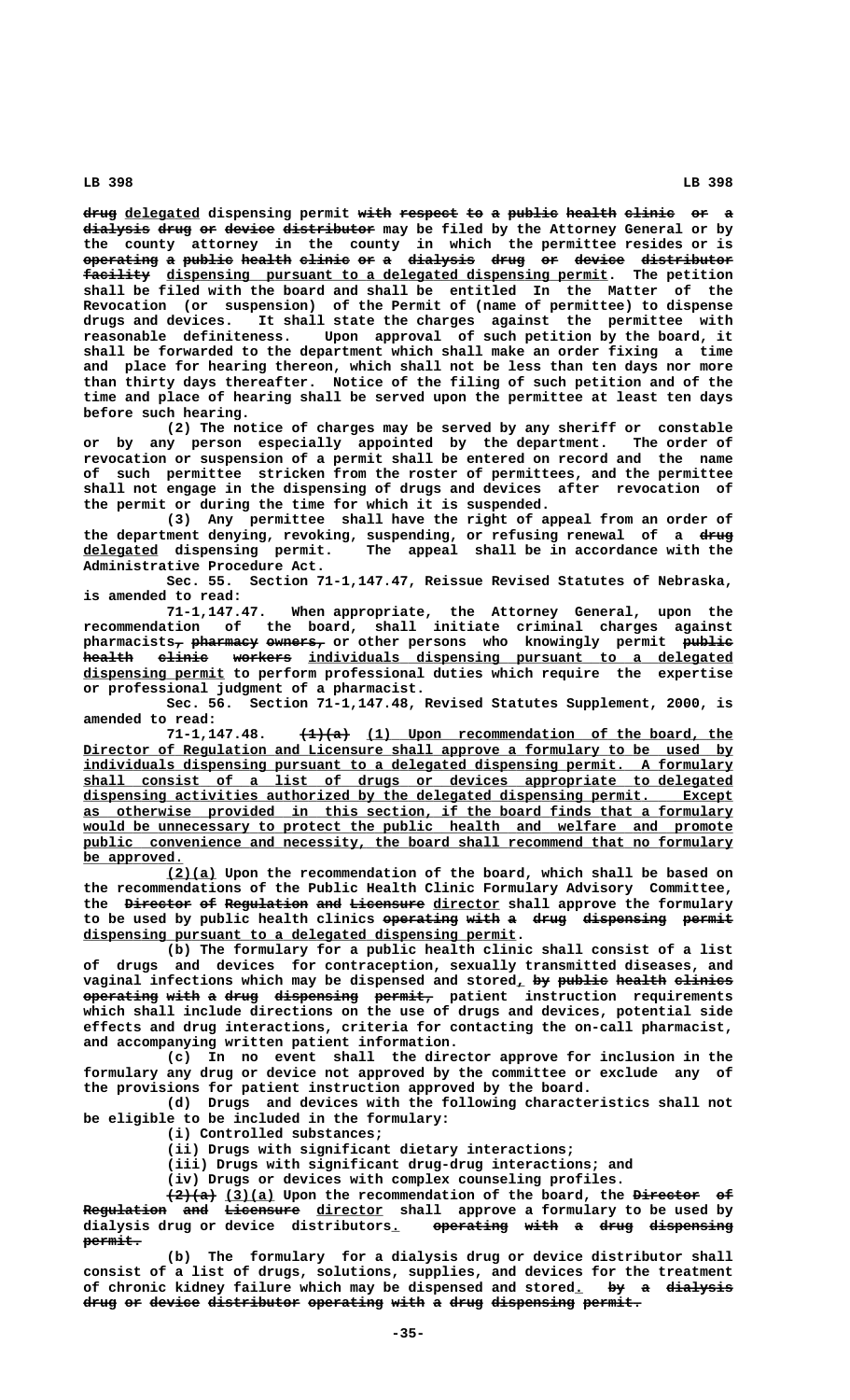**(c) In no event shall the director approve for inclusion in the formulary any drug or device not approved by the board.**

**(d) Controlled substances shall not be eligible to be included in the formulary.**

**Sec. 57. Section 71-1,147.50, Revised Statutes Supplement, 2000, is amended to read:**

(1) All public health clinics or dialysis drug or device distributors which dispense legend drugs and devices pursuant to a drug dispensing permit Each delegated dispensing permittee shall have an actively practicing Nebraska-licensed pharmacist listed as the consultant pharmacist on the permit delegating pharmacist in the delegated dispensing agreement. The  **\_\_\_\_\_\_\_\_\_\_\_\_\_\_\_\_\_\_\_\_\_\_\_\_\_\_\_\_\_\_\_\_\_\_\_\_\_\_\_\_\_\_\_\_\_\_\_\_\_\_\_\_\_\_\_\_\_\_\_\_\_\_\_\_\_\_\_\_\_\_\_\_\_\_\_\_\_\_ delegating pharmacist shall be responsible for all activities set forth in his \_\_\_\_\_\_\_\_\_\_\_\_\_\_\_\_\_\_\_\_\_\_\_\_\_\_\_\_\_\_\_\_\_\_\_\_\_\_\_\_\_\_\_\_\_\_\_\_\_\_\_\_\_\_\_\_\_\_\_\_\_\_\_\_\_\_\_\_\_\_\_\_\_\_\_\_\_\_ or her delegated dispensing agreement. The delegating pharmacist shall \_\_\_\_\_\_\_\_\_\_\_\_\_\_\_\_\_\_\_\_\_\_\_\_\_\_\_\_\_\_\_\_\_\_\_\_\_\_\_\_\_\_\_\_\_\_\_\_\_\_\_\_\_\_\_\_\_\_\_\_\_\_\_\_\_\_\_\_\_\_\_\_\_\_\_\_\_\_ approve and maintain a policy and procedure manual governing those aspects of \_\_\_\_\_\_\_\_\_\_\_\_\_\_\_\_\_\_\_\_\_\_\_\_\_\_\_\_\_\_\_\_\_\_\_\_\_\_\_\_\_\_\_\_\_\_\_\_\_\_\_\_\_\_\_\_\_\_\_\_\_\_\_\_\_\_\_\_\_\_ the practice of pharmacy covered by the delegated dispensing agreement.**

(2) The <del>consultant</del> delegating pharmacist <u>for a public health clinic</u>  **\_\_\_\_\_\_\_\_\_\_\_\_\_\_\_\_\_\_\_\_\_\_\_\_\_\_\_\_\_\_\_\_\_\_\_\_\_\_\_\_ —————— or a dialysis drug or device distributor shall be physically in the public**  $h$ ealth clinic or distributor's facility at least once every thirty days. The delegating pharmacist shall conduct and document monthly inspections of all  **\_\_\_\_\_\_\_\_\_\_\_\_\_\_\_\_\_\_\_\_\_\_\_\_\_\_\_\_\_\_\_\_\_\_\_\_\_\_\_\_\_\_\_\_\_\_\_\_\_\_\_\_\_\_\_\_\_\_\_\_\_\_\_\_\_\_\_\_\_\_\_\_\_\_\_\_\_\_ activities and responsibilities listed in subsection (3) of this section and \_\_\_\_\_\_\_\_\_\_\_\_\_\_\_\_\_\_\_\_\_\_\_\_\_\_\_\_\_\_\_\_\_\_\_\_\_\_\_\_\_\_\_\_\_\_\_\_ under his or her delegated dispensing agreement.**

 **\_\_\_\_\_\_\_\_\_\_\_\_\_\_\_\_\_\_\_\_\_\_\_\_\_\_\_\_\_\_\_\_\_\_\_\_\_\_\_\_\_\_\_\_\_\_\_\_\_\_\_\_\_\_\_\_ ——— (3) The delegating pharmacist for a public health clinic and shall be responsible for the security, environment, inventory, and record keeping of all drugs and devices received, stored, or dispensed by the public health clinic.**

**(3)** The consultant delegating pharmacist shall be physically in the **for a dialysis drug or device distributor facility at least once every thirty \_\_\_\_\_\_ ———————— —— ————— ———— ————— —————— ———— ——— days and shall be responsible for the distribution, record keeping, labeling, and delivery of all drugs and devices dispensed by the dialysis drug or device distributor.**

**(4) The consultant pharmacist of a public health clinic shall ——— ——— —————————— —————————— —— — —————— —————— —————— ———— conduct and document monthly inspections as detailed in subsection (1) of ——————— ——— ———————— ——————— ——————————— —— ———————— —— —————————— ——— — section 71-1,147.51 of inventory, record keeping, storage, security, ——————— ——————————— —— —————————— —————— ———————— ———————— ————————**  $d$ ispensing, and labeling procedures of all drugs and devices.

 $\leftarrow$  <del>The consultant pharmacist of a dialysis drug or device</del> distributor shall conduct and document monthly inspections with respect to all  $\overline{a}$  ativities and responsibilities detailed in subsection  $\{2\}$  of section  **71-1,147.51. ————————————**

**Sec. 58. Section 71-1,147.52, Reissue Revised Statutes of Nebraska, is amended to read:**

71-1,147.52. The consultant delegating pharmacist or the on-call pharmacist <del>for the public health clinic operating with a drug dispensing</del> **Permit** shall not be held liable for acts or omissions on the part of a public **health clinic worker or of licensed or certified health care staff. The —————— —————— —————— —— —— ———————— —— ————————— —————— ———— —————— ——** public health clinic for which a public health clinic worker is working shall be <del>liable for acts</del> or omissions on the part of the public health clinic worker  **\_\_\_\_\_\_\_\_\_\_\_\_\_\_\_\_\_\_\_\_\_\_\_\_\_\_\_\_\_\_\_\_\_\_\_\_\_\_\_\_\_\_\_\_\_\_\_\_\_\_\_\_\_\_\_\_\_\_\_\_\_\_\_\_\_\_\_\_ an individual dispensing pursuant to the delegated dispensing permit.**

**Sec. 59. Section 71-1,147.53, Revised Statutes Supplement, 2000, is amended to read:**

71-1,147.53. Under a <del>drug</del> dispensing permit issued to delegated  **\_\_\_\_\_\_\_\_\_\_\_\_\_\_\_\_\_\_\_\_\_ dispensing permit for a public health clinic, approved formulary drugs and devices may be dispensed by a public health clinic worker or a health care professional licensed in Nebraska to practice medicine and surgery or licensed in Nebraska as a registered nurse, licensed practical nurse, or physician assistant without the onsite services of a pharmacist if:**

**(1) The initial dispensing of all prescriptions for approved formulary drugs and devices is conducted by a health care professional licensed in Nebraska to practice medicine and surgery or pharmacy or licensed in Nebraska as a registered nurse, licensed practical nurse, or physician assistant;**

**(2) The drug or device is dispensed pursuant to a prescription ——————— written on site by a medical practitioner;**

(3) The only prescriptions to be refilled under the drug dispensing  $\frac{1}{2}$  **permit** delegated dispensing permit are prescriptions for oral contraceptives; **(4) Prescriptions are accompanied by patient instructions and**

**written information approved by the Director of Regulation and Licensure; (5) The dispensing of authorized refills of oral contraceptives is**

**done by a licensed health care professional listed in subdivision (1) of this section or by a public health clinic worker; who meets the requirements \_ ——— ————— ——— ——————————— provided in sections 71-1,147.54 to 71-1,147.56; ———————— —— ———————— ——————————— —— ————————————**

**(6)** All drugs or devices <del>dispensed from</del> a drug dispensing permit  **———— site are prepackaged by the manufacturer or at a public health clinic by a**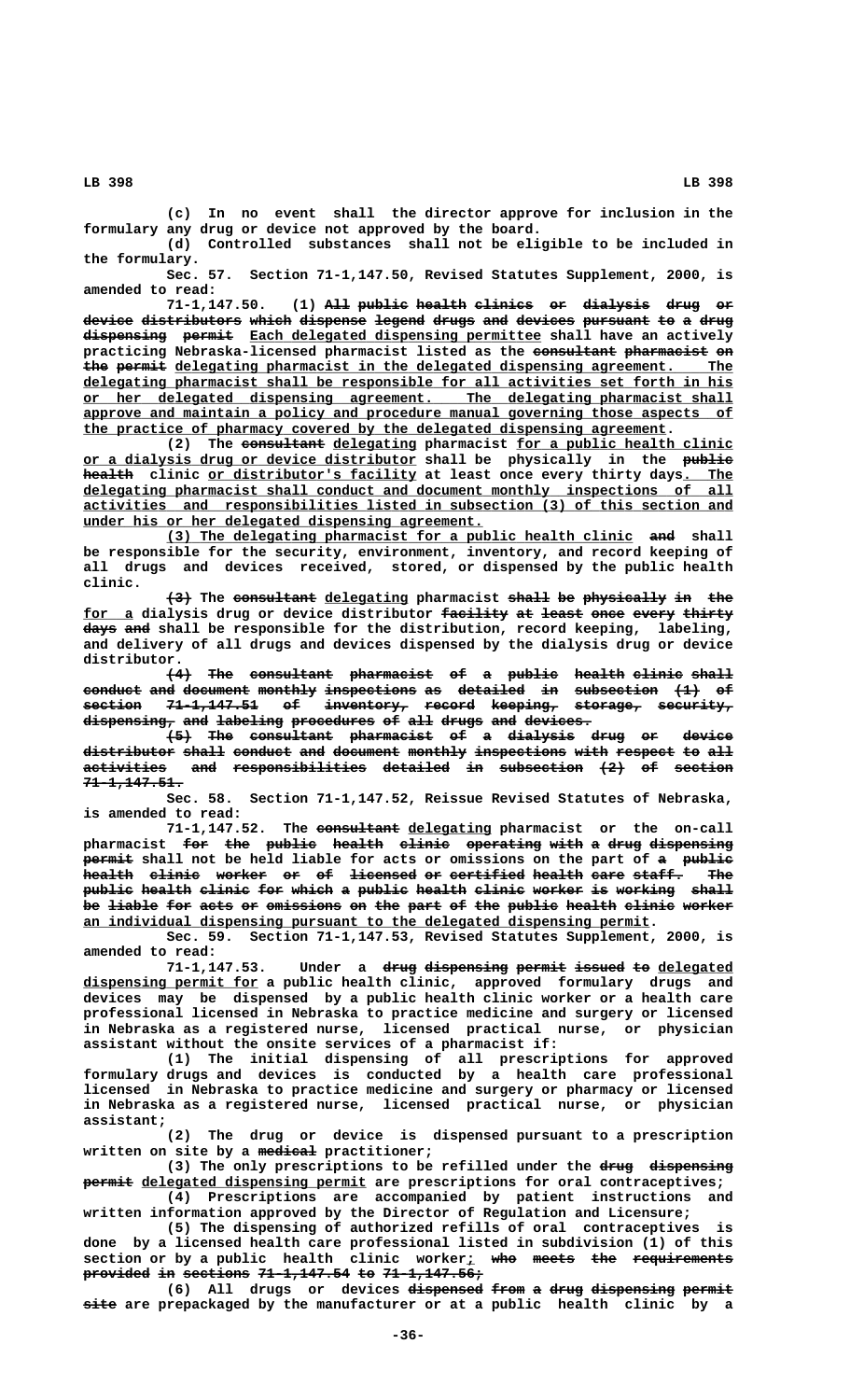**pharmacist into the quantity to be prescribed and dispensed at the public health clinic;**

(7) All drugs and devices stored, received, or dispensed by under  **\_\_\_\_\_\_\_\_\_\_\_\_\_\_\_\_ the authority of public health clinics are properly labeled at all times.** Properly For purposes of this subdivision, properly labeled means that the **label affixed to the container prior to dispensing contains the following information:**

**(a) The name of the manufacturer;**

**(b) The lot number and expiration date from the manufacturer or, if prepackaged by a pharmacist, the lot number and calculated expiration date. Calculated expiration date means an expiration date on the prepackaged product which is not greater than twenty-five percent of the time between the date of repackaging and the expiration date of the bulk container nor greater than six months from the date of repackaging;**

**(c) Directions for patient use;**

(d) The quantity of drug inside in the container;

**(e) The name, strength, and dosage form of the drug; and**

(f) Auxiliary labels as needed for proper drug compliance adherence  **\_\_\_\_\_\_\_\_\_\_\_\_\_\_\_\_\_\_\_ to any prescription;**

**(8) The following additional information is added to the label of each container when the drug or device is dispensed:**

**(a) The patient's name;**

**(b) The name of the prescribing health care professional;**

- **(c) The prescription number;**
- **(d) The date dispensed; and**

**(e) The name and address of the public health clinic;**

**(9) The only drugs and devices allowed to be dispensed or stored by public health clinics appear on the formulary approved pursuant to section 71-1,147.48; and**

**(10) At any time that dispensing is occurring from a public health —————————— \_\_\_\_\_\_\_\_\_\_ clinic, the consultant delegating pharmacist for the public health clinic or** any other actively practicing pharmacist licensed to practice pharmacy on-call  **\_\_\_\_\_\_\_\_\_\_ pharmacist in Nebraska is available, either in person or by telephone, to answer questions from clients, staff, public health clinic workers, or volunteers. This availability shall be confirmed and documented at the** beginning of each day that dispensing will occur. The consultant delegating  **—————————— \_\_\_\_\_\_\_ pharmacist or practicing on-call pharmacist shall inform the public health clinic if he or she will not be available during the time that his or her availability is required. If a pharmacist is unavailable, no dispensing shall occur.**

> **Sec. 60. Section 71-1,147.55, Revised Statutes Supplement, 2000, is amended to read:**

71-1,147.55. (1) A consultant delegating pharmacist shall conduct **the training of public health clinic workers. The training shall be approved** according to the standards determined in advance by the board department upon the recommendation of the board. The board shall base its recommendation upon  **\_\_\_\_\_\_\_\_\_\_\_\_\_\_\_\_\_\_\_\_\_\_\_\_\_\_\_\_\_\_\_\_\_\_\_ the standards determined by the Public Health Clinic Formulary Advisory** Committee. <del>The training shall</del> <del>consist of at least six hours of classroom</del> instruction, including, but not limited to, the following:

**(a) Procedures for dispensing authorized refills of oral ——— —————————— ——— —————————— —————————— ——————— —— ———** contraceptives;

 $\{b\}$  Federal and state laws regarding drug dispensing;

**(c) Proper labeling of oral contraceptives; ——— —————— ———————— —— ———— ———————————————**

**(d) Proper record keeping of refilled prescriptions; ——— —————— —————— ——————— —— ———————— ——————————————**

**(e) The actions, drug interactions, and effects of oral ——— ——— ———————— ———— ————————————— ——— ——————— —— ————**

 **contraceptives; ——————————————— (f) Use of Volumes I and II of the United States ——— ——— —— ——————— — ——— —— —— ——— —————— —————— Pharmacopeia-Dispensing Information;** 

**(g) Proper pharmacist referral; ——— —————— —————————— —————————**

 $\{h\}$  Procedures for reaching the on-call pharmacist;

 $\overline{\text{#}}$  Storage and security of approved formulary drugs and devices;  **and ———**

 $\{\dot{\exists}\}$  Patient information.

 **—————————— \_\_\_\_\_\_\_\_\_\_ (2) A consultant delegating pharmacist shall conduct training of dialysis drug or device distributor workers. The training shall consist of, ——————— ——** but not be limited to, the following:

 $\{a\}$  An overview of peritoneal dialysis therapies;

 $\{\rightarrow$  The proper labeling and inspection of home-patient orders;

**(c) The requirements of applicable Nebraska law; and ——— ——— ———————————— —— —————————— ———————— ———— ———**

 $\left\{ \text{d} \right\}$  Patient information be based upon the standards approved by the  **\_\_\_\_\_\_\_\_\_\_\_\_\_\_\_\_\_\_\_\_\_\_\_\_\_\_\_\_\_\_\_\_\_\_\_\_\_\_\_\_\_\_\_ department upon recommendation of the board.**

**(3) The public health clinic, the dialysis drug or device**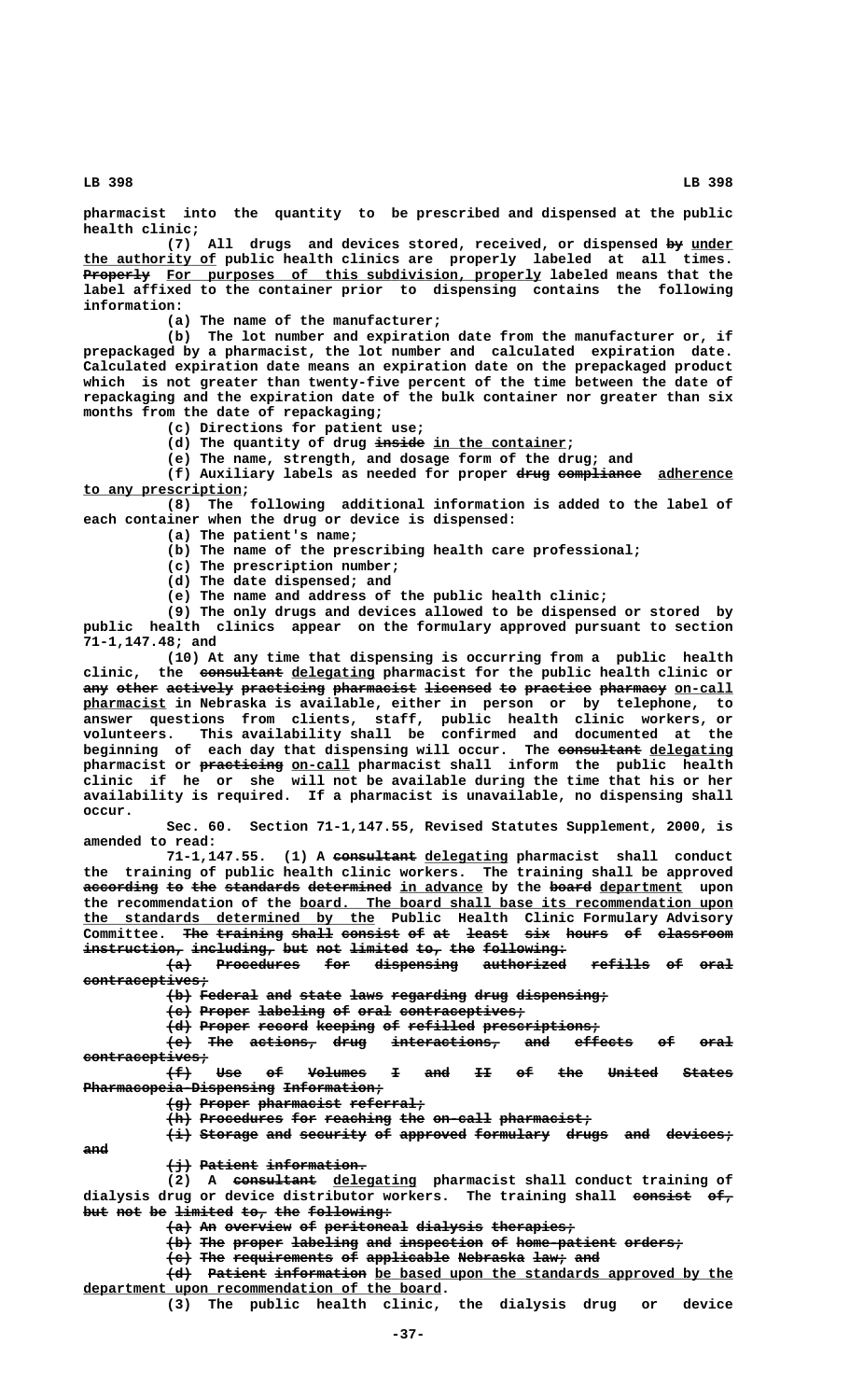**—————————— \_\_\_\_\_\_\_\_\_\_ distributor, and the consultant delegating pharmacist shall be responsible to assure that approved training has occurred and is documented. Documentation ————————————** of training shall be maintained in the employee's personnel file and in the policy and procedure manual.

**Sec. 61. Section 71-1,147.56, Revised Statutes Supplement, 2000, is amended to read:**

**71-1,147.56.** (1)  $\left\{\nabla \cdot \mathbf{A}\n\right\}$  The A public health clinic worker or dialysis  $\tt{drug or}$   $\tt{device}$   $\tt{distributor}$  worker shall demonstrate proficiency <u>to the</u>  **\_\_\_\_\_\_\_\_\_\_\_\_\_\_\_\_\_\_\_\_\_\_\_ delegating pharmacist, according to the standards determined by the**  $\texttt{department}_{\tau}$  to the consultant pharmacist upon completion of training. Documentation of proficiency shall be maintained in the employee's personnel file and in the policy and procedure manual.

> $\{\rightarrow\}$  The upon recommendation of the board. The delegating pharmacist  **\_\_\_\_\_\_\_\_\_\_\_\_\_\_\_\_\_\_\_\_\_\_\_\_\_\_\_\_\_\_\_\_\_\_\_\_\_\_\_\_\_\_\_\_\_\_\_\_\_\_\_\_\_\_\_\_\_\_\_\_\_\_ shall document proficiency for each worker. In addition, a public health** clinic worker shall be supervised with documentation by one of the by a  **————————————— \_\_\_\_\_\_\_\_\_\_\_\_ licensed health care professionals professional specified in subdivision (1)** of section 71-1,147.53 for the first month that such worker is dispensing  $e^{\frac{f}{h}}$ **authorized refills of oral contraceptives. occurs. The public health clinic —————————— \_ ——————— ——— —————— —————— ————— for which a public health clinic worker is working shall be liable for acts or ——— ————— — —————— —————— —————— —————— —— ——————— ————— —— —————— ——— ———— ——**  $\overline{\text{emission}}$  on the part of the public health clinic worker.

> **——— \_\_\_ (c) (2) Following initial training and proficiency demonstration,** the public health clinic worker or dialysis drug or device distributor worker shall demonstrate **continued** proficiency to the consultant pharmacist at least annually or as requested by the consultant pharmacist.

> **(d) The public health clinic worker shall attend a two-hour ——— ——— —————— —————— —————— —————— ————— —————— — ——————— inservice program regarding oral contraceptives taught by a pharmacist at ————————— ——————— ————————— ———— —————————————— —————— —— — —————————— — least once a year, and more often as necessary, with documentation of ————— ———— — ————— ——— ———— ————— —— —————————— ———— ————————————— —** attendance maintained in the employee's personnel file and in the policy and procedure manual.

> **(2) Following initial training and proficiency demonstration, the ——— ————————— ——————— ———————— ——— ——————————— —————————————— ——** dialysis drug or device distributor worker shall demonstrate proficiency to the consultant pharmacist upon completion of the training. Documentation of proficiency shall be maintained in the worker's personnel file and in the policy and procedure manual. Training and proficiency demonstration shall be **eonducted** annually. A dialysis drug or device distributor worker shall attend  **\_\_\_\_\_\_\_\_\_\_\_\_\_\_\_\_\_\_\_\_\_\_\_\_\_\_\_\_\_\_\_\_\_\_\_\_\_\_\_\_\_\_\_\_\_\_\_\_\_\_\_\_\_\_\_\_\_\_\_\_\_\_\_\_\_\_\_\_\_\_\_\_\_\_\_\_\_\_ annual training programs taught by a pharmacist. Documentation of such \_\_\_\_\_\_\_\_\_\_\_\_\_\_\_\_\_\_\_\_\_\_\_\_\_\_\_\_\_\_\_\_\_\_\_\_\_\_\_\_\_\_\_\_\_\_\_\_\_\_\_\_\_\_\_\_\_\_\_ training shall be maintained in the worker's employee file.**

> **\_\_\_\_\_\_\_\_\_\_\_\_\_\_\_\_\_\_\_\_\_\_\_\_\_\_\_\_\_\_\_\_\_\_\_\_\_\_\_\_\_\_\_\_\_\_\_\_\_\_\_\_\_\_\_\_\_\_\_\_\_\_\_\_\_\_\_\_ (3) The public health clinic or dialysis drug or device distributor** for which a public health clinic worker or dialysis drug or device distributor  **\_\_\_\_\_\_\_\_\_\_\_\_\_\_\_\_\_\_\_\_\_\_\_\_\_\_\_\_\_\_\_\_\_\_\_\_\_\_\_\_\_\_\_\_\_\_\_\_\_\_\_\_\_\_\_\_\_\_\_\_\_\_\_\_\_\_\_\_\_\_\_\_\_\_\_\_\_\_ worker is working shall be liable for acts or omissions on the part of such worker. \_\_\_\_\_\_\_**

> **Sec. 62. Section 71-1,147.57, Revised Statutes Supplement, 2000, is amended to read:**

> **\_\_\_\_\_\_\_\_\_\_\_\_\_\_\_\_\_\_\_\_\_\_\_\_\_\_\_\_\_\_\_\_\_\_\_\_\_\_\_\_\_\_\_\_\_\_\_\_\_\_\_\_\_\_ 71-1,147.57. A delegating pharmacist shall conduct the training of \_\_\_\_\_\_\_\_\_\_\_\_\_\_\_\_\_\_\_\_\_\_\_\_\_\_\_\_\_\_\_\_\_\_\_\_\_\_\_\_\_\_\_\_\_\_\_\_\_\_\_\_\_\_\_\_\_\_\_\_\_\_\_\_\_\_\_\_\_\_\_\_\_\_\_\_\_\_ all licensed health care professionals specified in subdivision (1) of section \_\_\_\_\_\_\_\_\_\_\_\_\_\_\_\_\_\_\_\_\_\_\_\_\_\_\_\_\_\_\_\_\_\_\_\_\_\_\_\_\_\_\_\_\_\_\_\_\_\_\_\_\_\_\_\_\_\_\_\_\_\_\_\_\_\_\_\_\_\_\_\_\_\_\_\_\_\_ 71-1,147.53 and who are dispensing pursuant to the delegated dispensing permit \_\_\_\_\_\_\_\_\_\_\_\_\_\_\_\_\_\_\_\_\_\_\_\_\_\_\_\_\_\_\_\_\_\_\_\_\_\_\_\_\_\_\_\_\_\_\_\_\_\_\_\_\_\_\_\_\_\_\_\_\_\_\_\_\_\_\_\_\_\_\_\_\_\_\_\_\_\_ of a public health clinic. The training shall be approved in advance by the** department upon the recommendation of the board. The board shall base its  $recommedation upon the standards determined by the Public Health Clinic$ </u> Formulary Advisory Committee. <del>Each</del> person <del>licensed to practice</del> medicine and  $surgery$  or as a physician assistant or advanced practice registered nurse and each person certified as a nurse practitioner or nurse midwife who works in a public health clinic operating with a drug dispensing permit shall have two hours of training provided by a licensed, actively practicing pharmacist in the following:

> **(1) Procedures for dispensing initial prescriptions and authorized ——— —————————— ——— —————————— ——————— ————————————— ——— ——————————**  $\textbf{refills}$  of oral contraceptives;

 $\{2\}$  Procedures for dispensing approved drugs and devices;

**(3) Federal and state laws regarding drug dispensing; ——— ——————— ——— ————— ———— ————————— ———— ———————————**

**(4) Proper labeling of oral contraceptives and approved drugs and ——— —————— ———————— —— ———— —————————————— ——— ———————— ————— —— devices; ————————**

 $\left\{\frac{5}{2}\right\}$  Proper record keeping of initial and refilled prescriptions;

**(6) Use of Volumes I and II of the United States ——— ——— —— ——————— — ——— —— —— ——— —————— —————— Pharmacopeia-Dispensing Information;** 

 $\left\{\frac{7}{7}\right\}$  Proper pharmacist referral;

**(8) Procedures for reaching the on-call pharmacist; ——— —————————— ——— ———————— ——— ——————— ———————————**

 $\left\{\frac{9}{2}\right\}$  Storage and security of approved formulary drugs and devices;

 **and ———**

 $(10)$  Patient information.

**Sec. 63. Section 71-1,147.59, Revised Statutes Supplement, 2000, is amended to read:**

 **\_\_\_\_\_\_\_\_\_\_\_\_\_\_\_\_\_\_\_\_\_\_\_\_\_\_\_\_\_\_\_\_\_\_\_\_\_\_\_\_\_\_\_\_\_ 71-1,147.59. (1) The board may appoint formulary advisory**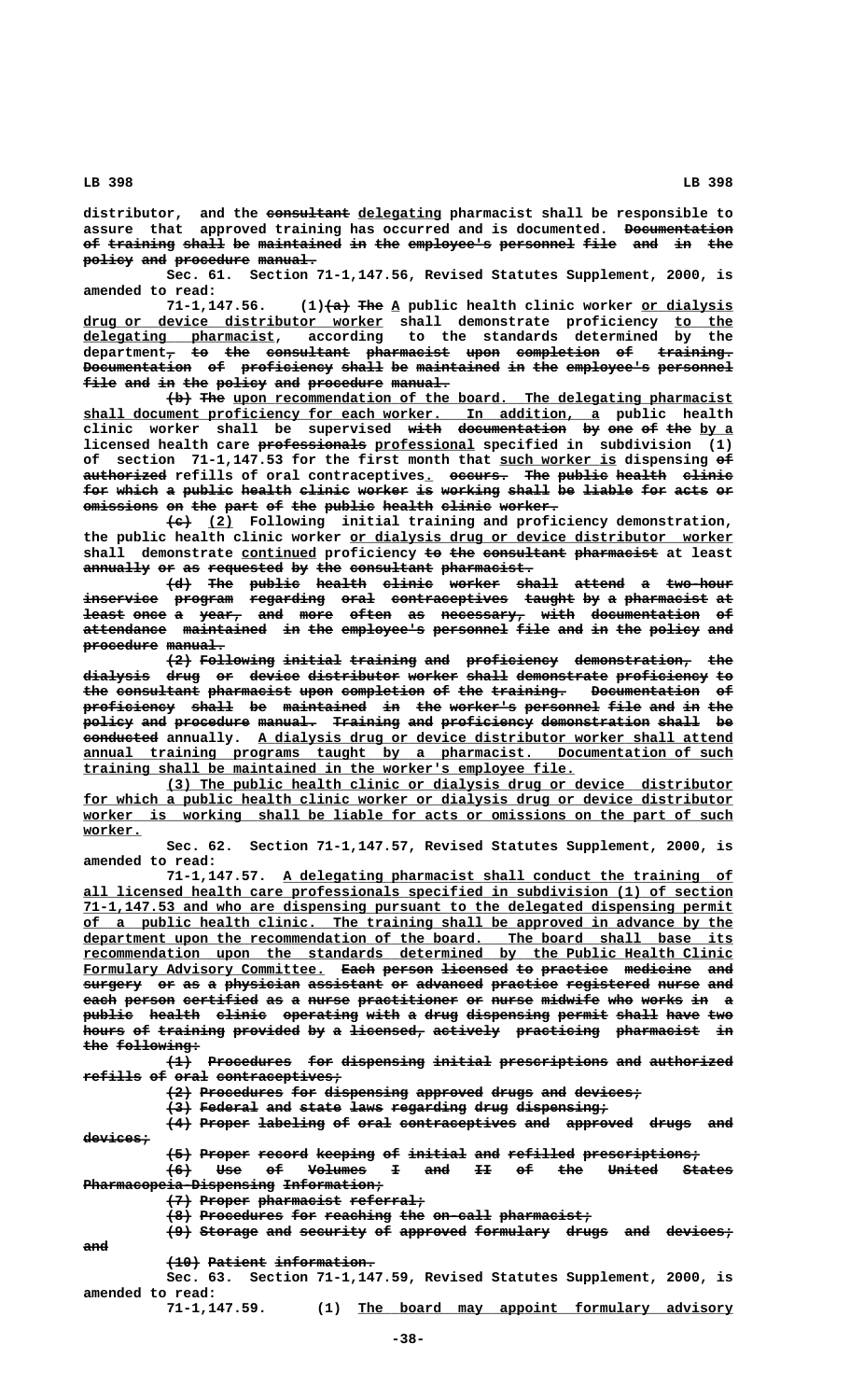**\_\_\_\_\_\_\_\_\_\_\_\_\_\_\_\_\_\_\_\_\_\_\_\_\_\_\_\_\_\_\_\_\_\_\_\_\_\_\_\_\_\_\_\_\_\_\_\_\_\_\_\_\_\_\_\_\_\_\_\_\_\_\_\_\_\_\_\_\_\_\_\_\_\_\_\_\_\_ committees as deemed necessary for the determination of formularies for \_\_\_\_\_\_\_\_\_\_\_\_\_\_\_\_\_\_\_\_\_\_\_\_\_\_\_\_\_\_\_\_ delegated dispensing permittees.**

 **\_\_\_ (2) The Public Health Clinic Formulary Advisory Committee is created. The committee shall consist of eight members as follows:**

**(a) Two members designated by the board;**

**(b) Two members who are employees of the department with knowledge of and interest in reproductive health and sexually transmitted diseases;**

(c) Two members who are licensed to practice pharmacy pharmacists in **this state and who are selected by the Director of Regulation and Licensure. The Nebraska Pharmacists Association may submit to the director a list of five persons of recognized ability in the profession. If such a list is submitted, the director shall consider the names on such list and may appoint one or more of the persons so named. The director may appoint any qualified person even if such person is not named on the list submitted by the association; and**

(d) Two members who are employees of public health clinics which are hold or will <del>be operating with drug dispensing permits</del> hold a delegated  **\_\_\_\_\_\_\_\_\_\_\_\_\_\_\_\_\_ dispensing permit and who are selected by the director from names recommended by such public health clinics.**

 $\overbrace{\text{initial designations}}$  (3) Designations and recommendations shall be made and submitted to the director <del>within thirty days after July</del> <del>16,</del> 1994.  ${\small\textsf{\small{Subsequent}}}\quad$  designations  $\quad$  and recommendations shall be submitted in July prior **to the third quarter meeting of the committee.**

 **——— (3) Members shall serve for terms of two years each beginning with** the third quarter meeting.  $\tau$  except that one-half of the initial members appointed to the committee, as designated by the director, shall serve for **terms of three years each.** Members may serve for consecutive terms as **approved by the director. The director may remove a member of the committee** for inefficiency, neglect of duty, or misconduct in office<sub>n</sub> in the manner **provided in section 71-1,147.43.** 

 **\_\_\_\_\_\_\_\_\_\_\_\_\_\_\_\_\_\_\_\_\_\_\_\_\_\_\_\_\_\_\_\_\_\_\_\_\_\_\_\_\_\_\_\_\_\_\_\_\_\_\_\_\_\_\_\_\_ Sec. 64. (1) For purposes of sections 71-1,142, 71-1,143, and \_\_\_\_\_\_\_\_\_\_\_\_\_\_\_\_\_\_\_\_\_\_\_\_\_\_\_\_\_\_\_\_\_\_\_\_\_\_\_\_\_\_\_\_\_\_\_\_\_\_\_\_\_\_\_\_\_\_\_\_\_\_\_\_\_\_\_\_\_\_\_\_\_\_\_\_\_\_ 71-1,147, the use of the term license as it relates to a pharmacy shall be \_\_\_\_\_\_\_\_\_\_\_\_\_\_\_\_\_\_\_\_\_\_\_\_\_\_\_\_\_\_\_\_\_\_\_\_\_\_\_\_\_\_\_\_\_\_\_\_\_\_\_\_\_\_\_\_\_\_\_\_\_\_\_\_\_\_\_\_\_\_\_\_\_\_\_\_\_\_ construed to mean (a) any permit to operate a pharmacy issued by the \_\_\_\_\_\_\_\_\_\_\_\_\_\_\_\_\_\_\_\_\_\_\_\_\_\_\_\_\_\_\_\_\_\_\_\_\_\_\_\_\_\_\_\_\_\_\_\_\_\_\_\_\_\_\_\_\_\_\_\_\_\_\_\_\_\_\_\_\_\_\_\_\_\_\_\_\_\_ department prior to January 1, 2002, pursuant to sections 71-1,147.01 to \_\_\_\_\_\_\_\_\_\_\_\_\_\_\_\_\_\_\_\_\_\_\_\_\_\_\_\_\_\_\_\_\_\_\_\_\_\_\_\_\_\_\_\_\_\_\_\_\_\_\_\_\_\_\_\_\_\_\_\_\_\_\_\_\_\_\_\_\_\_\_\_\_\_\_\_\_\_ 71-1,147.12 as such sections existed on December 31, 2001, and (b) any license \_\_\_\_\_\_\_\_\_\_\_\_\_\_\_\_\_\_\_\_\_\_\_\_\_\_\_\_\_\_\_\_\_\_\_\_\_\_\_\_\_\_\_\_\_\_\_\_\_\_\_\_\_\_\_\_\_\_\_\_\_\_\_\_\_\_\_\_\_\_\_\_\_\_\_\_\_\_ to operate a pharmacy issued by the department on and after January 1, 2002,** pursuant to the Health Care Facility Licensure Act.

> **\_\_\_\_\_\_\_\_\_\_\_\_\_\_\_\_\_\_\_\_\_\_\_\_\_\_\_\_\_\_\_\_\_\_\_\_\_\_\_\_\_\_\_\_\_\_\_\_\_\_\_\_\_\_\_\_\_\_\_\_\_\_\_\_\_\_\_\_ (2) With respect to the operation and regulation of pharmacies on \_\_\_\_\_\_\_\_\_\_\_\_\_\_\_\_\_\_\_\_\_\_\_\_\_\_ and after January 1, 2002:**

> **\_\_\_\_\_\_\_\_\_\_\_\_\_\_\_\_\_\_\_\_\_\_\_\_\_\_\_\_\_\_\_\_\_\_\_\_\_\_\_\_\_\_\_\_\_\_\_\_\_\_\_\_\_\_\_\_\_\_\_\_\_\_\_\_\_\_\_\_ (a) A permit to operate a pharmacy issued prior to January 1, 2002, \_\_\_\_\_\_\_\_\_\_\_\_\_\_\_\_\_\_\_\_\_\_\_\_\_\_\_\_\_\_\_\_\_\_\_\_\_\_\_\_\_\_\_\_\_\_\_\_\_\_\_\_\_\_\_\_\_\_\_\_\_\_\_\_\_\_\_\_\_\_\_\_\_\_\_\_\_\_ under sections 71-1,142 to 71-1,147.59 as such sections existed on December \_\_\_\_\_\_\_\_\_\_\_\_\_\_\_\_\_\_\_\_\_\_\_\_\_\_\_\_\_\_\_\_\_\_\_\_\_\_\_\_\_\_\_\_\_\_\_\_\_\_\_\_\_\_\_\_\_\_\_\_\_\_\_\_\_\_\_\_\_\_\_\_\_\_\_\_\_\_ 31, 2001, shall be valid and effective for the term of the permit unless \_\_\_\_\_\_\_\_\_\_\_\_\_\_\_\_\_\_\_\_\_\_\_\_\_\_\_\_\_\_\_\_\_\_\_\_\_\_\_\_\_\_\_\_\_\_\_\_\_\_\_\_\_\_\_\_\_\_\_\_\_\_\_\_\_\_\_\_\_\_\_\_\_\_\_\_\_\_ revoked or its effectiveness is otherwise terminated as provided by law and** shall be deemed a license issued under the Health Care Facility Licensure Act;

> **\_\_\_\_\_\_\_\_\_\_\_\_\_\_\_\_\_\_\_\_\_\_\_\_\_\_\_\_\_\_\_\_\_\_\_\_\_\_\_\_\_\_\_\_\_\_\_\_\_\_\_\_\_\_\_\_\_\_\_\_\_\_\_\_\_\_\_\_ (b) All rules, regulations, and orders of the department adopted \_\_\_\_\_\_\_\_\_\_\_\_\_\_\_\_\_\_\_\_\_\_\_\_\_\_\_\_\_\_\_\_\_\_\_\_\_\_\_\_\_\_\_\_\_\_\_\_\_\_\_\_\_\_\_\_\_\_\_\_\_\_\_\_\_\_\_\_\_\_\_\_\_\_\_\_\_\_ prior to January 1, 2002, under sections 71-1,142 to 71-1,147.59 as such \_\_\_\_\_\_\_\_\_\_\_\_\_\_\_\_\_\_\_\_\_\_\_\_\_\_\_\_\_\_\_\_\_\_\_\_\_\_\_\_\_\_\_\_\_\_\_\_\_\_\_\_\_\_\_\_\_\_\_\_\_\_\_\_\_\_\_\_\_\_\_\_\_\_\_\_\_\_ sections existed on December 31, 2001, shall continue to be effective until**  $revised$ , amended, repealed, or nullified pursuant to law; and

 **\_\_\_\_\_\_\_\_\_\_\_\_\_\_\_\_\_\_\_\_\_\_\_\_\_\_\_\_\_\_\_\_\_\_\_\_\_\_\_\_\_\_\_\_\_\_\_\_\_\_\_\_\_\_\_\_\_\_\_\_\_\_\_\_\_\_\_\_ (c) No suit, action, or other proceeding, judicial or \_\_\_\_\_\_\_\_\_\_\_\_\_\_\_\_\_\_\_\_\_\_\_\_\_\_\_\_\_\_\_\_\_\_\_\_\_\_\_\_\_\_\_\_\_\_\_\_\_\_\_\_\_\_\_\_\_\_\_\_\_\_\_\_\_\_\_\_\_\_\_\_\_\_\_\_\_\_ administrative, lawfully commenced prior to January 1, 2002, under sections \_\_\_\_\_\_\_\_\_\_\_\_\_\_\_\_\_\_\_\_\_\_\_\_\_\_\_\_\_\_\_\_\_\_\_\_\_\_\_\_\_\_\_\_\_\_\_\_\_\_\_\_\_\_\_\_\_\_\_\_\_\_\_\_\_\_\_\_\_\_\_\_\_\_\_\_\_\_ 71-1,142 to 71-1,147.59 as such sections existed on December 31, 2001, shall** abate by reason of the change in regulation of pharmacies due to the enactment  **\_\_\_\_\_\_\_\_\_\_\_\_\_\_\_\_\_\_\_\_\_\_\_\_\_\_\_\_\_\_\_\_\_\_\_\_\_\_\_\_\_\_ of the Health Care Facility Licensure Act.**

> **\_\_\_\_\_\_\_\_\_\_\_\_\_\_\_\_\_\_\_\_\_\_\_\_\_\_\_\_\_\_\_\_\_\_\_\_\_\_\_\_\_\_\_\_\_\_\_\_\_\_\_\_\_\_\_\_\_\_\_\_\_\_\_\_\_\_\_\_ (3) With respect to the operation and regulation of persons \_\_\_\_\_\_\_\_\_\_\_\_\_\_\_\_\_\_\_\_\_\_\_\_\_\_\_\_\_\_\_\_\_\_\_\_\_\_\_\_\_\_\_\_\_\_\_\_\_\_\_\_\_\_\_\_\_\_\_\_\_\_\_\_\_\_\_\_\_\_\_\_\_\_\_\_\_\_ dispensing pursuant to a drug dispensing permit on and after the operative \_\_\_\_\_\_\_\_\_\_\_\_\_\_\_\_\_\_\_\_\_ date of this section:**

> **\_\_\_\_\_\_\_\_\_\_\_\_\_\_\_\_\_\_\_\_\_\_\_\_\_\_\_\_\_\_\_\_\_\_\_\_\_\_\_\_\_\_\_\_\_\_\_\_\_\_\_\_\_\_\_\_\_\_\_\_\_\_\_\_\_\_\_\_ (a) A drug dispensing permit for a public health clinic or a \_\_\_\_\_\_\_\_\_\_\_\_\_\_\_\_\_\_\_\_\_\_\_\_\_\_\_\_\_\_\_\_\_\_\_\_\_\_\_\_\_\_\_\_\_\_\_\_\_\_\_\_\_\_\_\_\_\_\_\_\_\_\_\_\_\_\_\_\_\_\_\_\_\_\_\_\_\_ dialysis drug or device distributor issued prior to such date under sections \_\_\_\_\_\_\_\_\_\_\_\_\_\_\_\_\_\_\_\_\_\_\_\_\_\_\_\_\_\_\_\_\_\_\_\_\_\_\_\_\_\_\_\_\_\_\_\_\_\_\_\_\_\_\_\_\_\_\_\_\_\_\_\_\_\_\_\_\_\_\_\_\_\_\_\_\_\_ 71-1,147.39 to 71-1,147.61, as such sections existed prior to the operative** date of this section, shall be valid and effective for the term of the permit  **\_\_\_\_\_\_\_\_\_\_\_\_\_\_\_\_\_\_\_\_\_\_\_\_\_\_\_\_\_\_\_\_\_\_\_\_\_\_\_\_\_\_\_\_\_\_\_\_\_\_\_\_\_\_\_\_\_\_\_\_\_\_\_\_\_\_\_\_\_\_\_\_\_\_\_\_\_\_ unless revoked or its effectiveness is otherwise terminated as provided by law** and shall be deemed to be a delegated dispensing permit;

> **\_\_\_\_\_\_\_\_\_\_\_\_\_\_\_\_\_\_\_\_\_\_\_\_\_\_\_\_\_\_\_\_\_\_\_\_\_\_\_\_\_\_\_\_\_\_\_\_\_\_\_\_\_\_\_\_\_\_\_\_\_\_\_\_\_\_\_\_ (b) All rules, regulations, and orders adopted by the department \_\_\_\_\_\_\_\_\_\_\_\_\_\_\_\_\_\_\_\_\_\_\_\_\_\_\_\_\_\_\_\_\_\_\_\_\_\_\_\_\_\_\_\_\_\_\_\_\_\_\_\_\_\_\_\_\_\_\_\_\_\_\_\_\_\_\_\_\_\_\_\_\_\_\_\_\_\_ concerning drug dispensing permits prior to the operative date of this section \_\_\_\_\_\_\_\_\_\_\_\_\_\_\_\_\_\_\_\_\_\_\_\_\_\_\_\_\_\_\_\_\_\_\_\_\_\_\_\_\_\_\_\_\_\_\_\_\_\_\_\_\_\_\_\_\_\_\_\_\_\_\_\_\_\_\_\_\_\_\_\_\_\_\_\_\_\_ under sections 71-1,142 to 71-1,147.61, as such sections existed prior to the \_\_\_\_\_\_\_\_\_\_\_\_\_\_\_\_\_\_\_\_\_\_\_\_\_\_\_\_\_\_\_\_\_\_\_\_\_\_\_\_\_\_\_\_\_\_\_\_\_\_\_\_\_\_\_\_\_\_\_\_\_\_\_\_\_\_\_\_\_\_\_\_\_\_\_\_\_\_ operative date of this section, shall continue to be effective until revised, \_\_\_\_\_\_\_\_\_\_\_\_\_\_\_\_\_\_\_\_\_\_\_\_\_\_\_\_\_\_\_\_\_\_\_\_\_\_\_\_\_\_\_\_\_\_\_\_\_\_\_\_ amended, repealed, or nullified pursuant to law; and**

> **\_\_\_\_\_\_\_\_\_\_\_\_\_\_\_\_\_\_\_\_\_\_\_\_\_\_\_\_\_\_\_\_\_\_\_\_\_\_\_\_\_\_\_\_\_\_\_\_\_\_\_\_\_\_\_\_\_\_\_\_\_\_\_\_\_\_\_\_ (c) No suit, action, or other proceeding, judicial or \_\_\_\_\_\_\_\_\_\_\_\_\_\_\_\_\_\_\_\_\_\_\_\_\_\_\_\_\_\_\_\_\_\_\_\_\_\_\_\_\_\_\_\_\_\_\_\_\_\_\_\_\_\_\_\_\_\_\_\_\_\_\_\_\_\_\_\_\_\_\_\_\_\_\_\_\_\_ administrative, concerning drug dispensing permits which was lawfully \_\_\_\_\_\_\_\_\_\_\_\_\_\_\_\_\_\_\_\_\_\_\_\_\_\_\_\_\_\_\_\_\_\_\_\_\_\_\_\_\_\_\_\_\_\_\_\_\_\_\_\_\_\_\_\_\_\_\_\_\_\_\_\_\_\_\_\_\_\_\_\_\_\_\_\_\_\_ commenced prior to the operative date of this section under sections 71-1,142 \_\_\_\_\_\_\_\_\_\_\_\_\_\_\_\_\_\_\_\_\_\_\_\_\_\_\_\_\_\_\_\_\_\_\_\_\_\_\_\_\_\_\_\_\_\_\_\_\_\_\_\_\_\_\_\_\_\_\_\_\_\_\_\_\_\_\_\_\_\_\_\_\_\_\_\_\_\_ to 71-1,147.61, as such sections existed prior to the operative date of this** section, shall abate by reason of the enactment of this legislative bill.  **\_\_\_\_\_\_\_\_\_\_\_\_\_\_\_\_\_\_\_\_\_\_\_\_\_\_\_\_\_\_\_\_\_\_\_\_\_\_\_\_\_\_\_\_\_\_\_ (4) This section terminates on January 1, 2003.**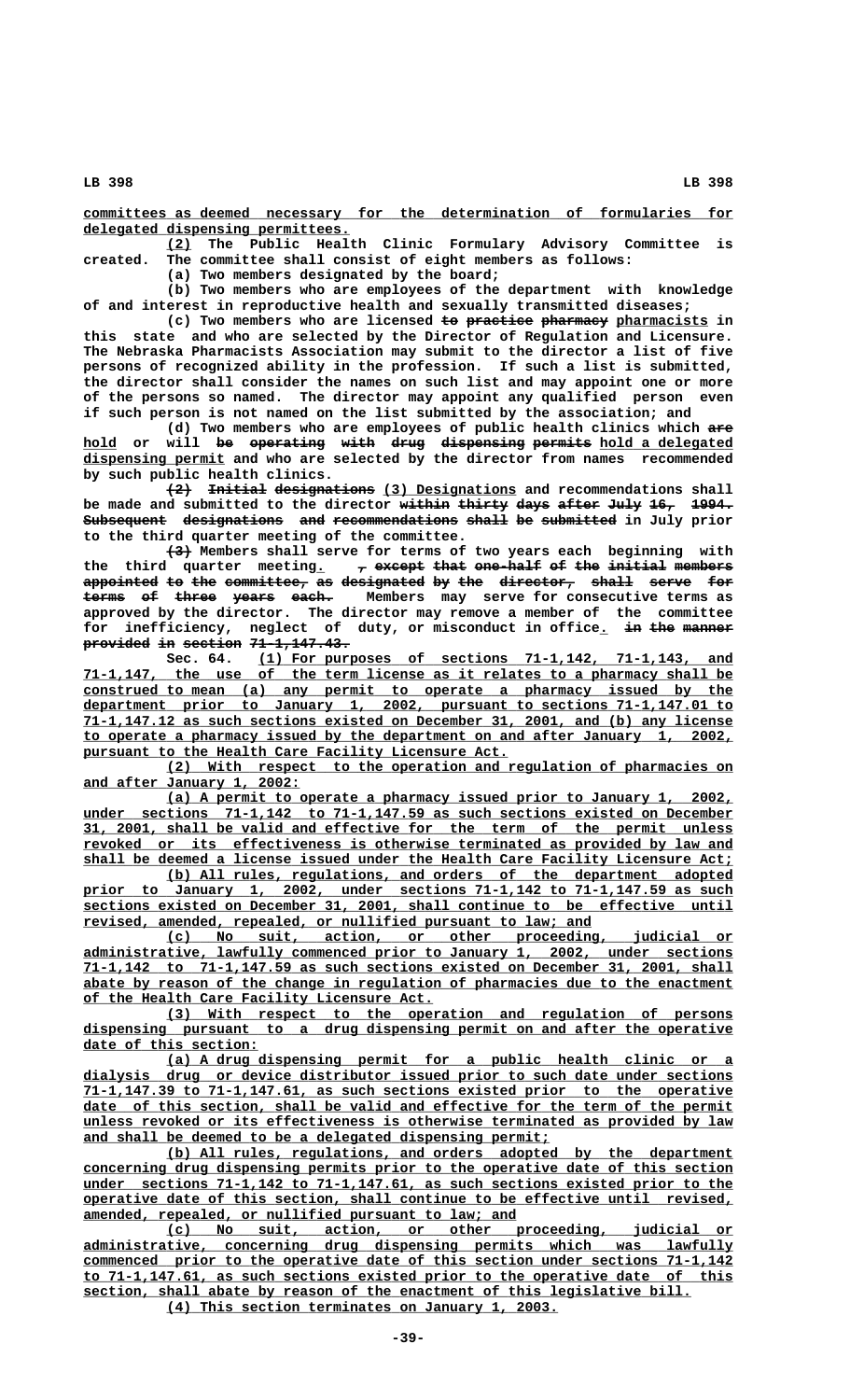**Sec. 65. Section 71-401, Revised Statutes Supplement, 2000, is amended to read:**

71-401. Sections 71-401 to <del>71-462</del> 71-461 and section 67 of this act **shall be known and may be cited as the Health Care Facility Licensure Act.**

**Sec. 66. Section 71-425, Revised Statutes Supplement, 2000, is amended to read:**

71-425. <del>(1)</del> Pharmacy means  $\leftarrow a$  a facility advertised as a pharmacy,  **——————————— drug store, hospital pharmacy, dispensary, apothecary, or any combination of** such titles where drugs or devices are dispensed as defined in section **71-1,142. , (b) a facility where the practice of pharmacy is carried on \_\_\_\_\_\_\_\_\_ — ——— — ———————— ————— ——— ———————— —— ———————— —— ——————— —** exempted in section 71-1,143, or (c) a facility used as a pick-up  $point$  or drop point, including kiosks, for prescriptions to be filled or where -<br>**prescribed drugs or devices are made ready for delivery to the patient.** 

**(2) Pharmacy does not include an emergency box located within an ——— ———————— ———— ——— ——————— —— ————————— ——— ——————— —————— —** institution pursuant to the Emergency Box Drug Act.

Sec. 67. (1) A permit to operate a pharmacy issued prior to January  **\_\_\_\_\_\_\_\_\_\_\_\_\_\_\_\_\_\_\_\_\_\_\_\_\_\_\_\_\_\_\_\_\_\_\_\_\_\_\_\_\_\_\_\_\_\_\_\_\_\_\_\_\_\_\_\_\_\_\_\_\_\_\_\_\_\_\_\_\_\_\_\_\_\_\_\_\_\_ 1, 2002, under sections 71-1,147.01 to 71-1,147.12 as such sections existed on**  $December$  31, 2001, shall be valid and effective for the term of the permit  **\_\_\_\_\_\_\_\_\_\_\_\_\_\_\_\_\_\_\_\_\_\_\_\_\_\_\_\_\_\_\_\_\_\_\_\_\_\_\_\_\_\_\_\_\_\_\_\_\_\_\_\_\_\_\_\_\_\_\_\_\_\_\_\_\_\_\_\_\_\_\_\_\_\_\_\_\_\_ unless revoked or its effectiveness is otherwise terminated as provided by law \_\_\_\_\_\_\_\_\_\_\_\_\_\_\_\_\_\_\_\_\_\_\_\_\_\_\_\_\_\_\_\_\_\_\_\_\_\_\_\_\_\_\_\_\_\_\_\_\_\_\_\_\_\_\_\_\_\_\_\_\_\_\_\_\_\_\_\_\_\_\_\_\_\_\_\_\_\_ and shall be deemed a pharmacy license issued under the Health Care Facility Licensure Act. \_\_\_\_\_\_\_\_\_\_\_\_\_\_**

 **\_\_\_\_\_\_\_\_\_\_\_\_\_\_\_\_\_\_\_\_\_\_\_\_\_\_\_\_\_\_\_\_\_\_\_\_\_\_\_\_\_\_\_\_\_\_\_\_\_\_\_\_\_\_\_\_\_\_\_\_\_\_\_\_\_\_\_\_ (2) All rules, regulations, and orders of the department adopted \_\_\_\_\_\_\_\_\_\_\_\_\_\_\_\_\_\_\_\_\_\_\_\_\_\_\_\_\_\_\_\_\_\_\_\_\_\_\_\_\_\_\_\_\_\_\_\_\_\_\_\_\_\_\_\_\_\_\_\_\_\_\_\_\_\_\_\_\_\_\_\_\_\_\_\_\_\_ prior to January 1, 2002, under sections 71-1,147.01 to 71-1,147.12 as such \_\_\_\_\_\_\_\_\_\_\_\_\_\_\_\_\_\_\_\_\_\_\_\_\_\_\_\_\_\_\_\_\_\_\_\_\_\_\_\_\_\_\_\_\_\_\_\_\_\_\_\_\_\_\_\_\_\_\_\_\_\_\_\_\_\_\_\_\_\_\_\_\_\_\_\_\_\_ sections existed on December 31, 2001, shall continue to be effective until \_\_\_\_\_\_\_\_\_\_\_\_\_\_\_\_\_\_\_\_\_\_\_\_\_\_\_\_\_\_\_\_\_\_\_\_\_\_\_\_\_\_\_\_\_\_\_\_\_\_\_\_\_\_\_\_\_ revised, amended, repealed, or nullified pursuant to law.**

 **\_\_\_\_\_\_\_\_\_\_\_\_\_\_\_\_\_\_\_\_\_\_\_\_\_\_\_\_\_\_\_\_\_\_\_\_\_\_\_\_\_\_\_\_\_\_\_\_\_\_\_\_\_\_\_\_\_\_\_\_\_\_\_\_\_\_\_\_ (3) No suit, action, or other proceeding, judicial or \_\_\_\_\_\_\_\_\_\_\_\_\_\_\_\_\_\_\_\_\_\_\_\_\_\_\_\_\_\_\_\_\_\_\_\_\_\_\_\_\_\_\_\_\_\_\_\_\_\_\_\_\_\_\_\_\_\_\_\_\_\_\_\_\_\_\_\_\_\_\_\_\_\_\_\_\_\_ administrative, lawfully commenced prior to January 1, 2002, under sections \_\_\_\_\_\_\_\_\_\_\_\_\_\_\_\_\_\_\_\_\_\_\_\_\_\_\_\_\_\_\_\_\_\_\_\_\_\_\_\_\_\_\_\_\_\_\_\_\_\_\_\_\_\_\_\_\_\_\_\_\_\_\_\_\_\_\_\_\_\_\_\_\_\_\_\_\_\_ 71-1,147.01 to 71-1,147.12 as such sections existed on December 31, 2001,** shall abate by reason of the enactment of this legislative bill.

 **\_\_\_\_\_\_\_\_\_\_\_\_\_\_\_\_\_\_\_\_\_\_\_\_\_\_\_\_\_\_\_\_\_\_\_\_\_\_\_\_\_\_\_\_\_\_\_ (4) This section terminates on January 1, 2003.**

**Sec. 68. Section 71-15,139, Revised Statutes Supplement, 2000, is amended to read:**

**71-15,139. (1) A housing agency may adopt and promulgate reasonable rules and regulations consistent with federal and state laws, rules, and regulations and the purposes of the Nebraska Housing Agency Act concerning the termination of tenancy. Any resident so terminated shall be sent a written notice of termination setting out the reasons for such termination, and any resident served with a notice shall be given the opportunity to contest the termination in an appropriate hearing by the housing agency. A resident may contest the termination in any suit filed by the housing agency in any court for recovery of possession of the premises.**

**(2) Such notice may provide that if the resident fails to (a) pay his or her rent or comply with any covenant or condition of his or her lease or the rules and regulations of such housing agency, (b) cure a violation or default thereof as specified in such notice, or (c) follow the procedure for a hearing as set forth in the notice, all within the time or times set forth in such notice, the tenancy shall then be automatically terminated and no other notice or notices need be given of such termination or the intent to terminate the tenancy, and upon such termination, and without any notice other than as provided for in this section, a housing agency may file suit against any resident for recovery of possession of the premises and may recover the same as provided by law.**

**(3) A housing agency may, after three days' written notice of termination and without an administrative hearing, file suit and have judgment against any resident for recovery of possession of the premises if the resident, any member of the resident's household, any guest, or any other person who is under the resident's control or who is present upon the premises with the resident's consent, engages in any drug-related or violent criminal activity on the premises, or engages in any activity that threatens the health, safety, or peaceful enjoyment of other residents or housing agency employees. Such activity shall include, but not be limited to, any of the following activities of the resident, or the activities of any other person on the premises with the consent of the resident: (a) Physical assault or the threat of physical assault; (b) illegal use of a firearm or other weapon or the threat to use an illegal firearm or other weapon; or (c) possession of a controlled substance by the resident or any other person on the premises with the consent of the resident if the resident knew or should have known of the possession by such other person of a controlled substance, unless such controlled substance was obtained directly from or pursuant to a valid ———— prescription or medical order by issued by a practitioner authorized to ———————————— —— \_\_\_\_\_\_\_ —— \_\_\_\_\_\_\_\_\_\_ \_\_\_\_\_\_\_\_\_\_\_\_\_\_** prescribe as defined in subdivision  $(20)$  of section 28-401 while acting in the **course of his or her professional practice.**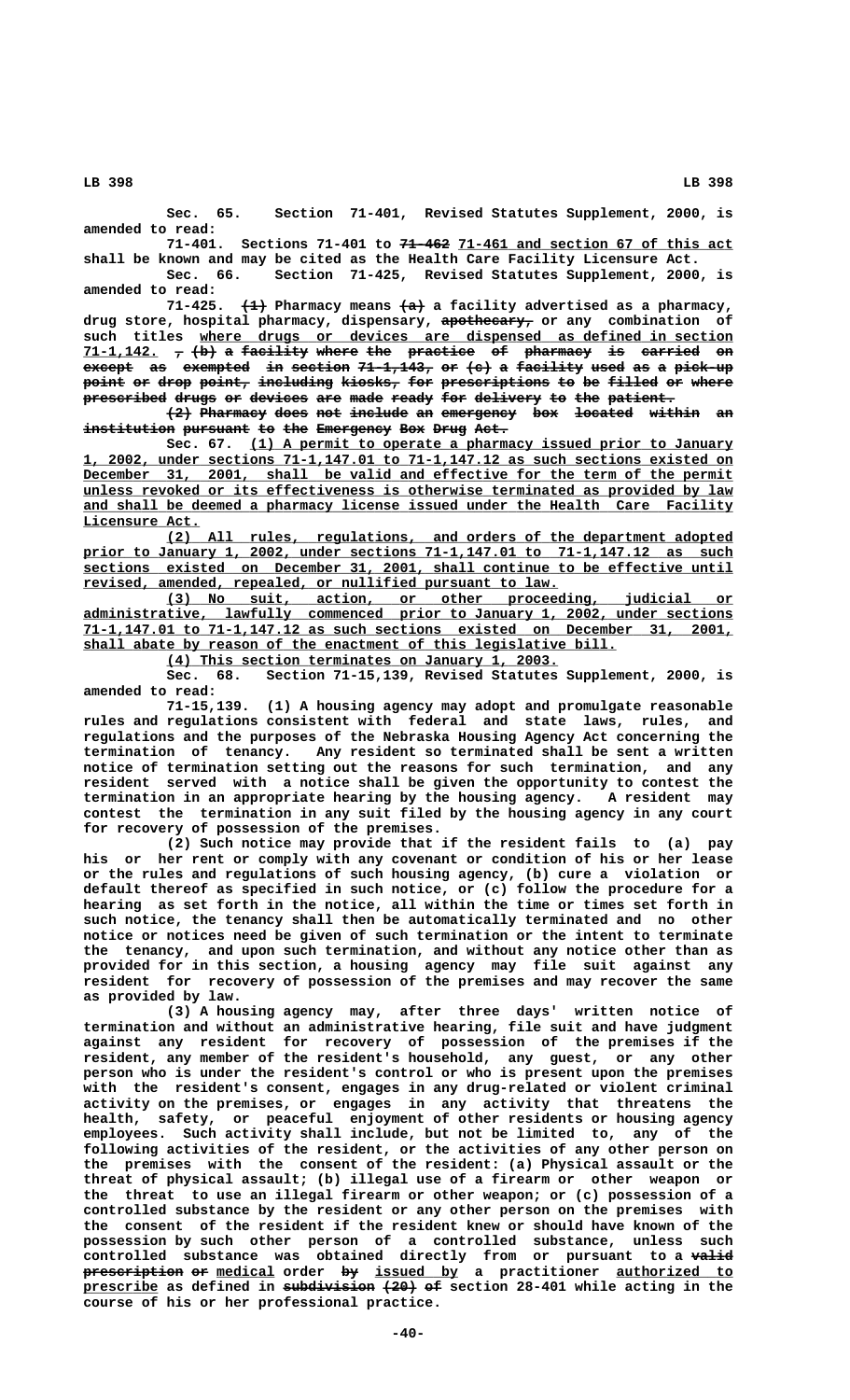**Sec. 69. Section 71-2407, Revised Statutes Supplement, 2000, is amended to read:**

**71-2407. (1) No person operating outside of the State of Nebraska shall ship, mail, or in any manner deliver dispensed prescription drugs into the State of Nebraska unless such person:**

**(a) Is licensed as a pharmacist in the United States;**

**(b) Has filed with the Department of Health and Human Services Regulation and Licensure evidence of a pharmacy license or permit issued by and valid in the state in which the person is located and from which such prescription drugs will be shipped, mailed, or otherwise delivered;**

**(c) Is located and operating in a state in which the requirements and qualifications for obtaining and maintaining a pharmacy license or permit are considered by the Department of Health and Human Services Regulation and Licensure, with the approval of the Board of Pharmacy, to be substantially equivalent to the requirements <del>contained</del> in sections 71-1,142 to 71-1,147.36</del> \_\_\_\_\_\_\_\_\_\_\_\_\_\_\_\_\_\_\_\_\_\_\_\_\_\_\_\_\_\_\_\_\_\_\_\_\_\_\_\_\_ of the Health Care Facility Licensure Act;**

**(d) Has designated the Secretary of State as his, her, or its agent for service of process in this state; and**

(e) Has paid a fee equivalent to the annual fee for an initial or **renewal permit to operate** a pharmacy license in the State of Nebraska as established in and at the times provided for in section 71-1,147.07. Such **fees shall be remitted to the State Treasurer for credit to the Nebraska ———— ————— —— ———————— —— ——— ————— ————————— ——— —————— —— ——— ————————** Pharmaceutical Fund pursuant to section 71-434.

**(2) This section does not apply to prescription drugs mailed, shipped, or otherwise delivered by a pharmaceutical company to a laboratory for the purpose of conducting clinical research.**

(3) For purposes of this section and section 71-2408, prescription drug has the definition <u>of prescription dr</u>ug or device as found in section the definition of prescription drug or device as found in section  **71-1,142.**

**Sec. 70. Section 71-2411, Revised Statutes Supplement, 2000, is amended to read:**

**71-2411. For purposes of the Emergency Box Drug Act:**

**(1) Authorized personnel shall mean any medical doctor, doctor of osteopathy, registered nurse, licensed practical nurse, pharmacist, or physician's assistant;**

> **(2) Department shall mean the Department of Health and Human Services Regulation and Licensure;**

> **(3) Drug shall mean any prescription drug or device or legend drug \_\_\_\_\_\_\_\_\_ \_\_\_\_\_\_\_\_\_\_ or device defined under section 71-1,142, any nonprescription drug as defined under section 71-1,142, any controlled substance as defined under section 28-405, or any device as defined under section 71-1,142;**

> **(4) Emergency box drugs shall mean drugs required to meet the immediate therapeutic needs of patients when the drugs are not available from any other authorized source in time to sufficiently prevent risk of harm to such patients by the delay resulting from obtaining such drugs from such other authorized source;**

> **(5) Institution shall mean an intermediate care facility, an intermediate care facility for the mentally retarded, a mental health center, a nursing facility, and a skilled nursing facility, as such terms are defined in sections 71-420, 71-421, 71-423, 71-424, and 71-429;**

> **(6) Institutional pharmacy shall mean the physical portion of an institution engaged in the compounding, dispensing, and labeling of drugs** which is operating pursuant to a <del>permit issued prior to January</del> 1, 2002, by the Department of Health and Human Services Regulation and Licensure under section 71-1,147.03 as it existed prior to such date or pursuant to a pharmacy license issued on or after such date by the department under the Health Care **Facility Licensure Act;**

> **(7) Multiple dose vial shall mean any bottle in which more than one dose of a liquid drug is stored or contained; and**

> **(8) Supplying pharmacist shall mean the pharmacist in charge of an institutional pharmacy or a pharmacist who provides emergency box drugs to an institution pursuant to the Emergency Box Drug Act. Supplying pharmacist shall not include any agent or employee of the supplying pharmacist who is not a pharmacist.**

> Sec. 71. Section 71-2413, Revised Statutes Supplement, 2000, **amended to read:**

> **71-2413. (1) The supplying pharmacist and the medical director and quality assurance committee of the institution shall jointly determine the drugs, by identity and quantity, to be included in the emergency boxes. Such drugs shall then be approved in advance of placement in emergency boxes by the Board of Pharmacy, unless such drugs are included on a general list of drugs previously approved by the board for use in emergency boxes. The board may**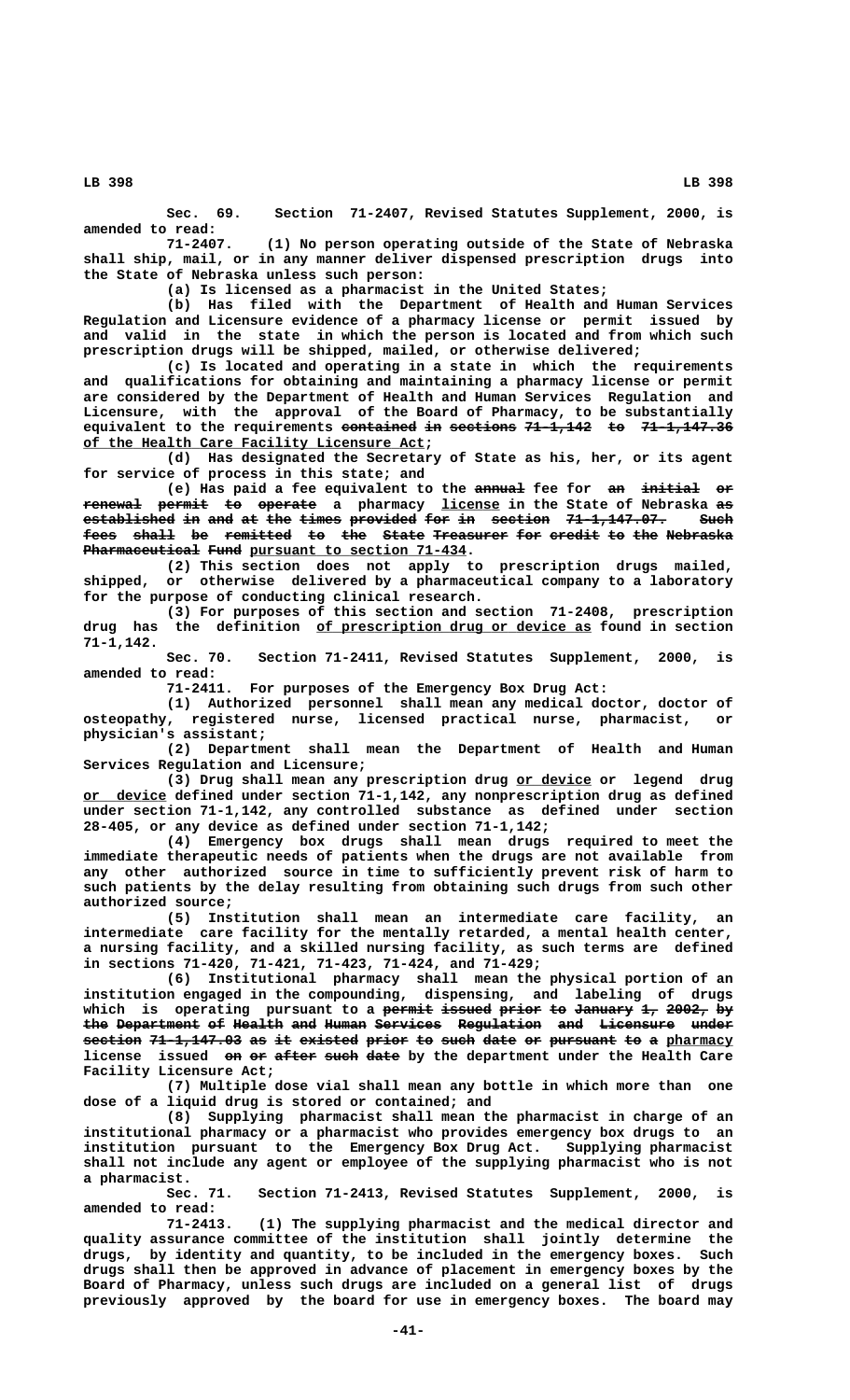**adopt a general list of drugs to be included in emergency boxes. The supplying pharmacist shall maintain a list of emergency box drugs in the pharmacy of the supplying pharmacist which is identical to the list on the exterior of the emergency box and shall make such list available to the department upon request. The supplying pharmacist shall obtain a receipt upon delivery of the emergency box to the institution signed by the director of nursing of the institution which acknowledges that the drugs initially placed in the emergency box are identical to the initial list on the exterior of the emergency box. The receipt shall be retained by the supplying pharmacist for a period of two years.**

**(2) Except for the removal of expired drugs as provided in subsection (4) of this section, drugs shall be removed from emergency boxes** only pursuant to a valid prescription. **order.** Whenever access to the emergency box occurs, the valid prescription erder and proof of use shall be **provided to the supplying pharmacist and shall be recorded on the resident's medical record by authorized personnel of the institution. Removal of any drug from an emergency box by authorized personnel of the institution shall be recorded on a form showing the name of the resident who received the drug, his or her room number, the name of the drug, the strength of the drug, the quantity used, the dose administered, the route of administration, the date the drug was used, the time of usage, the disposal of waste, if any, and the signature of the authorized personnel. The form shall be maintained at the institution for a period of twenty-four months from the date of removal with a copy of the form to be provided to the supplying pharmacist.**

**(3) Whenever an emergency box is opened, the supplying pharmacist \_ shall be notified by the charge nurse or the director of nursing of the institution within twenty-four hours and the supplying pharmacist or another pharmacist designated by the supplying pharmacist shall restock and refill the box, reseal the box, and update the drug listing on the exterior of the box within seventy-two hours.**

(4) Upon the occurrence of the expiration date of any drug in the **emergency box, the supplying pharmacist or another pharmacist designated by the supplying pharmacist shall replace the expired drug, reseal the box, and** update the drug listing on the exterior of the box. <u>The expired drug shall be</u> *\_\_*  $\texttt{immediately}$  destroyed within the institution by a pharmacist, and such  ${\tt destruction~ shall~ be~ witnessed~and~ documented~by~~such~phant哲.~If~ the$  **\_\_\_\_\_\_\_\_\_\_\_\_\_\_\_\_\_\_\_\_\_\_\_\_\_\_\_\_\_\_\_\_\_\_\_\_\_\_\_\_\_\_\_\_\_\_\_\_\_\_\_\_\_\_\_\_\_\_\_\_\_\_\_\_\_\_\_\_\_\_\_\_\_\_\_\_\_\_ expired drug is a controlled substance listed in Schedule II, III, IV, or V of section** 28-405, it shall be destroyed pursuant to subdivision (3)(f)(iv) of  **\_\_\_\_\_\_\_\_\_\_\_\_\_\_\_\_\_\_\_\_\_\_\_\_\_\_\_\_\_\_\_\_\_\_\_\_\_\_\_\_\_\_\_\_\_\_\_\_\_\_\_\_\_\_\_\_\_\_\_\_\_\_\_\_\_\_\_\_\_\_\_\_\_\_\_\_\_\_ section 28-414. Records pertaining to the documentation of expired drugs** which are destroyed shall be maintained at the institution for a period of five years from the date of destruction with a copy of such records to be provided to the supplying pharmacist. Emergency drugs shall be considered inventory of the pharmacy of the supplying pharmacist until such time as they  **\_\_\_\_\_\_\_\_\_\_\_\_\_\_\_\_\_\_\_\_\_\_\_\_\_\_\_\_\_\_\_\_\_\_\_\_\_\_\_\_\_\_\_\_\_\_ are removed for administration or destruction.**

(5) <del>Immediately</del> upon replacement of an expired drug by the supplying pharmacist or another pharmacist designated by the supplying pharmacist, the expired drug being replaced shall be immediately destroyed within the institution by the supplying pharmacist or another pharmacist designated by the supplying pharmacist, with such destruction witnessed and documented by authorized personnel of the institution. Records pertaining to the documentation of expired drugs which are destroyed by the supplying pharmacist **or another pharmacist designated by the supplying pharmacist shall be —— ——————— —————————— —————————— —— ——— ————————— —————————— ————— —** maintained at the institution for a period of twenty-four months from the date of such destruction, with a copy of such records to be provided to the **supplying pharmacist. Drugs in emergency boxes shall be considered inventory ————————— ——————————— ————— —— ————————— ————— ————— —— —————————— ———————— of the pharmacy of the supplying pharmacist until such time as they are —— ——— ———————— —— ——— ————————— —————————— ————— ———— ———— —— ———— ——** removed for administration to a resident of the institution or pursuant to  $subsection$  (4) of this section.

 **——— (6) Authorized personnel of the institution shall examine the emergency boxes once every twenty-four hours and shall immediately notify the supplying pharmacist upon discovering evidence of tampering with any emergency box. Proof of examination by authorized personnel of the institution shall be recorded and maintained at the institution for a period of twenty-four months from the date of examination.**

 **——— \_\_\_ (7) (6) The supplying pharmacist and the medical director and quality assurance committee of the institution shall jointly establish written procedures for the safe and efficient distribution of emergency box drugs.**

**Sec. 72. Section 71-2417, Revised Statutes Supplement, 2000, is amended to read:**

71-2417. Any emergency box containing a controlled substance which  $\frac{1}{2}$  **isted in section 28-405 and maintained at an institution shall be exempt** from the provisions of subdivision  $\left(\frac{3}{f}\right)\left(\frac{g}{g}\right)$  of section 28-414.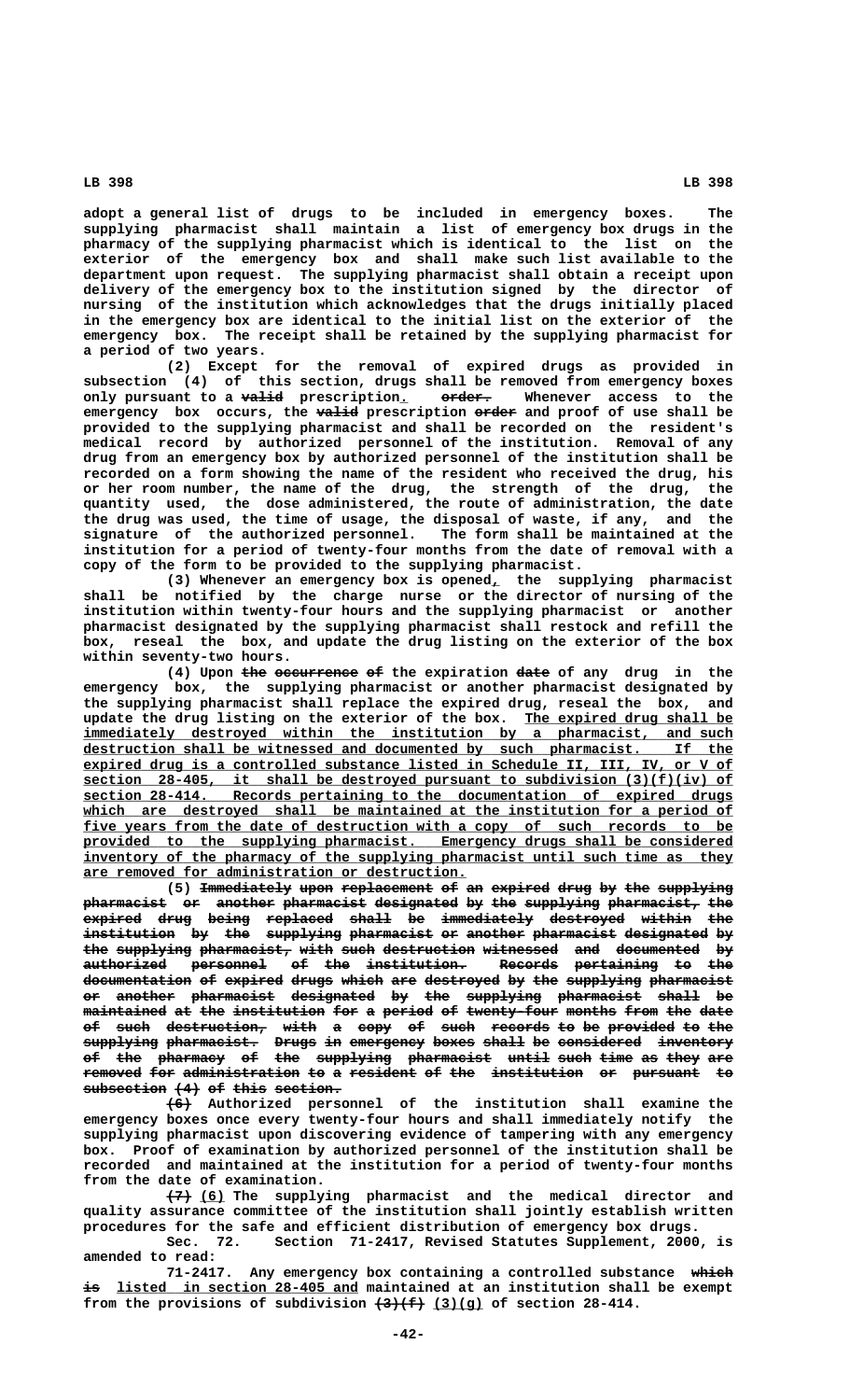**Sec. 73. Section 71-2419, Revised Statutes Supplement, 2000, is amended to read:**

**71-2419. A physician licensed under the Uniform Licensing Law who prescribes, dispenses, or administers or a nurse licensed under the Nurse Practice Act or pharmacist licensed under the Uniform Licensing Law who administers or dispenses a controlled substance in excess of the recommended dosage for the treatment of pain shall not be subject to discipline under sections 71-147 to 71-161.20 or 71-1,142 to <del>71-1,147.61</del> 71-1,147.59 and \_\_\_\_\_\_\_\_\_\_\_\_\_\_\_\_\_\_\_\_\_\_\_\_\_\_\_\_\_\_\_\_\_\_\_\_\_\_\_\_\_\_\_\_\_\_\_\_\_\_\_\_\_\_\_\_\_\_\_\_\_\_\_\_\_\_\_\_\_ sections 27, 28, 30, 31, 33, 35 to 37, 47 to 49, and 64 of this act or under the Nurse Practice Act or criminal prosecution under the Uniform Controlled Substances Act when: (1) In the judgment of the physician, appropriate pain management warrants such dosage; (2) the controlled substance is not administered for the purpose of causing, or the purpose of assisting in causing, death for any reason; and (3) the administration of the controlled substance conforms to policies and guidelines for the treatment of pain adopted by the Board of Examiners in Medicine and Surgery.**

**Sec. 74. Section 71-2421, Revised Statutes Supplement, 2000, is amended to read:**

(1) To protect the public safety, dispensed drugs or **devices may be returned to the dispensing pharmacy only under the following conditions:**

**(a) For immediate destruction by a pharmacist, except that drugs and devices dispensed to residents of a long-term care facility shall be destroyed on the site of the long-term care facility;**

**(b) In response to a recall by the manufacturer, packager, or distributor;**

**(c) If a device is defective or malfunctioning; or**

**(d) Return from a long-term care facility for credit, except that:**

**(i) No controlled substance may be returned;**

**(ii) The decision to accept the return of the dispensed drug or device shall rest solely with the pharmacist;**

**(iii) The dispensed drug or device shall have been in the control of the long-term care facility at all times;**

**(iv) The dispensed drug or device shall be in the original and unopened labeled container with a tamper-evident seal intact, as dispensed by the pharmacy. Such container shall bear the expiration date or calculated expiration date and lot number; and**

**(v) Tablets or capsules shall have been dispensed in a unit dose with a tamper-evident container which is impermeable to moisture and approved** by the Board of Examiners in Pharmacy.

**(2) Returned dispensed drugs or devices shall not be retained in inventory nor made available for subsequent dispensing, except as provided in subdivision (1)(d) of this section.**

**(3) For purposes of this section, dispense, drugs, and devices are defined in section 71-1,142.**

**Sec. 75. Section 71-2501, Reissue Revised Statutes of Nebraska, is amended to read:**

71-2501. The word poison, within the meaning (1) For purposes of  **\_ sections 71-2501 to 71-2510:**

 **\_\_\_\_\_\_\_\_\_\_\_ — (a) Poison , shall include: Arsenic, metallic or elemental, and all poisonous compounds and preparations thereof; corrosive sublimate; white**  $\texttt{precipitate}$ ; red  $\texttt{precipitate}$ ,  $\texttt{b\bar{inide}}$  of  $\texttt{merewry}$   $\texttt{mercuric iodide}$ ;  $\texttt{nitrate}$  of **mercury; hydrocyanic acid and all its salts and poisonous compounds; aconitine, arecoline, atropine, brucine, colchicine, coniine, daturine,** delphinine, gelsemine, gelseminine, <del>homatrophine</del> <u>homatropine</u>, hyoscine,<br>hyoscyamine, lobeline, pelletierine, physostigmine, pilocarpine, sparteine, hyoscyamine, lobeline, pelletierine, physostigmine, pilocarpine, **strychnine, veratrine, and all other poisonous alkaloids and their salts, poisonous compounds, and preparations; volatile or essential oil of bitter almonds, natural and artificial; aconite, belladonna, calabar bean, cantharides, colchicum, conium cotton root, cocculus indicum, datura, ergot,** gelsemium, henbane, ignatia, lobelia, nux vomica, savin, scopola scopolamine, **solanum, stramonium, staphisagra, strophanthus, veratrum viride, and their \_ pharmaceutical preparations and compounds; cantharidin, picrotoxin, elaterin, santonin, their poisonous chemical compounds and derivatives and preparations; ascaridol; volatile oil of mustard, natural and synthetic; oil of tansy; oil** of savin, <del>glacia</del> g<u>lacial</u> acetic acid; trichloracetic acid; aniline oil; **benzaldehyde; bromoform; carbolic acid; cresylic acid; chloral hydrate; chromic acid; croton oil; dinitrophenol; mineral acids; oxalic acid; nitrobenzene; phosphorous; paraldehyde; picric acid; salts of antimony; salts of barium, except the sulphate, salts of cobalt, salts of chromium; salts of lead; salts of thallium; salts of zinc; carbon tetrachloride, and silver nitrate; and \_\_\_\_\_**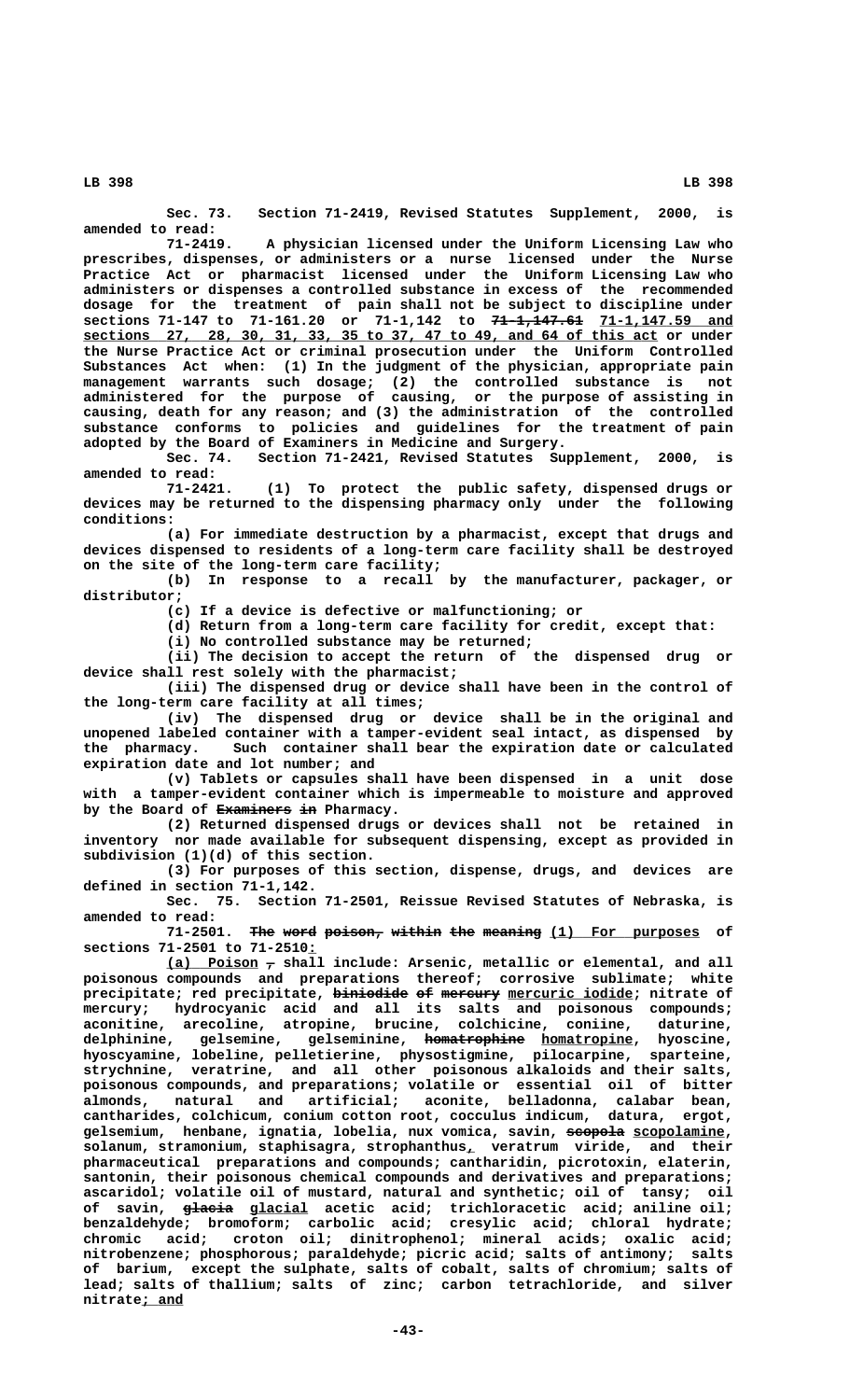**(b) Poison . The term poison shall not be construed to include: \_\_\_\_\_\_\_\_\_\_ — ——— ———— —————— —— ————————— —— \_**

 **\_\_\_\_\_\_\_\_\_\_\_\_\_\_\_\_\_\_ ———————————— (i) Agricultural agricultural or garden spray, insecticides, concentrated lye, fungicides, rodent destroyers, and other preparations of whatever ingredients, preservative or otherwise for animal or poultry use, for commercial, industrial, manufacturing, fire protection purposes, or any combination of such purposes, and not for human use, when the same are properly packaged, prepared, and labeled with official poison labels in conformity with the terms and provisions of section 71-2502 or the Federal**  $\texttt{Food,}$   $\texttt{ Drug}_{\textit{L}}$  and  $\texttt{Cosmetric}$  Act<u>, as such act existed on the operative date of</u>  **\_\_\_\_\_\_\_\_\_\_\_\_\_ \_\_\_\_\_\_\_\_\_\_\_\_\_\_\_\_\_\_\_\_\_\_\_\_\_\_\_\_ \_\_\_\_\_ this section, or the Federal Insecticide, Fungicide, and Rodenticide Act, as \_\_\_\_\_\_\_\_\_\_\_\_\_\_\_\_\_\_\_\_\_\_\_\_\_\_\_\_\_\_\_\_\_\_\_\_\_\_\_\_\_\_\_\_\_\_\_\_\_\_\_\_\_\_\_ such act existed on the operative date of this section;**

> **(ii) Preparations . Poison shall not be construed to include \_\_\_\_\_\_\_\_\_\_\_\_\_\_\_\_\_\_ — —————— ————— ——— —— ————————— —— ——————— ———————————— preparations prepared by or under the supervision of a governmental agency for use by it or under its direction in the suppression of injurious insect pests and plant diseases destructive to the agricultural and horticultural interests \_\_\_\_\_ of the state; and**

> **(iii) Preparations - It shall also not include preparations for the destruction of rodents, predatory animals, or noxious weeds.\_**

> **(2) Sections ; PROVIDED, that sections 71-2501 to 71-2511 shall not \_\_\_\_\_\_\_\_\_\_\_\_\_ — ————————— ———— ——————— apply to the sale of patent or proprietary medicines in the original package** of the manufacturer, when labeled in conformity with the provisions of section  **71-2502.**

> **Sec. 76. Section 71-5402, Revised Statutes Supplement, 2000, is amended to read:**

> **71-5402. As used in the Nebraska Drug Product Selection Act, unless the context otherwise requires:**

> **(1) Brand name means the proprietary or trade name selected by the manufacturer, distributor, or packager for a drug and placed upon its container, label, or wrapping at the time of packaging;**

> **(2) Generic name means the official title of a drug or drug combination as determined by the United States Adopted Names and accepted by the federal Food and Drug Administration of those drug products having exactly the same active chemical ingredients in exactly the same strength and quantity;**

> **(3) Drug product select means to dispense, without the duly licensed prescriber's express authorization, a chemically equivalent and bioequivalent drug product in place of the drug product ordered or prescribed;**

> **(4) Chemically equivalent means drug products that contain amounts of the identical therapeutically active ingredients in the identical strength, quantity, and dosage form and that meet present compendial standards;**

**(5) Bioequivalent means drug products that:**

**(a) Are legally marketed under regulations promulgated by the federal Food and Drug Administration;**

**(b) Are the same dosage form of the identical active ingredients in the identical amounts as the drug product prescribed;**

**(c) Comply with compendial standards and are consistent from lot to lot with respect to (i) purity of ingredients, (ii) weight variation, (iii) uniformity of content, and (iv) stability; and**

**(d) For which the federal Food and Drug Administration has established bioequivalent standards or has determined that no bioequivalence problems exist;**

**(6) Pharmacist means a pharmacist duly licensed in accordance with the Uniform Licensing Law;**

**(7) Medical practitioner has the same meaning as practitioner in \_\_\_\_\_\_\_\_\_\_\_\_ section 71-1,142; and**

**(8) Department means the Department of Health and Human Services Regulation and Licensure.**

**Sec. 77. Section 71-5405, Reissue Revised Statutes of Nebraska, is amended to read:**

**71-5405. (1) The drug product selection of any drug by a pharmacist pursuant** to <del>sections</del> 71-1,147.10 and 71-5401 to 71-5408 the Nebraska Drug  **\_\_\_\_\_\_\_\_\_\_\_\_\_\_\_\_\_\_\_\_\_ Product Selection Act shall not constitute the practice of medicine.**

**(2) Drug product selection of drugs made by a pharmacist in** accordance with sections 71-1,147.10 and 71-5401 to 71-5408 the act, and any  **\_\_\_\_\_\_\_\_\_\_\_\_\_\_\_ \_\_\_\_\_\_\_\_\_\_\_\_\_\_\_ rules and regulations that the department may adopt and promulgate under sections** 71-1,147.10 and 71-5401 to 71-5408 the act, shall not constitute **evidence of negligence if the drug product selection was made within reasonable and prudent practice of pharmacy.**

**(3) When drug product selection by a pharmacist is permissible in** accordance with the provisions of sections 71-1,147.10 and 71-5401 to 71-5408  **\_\_\_ act, such drug product selection shall not constitute evidence of negligence on the part of the prescribing medical practitioner. In order to promote drug**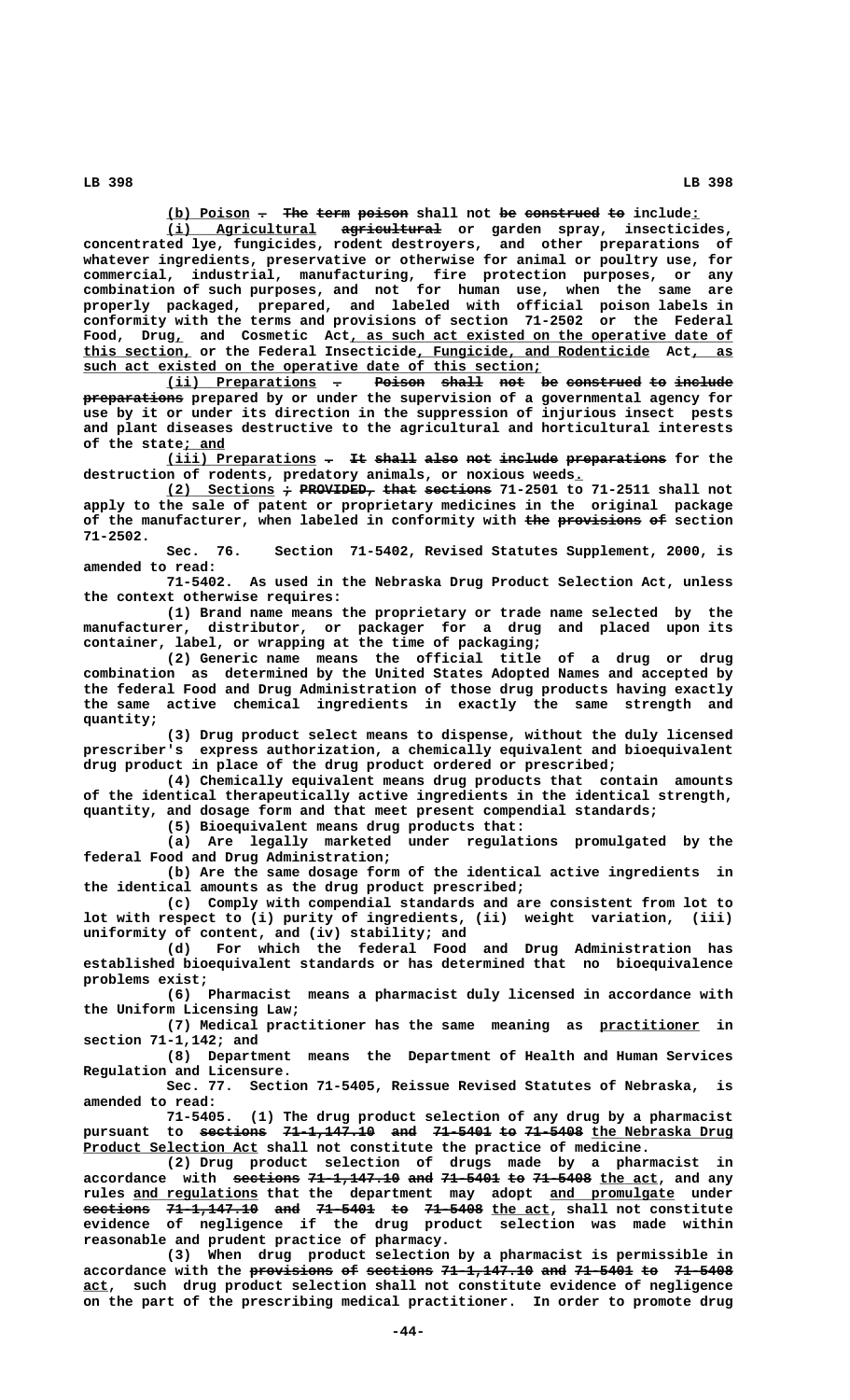product selection to the fullest extent, it is declared to be in the public interest that the failure of a prescribing medical practitioner to provide **that there shall be no drug product selection in any case shall not constitute evidence of negligence or malpractice on the part of such prescribing medical**

practitioner.  $\frac{1}{7}$  and it is hereby so provided.<br> **Sec.** 78. Section 71-5406, Reissue **Sec. 78. Section 71-5406, Reissue Revised Statutes of Nebraska, is amended to read:**

**71-5406. The manufacturer, packager, or distributor of any human use legend drug sold, delivered, or offered for sale in the State of Nebraska after January 1, 1978, shall have printed on the label on the immediate container of the drug the name and address of the manufacturer of the finished dosage form of the drug. Whenever a duly authorized agent of the department finds or has probable cause to believe that any drug or medicine is without —— ———————** such labeling, he the agent shall affix thereto an appropriate marking, giving notice that the article drug is<sub>7</sub> or is suspected of being sold, delivered, or offered for gain in violation of sections 71-1,147.10 and 71-5401 to 71-5408  **\_\_\_\_\_\_\_\_\_\_\_\_\_\_\_\_\_\_\_\_\_\_\_\_\_\_\_\_\_\_\_\_\_\_\_\_\_\_\_\_\_\_ the Nebraska Drug Product Selection Act and has been embargoed, and warning that it is unlawful for any person to remove or dispose of the embargoed** article drug by sale or otherwise without permission from the agent or a court **of competent jurisdiction.**

**Sec. 79. Section 71-5407, Reissue Revised Statutes of Nebraska, is amended to read:**

**71-5407. (1) In addition to any other penalties provided by law,** any person who violates the provisions of section 71-1,147.10 or the Nebraska **Drug Product Selection Act or any rule or regulation adopted and promulgated** under such section or act shall, upon conviction thereof, be punished by a fine of not more than two hundred fifty dollars guilty of a Class IV  **\_\_\_\_\_\_\_\_\_\_\_ misdemeanor for each violation.**

**(2) It shall be unlawful for any employer or such an employer's agent to coerce a pharmacist to dispense a prescription drug or device against \_\_\_\_\_\_\_\_\_ the professional judgment of the pharmacist or as ordered by the prescribing medical practitioner.**

**(3) Violation of the act or commission of any act described in ——— ————————— —— ——— ——— —— —————————— —— ——— ——— ————————— — subsection (1) of section 71-1,147.10 by a licensed pharmacist shall be —————————— ——— —— ——————— ——————————— —— — ———————— —————————— ————— — considered an act of unprofessional conduct for purposes of section 71-147 and —————————— —— ——— —— —————————————— ——————— ——— ———————— —— ——————— —————— ——** shall subject the pharmacist to disciplinary action under section 71-147.

**Sec. 80. Section 71-6045, Reissue Revised Statutes of Nebraska, is amended to read:**

**71-6045. The council shall consist of sixteen members appointed by the Governor as follows:**

**(1) One member shall be a licensed registered nurse in the State of Nebraska;**

**(2) One member shall be a licensed physician and surgeon in the State of Nebraska;**

**(3) One member shall be a licensed dentist in the State of Nebraska; —————————— \_\_\_\_\_\_\_\_ (4) One member shall be a registered licensed pharmacist in the**

**State of Nebraska; (5) One member shall be a representative of the Department of Health**

**and Human Services with interest in or responsibilities for aging programs; (6) One member shall be a representative of the Department of Health**

**and Human Services Regulation and Licensure; (7) One member shall be a representative of the Department of Health**

**and Human Services Finance and Support;**

(8) One member shall be representative of an agency of state **local government, other than the Department of Health and Human Services Regulation and Licensure, with interests in or responsibilities for nursing homes or programs related thereto;**

> **(9) Four members shall be laypersons representative of the public; (10) Two members shall be administrators or owners of proprietary**

**nursing homes; and**

**(11) Two members shall be administrators or owners of voluntary nursing homes.**

**Sec. 81. Section 71-6721, Revised Statutes Supplement, 2000, is amended to read:**

**71-6721. For purposes of the Medication Aide Act:**

**(1) Ability to take medications independently means the individual is physically capable of (a) the act of taking or applying a dose of a medication, (b) taking or applying the medication according to a specific prescription or recommended protocol, and (c) observing and monitoring himself or herself for desired effect, side effects, interactions, and contraindications of the medication and taking appropriate actions based upon those observations;**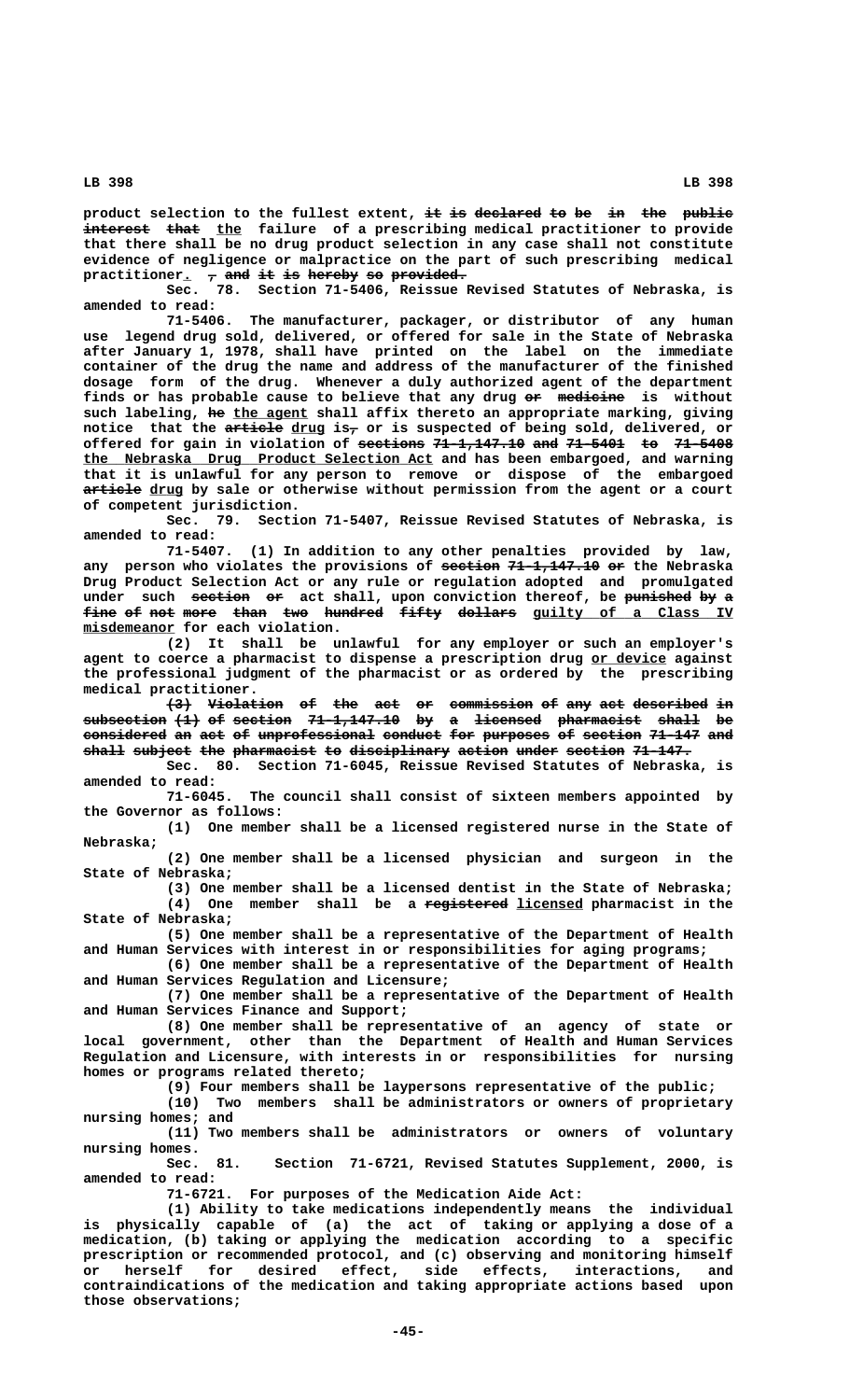**(2) Administration of medication includes, but is not limited to (a) providing medications for another person according to the five rights, (b) recording medication provision, and (c) observing, monitoring, reporting, and otherwise taking appropriate actions regarding desired effects, side effects, interactions, and contraindications associated with the medication;**

**(3) Caretaker means a parent, foster parent, family member, friend, or legal guardian who provides care for an individual;**

**(4) Child care facility means an entity or a person licensed under sections 71-1908 to 71-1917;**

**(5) Competent individual means an adult who is the ultimate recipient of medication and who has the capability and capacity to make an informed decision about taking medications;**

**(6) Department means the Department of Health and Human Services Regulation and Licensure;**

**(7) Direction and monitoring means the acceptance of responsibility for observing and taking appropriate action regarding any desired effects, side effects, interactions, and contraindications associated with the medication by a (a) competent individual for himself or herself, (b) caretaker, or (c) licensed health care professional;**

**(8) Facility means a health care facility or health care service as defined in section 71-413 or 71-415 or an entity or person certified by the Department of Health and Human Services Regulation and Licensure or the Department of Health and Human Services Finance and Support to provide home and community-based services;**

**(9) Five rights means getting the right drug to the right recipient in the right dosage by the right route at the right time;**

**(10) Health care professional means an individual for whom administration of medication is included in the scope of practice;**

**(11) Home means the residence of an individual but does not include any facility or school;**

**(12) Intermediate care facility for the mentally retarded has the definition found in section 71-421;**

**(13) Informed decision means a decision made knowingly, based upon capacity to process information about choices and consequences, and made voluntarily;**

**(14) Medication means any prescription or nonprescription drug intended for treatment or prevention of disease or to affect body function in humans;**

**(15) Medication aide means an individual who is listed on the medication aide registry operated by the Department of Health and Human Services Regulation and Licensure;**

**(16) Nonprescription drug has the definition found in section 71-1,142;**

**(17) Nursing home means any facility or a distinct part of any facility that provides care as defined in sections 71-420, 71-422, 71-424, and 71-429;**

(18) Prescription drug has the definition of prescription drug or  **\_\_\_\_\_\_\_\_\_ device as found in section 71-1,142;**

**(19) Provision of medication means the component of the administration of medication that includes giving or applying a dose of a medication to an individual and includes helping an individual in giving or applying such medication to himself or herself;**

**(20) PRN means an administration scheme in which a medication is not routine, is taken as needed, and requires assessment for need and effectiveness;**

**(21) Recipient means a person who is receiving medication;**

**(22) Routine, with reference to medication, means the frequency of administration, amount, strength, and method are specifically fixed; and (23) School means an entity or person meeting the requirements for a**

**school set by Chapter 79.** Section 71-7409, Revised Statutes Supplement, 2000, is **amended to read:**

**71-7409. Emergency medical reasons shall mean the alleviation of a temporary shortage by transfers of prescription drugs between any of the ——————— \_\_\_\_\_\_\_\_ ———————— following: Holders of pharmacy permits licenses, holders of hospital pharmacy ——————— inspection certificates, and medical practitioners as defined in section 71-1,142.**

> **Sec. 83. Section 71-7416, Revised Statutes Supplement, 2000, is amended to read:**

> **71-7416. No wholesale drug distributor, manufacturer, or pharmacy shall knowingly purchase or receive any prescription drug from any source other than a person or entity licensed pursuant to the Wholesale Drug**

 **LB 398 LB 398**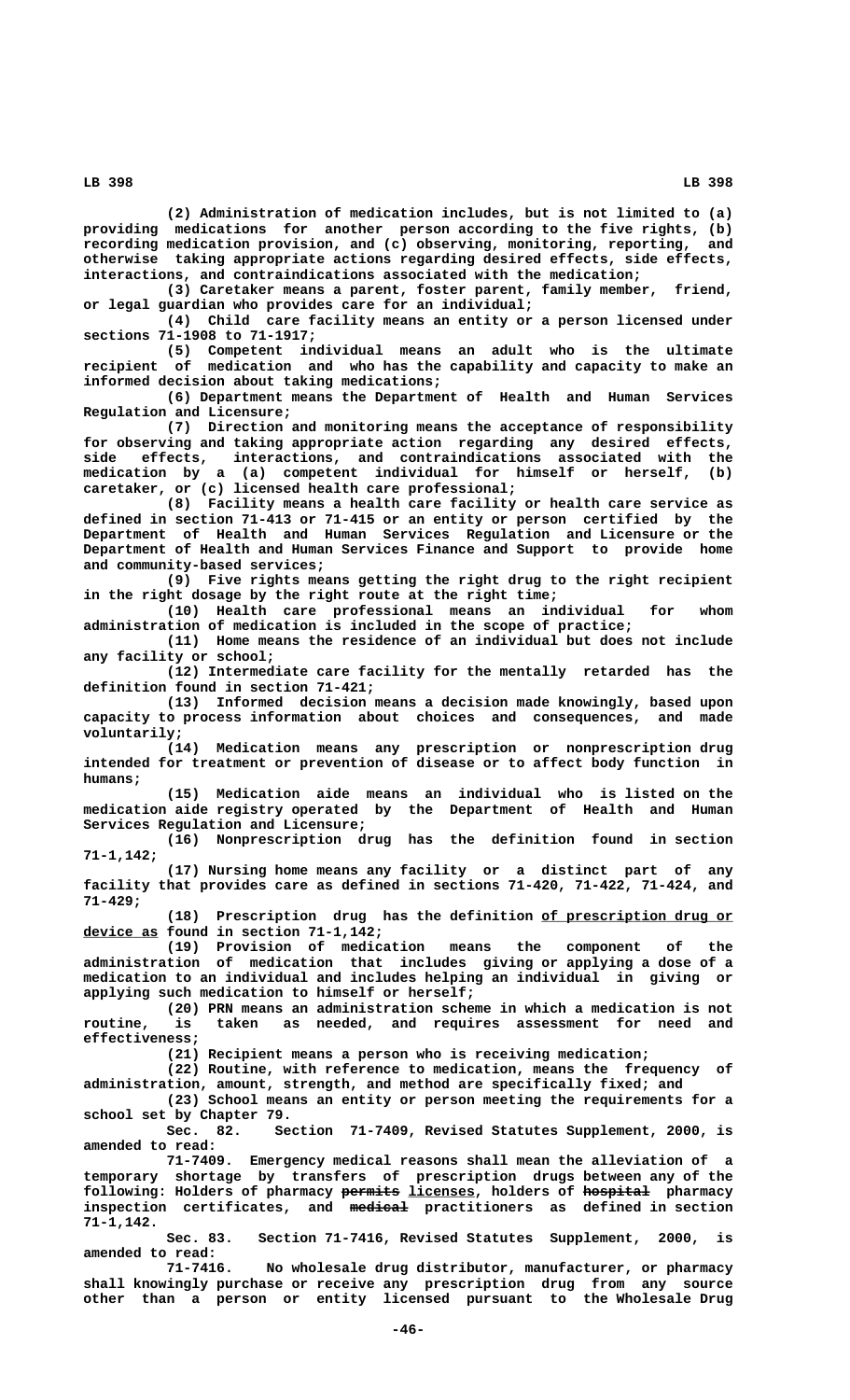**Distributor Licensing Act except transfers for emergency medical reasons, the gross dollar value of which shall not exceed five percent of the total prescription drug sales revenue of the transferor or transferee holder of a —————— \_\_\_\_\_\_\_ ———————— pharmacy permit license, holder of a hospital pharmacy inspection certificate,** or medical practitioner as defined in section 71-1,142 during the immediately **preceding calendar year, and except as otherwise provided in the act.**

**Sec. 84. Section 71-7417, Revised Statutes Supplement, 2000, is amended to read:**

(1) No person or entity shall act as a wholesale drug **distributor without first obtaining a wholesale drug distributor license from the department. If the applicant is an individual, the application shall include the applicant's social security number. The department shall issue a license upon the recommendation of the board that the applicant meets the requirements for licensure stated in the act Wholesale Drug Distributor ——— \_\_\_\_\_\_\_\_\_\_\_\_\_\_\_\_\_\_\_\_\_\_\_\_\_\_\_\_ \_\_\_\_\_\_\_\_\_\_\_\_\_\_ Licensing Act and upon payment of a fee of not less than two hundred dollars and not more than six hundred dollars.**

> **(2) A separate wholesale drug distributor license shall be required for each facility located within this state and directly or indirectly owned or operated by the same business entity or parent entity.**

> **(3) An agent or employee of a licensed wholesale drug distributor need not be licensed under the Wholesale Drug Distributor Licensing Act act ————————— ———— ——————————— ————————— ——— \_\_\_ and may lawfully possess drug samples when such agent or employee is acting in the usual course of his or her business or employment.**

> **\_\_\_\_\_\_\_\_\_\_\_\_\_\_\_\_\_\_\_\_\_\_\_\_\_\_\_\_\_\_\_\_\_\_\_\_\_\_\_\_\_\_\_\_\_\_\_\_\_\_\_\_\_\_\_\_\_\_\_\_\_\_\_\_ (4) No license is required for any person who (a) engages in a \_\_\_\_\_\_\_\_\_\_\_\_\_\_\_\_\_\_\_\_\_\_\_\_\_\_\_\_\_\_\_\_\_\_\_\_\_\_\_\_\_\_\_\_\_\_\_\_\_\_\_\_\_\_\_\_\_\_\_\_\_\_\_\_\_\_\_\_\_\_\_\_\_\_\_\_\_\_ wholesale transaction relating to the manufacture, distribution, sale, \_\_\_\_\_\_\_\_\_\_\_\_\_\_\_\_\_\_\_\_\_\_\_\_\_\_\_\_\_\_\_\_\_\_\_\_\_\_\_\_\_\_\_\_\_\_\_\_\_\_\_\_\_\_\_\_\_\_\_\_\_\_\_\_\_\_\_\_\_\_\_\_\_\_\_\_\_\_ transfer, or delivery of medical gases the gross dollar value of which does** not exceed five percent of the total retail sales of medical gases by such  **\_\_\_\_\_\_\_\_\_\_\_\_\_\_\_\_\_\_\_\_\_\_\_\_\_\_\_\_\_\_\_\_\_\_\_\_\_\_\_\_\_\_\_\_\_\_\_\_\_\_\_\_\_\_\_\_\_\_\_\_\_\_\_\_\_\_\_\_\_\_\_\_\_\_\_\_\_\_ person during the immediately preceding calendar year and (b) has either a \_\_\_\_\_\_\_\_\_\_\_\_\_\_\_\_\_\_\_\_\_\_\_\_\_\_\_\_\_\_\_\_\_\_\_\_\_\_\_\_\_\_\_\_\_\_\_\_\_\_\_\_\_\_\_\_\_\_\_\_\_\_\_\_\_\_\_\_\_\_\_\_\_\_\_\_\_\_ pharmacy permit or license or a drug dispensing permit or delegated dispensing permit. \_\_\_\_\_\_\_**

> **\_\_\_ (5) The issuance of a license pursuant to the act shall not change or affect tax liability to the State of Nebraska of any wholesale drug distributor.**

> **Sec. 85. Section 71-7420, Reissue Revised Statutes of Nebraska, is amended to read:**

> **71-7420. A wholesale drug distributor license shall expire on July 1 of each year and may be renewed. The license shall not be transferable. The annual renewal fee shall be not less than one hundred dollars and not more than three hundred dollars. The department shall mail an application for renewal to each licensee not later than June 1 of each year. If an application for renewal is received from the licensee after July 1, the department may impose a penalty equal to the renewal fee and the department shall refuse to issue the license until such penalty is paid in addition to the renewal fee. Failure to receive an application for renewal shall not relieve the licensee from the penalty imposed by this section.**

> **Fees collected under the Wholesale Drug Distributor Licensing Act shall be remitted to the State Treasurer for credit to the Nebraska** Pharmaceutical Fund. and expended as provided in section 71-1,147.02.

> **\_\_\_\_\_\_\_\_\_\_\_\_\_\_\_\_\_\_\_\_\_\_\_\_\_\_\_\_\_\_\_\_\_\_\_\_\_\_\_\_\_\_\_\_\_\_\_\_\_\_\_\_\_\_\_\_\_\_ Sec. 86. Sections 86 to 92 of this act shall be known and may be \_\_\_\_\_\_\_\_\_\_\_\_\_\_\_\_\_\_\_\_\_\_\_\_\_\_\_\_\_\_\_\_\_\_\_\_\_\_\_\_\_ cited as the Mail Order Contact Lens Act.**

 **\_\_\_\_\_\_\_\_\_\_\_\_\_\_\_\_\_\_\_\_\_\_\_\_\_\_\_\_\_\_\_\_\_\_\_\_\_\_\_\_\_\_\_\_\_\_\_\_ Sec. 87. For purposes of the Mail Order Contact Lens Act:**

 **\_\_\_\_\_\_\_\_\_\_\_\_\_\_\_\_\_\_\_\_\_\_\_\_\_\_\_\_\_\_\_\_\_\_\_\_\_\_\_\_\_\_\_\_\_\_\_\_\_\_\_\_\_\_\_\_\_\_\_\_\_\_\_\_\_\_\_\_ (1) Contact lens prescription means a written order bearing the \_\_\_\_\_\_\_\_\_\_\_\_\_\_\_\_\_\_\_\_\_\_\_\_\_\_\_\_\_\_\_\_\_\_\_\_\_\_\_\_\_\_\_\_\_\_\_\_\_\_\_\_\_\_\_\_\_\_\_\_\_\_\_\_\_\_\_\_\_\_\_\_\_\_\_\_\_\_ original signature of an optometrist or physician or an oral or \_\_\_\_\_\_\_\_\_\_\_\_\_\_\_\_\_\_\_\_\_\_\_\_\_\_\_\_\_\_\_\_\_\_\_\_\_\_\_\_\_\_\_\_\_\_\_\_\_\_\_\_\_\_\_\_\_\_\_\_\_\_\_\_\_\_\_\_\_\_\_\_\_\_\_\_\_\_ electromagnetic order issued by an optometrist or physician that authorizes \_\_\_\_\_\_\_\_\_\_\_\_\_\_\_\_\_\_\_\_\_\_\_\_\_\_\_\_\_\_\_\_\_\_\_\_\_\_\_\_\_\_\_\_\_\_\_\_\_\_\_\_\_\_\_\_\_\_\_\_\_\_\_\_\_\_\_\_\_\_\_\_\_\_\_\_\_\_ the dispensing of contact lenses to a patient and meets the requirements of \_\_\_\_\_\_\_\_\_\_\_\_\_\_\_\_\_\_\_\_\_\_\_ section 88 of this act;**

 **\_\_\_\_\_\_\_\_\_\_\_\_\_\_\_\_\_\_\_\_\_\_\_\_\_\_\_\_\_\_\_\_\_\_\_\_\_\_\_\_\_\_\_\_\_\_\_\_\_\_\_\_\_\_\_\_\_\_\_\_\_\_\_\_\_\_\_\_ (2) Department means the Department of Health and Human Services \_\_\_\_\_\_\_\_\_\_\_\_\_\_\_\_\_\_\_\_\_\_\_\_\_ Regulation and Licensure;**

 **\_\_\_\_\_\_\_\_\_\_\_\_\_\_\_\_\_\_\_\_\_\_\_\_\_\_\_\_\_\_\_\_\_\_\_\_\_\_\_\_\_\_\_\_\_\_\_\_\_\_\_\_\_\_\_\_\_\_\_\_\_\_\_\_\_\_\_\_ (3) Mail-order ophthalmic provider means an entity that ships,** mails, or in any manner delivers dispensed contact lenses to Nebraska  **residents; \_\_\_\_\_\_\_\_\_\_**

 **\_\_\_\_\_\_\_\_\_\_\_\_\_\_\_\_\_\_\_\_\_\_\_\_\_\_\_\_\_\_\_\_\_\_\_\_\_\_\_\_\_\_\_\_\_\_\_\_\_\_\_\_\_\_\_\_\_\_\_\_\_\_\_\_\_\_\_\_ (4) Optometrist means a person licensed to practice optometry \_\_\_\_\_\_\_\_\_\_\_\_\_\_\_\_\_\_\_\_\_\_\_\_\_\_\_\_\_\_\_\_\_\_\_\_\_\_\_\_\_\_\_\_\_\_\_\_\_ pursuant to sections 71-1,133 to 71-1,136.09; and**

 **\_\_\_\_\_\_\_\_\_\_\_\_\_\_\_\_\_\_\_\_\_\_\_\_\_\_\_\_\_\_\_\_\_\_\_\_\_\_\_\_\_\_\_\_\_\_\_\_\_\_\_\_\_\_\_\_\_\_\_\_\_\_\_\_\_\_\_\_ (5) Physician means a person licensed to practice medicine and \_\_\_\_\_\_\_\_\_\_\_\_\_\_\_\_\_\_\_\_\_\_\_\_\_\_\_\_\_\_\_\_\_\_\_\_\_\_\_\_\_\_\_\_\_\_\_\_\_\_\_\_\_ surgery pursuant to sections 71-1,102 to 71-1,107.14.**

 **\_\_\_\_\_\_\_\_\_\_\_\_\_\_\_\_\_\_\_\_\_\_\_\_\_\_\_\_\_\_\_\_\_\_\_\_\_\_\_\_\_\_\_\_\_\_\_\_\_\_\_\_\_\_\_\_\_\_ Sec. 88. (1) A mail-order ophthalmic provider may dispense contact \_\_\_\_\_\_\_\_\_\_\_\_\_\_\_\_\_\_\_\_\_\_\_\_\_\_\_\_\_\_\_\_\_\_\_\_\_\_\_\_\_\_\_\_\_\_\_\_\_\_\_\_\_\_\_\_\_\_\_\_\_\_\_\_\_\_\_\_\_\_\_\_\_\_\_\_\_\_ lenses in Nebraska or to a Nebraska resident if the contact lens prescription** is valid. Such prescription is valid if it (a) contains the patient's name,  **\_\_\_\_\_\_\_\_\_\_\_\_\_\_\_\_\_\_\_\_\_\_\_\_\_\_\_\_\_\_\_\_\_\_\_\_\_\_\_\_\_\_\_\_\_\_\_\_\_\_\_\_\_\_\_\_\_\_\_\_\_\_\_\_\_\_\_\_\_\_\_\_\_\_\_\_\_\_ date ordered, expiration date, instructions for use, optometrist or physician** identifying information, date of patient's last examination, fabrication, and  **\_\_\_\_\_\_\_\_\_\_\_\_\_\_\_\_\_\_\_\_\_\_\_\_\_\_\_\_\_\_\_\_\_\_\_\_\_\_\_\_\_\_\_\_ related information and (b) has not expired.**

 **\_\_\_\_\_\_\_\_\_\_\_\_\_\_\_\_\_\_\_\_\_\_\_\_\_\_\_\_\_\_\_\_\_\_\_\_\_\_\_\_\_\_\_\_\_\_\_\_\_\_\_\_\_\_\_\_\_\_\_\_\_\_\_\_\_\_\_\_ (2) Each contact lens prescription shall be valid for the duration**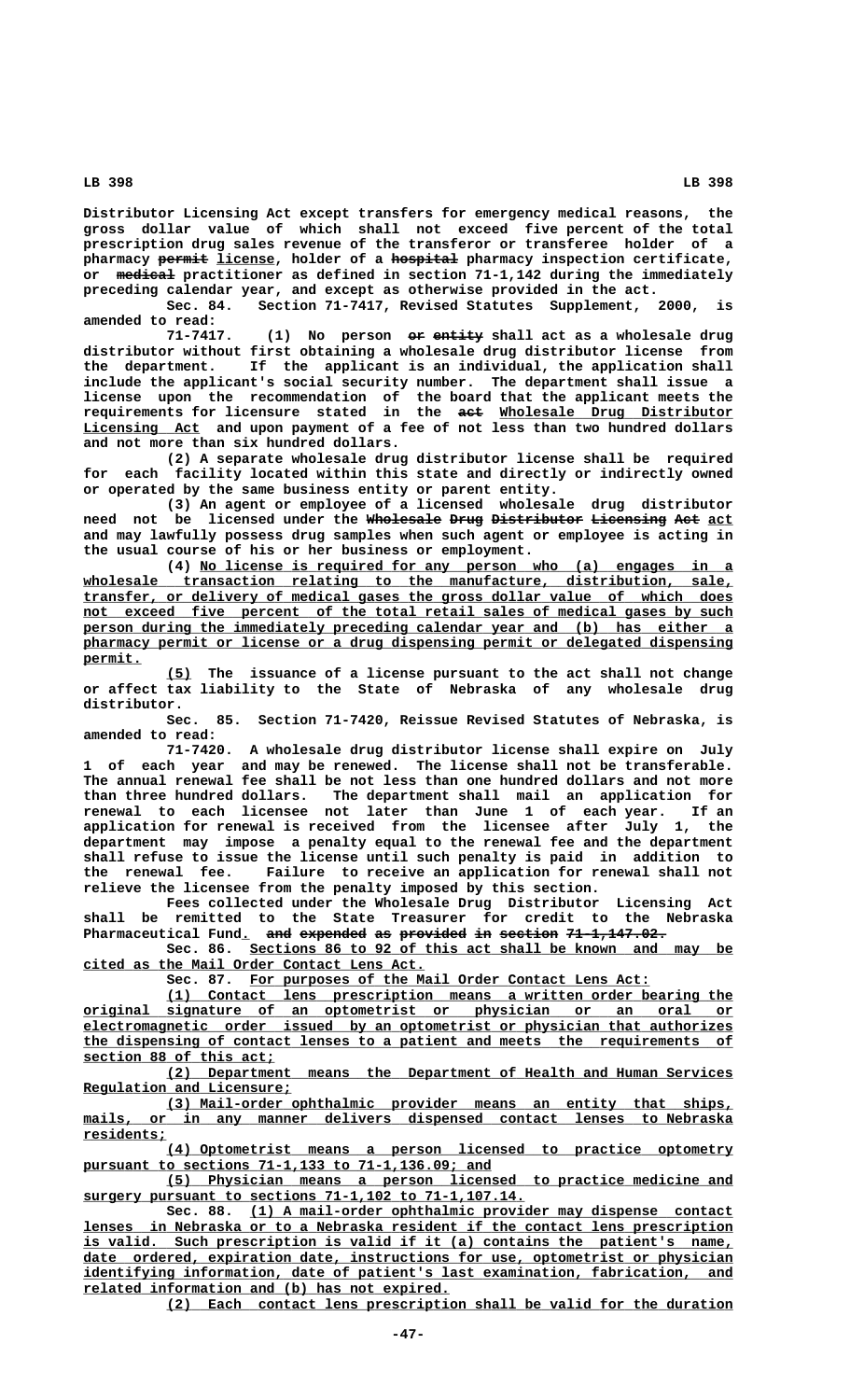**\_\_\_\_\_\_\_\_\_\_\_\_\_\_\_\_\_\_\_\_\_\_\_\_\_\_\_\_\_\_\_\_\_\_\_\_\_\_\_\_\_\_\_\_\_\_\_\_\_\_\_\_\_\_\_\_\_\_\_\_\_\_\_\_\_\_\_\_\_\_\_\_\_\_\_\_\_\_ of the prescription as indicated by the optometrist or physician or for a period of twelve months from the date of issuance, whichever period expires first.** Upon expiration, an optometrist or physician may extend the  $Upon$  expiration, an optometrist or physician may extend the  **\_\_\_\_\_\_\_\_\_\_\_\_\_\_\_\_\_\_\_\_\_\_\_\_\_\_\_\_\_\_\_\_\_\_\_\_\_\_\_\_\_ prescription without further examination.**

 **\_\_\_\_\_\_\_\_\_\_\_\_\_\_\_\_\_\_\_\_\_\_\_\_\_\_\_\_\_\_\_\_\_\_\_\_\_\_\_\_\_\_\_\_\_\_\_\_\_\_\_\_\_\_\_\_\_\_\_\_\_\_\_\_\_\_\_\_ (3) An optometrist or physician shall offer the prescription to a** patient following the fitting process and payment of all fees for services rendered. The patient shall mail the prescription or send a copy by facsimile **or other electronic means to the mail-order ophthalmic provider.**<br>Sec. 89. The department shall require and provide

 **\_\_\_\_\_\_\_\_\_\_\_\_\_\_\_\_\_\_\_\_\_\_\_\_\_\_\_\_\_\_\_\_\_\_\_\_\_\_\_\_\_\_\_\_\_\_\_\_\_\_\_\_\_\_\_ Sec. 89. The department shall require and provide for an annual \_\_\_\_\_\_\_\_\_\_\_\_\_\_\_\_\_\_\_\_\_\_\_\_\_\_\_\_\_\_\_\_\_\_\_\_\_\_\_\_\_\_\_\_\_\_\_\_\_\_\_\_\_\_\_\_\_\_\_\_\_\_\_\_\_\_\_\_\_\_\_\_\_\_\_\_\_\_ registration for all mail-order ophthalmic providers located outside of this \_\_\_\_\_\_\_\_\_\_\_\_\_\_\_\_\_\_\_\_\_\_\_\_\_\_\_\_\_\_\_\_\_\_\_\_\_\_\_\_\_\_\_\_\_\_\_\_\_\_\_\_\_\_\_\_\_\_\_\_\_\_\_\_\_\_\_\_\_\_\_\_\_\_\_\_\_\_ state, including those providing services via the Internet, that dispense \_\_\_\_\_\_\_\_\_\_\_\_\_\_\_\_\_\_\_\_\_\_\_\_\_\_\_\_\_\_\_\_\_\_\_\_\_\_\_\_\_\_\_\_\_\_\_\_\_\_\_\_\_\_\_\_\_\_\_\_\_\_\_\_\_\_\_\_\_\_\_\_\_\_\_\_\_\_ contact lenses to Nebraska residents. The department shall grant a mail-order \_\_\_\_\_\_\_\_\_\_\_\_\_\_\_\_\_\_\_\_\_\_\_\_\_\_\_\_\_\_\_\_\_\_\_\_\_\_\_\_\_\_\_\_\_\_\_\_\_\_\_\_\_\_\_\_\_\_\_\_\_\_\_\_\_\_\_\_\_\_\_\_\_\_\_\_\_\_ ophthalmic provider's registration upon the disclosure and certification by \_\_\_\_\_\_\_\_\_\_\_\_\_\_\_\_\_\_\_\_\_\_\_\_\_\_\_\_\_\_\_ such provider of the following:**

 **\_\_\_\_\_\_\_\_\_\_\_\_\_\_\_\_\_\_\_\_\_\_\_\_\_\_\_\_\_\_\_\_\_\_\_\_\_\_\_\_\_\_\_\_\_\_\_\_\_\_\_\_\_\_\_\_\_\_\_\_\_\_\_\_\_\_\_\_ (1) That it is licensed or registered to dispense contact lenses in \_\_\_\_\_\_\_\_\_\_\_\_\_\_\_\_\_\_\_\_\_\_\_\_\_\_\_\_\_\_\_\_\_\_\_\_\_\_\_\_\_\_\_\_\_\_\_\_\_\_\_\_\_\_\_\_\_\_\_\_\_\_\_\_\_\_\_\_\_\_\_\_\_\_\_\_\_\_ the state where the dispensing facility is located and from where the contact \_\_\_\_\_\_\_\_\_\_\_\_\_\_\_\_\_\_\_\_\_\_\_\_\_\_\_\_\_\_\_\_\_\_ lenses are dispensed, if required;**

 **\_\_\_\_\_\_\_\_\_\_\_\_\_\_\_\_\_\_\_\_\_\_\_\_\_\_\_\_\_\_\_\_\_\_\_\_\_\_\_\_\_\_\_\_\_\_\_\_\_\_\_\_\_\_\_\_\_\_\_\_\_\_\_\_\_\_\_\_ (2) The location, names, and titles of all principal corporate \_\_\_\_\_\_\_\_\_\_\_\_\_\_\_\_\_\_\_\_\_\_\_\_\_\_\_\_\_\_\_\_\_\_\_\_\_\_\_\_\_\_\_\_\_\_\_\_\_\_\_\_\_\_\_\_\_\_\_\_\_\_\_\_\_\_\_\_\_\_\_\_\_\_\_\_\_\_ officers and the person who is responsible for overseeing the dispensing of \_\_\_\_\_\_\_\_\_\_\_\_\_\_\_\_\_\_\_\_\_\_\_\_\_\_\_\_\_\_\_\_\_\_\_\_\_ contact lenses to Nebraska residents;**

 **\_\_\_\_\_\_\_\_\_\_\_\_\_\_\_\_\_\_\_\_\_\_\_\_\_\_\_\_\_\_\_\_\_\_\_\_\_\_\_\_\_\_\_\_\_\_\_\_\_\_\_\_\_\_\_\_\_\_\_\_\_\_\_\_\_\_\_\_ (3) That it complies with directions and appropriate requests for \_\_\_\_\_\_\_\_\_\_\_\_\_\_\_\_\_\_\_\_\_\_\_\_\_\_\_\_\_\_\_\_\_\_\_\_\_\_\_\_\_\_\_\_\_\_\_\_\_\_\_\_\_\_\_\_\_\_\_\_\_\_\_\_\_\_\_\_\_\_\_\_\_\_\_\_\_\_ information from the regulating agency of each state where it is licensed or registered; \_\_\_\_\_\_\_\_\_\_\_**

 **\_\_\_\_\_\_\_\_\_\_\_\_\_\_\_\_\_\_\_\_\_\_\_\_\_\_\_\_\_\_\_\_\_\_\_\_\_\_\_\_\_\_\_\_\_\_\_\_\_\_\_\_\_\_\_\_\_\_\_\_\_\_\_\_\_\_\_\_ (4) That it will respond directly and within a reasonable period of \_\_\_\_\_\_\_\_\_\_\_\_\_\_\_\_\_\_\_\_\_\_\_\_\_\_\_\_\_\_\_\_\_\_\_\_\_\_\_\_\_\_\_\_\_\_\_\_\_\_\_\_\_\_\_\_\_\_\_\_\_\_\_\_\_\_\_\_\_\_\_\_\_\_\_\_\_\_ time to all communications from the department concerning emergency \_\_\_\_\_\_\_\_\_\_\_\_\_\_\_\_\_\_\_\_\_\_\_\_\_\_\_\_\_\_\_\_\_\_\_\_\_\_\_\_\_\_\_\_\_\_\_\_\_\_\_\_\_\_\_\_\_\_\_\_\_\_\_\_\_\_\_\_\_\_\_\_\_\_\_\_\_\_ circumstances arising from the dispensing of contact lenses to Nebraska residents; \_\_\_\_\_\_\_\_\_\_**

 **\_\_\_\_\_\_\_\_\_\_\_\_\_\_\_\_\_\_\_\_\_\_\_\_\_\_\_\_\_\_\_\_\_\_\_\_\_\_\_\_\_\_\_\_\_\_\_\_\_\_\_\_\_\_\_\_\_\_\_\_\_\_\_\_\_\_\_\_ (5) That it maintains its records of contact lenses dispensed to Nebraska residents so that such records are readily retrievable;** 

 **\_\_\_\_\_\_\_\_\_\_\_\_\_\_\_\_\_\_\_\_\_\_\_\_\_\_\_\_\_\_\_\_\_\_\_\_\_\_\_\_\_\_\_\_\_\_\_\_\_\_\_\_\_\_\_\_\_\_\_\_\_\_\_\_\_\_\_\_ (6) That it will cooperate with the department in providing \_\_\_\_\_\_\_\_\_\_\_\_\_\_\_\_\_\_\_\_\_\_\_\_\_\_\_\_\_\_\_\_\_\_\_\_\_\_\_\_\_\_\_\_\_\_\_\_\_\_\_\_\_\_\_\_\_\_\_\_\_\_\_\_\_\_\_\_\_\_\_\_\_\_\_\_\_\_ information to the regulatory agency of any state where it is licensed or \_\_\_\_\_\_\_\_\_\_\_\_\_\_\_\_\_\_\_\_\_\_\_\_\_\_\_\_\_\_\_\_\_\_\_\_\_\_\_\_\_\_\_\_\_\_\_\_\_\_\_\_\_\_\_\_\_\_\_\_\_\_\_\_\_\_\_\_\_\_\_\_\_\_\_\_\_\_ registered concerning matters related to the dispensing of contact lenses to Nebraska residents; \_\_\_\_\_\_\_\_\_\_\_\_\_\_\_\_\_\_\_**

 **\_\_\_\_\_\_\_\_\_\_\_\_\_\_\_\_\_\_\_\_\_\_\_\_\_\_\_\_\_\_\_\_\_\_\_\_\_\_\_\_\_\_\_\_\_\_\_\_\_\_\_\_\_\_\_\_\_\_\_\_\_\_\_\_\_\_\_\_ (7) That it conducts business in a manner that conforms to the \_\_\_\_\_\_\_\_\_\_\_\_\_\_\_\_\_\_\_\_\_\_\_\_\_\_\_\_\_\_\_\_\_\_\_\_\_\_\_ requirements of section 88 of this act;**

 **\_\_\_\_\_\_\_\_\_\_\_\_\_\_\_\_\_\_\_\_\_\_\_\_\_\_\_\_\_\_\_\_\_\_\_\_\_\_\_\_\_\_\_\_\_\_\_\_\_\_\_\_\_\_\_\_\_\_\_\_\_\_\_\_\_\_\_\_ (8) That it provides a toll-free telephone service for responding to** patient questions and complaints during its regular hours of operation and  **\_\_\_\_\_\_\_\_\_\_\_\_\_\_\_\_\_\_\_\_\_\_\_\_\_\_\_\_\_\_\_\_\_\_\_\_\_\_\_\_\_\_\_\_\_\_\_\_\_\_\_\_\_\_\_\_\_\_\_\_\_\_\_\_\_\_\_\_\_\_\_\_\_\_\_\_\_\_ agrees to (a) include the toll-free number in literature provided with mailed \_\_\_\_\_\_\_\_\_\_\_\_\_\_\_\_\_\_\_\_\_\_\_\_\_\_\_\_\_\_\_\_\_\_\_\_\_\_\_\_\_\_\_\_\_\_\_\_\_\_\_\_\_\_\_\_\_\_\_\_\_\_\_\_\_\_\_\_\_\_\_\_\_\_\_\_\_\_ contact lenses and (b) refer all questions relating to eye care for the lenses \_\_\_\_\_\_\_\_\_\_\_\_\_\_\_\_\_\_\_\_\_\_\_\_\_\_\_\_\_\_\_\_\_\_\_\_\_\_\_\_\_\_\_\_\_\_\_\_\_\_\_ prescribed back to the contact lens prescriber; and**

 **\_\_\_\_\_\_\_\_\_\_\_\_\_\_\_\_\_\_\_\_\_\_\_\_\_\_\_\_\_\_\_\_\_\_\_\_\_\_\_\_\_\_\_\_\_\_\_\_\_\_\_\_\_\_\_\_\_\_\_\_\_\_\_\_\_\_\_\_ (9) That it provides the following, or substantially equivalent, \_\_\_\_\_\_\_\_\_\_\_\_\_\_\_\_\_\_\_\_\_\_\_\_\_\_\_\_\_\_\_\_\_\_\_\_\_\_\_\_\_\_\_\_\_\_\_\_\_\_\_\_\_\_\_\_\_\_\_\_\_\_\_\_\_\_\_\_\_\_\_\_\_ written notification to the patient whenever contact lenses are supplied:**

**WARNING: IF YOU ARE HAVING ANY OF THE FOLLOWING SYMPTOMS, REMOVE YOUR LENSES IMMEDIATELY AND CONSULT YOUR EYE CARE PRACTITIONER BEFORE WEARING**<br>YOUR LENSE<u>S AGAIN: UNEXPLAINED EYE DISCOMFORT, WATERING, VISION CHANGE, OR</u>  **\_\_\_\_\_\_\_\_\_\_\_\_\_\_\_\_\_\_\_\_\_\_\_\_\_\_\_\_\_\_\_\_\_\_\_\_\_\_\_\_\_\_\_\_\_\_\_\_\_\_\_\_\_\_\_\_\_\_\_\_\_\_\_\_\_\_\_\_\_\_\_\_\_\_\_\_\_\_ YOUR LENSES AGAIN: UNEXPLAINED EYE DISCOMFORT, WATERING, VISION CHANGE, OR REDNESS. \_\_\_\_\_\_\_\_**

 **\_\_\_\_\_\_\_\_\_\_\_\_\_\_\_\_\_\_\_\_\_\_\_\_\_\_\_\_\_\_\_\_\_\_\_\_\_\_\_\_\_\_\_\_\_\_\_\_\_\_\_\_\_\_\_ Sec. 90. The mail-order ophthalmic provider shall pay a fee \_\_\_\_\_\_\_\_\_\_\_\_\_\_\_\_\_\_\_\_\_\_\_\_\_\_\_\_\_\_\_\_\_\_\_\_\_\_\_\_\_\_\_\_\_\_\_\_\_\_\_\_\_\_\_\_\_\_\_\_\_\_\_\_\_\_\_\_\_\_\_\_\_\_\_\_\_\_ equivalent to the annual fee for an initial or renewal permit to operate a \_\_\_\_\_\_\_\_\_\_\_\_\_\_\_\_\_\_\_\_\_\_\_\_\_\_\_\_\_\_\_\_\_\_\_\_\_\_\_\_\_\_\_\_\_\_\_\_\_\_\_\_\_\_\_\_\_\_\_\_\_\_\_\_\_\_\_\_\_\_\_\_\_\_\_\_\_\_ pharmacy in Nebraska as established in and at the times provided for in \_\_\_\_\_\_\_\_\_\_\_\_\_\_\_\_\_\_\_\_\_\_\_\_\_\_\_\_\_\_\_\_\_\_\_\_\_\_\_\_\_\_\_\_\_\_\_\_\_\_\_\_\_\_\_\_\_\_\_\_\_\_\_\_\_\_\_\_\_\_\_\_\_\_\_\_\_\_ section 71-1,147.07 prior to January 1, 2002, and in the Health Care Facility \_\_\_\_\_\_\_\_\_\_\_\_\_\_\_\_\_\_\_\_\_\_\_\_\_\_\_\_\_\_\_\_\_\_\_\_\_\_\_\_\_\_\_\_\_\_\_\_\_\_\_\_\_\_\_\_\_\_\_\_\_\_\_\_\_\_\_\_\_\_\_\_\_\_\_\_\_\_ Licensure Act on and after January 1, 2002. Such fees shall be remitted to \_\_\_\_\_\_\_\_\_\_\_\_\_\_\_\_\_\_\_\_\_\_\_\_\_\_\_\_\_\_\_\_\_\_\_\_\_\_\_\_\_\_\_\_\_\_\_\_\_\_\_\_\_\_\_\_\_\_\_\_\_\_\_\_\_\_\_\_\_\_\_\_\_\_\_\_\_\_ the State Treasurer for credit to the Nebraska Pharmaceutical Fund prior to \_\_\_\_\_\_\_\_\_\_\_\_\_\_\_\_\_\_\_\_\_\_\_\_\_\_\_\_\_\_\_\_\_\_\_\_\_\_\_\_\_\_\_\_\_\_\_\_\_\_\_\_\_\_\_\_\_\_\_\_\_\_\_\_\_\_\_\_\_\_\_\_\_\_\_\_\_\_ January 1, 2002, and to the Department of Health and Human Services Regulation \_\_\_\_\_\_\_\_\_\_\_\_\_\_\_\_\_\_\_\_\_\_\_\_\_\_\_\_\_\_\_\_\_\_\_\_\_\_\_\_\_\_\_\_\_\_\_\_\_\_\_\_\_ and Licensure Cash Fund on and after January 1, 2002.**

Sec. 91. The department, upon the recommendation of the Board of Pharmacy, the Board of Optometry, or the Board of Medicine and Surgery, shall notify the Attorney General of any possible violations of the Mail Order  **\_\_\_\_\_\_\_\_\_\_\_\_\_\_\_\_\_\_\_\_\_\_\_\_\_\_\_\_\_\_\_\_\_\_\_\_\_\_\_\_\_\_\_\_\_\_\_\_\_\_\_\_\_\_\_\_\_\_\_\_\_\_\_\_\_\_\_\_\_\_\_\_\_\_\_\_\_\_ Contact Lens Act. If the Attorney General has reason to believe that an \_\_\_\_\_\_\_\_\_\_\_\_\_\_\_\_\_\_\_\_\_\_\_\_\_\_\_\_\_\_\_\_\_\_\_\_\_\_\_\_\_\_\_\_\_\_\_\_\_\_\_\_\_\_\_\_\_\_\_\_\_\_\_\_\_\_\_\_\_\_\_\_\_\_\_\_\_\_ out-of-state person is operating in violation of the act, the Attorney General**  $\texttt{may}$  commence an action in the district court of Lancaster County to enjoin  **\_\_\_\_\_\_\_\_\_\_\_\_\_\_\_\_\_\_\_\_\_\_\_\_\_\_\_\_\_\_\_\_\_\_\_\_\_\_\_\_\_\_\_\_\_\_\_\_\_\_\_\_\_\_\_\_\_\_\_\_\_\_\_\_\_\_\_\_\_\_\_\_\_\_\_\_\_\_ such person from further mailing, shipping, or otherwise delivering contact \_\_\_\_\_\_\_\_\_\_\_\_\_\_\_\_\_\_\_\_\_ lenses into Nebraska.**

 **\_\_\_\_\_\_\_\_\_\_\_\_\_\_\_\_\_\_\_\_\_\_\_\_\_\_\_\_\_\_\_\_\_\_\_\_\_\_\_\_\_\_\_\_\_\_\_\_\_\_\_\_\_\_\_\_\_\_ Sec. 92. The department, upon the joint recommendation of the Board \_\_\_\_\_\_\_\_\_\_\_\_\_\_\_\_\_\_\_\_\_\_\_\_\_\_\_\_\_\_\_\_\_\_\_\_\_\_\_\_\_\_\_\_\_\_\_\_\_\_\_\_\_\_\_\_\_\_\_\_\_\_\_\_\_\_\_\_\_\_\_\_\_\_\_\_\_\_ of Pharmacy, Board of Optometry, and Board of Medicine and Surgery, may adopt** and promulgate rules and regulations for enforcement of the Mail Order Contact  **Lens Act. \_\_\_\_\_\_\_\_\_**

**Sec. 93. Sections 21, 27, 28, 30 to 32, 39 to 42, 44, 65, 67, 69, 70, 77 to 79, 82, 83, 85, 94, and 96 of this act become operative on January 1, 2002. The other sections of this act become operative on their effective date.**

**Sec. 94. Original sections 71-1,144.05, 71-1,145.01, 71-1,147.27, 71-1,147.32, 71-5405 to 71-5407, and 71-7420, Reissue Revised Statutes of**